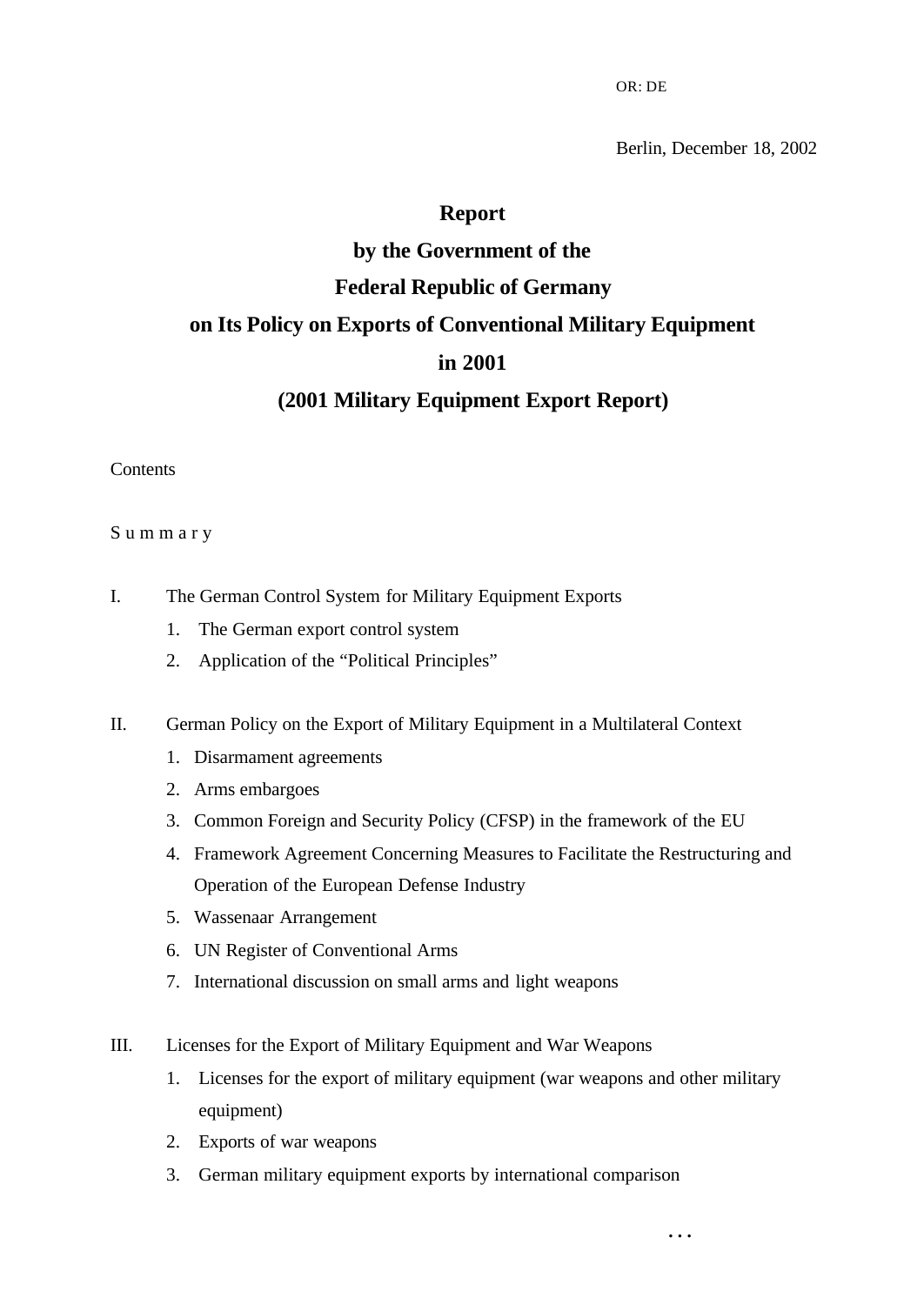- IV. Military Aid
- V. Criminal Prosecution Statistics and an Outline of Preliminary Criminal Proceedings
	- 1. Criminal prosecution statistics
	- 2. Outline of preliminary proceedings under criminal statutes
- VI. Military Equipment Cooperation

VII. Concluding Remarks

#### A n n e x e s

- Annex 1. Political Principles Adopted by the German Government
	- 2. Export List, War Weapons List
	- 3. Arms Embargoes in 2001
	- 4. German Report to the UN Register of Conventional Arms for 2001
	- 5. Export Licenses by Country Groups in 2001

### **Summary**

With reference to Item 5 of the "Political Principles of the Government of the Federal Republic of Germany for the Export of War Weapons and Other Military Equipment"<sup>1</sup> as amended on 19 January 2000, the German government is pleased to submit herewith its third Report on Military Equipment Exports covering the year  $2001<sup>2</sup>$ 

 $1$  Cf. Annex I

<sup>2</sup> The Military Equipment Export Reports submitted thus far have been published as Bundestag off-prints (cf. BT-Drucksache 14/4179 for the year 1999; BT-Drucksache 14/7657 for the year 2000) and may be found on the Internet at: http://www.bmwa.de ("Politikfelder" ⇐"Außenwirtschaft & Europa" ⇐"Exportkontrolle").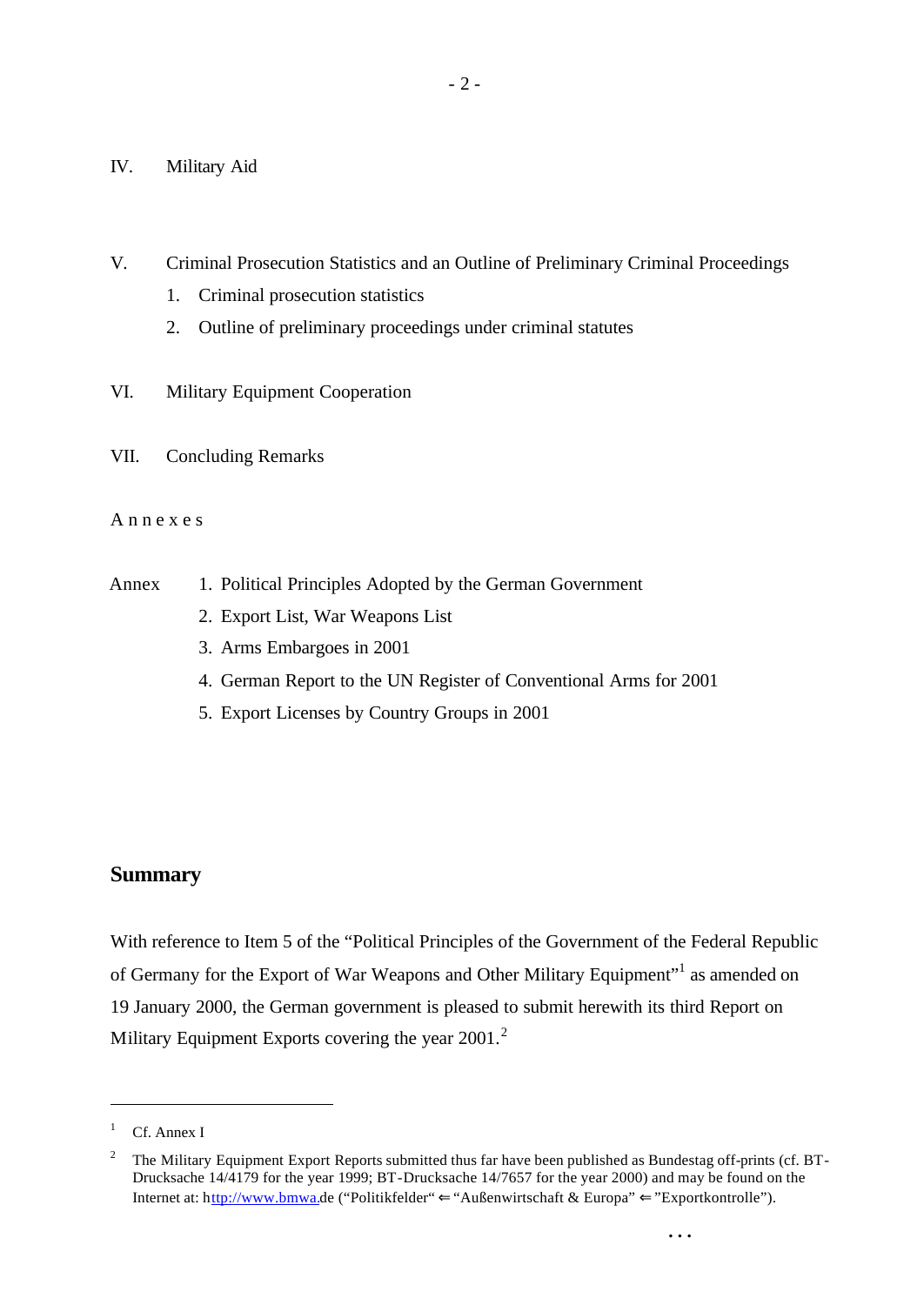War weapon exports<sup>3</sup> amounted to DM 718.4 million in the year under review and thus declined by 46% from the level recorded for 2000. Recipients of these exports were almost exclusively countries from the EU and NATO, and countries with NATO-equivalent status (Australia, Japan, New Zealand, and Switzerland). The share of exports going to so-called third countries, i.e. countries outside the EU, NATO, or the group of countries with NATO-equivalent status, continues to be small. In 2001, classic developing countries<sup>4</sup> continued not to play any role as recipients of German exports of war weapons.

Owing to differences in the systematic approaches taken by the EU's Common List of Exports and the Eurostat list of goods, there are no statistics on actual exports of military equipment such as are found on the internationally largely harmonized so-called Common List of Military Equipment and also include – in addition to war weapons – other diverse items of military equipment as well as articles including pistols and hunting and sporting weapons; statistics have been compiled only from the applications that have been filed for export licenses. Experience shows that figures for the military equipment actually exported normally fall short of those compiled from the export licenses.

In year under report, the total value of individual export licenses issued for war weapons and other military equipment amounted to DM 7.209 billion. By comparison with the year 2000, the value of the individual licenses for exports to EU and NATO countries and countries with NATO-equivalent status has basically remained constant. The value of collective export licenses has continued to increase. This is a direct result of the Eurofighter Program which began last year and reflects the politically desired cooperation on defense technology among EU and NATO partners. There was also a sizable increase in the value of licenses for exports to third countries, but this was exclusively the result of the special factor accounted for by the licensing of a submarine delivery to South Korea. The fundamentally restrictive licensing practice for exports to third countries was thus not placed in question. As countries of destination, classic

l

**. . .**

- 3 -

<sup>3</sup> Exports of military equipment from Germany to other Member States of the European Union are designated as "consignments" (cf. Section 7(1) in conjunction with Section 4c(2) of the Foreign Trade and Payments Ordinance). In the interest of simplification, however, "consignments" are also referred to as "exports" in this Report.

 $4$  Developing countries and developing territories pursuant to Part 1 of the List of the OECD's Development Assistance Committee for 2001 without the countries featuring high and upper medium incomes, e.g. NATO-partner Turkey, as well as Slovenia, Malaysia, and Saudi Arabia.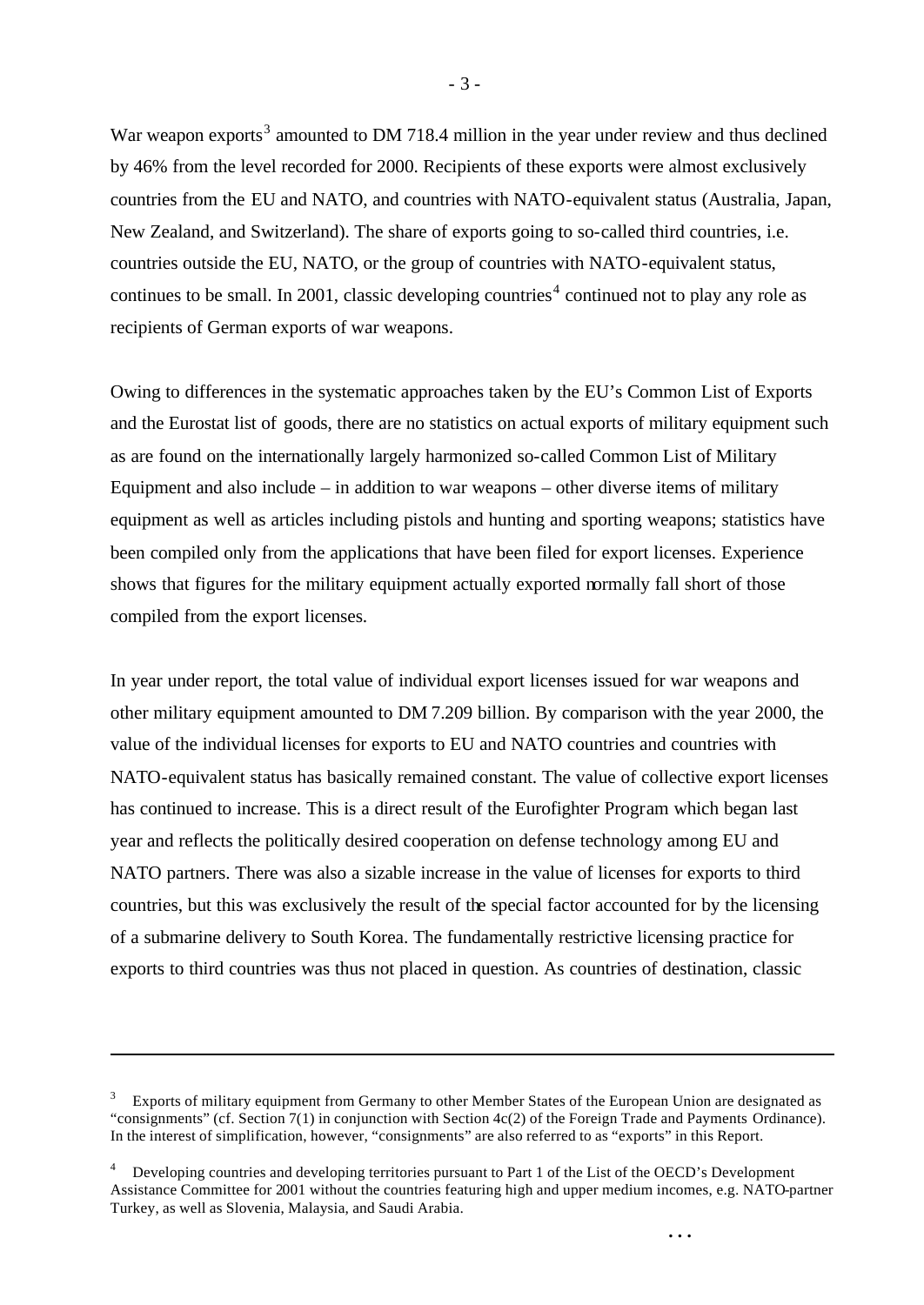developing countries therefore account for merely a negligible quantity (just under 1.5% of the total value for individual licenses in 2001), also in the case of export licenses issued.

## **I**. **The German Control System for Military Equipment Exports**

#### **1. The German export control system**

Military equipment (war weapons and other military equipment) that is subject to export controls is laid out in Part I Section A of the Export List<sup>5</sup>; war weapons are additionally set forth in the itemized List of War Weapons<sup>6</sup>. Since Part I of the 1999 Military Equipment Export Report already described in detail and context the German system of export controls for military equipment, and since, once again in the present reporting year, no significant changes have been made to the system, readers are referred to the 1999 Military Equipment Export Report.

#### **2. Application of the political principles**

l

Relevant for German military equipment exports and thus for decision-making by public authorities are the Political Principles of the German Government as amended on 19 January 2000 which, together with the criteria of the EU Code of Conduct<sup>7</sup> for Arms Exports already in force since mid-1998, provide decision-makers with guidelines in these fields. The basic elements of the Political Principles were individua lly outlined in Part I.2. of the 2000 Military Equipment Export Report. After the September 11, 2001 terrorist attacks in the United States, the importance above all of Item I.7. of the Political Principles became evident, according to which

<sup>5</sup> Cf. Annex 2a; the Export List is an Appendix to the Foreign Trade and Payments Ordinance in the version promulgated on 22 November 1993 (Federal Law Gazette I 1934, 2493) as last amended by the Article 21 of the Act of 10 November 2001 (Federal Law Gazette I, p. 2992). The legal foundation for the Foreign Trade and Payments Ordinance is the Foreign Trade and Payment Act in the published streamlined version promulgated in the Federal Law Gazette III, No. 7 400-1 as last amended by the Article 20 of the Act of 10 November 2001 (Federal Law Gazette I p. 2992).

 $6$  Cf. Annex 2b; the List of War Weapons is an Appendix to the War Weapons Control Act (Kriegswaffenkontrollgesetz – KWKG) in the version promulgated on 22 November 1990 (Federal Law Gazette I p. 2506) as last amended by the Act of 10 November 2001 (Federal Law Gazette I p. 2992).

<sup>&</sup>lt;sup>7</sup> Cf. Annex 1 to the 19 January 2000 Political Principles for full text.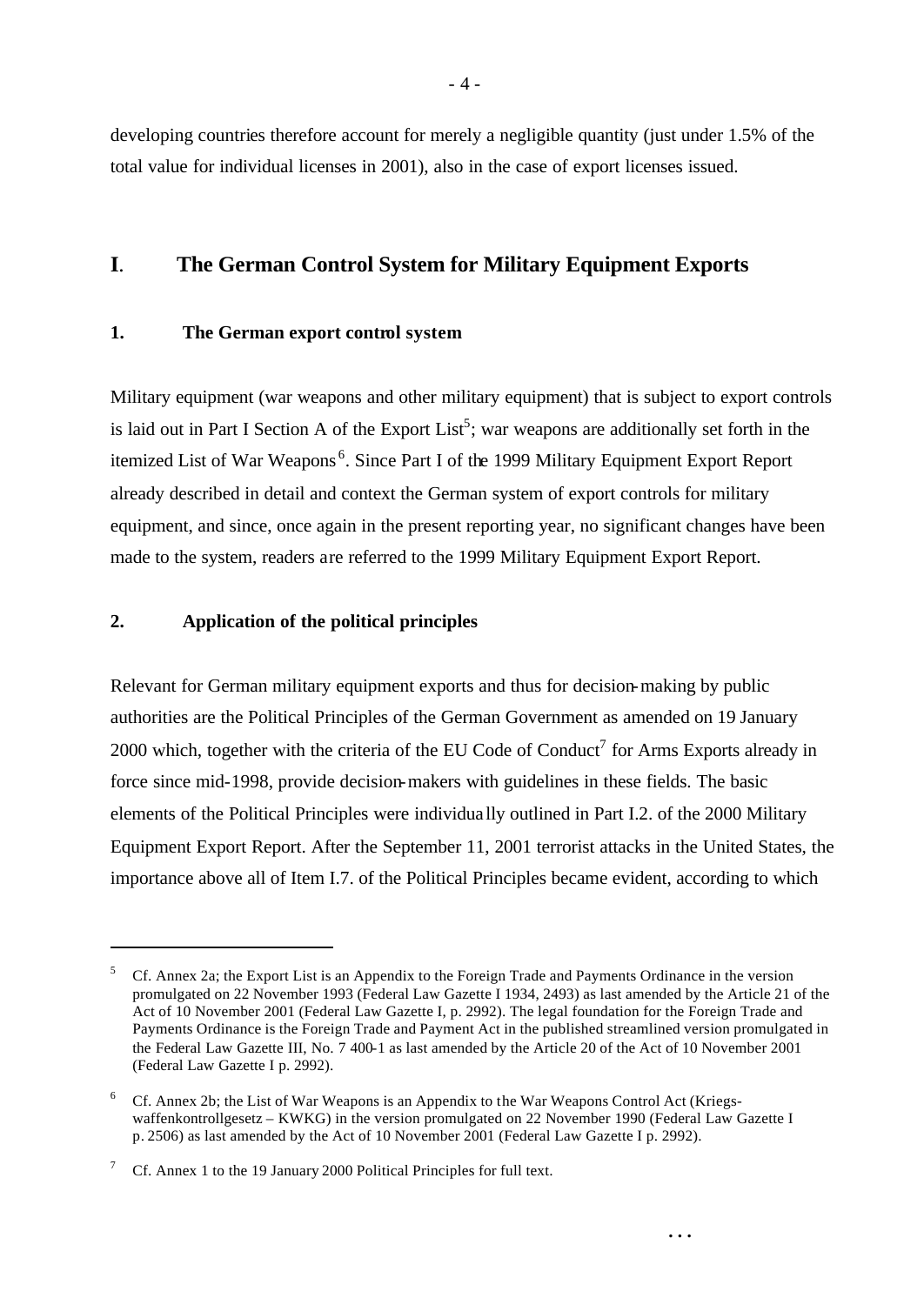export decisions must take into account the previous conduct of the recipient countries with regard to the support or furtherance of terrorism and internationally organized crime.

# **II. German Policy on the Export of Military Equipment in a Multilateral Context**

#### **1. Disarmament agreements**

In certain areas, export control policy on conventional military equipment is influenced by disarmament agreements that are binding under international law. The German government has supported corresponding initiatives and emphatically advocates strict compliance with internationally agreed rules. Furthermore, it supports all steps to facilitate worldwide recognition of these commitments.

The German government's activities in this area were outlined in detail in the 2001 Annual Disarmament Report.<sup>8</sup>

#### **2. Arms embargoes**

l

The international community of states has adopted a number of arms embargoes that are implemented in Germany's export policy through export prohibitions or the non-issuance of licenses. As a means of attaining specific policy objectives, such (arms) embargoes have noticeably increased in importance over the last decade. The arms embargoes in force in 2001 are listed in Annex 3; some changes were made from Annex 3 of the 2000 Military Equipment Export Report. The arms embargo against Ethiopia and Eritrea expired on 31 May 2001<sup>9</sup>. The arms embargo against Afghanistan was restricted to the country's territory designated by the UN Sanctions Committee as under Taliban control<sup>10</sup>. The arms embargo against Yugoslavia was removed  $11$ . A new arms embargo was imposed against Liberia  $12$ .

<sup>&</sup>lt;sup>8</sup> May be downloaded at: http://auswaertiges-amt.de/www./de/aussenpolitik/friedenspolitik/abr\_und\_r/index\_html.

<sup>&</sup>lt;sup>9</sup> Cf. EU Council Common Position (2001/215/CFSP).

<sup>&</sup>lt;sup>10</sup> EU Council Common Position of 5 November 2001 (2001/771/CFSP).

 $11$  EU Common Position of 8 October 2001 (2001/719/CFSP).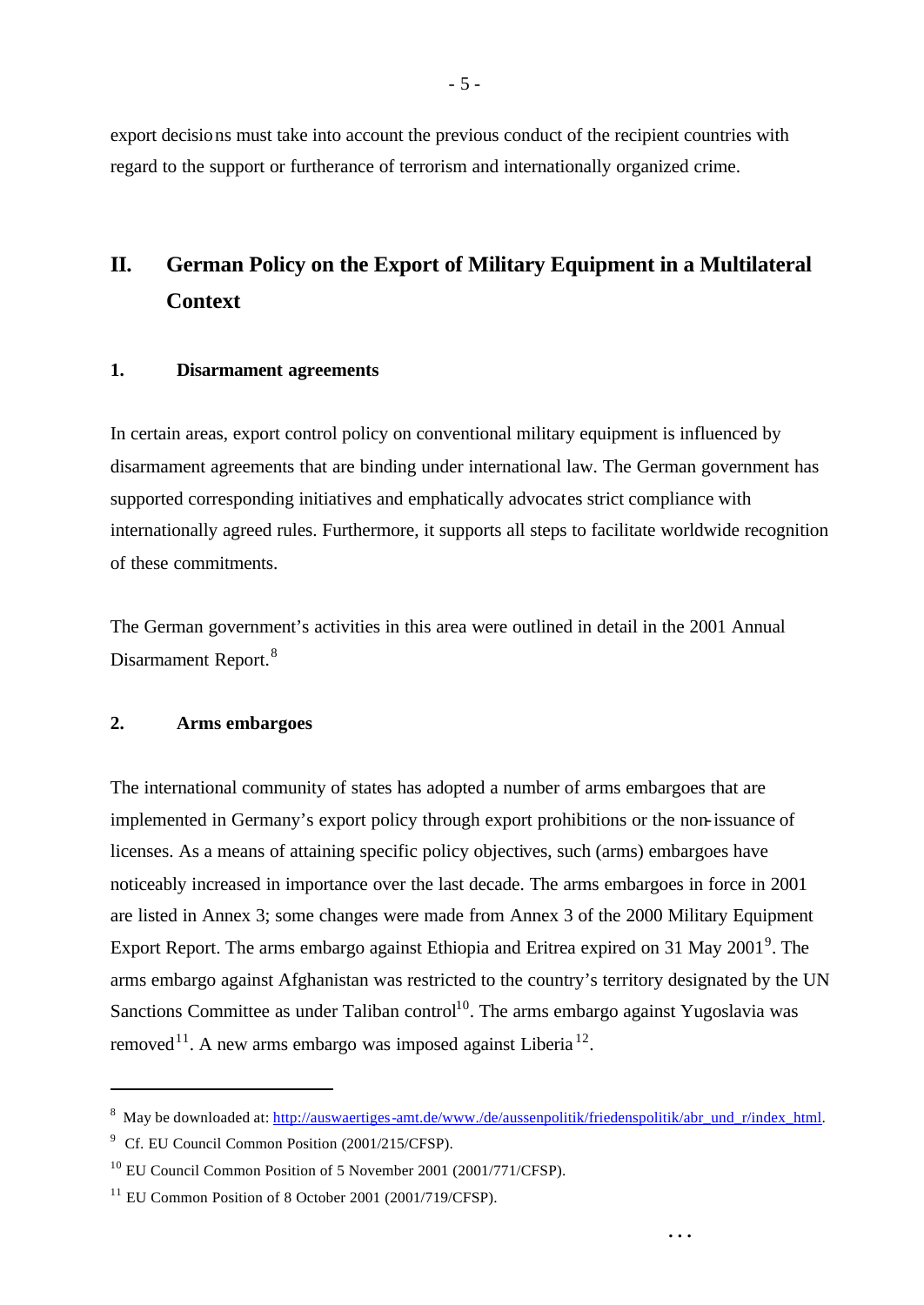#### **3. Common Foreign and Security Policy (CFSP) in the framework of the EU**

Under the Code of Conduct on Arms Exports<sup>13</sup> adopted by the EU Council on 8 June 1998 the EU Member States politically committed themselves to observing certain standards in the export of conventional military equipment and dual-use goods intended for military and/or police purposes. In particular, the EU Code of Conduct covers eight criteria to be applied by Member States when deciding on individual export cases<sup>14</sup>. The operative part additionally sets forth the obligation to inform the EU partners of any export requests that have been denied; when notified on an export request denial, the EU partners are then obliged to take up consultations with the partner who issued the notification of denial if they themselves seek to authorize an essentially similar export transaction. These provisions of the Code of Conduct serve throughout the European Union to increase the transparency of the controls on exports of military equipment, further their harmonization, and foster the creation of equal terms of competition.

In the year on report, the EU Member States have continued their efforts to further develop the Code, aiming at greater harmonization and better transparency. As the result of their activities, agreement was reached in June of 2001 on making homogeneous the reporting formats for the national contributions to the common annual reports on the Code's implementation. Formats are to be homogeneous as early as the fourth annual report (for the year 2001). Moreover, the EU partners continue to work on common guidelines in connection with the need for end-use certification for the transit of military equipment through EU territory, for the license production of military equipment outside the EU, and for arms brokerage. Furthermore, the dialogue is being continued in particular with the EU accession candidates, who have already undertaken the commitment to apply the principles of the EU Code of Conduct. The dialogue with the accession candidates was intensified in the context of the seminars on the export of weapons held in Warsaw in January of 2001 and Nicosia in June of 2001.

l

<sup>12</sup> EU Common Position of 7 May 2001 (2001/357/CFSP).

<sup>13</sup> Available at http://ue.eu.int/pesc/ExportCTRL/en/Index.htm.

<sup>&</sup>lt;sup>14</sup> Cf. 1999 Military Equipment Export Report for further details of the EU Code of Conduct.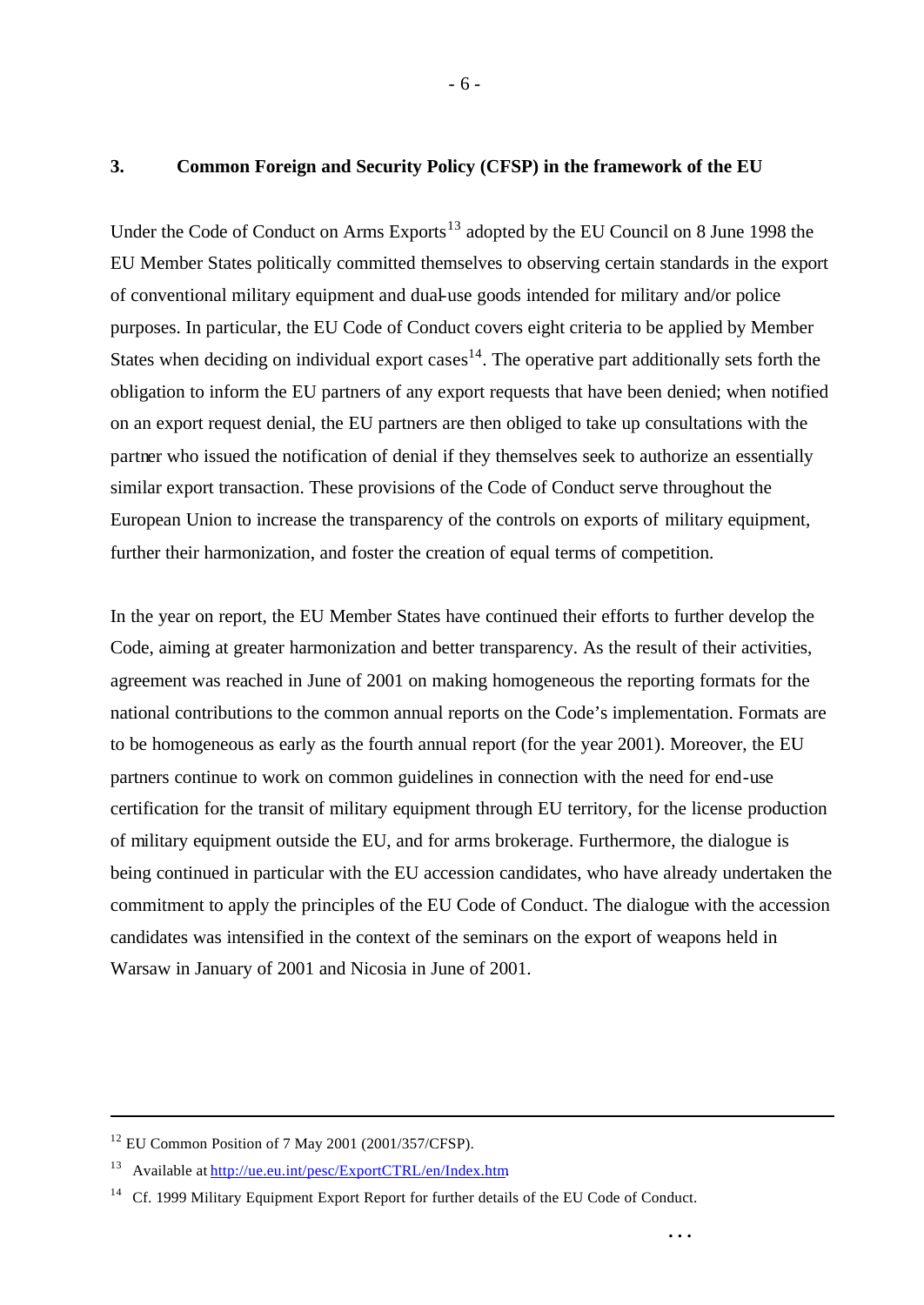In compliance with the operative provisions of the Code of Conduct, the German government notified the EU partners in 2001 of a total of 14 denials. Eight consultations with other EU Member States were conducted with respect to their denial of export licenses.

In the framework of the EU's Common Foreign and Security Policy (CFSP), the European Union's position was also coordinated in advance of the UN Small Arms Conference of July 2001 (cf. I.6.). The EU was the only group of countries to submit a global action plan for the Conference.

But further progress must be made in the process of creating uniform parameters within the EU for the policy of export controls for military equipment. In essence, the German government thus supports the proposals put forth by the European Parliament in its resolution of 3 October 2001<sup>15</sup> and will conduct itself in this spirit *vis-à-vis* its EU partners.

## **4. Framework Agreement Concerning Measures to Facilitate the Restructuring and Operation of the European Defense Industry**

On 27 July 2000 the Framework Agreement Concerning Measures to Facilitate the Restructuring and Operation of the European Defense Industry was signed in Farnborough (UK) by France, Germany, Italy, Spain, Sweden, and the United Kingdom. The agreement seeks, among other things, to strengthen European cooperation on the export of military equipment and to arrive at a harmonized and ultimately common policy on military equipment exports. Where there is the intention of exporting military equipment to a non-signatory country in the framework of a program of cooperation on military equipment, agreement is reached by the involved signatory countries on the respective recipient country. By the end of the reporting period, all of the participating countries except for Italy had ratified the Framework Agreement. Parallel to the ratification process, procedural proposals were drafted for the practical implementation of the various aspects of the Agreement, including export controls and shipment procedures.

l

**. . .**

- 7 -

<sup>&</sup>lt;sup>15</sup> European Parliament Resolution of 3 October 2001 on the Second Annual Report of the Council pursuant to Nr. 8 of the Operative Provisions of the EU Code of Conduct on Arms Exports (A5-0309/2001).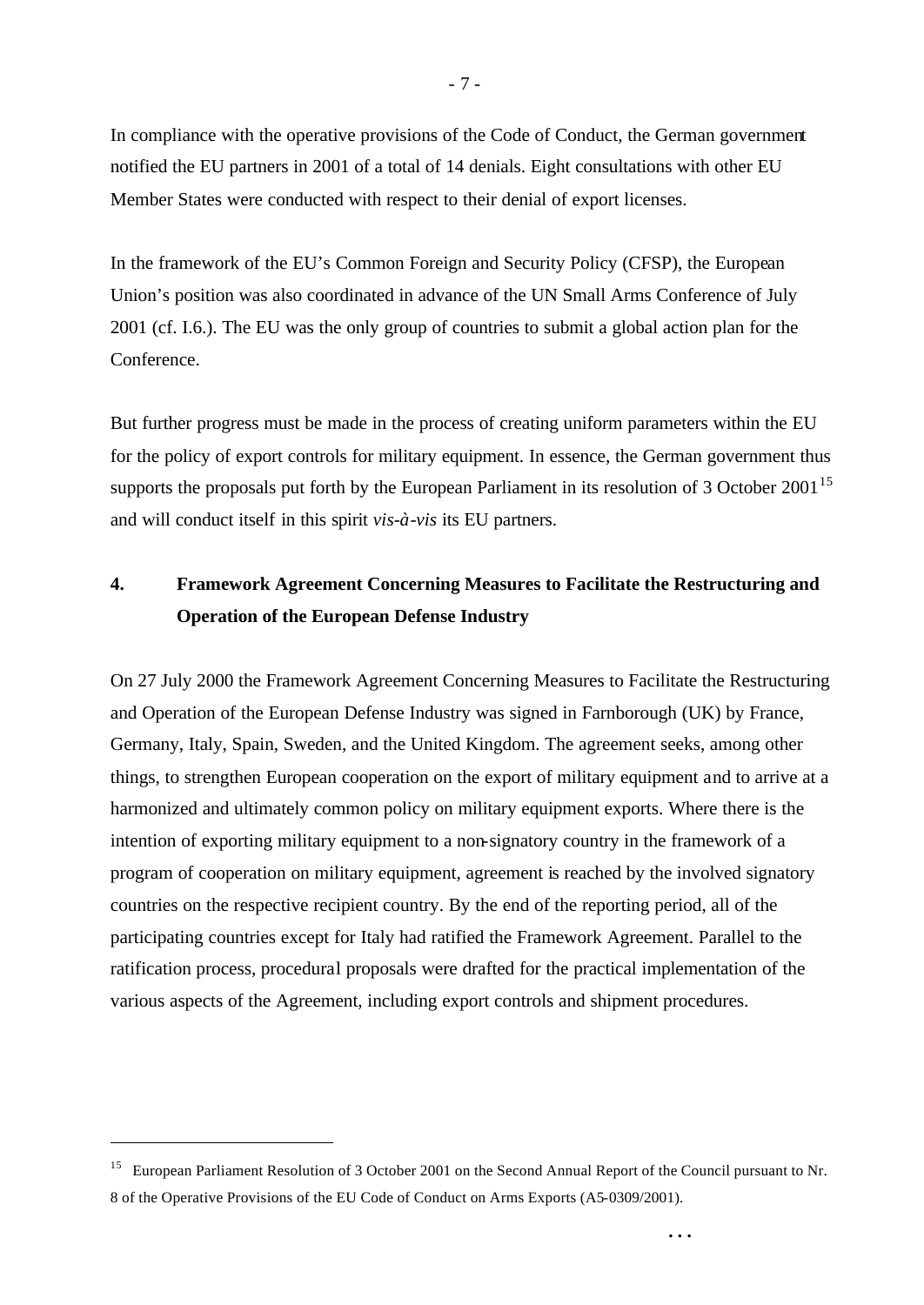#### **5**. **The Wassenaar Arrangement**

The Wassenaar Arrangement  $(WA)^{16}$ , in force since 1996, was established to help improve international security and stability by preventing destabilizing arms stockpiling and dual-use goods and technologies. In ideal terms, this is done by the greatest possible harmonization of the 33 signatory countries' policies above all on exports of conventional military equipment and related dual-use goods and technologies. The WA provides for the participating countries with significant differences in export control philosophies to mutually inform one another of exports if major weapon systems as designated in the WA control lists are involved and if such systems are to be supplied to non-participating countries. With respect to dual-use goods, the Arrangement also requires the reporting of denied export applications.

The events of 11 September 2001 showed all of the participating countries the importance of having greater coordination of policies on weapon exports. Upon the simultaneous initiative of Germany and the United States, the Initial Elements of the Wassenaar Arrangement were supplemented at the most recent WA plenary meeting in December 2001 to explicitly include the prevention of the export of weapons or dual-use goods to terrorists as one of the objectives of the WA.

With the decisive support of the German government, success was also achieved during the period on report by adding two further categories to the seven categories on which the WA Control Lists are based and which are derived from the UN Register of Conventional Weapons whose export outside the WA group of countries must be reported to the other participating states.

However, international cooperation under the Wassenaar Arrangement is urgently in need of being further developed. The Federal Republic of Germany, together with its partners and allies in the EU and NATO, therefore advocates the WA's further development and, in particular, the step-by-step harmonization of the WA signatory countries' national military equipment export policies and practices, without which the goals of the Wassenaar Arrangement cannot be achieved. The German government, as also the large majority of the WA partners, is vigorously pursuing the inclusion of further weapon categories in the Arrangement. Work is continuing on

**. . .**

<sup>16</sup> Internet at http://www.wassenaar.org.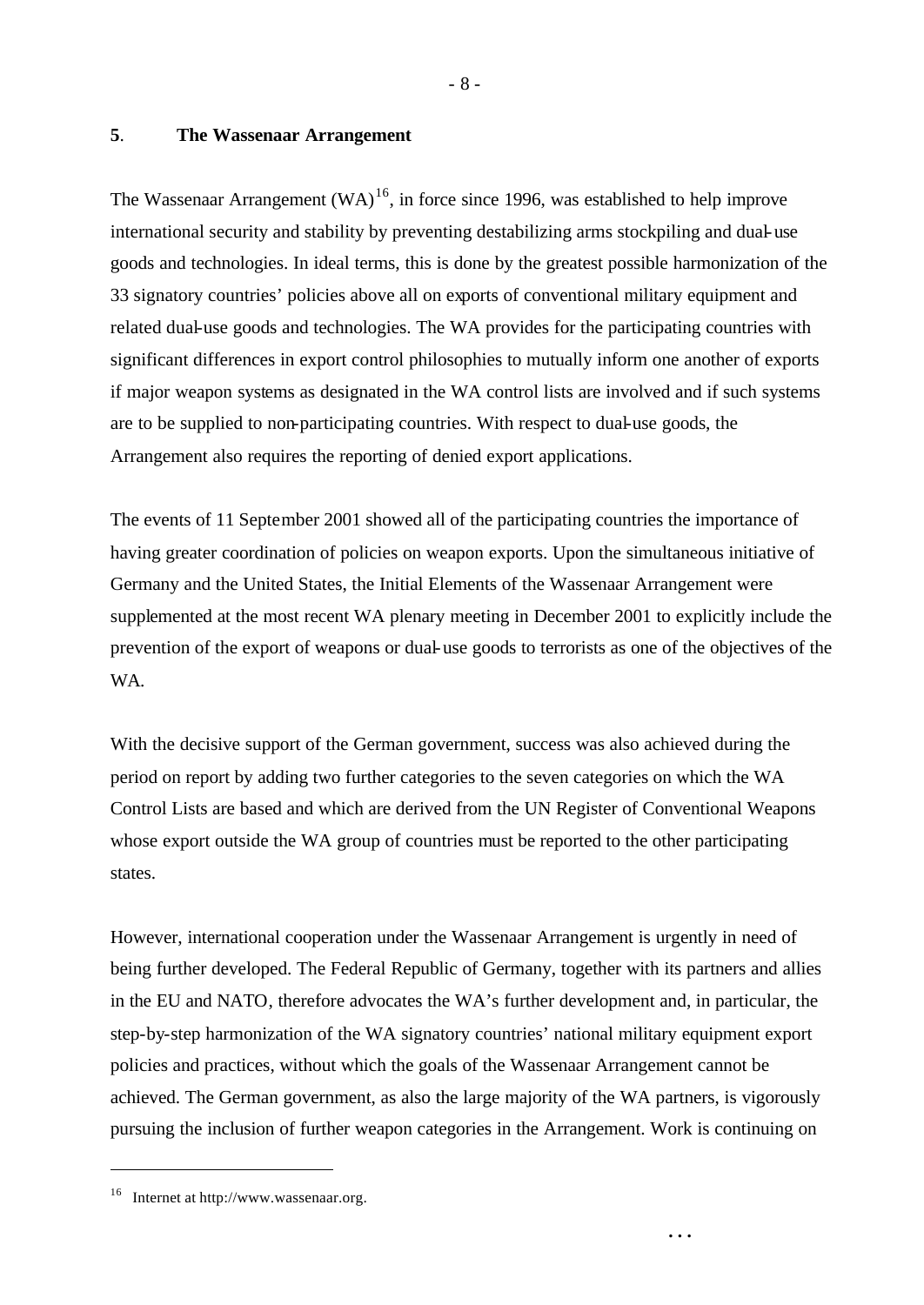expanding the transparency obligations to cover the categories of small arms and light weapons that were the subject of the UN Small Arms Conference of July 2001 (cf. I.6.). This also applies with respect to the harmonization of the extent of reporting obligations for dual-use goods that now considerably surpass those required for military equipment. Additional focuses of discussion in connection with the Wassenaar Arrangement during the period on report were the development of common positions on areas of risk for the export of military equipment, the introduction of end-use-related export controls, and the export control of the non-physical transfer of technology.

#### **6. UN Register of Conventional Arms**

The report to the UN Secretary-General under the UN Conventional Arms Register<sup>17</sup> for the year 2001 was submitted on 4 June  $2002^{18}$ . Member countries are required to report notifiable weapons (major weapon systems) to the UN Conventional Arms Register; only numbers and not values are registered $19$ .

The Federal Republic of Germany reported to the UN Conventional Arms Register the relevant military equipment, largely from Bundeswehr stocks. The 18 war weapons reported in 2002 went to the following countries:

#### **a) Bundeswehr stocks**

- Romania: 2 GEPARD anti aircraft tanks
- Thailand: 15 ALPHA JET combat aircraft

#### **b) Commercial deliveries**

- Portugal: 1 EC 635 attack helicopter without weaponry

l

<sup>&</sup>lt;sup>17</sup> Information available at Internet website http://disarmament.un.org/cab/register.html.

 $18$  Cf. Annex 4.

<sup>&</sup>lt;sup>19</sup> The weapons are classified into the following seven categories: battle tanks, other armored combat vehicles, artillery systems with a caliber of 100 mm and above, combat aircraft, attack helicopters, warships with a standard displacement of 750 metric tonnes and above or armed with missiles or torpedoes with ranges of at least 25 km, and missiles and missile launchers with a range of at least 25 km.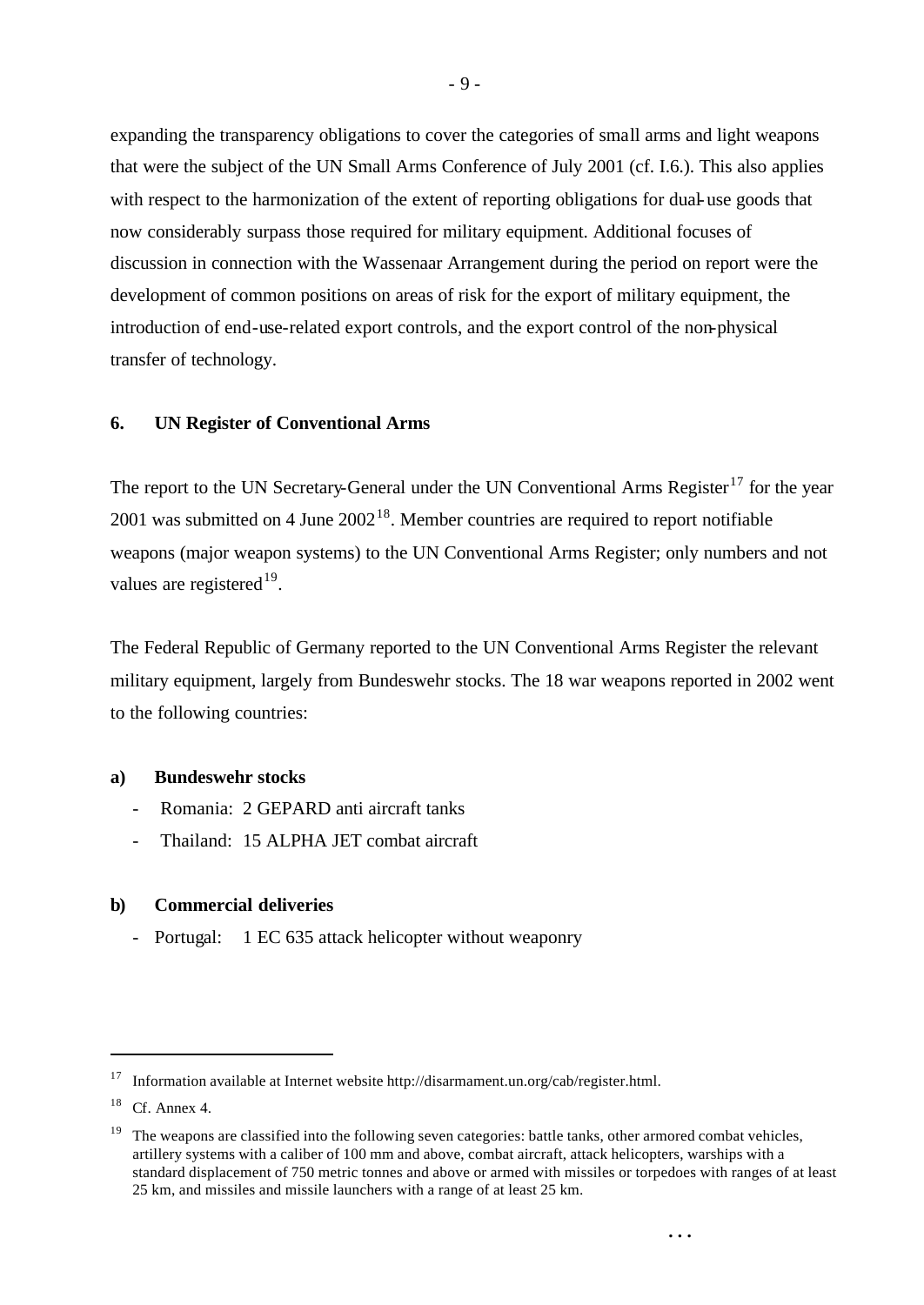Deliveries from Bundeswehr stocks comprise already used, older systems. The commercial delivery of an attack helicopter without weaponry to Portugal is not reported as an import by the Portuguese side since the helicopter will only be equipped with weaponry and made into an operational aircraft in Portugal.

#### **7. International discussion on small arms and light weapons**

Events since the second World War have shown that in wars among nations and in civil wars most of the human casualties have been caused by small arms and light weapons (e.g. submachine guns, assault rifles, light mortars, etc.) and the associated ammunition. This problem is chiefly encountered in third-world countries, in which small arms can be purchased inexpensively and illegally. Besides restricting legal, i.e. authorized supplies, the German government works at the international level to bring about an efficient prevention of the illicit trade in such weapons. The goal of the German government is to achieve - for example in the framework of the OSCE Small Arms Document<sup>20</sup> - concrete results with the strongest possible obligations binding the participating countries to take action.

The discussion conducted in various international bodies on the small arms problem continued in  $2001<sup>21</sup>$ , in particular prior to and within the framework of the UN Conference on the Illicit Trade in Small Arms and Light Weapons in all of its aspects that was held in New York on 9 to 11 July 2001. The Conference adopted an action program with the goal of working against the illicit trade in small arms and light weapons and their illegal production.

In this program, United Nations Member States undertake the political commitment, within their national legal systems, to take appropriate measures to combat the illicit production and trade in small arms and light weapons and, in particular, to carry out effective export controls. Furthermore, according to the program, the States are responsible for marking the small arms and light weapons legally produced within their borders so that they may later be traced back to their place of origin. In Germany, this is already binding law. Moreover, surplus small arms and light weapons are to be destroyed insofar as possible. In addition, there is a binding follow-up

<sup>&</sup>lt;sup>20</sup> OSCE Document on Small Arms and Light Weapons of 24 November 2000; cf. also the 2000 Military Equipment Export Report, II.7.

<sup>&</sup>lt;sup>21</sup> On the topic of the small arms problem, cf. also III.1. of the 2001 Military Equipment Export Report.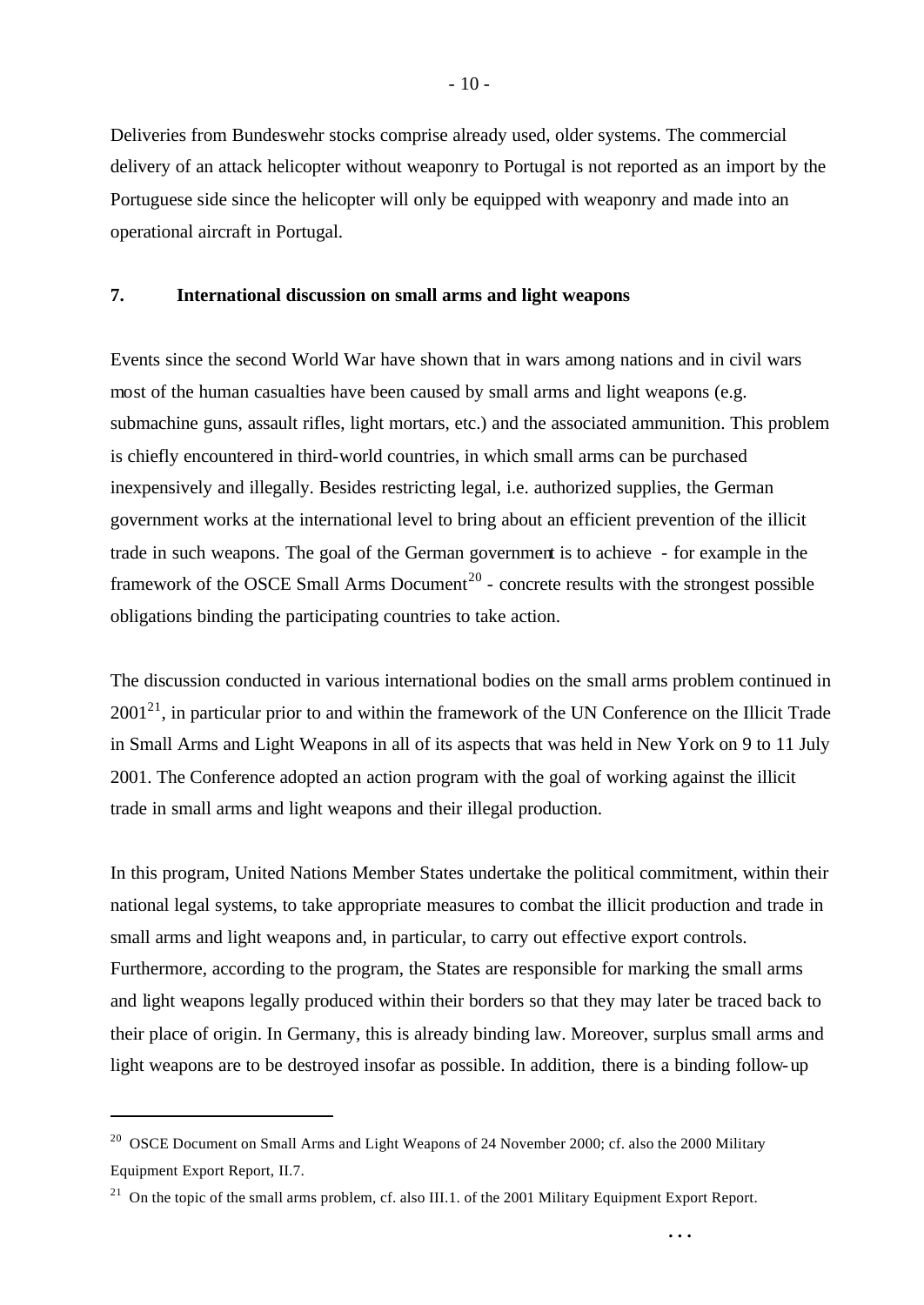process that requires a bi-annual meeting of the Member States for a further exchange of thoughts on the program and a follow-up conference in 2006.

Although advance expectations for the UN Small Arms Conference - in particular those held by the EU Member States - have not been met in terms of substantively detailed commitments binding under international law, it is to be welcomed that agreement was reached on a final paper covering the central topics of this important field of the control of military equipment exports.

A particular problem for the Federal Republic of Germany are ultimately the illegal reproductions in the small arms sector such as G3 rifles in countries like Pakistan, Iran, etc., where know-how has been gained from decades-old license contracts. This may have the result that arms supplies are sometimes falsely described in public as being of German origin.

### **III. Licenses for the Export of Military Equipment and War Weapons**

The following is an outline of military equipment exports in 2001 insofar as its disclosure is not restricted by law. In view of the legal protection afforded business and industrial secrets under Section 30 of the Law on Administrative Procedure, the names of the respective exporters cannot be released, as was already the case in the 1999 and 2000 Military Equipment Export Reports.

The Federal Office of Economics and Export Control  $(BAFA)^{22}$  records the export licenses granted for military equipment (war weapons and other military equipment). The figures for reporting year 2001 are displayed below, under 1. and outlined in detail in Annex 5.

Actual exports of military equipment are registered only for the sub-sector of "war weapons." Item 2 below presents annual values as determined by Germany's Federal Statistical Office.

Just as its two predecessors, the present Military Equipment Export Report contains no information on advance inquiries made during the year under report to determine respective export projects' eligibility for licenses. Advance inquiries are normally made by companies at a very early stage, usually prior to the start of negotiations with potential foreign clients. Advance

**. . .**

<sup>22</sup> Internet address: http://www.bafa.de.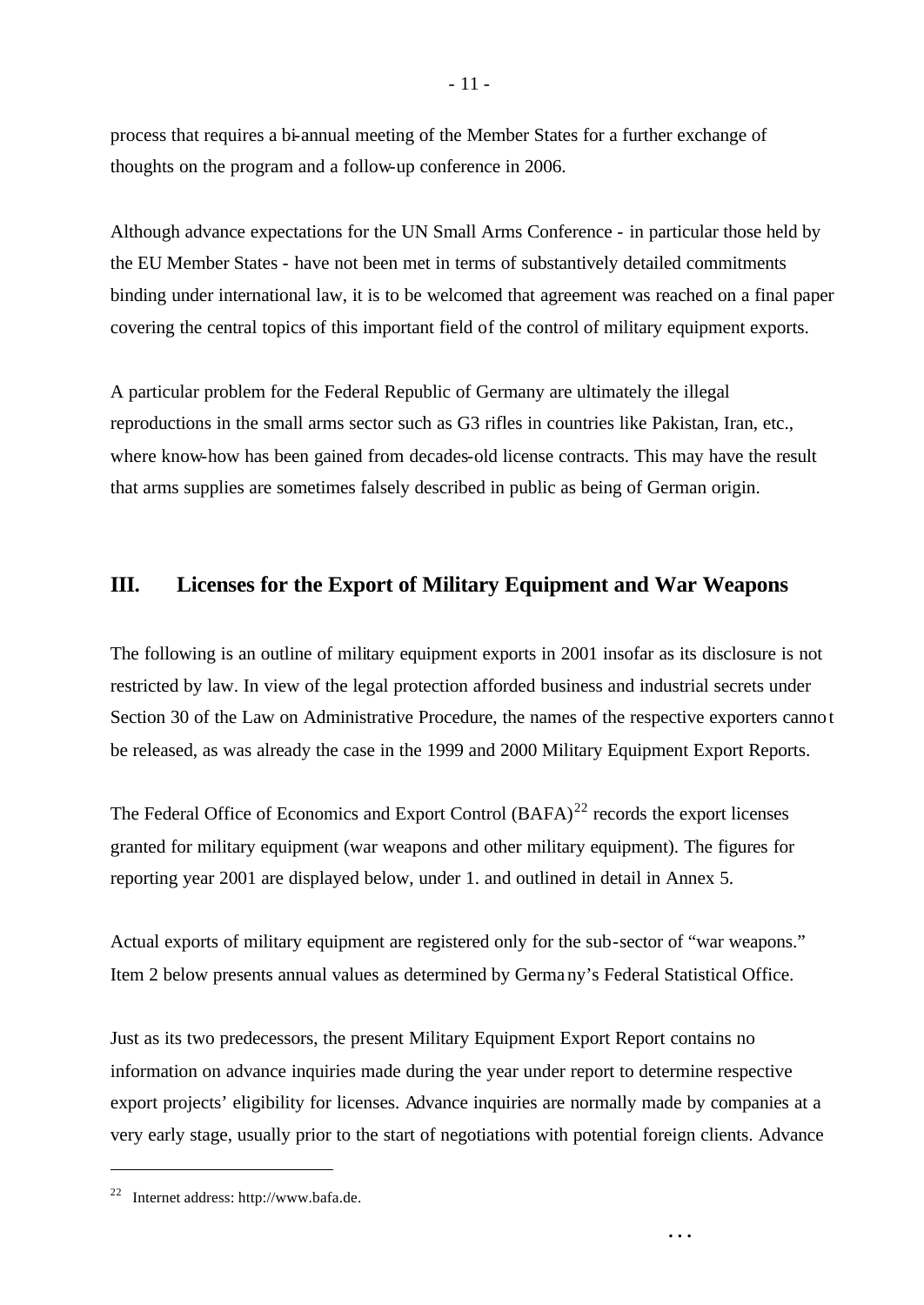inquiries are not suitable as indicators for evaluating policy on military equipment exports since, at the time of their submission, there is no certainty whether or not the project is going to be implemented. Moreover, advance inquiries are subject to a greater degree of protection as business and industrial secrets under Section 30 of the Law on Administrative Procedure since potential competitors might benefit from the publication of a planned but not contractually agreed project in the Military Equipment Export Report. The non-inclusion of advance inquiries creates no gaps in export statistics since upon later implementation of the projects the required export licenses (and additionally the actual exports in the case of war weapons) are covered in the statistics of the respective Military Equipment Export Report.

## **1. Licenses for the export of military equipment (war weapons and other military equipment)**

Annex 5 presents an outline of the military equipment export licenses granted and/or denied in  $2001^{23}$  broken down countries of destination. The first part of this Annex shows EU Member States, the second part NATO and NATO-equivalent countries (excluding the EU Member States), and the final part third countries. For the sake of greater transparency in connection with exports to third countries, this country category has a column entitled EL Items that provides a more detailed break-down of the important products. Where applications for export licenses for a country of destination have been denied, the relevant remarks have been made in the overview with details on the number of denials, the involved EL Items, and the value of the goods. Where denial notifications have been made pursuant to the EU Code of Conduct, a corresponding remark is noted together with the reason for denial (number of the respective criterion in the Code of Conduct.

The figures presented in columns 2 to 4 relate to export licenses issued. Experience has shown that actual export values are significantly less than these license values. The reason is that some licenses remain either partly or entirely unused, or are not used during the license year.

l

<sup>&</sup>lt;sup>23</sup> Goods figuring in Part I Section A of the Export List, Appendix AL to the Foreign Trade and Payment Ordinance.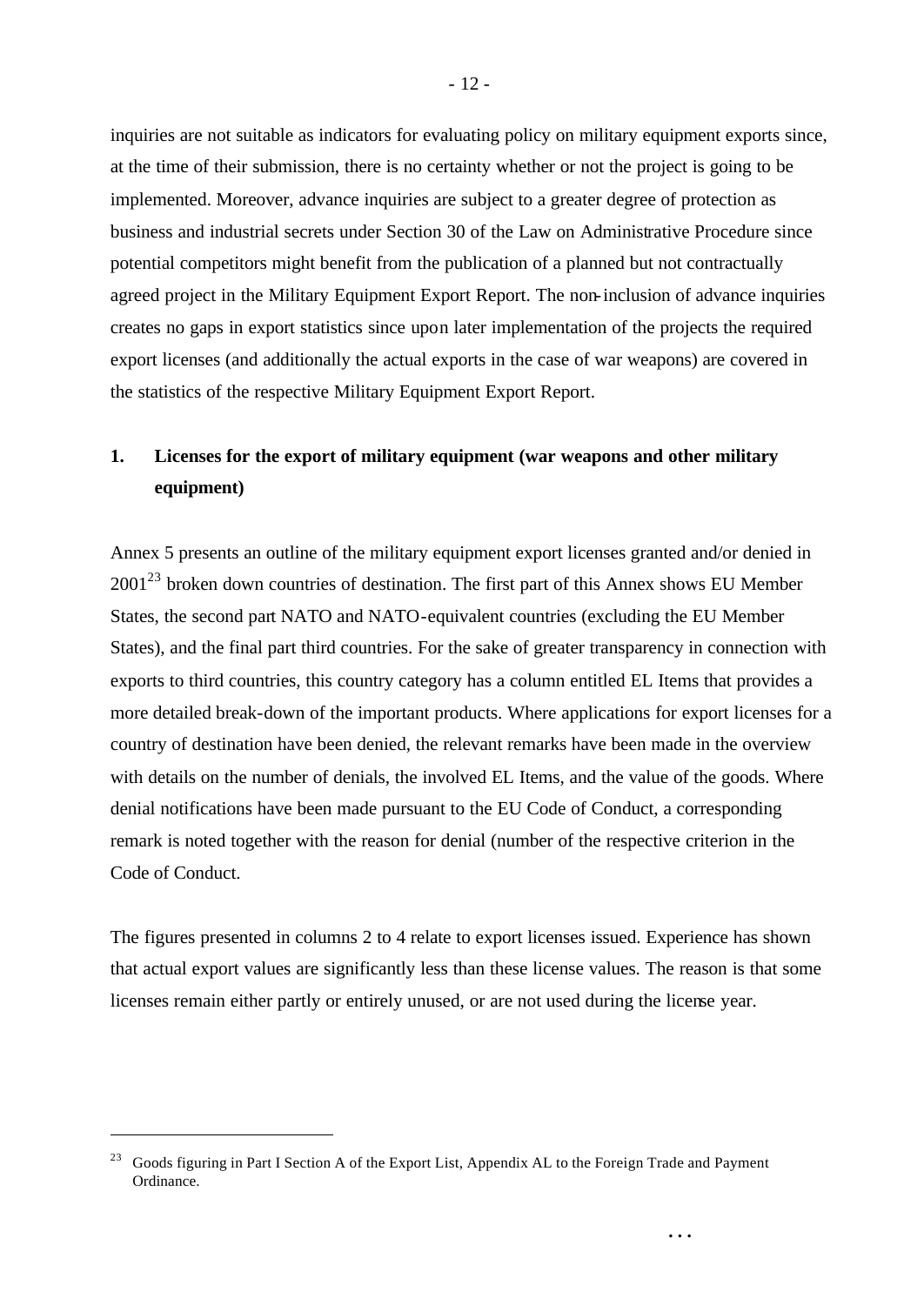#### a) Individual export licenses

l

In 2001 a total of 11,005 individual export license applications were approved in Germany for final exports of military equipment  $24$ . The total value of the licenses – not that of actual exports – was DM 7,209,401,873. This was a 29% increase over figures for the year 2000. Of this amount, licenses for exports to EU Member States accounted for DM 2,600,599,460 and licenses for exports to NATO and NATO-equivalent countries (without EU Member States) totaled DM 1,976,582,625; altogether, the individual licenses for exports to the countries designated in II. of the Political Principles of 19 January 2000 thus reached a value of DM 4,577,182,085 and therefore increased by 4% from the level registered for the year 2000. The va lue of licenses for exports to third countries amounted to DM 2,632,219,788, and thus doubling from the year 2000 value. The largest share by far in value terms was accounted for by licenses for the supply of three submarines to South Korea. The total value of the individual licenses for South Korea amounts to DM 1,819,117,469. Without the submarine deliveries to South Korea, there would not have been an increase in the value of licenses for exports to third countries, which amounted to DM 1,172,897,975 in the year 2000.

For final exports of military equipment to classic developing countries<sup>25</sup>, which are included in the category of "third countries," individual licenses valued at a total of DM 105.6 million (just under 1.5% of the value of total German individual export licenses for military equipment) were issued in 2001. These licenses involved, in particular, exports to Egypt (29%), Colombia (17%), Thailand (12%), India (11%), and South Africa (10%). Some DM 8.2 million was accounted for by the poorest developing countries and other developing countries with low incomes<sup>26</sup>. Such poorest countries' share corresponds to only 0.1% of the value of all German individual export licenses for military equipment in 2001. The figures prove that the exports of military equipment to classic developing countries are only of small importance for German military equipment exports.

<sup>&</sup>lt;sup>24</sup> Licenses of temporary exports for fairs and exhibitions or for demonstration purposes are not included.

<sup>&</sup>lt;sup>25</sup> Developing countries and areas pursuant to Part I of the list for 2001 of the Developing Assistance Committee (DAC) of the OECD excluding countries with high and medium-range incomes.

<sup>&</sup>lt;sup>26</sup> Poorest and other developing countries and areas with low incomes pursuant to Part 1 of the OECD's DAC List for 2001.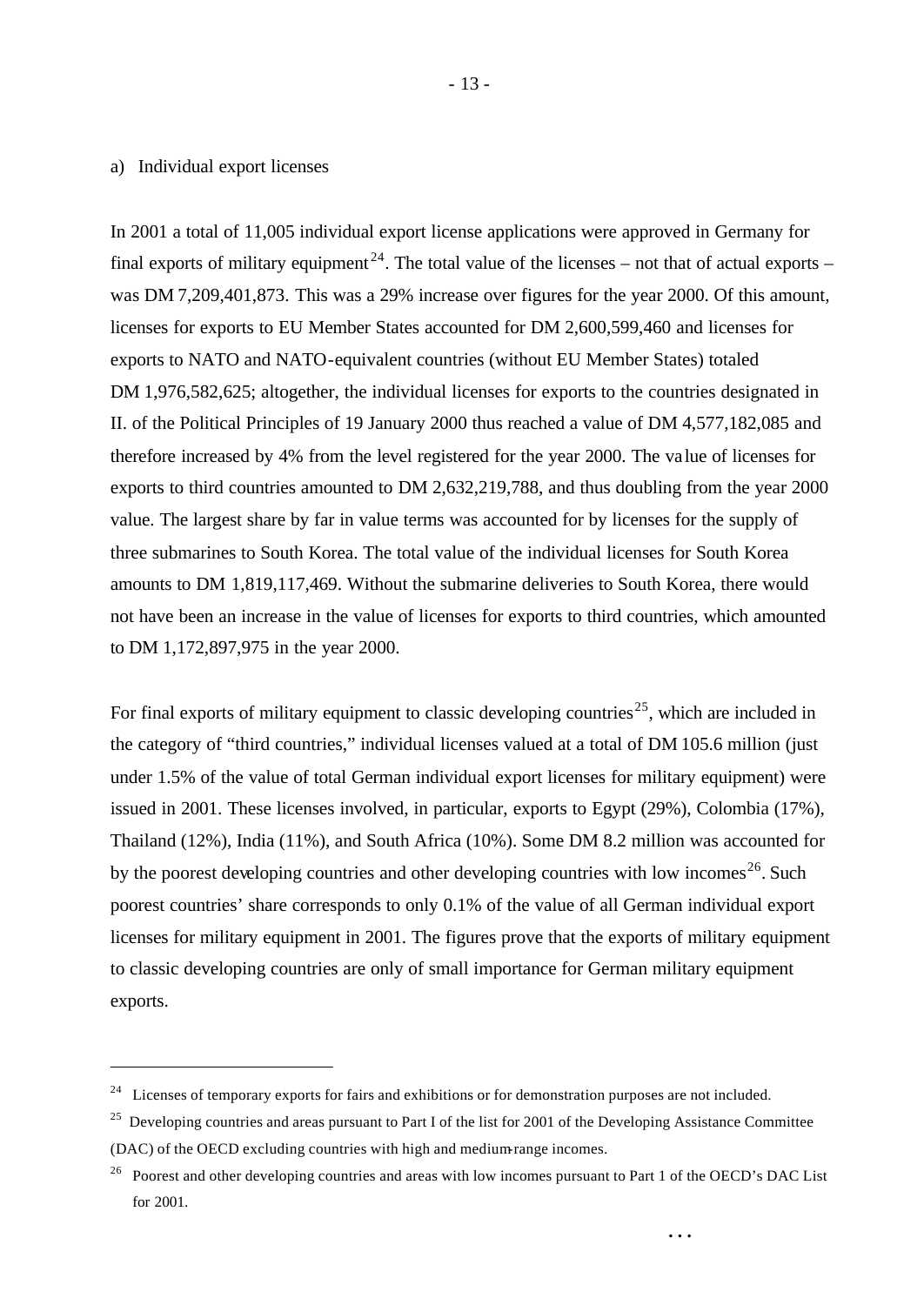#### b) Collective export licenses

In addition to the above, collective export licenses were issued in the total amount of DM 7,520,740,175 in 2001; with these licenses, companies were able to undertake several exports to single or several consignees abroad (above all as part of inter-governmental project cooperation). Collective export licenses were granted only for exports to NATO and NATOequivalent countries.

Collective export licenses issued under cooperative programs are valid for two years. This results in fluctuations in the annual figures. The values applied for reflect applicants' anticipated needs in the license period. Since varying use is made of these values, which are licensed as maximum amounts, total collective-export-license values reflect Germany's export policy only to a limited extent.

#### c) Export license denials

In 2001, there were 75 denials of applications for military equipment exports. The total value of the denials came to DM 67,951,248. The figure does not include applications withdrawn by applicants prior to notification on account of poor chances of success.

The relatively small ratio of formally denied applications is chiefly to be explained by the fact that, prior to the submission of a license request, applicants seeking to export to sensitive destinations make a formal or informal inquiry with the control authorities about their applications' prospects. Where the response to the inquiry is negative, there are only very rare cases in which a formal application is filed, the denial of which is then included in the attached statistical overview.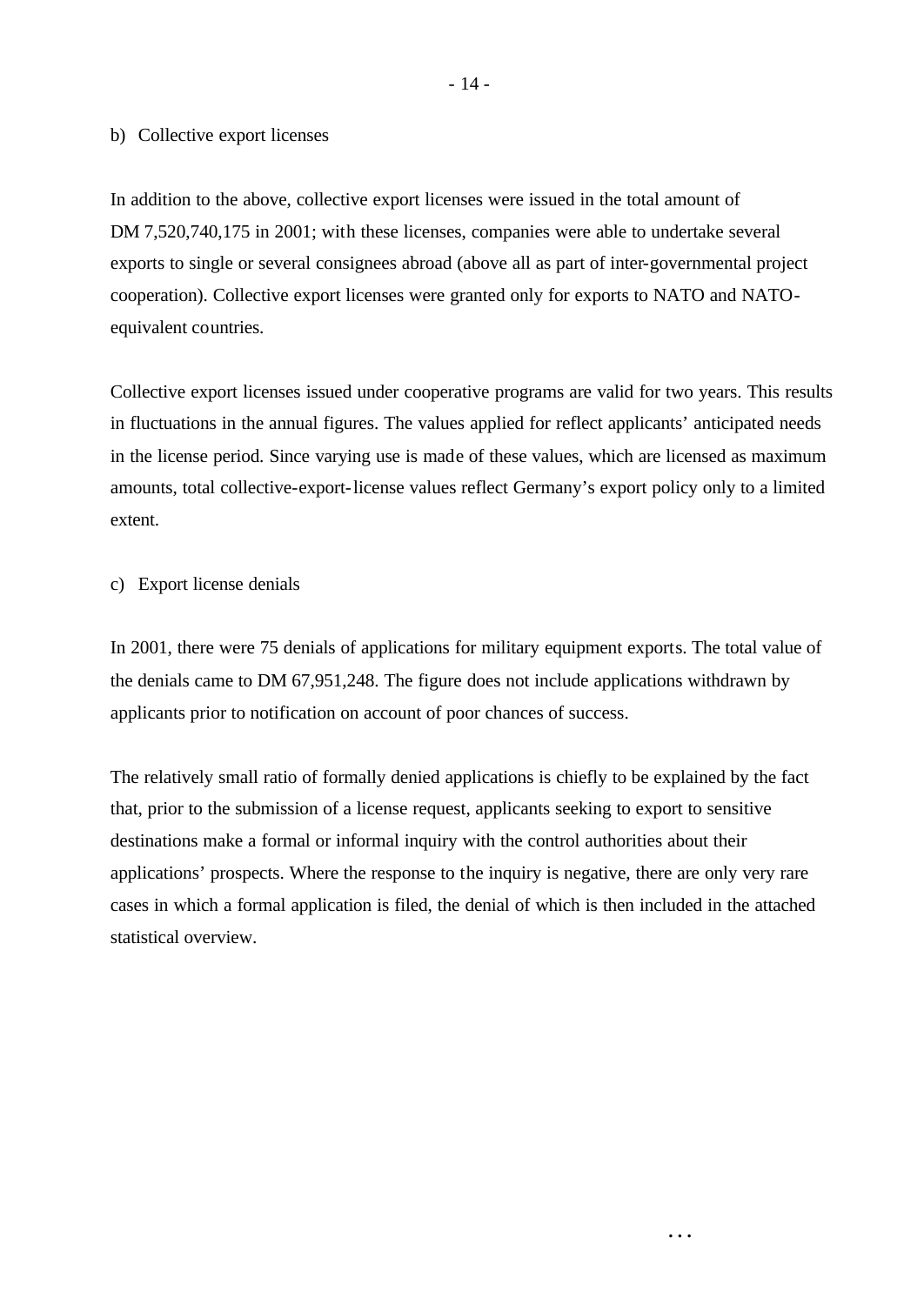## d) Most important countries of destination

| The 20 most important countries of destination for which individual export licenses were granted |  |  |  |
|--------------------------------------------------------------------------------------------------|--|--|--|
| in $2001$ :                                                                                      |  |  |  |

| <b>Country</b>       | <b>Value in million DM</b> | <b>Export List Items</b> <sup>27</sup>                                    |
|----------------------|----------------------------|---------------------------------------------------------------------------|
| Korea, Republic of   | 1,819.1                    | Submarines as materials package, sonar<br>$\overline{a}$                  |
|                      |                            | equipment; parts for frigates, destroyers, and                            |
|                      |                            | anti-submarine and anti-torpedo defense                                   |
|                      |                            | systems; sonar sounding systems; gyro-                                    |
|                      |                            | compass systems (0009/86.7%).                                             |
|                      |                            |                                                                           |
| <b>United States</b> | 1,108.6                    | Small firearms and parts; accessories for<br>$\qquad \qquad \blacksquare$ |
|                      |                            | small firearms $(0001/57.1\%)$                                            |
|                      |                            |                                                                           |
|                      |                            | Irritant agents, equipment for NBC defense                                |
|                      |                            | and equipment for detecting NBC agents                                    |
|                      |                            | $(0007/15.9\%)$                                                           |
|                      |                            |                                                                           |
|                      |                            | Night vision attachment, infrared or thermal                              |
|                      |                            | imaging devices; parts for cameras, film                                  |
|                      |                            | equipment, infrared and thermal imaging                                   |
|                      |                            | equipment (0015/5.4%)                                                     |
|                      |                            |                                                                           |
|                      |                            | Trucks; parts for tanks and armored vehicles                              |
|                      |                            | $(0006/5.2\%)$ .                                                          |
|                      |                            |                                                                           |
| Greece               | 679.7                      | Armored self-propelled howitzer, semi-                                    |
|                      |                            | trailer-towing vehicle, cross-country vehicles;                           |
|                      |                            | parts for tanks and armored self-propelled                                |

<sup>&</sup>lt;sup>27</sup> Presented are the types of the chiefly involved military equipment for the respective country with the corresponding Export List item numbers and the respective share of the total value of military equipment licensed for export to the country. The share of the listed EL items amounts to at least 80% of the licensed exports for the respective country of destination.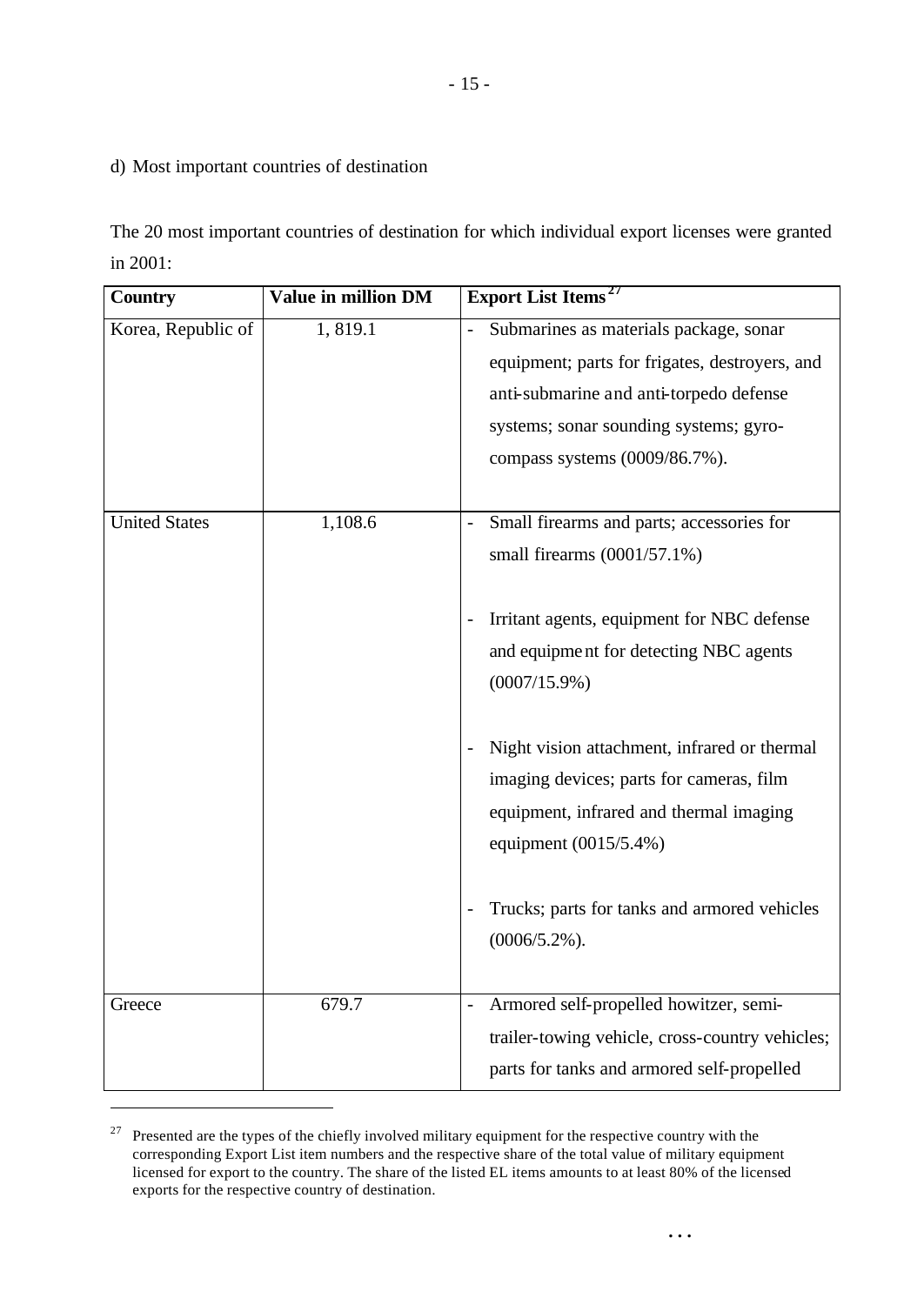|       |       | howitzers, armored vehicles, and other                                  |
|-------|-------|-------------------------------------------------------------------------|
|       |       | vehicles (0006/46.9%)                                                   |
|       |       |                                                                         |
|       |       | Combat aircraft and parts; parachutes                                   |
|       |       | (0010/17.7%)                                                            |
|       |       |                                                                         |
|       |       | Telescopic sights, tube-weapon sight units;                             |
|       |       | parts for fire control instruments, and target                          |
|       |       | surveillance and tracking systems                                       |
|       |       | $(0005/8.4\%)$                                                          |
|       |       |                                                                         |
|       |       | Parts for torpedoes, illuminating cartridges,                           |
|       |       |                                                                         |
|       |       | mine trolleys and weapon firing facilities for                          |
|       |       | ships (0004/8.2%).                                                      |
|       |       |                                                                         |
| Italy | 431.7 | Technical documents for small firearms,<br>$\qquad \qquad \blacksquare$ |
|       |       | missiles, tank components, submarines,                                  |
|       |       | aircraft components, direction-finding                                  |
|       |       | equipment (for land vehicles), infrared                                 |
|       |       |                                                                         |
|       |       | detectors, and documentation for tactical                               |
|       |       |                                                                         |
|       |       | combat simulation equipment (0022/25.6%)                                |
|       |       | Guidance and navigation equipment, ship                                 |
|       |       |                                                                         |
|       |       | feed-throughs; parts for combat vessels,                                |
|       |       | underwater detection equipment, and                                     |
|       |       | guidance and navigation equipment                                       |
|       |       | $(0009/16.0\%)$                                                         |
|       |       |                                                                         |
|       |       | Fire fighting vehicles; parts for tanks,                                |
|       |       | armored self-propelled howitzers, armored                               |
|       |       | vehicles, amphibious vehicles, and other                                |
|       |       | vehicles (0006/15.3%)                                                   |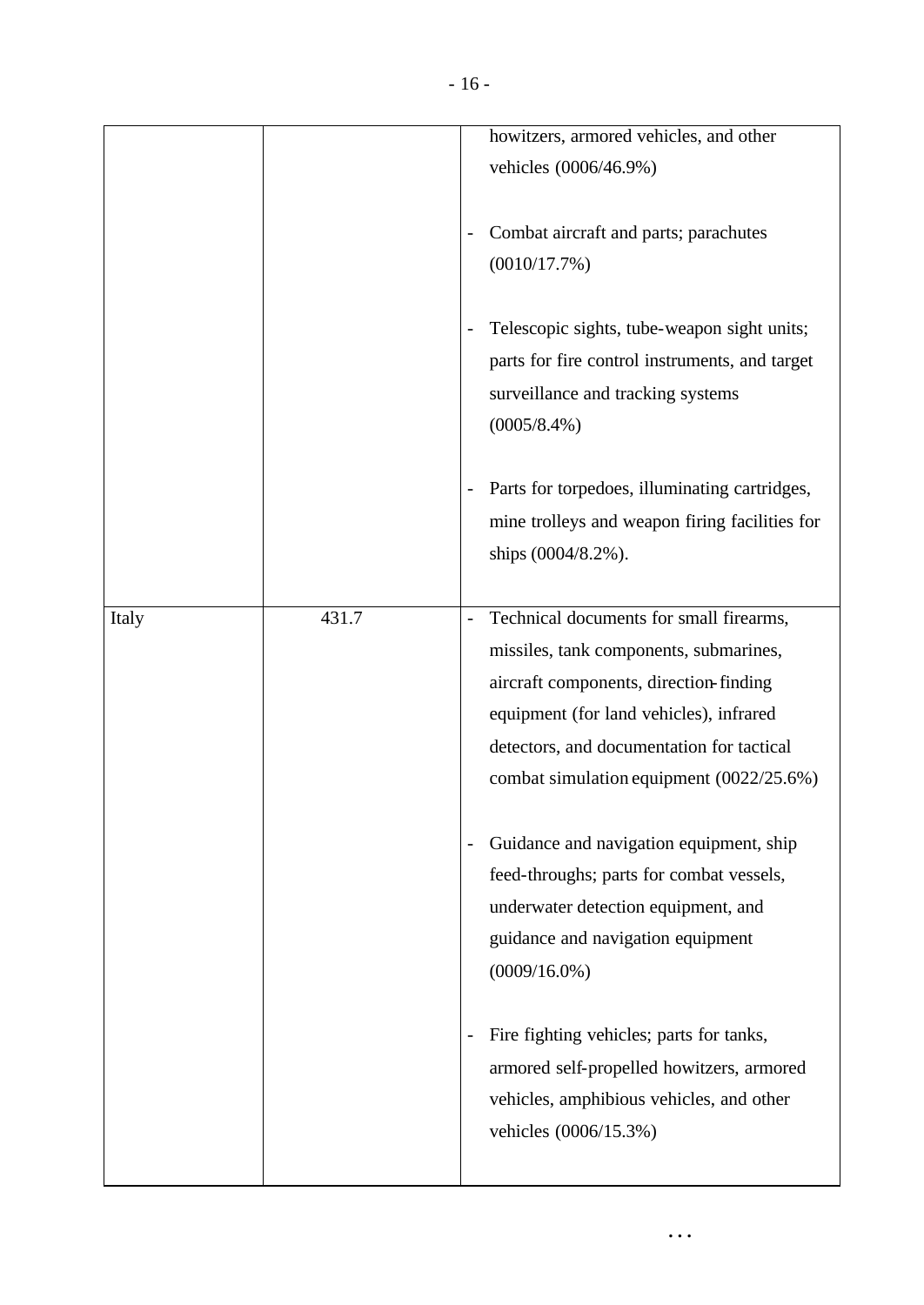|             |       | Ammunition for recoilless weapons and             |
|-------------|-------|---------------------------------------------------|
|             |       | grenade launchers, training ammunition for        |
|             |       | cannons; explosive stores for machine guns,       |
|             |       | howitzers, and mortars (0003/9.9%)                |
|             |       | Target acquisition systems, bore-sighting kits;   |
|             |       | parts for fire control instruments, weapon        |
|             |       | sighting units, and target surveillance and       |
|             |       | tracking systems $(0005/8.3\%)$                   |
|             |       |                                                   |
|             |       | Oxygen masks; parts for combat aircraft,          |
|             |       | aircraft, on vehicle equipment (0010/5.4%).       |
| Turkey      | 327.3 | Smoke grenades, guided missiles, firing units     |
|             |       | for guided missiles; parts for mine-clearing      |
|             |       | devices and guided missiles (0004/63.7%)          |
|             |       |                                                   |
|             |       | Parts for tanks, armored vehicles, and other      |
|             |       | vehicles (0006/29.7%).                            |
|             |       |                                                   |
| Netherlands | 307.2 | Ammunition for revolvers, pistols, cannons,       |
|             |       | anti-armor weapons, and grenade launchers;        |
|             |       | explosive stores for howitzers, mortars, and      |
|             |       | cannons (0003/51.6%)                              |
|             |       | Gun cannons, grenade launchers, launching         |
|             |       | systems; parts for guns, cannons, grenade         |
|             |       | launchers, and launching systems                  |
|             |       | $(0002/15.9\%)$                                   |
|             |       |                                                   |
|             |       | Automotive cranes, trucks, cross-country          |
|             |       | vehicles, trailers, and other vehicles; parts for |
|             |       | tanks and armored self-propelled howitzers,       |
|             |       | armored vehicles, and other vehicles              |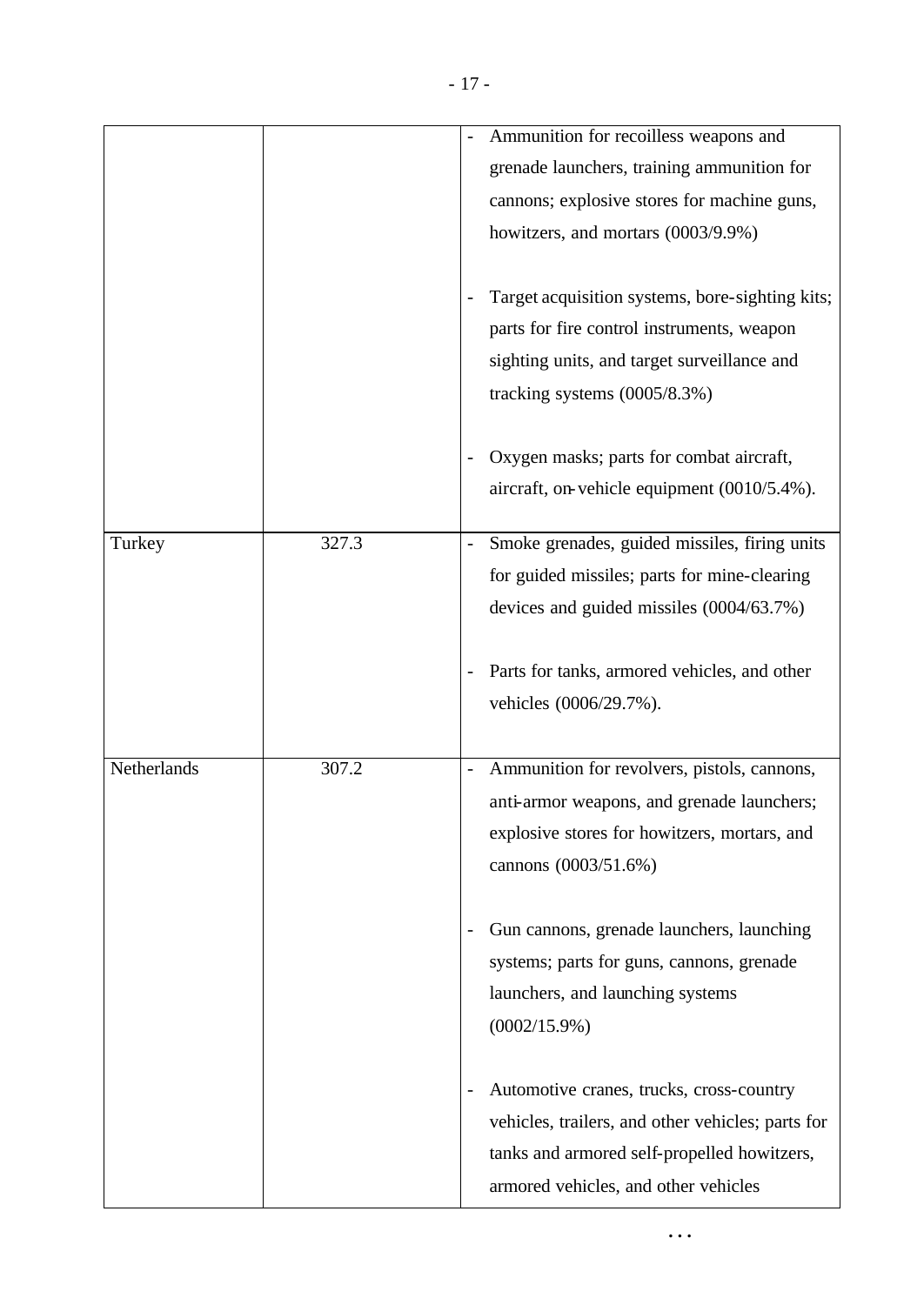|                       |       | $(0006/7.7\%)$                                                |
|-----------------------|-------|---------------------------------------------------------------|
|                       |       |                                                               |
|                       |       | Weapons training devices and parts;                           |
|                       |       | ammunition for weapons training devices;                      |
|                       |       | parts for simulators (0014/6.4%).                             |
| Switzerland           | 234.1 | Navigation and orientation systems, target                    |
|                       |       | ranging systems, observation and                              |
|                       |       | reconnaissance equipment, and test and                        |
|                       |       | adjustment equipment; parts for tube weapon                   |
|                       |       | sight units, target ranging systems, and                      |
|                       |       | observation systems (0005/48.9%)                              |
|                       |       |                                                               |
|                       |       | Small firearms and parts, accessories for                     |
|                       |       | small firearms (0001/9.0%)                                    |
|                       |       |                                                               |
|                       |       | Armored vehicles; parts for tanks, armored                    |
|                       |       | vehicles, and other vehicles (0006/7.6%)                      |
|                       |       |                                                               |
|                       |       | Ammunition for cannons and grenade                            |
|                       |       | launchers; explosive stores for howitzers,                    |
|                       |       | cannons, mortars, and grenade launchers                       |
|                       |       | $(0003/7.4\%)$                                                |
|                       |       |                                                               |
|                       |       | Armor plate, combinations of metallic and                     |
|                       |       | non-metallic materials, helmets, body armor                   |
|                       |       | $(0013/6.2\%)$                                                |
|                       |       |                                                               |
|                       |       | Castings and unfinished products                              |
|                       |       | $(0016/5.2\%)$ .                                              |
|                       |       |                                                               |
| <b>United Kingdom</b> | 230.5 | Ammunition for grenade launchers, explosive<br>$\overline{a}$ |
|                       |       | stores for howitzers, cannons, anti-armor                     |
|                       |       | weapons, and grenade launchers                                |
|                       |       | (0003/21.6%)                                                  |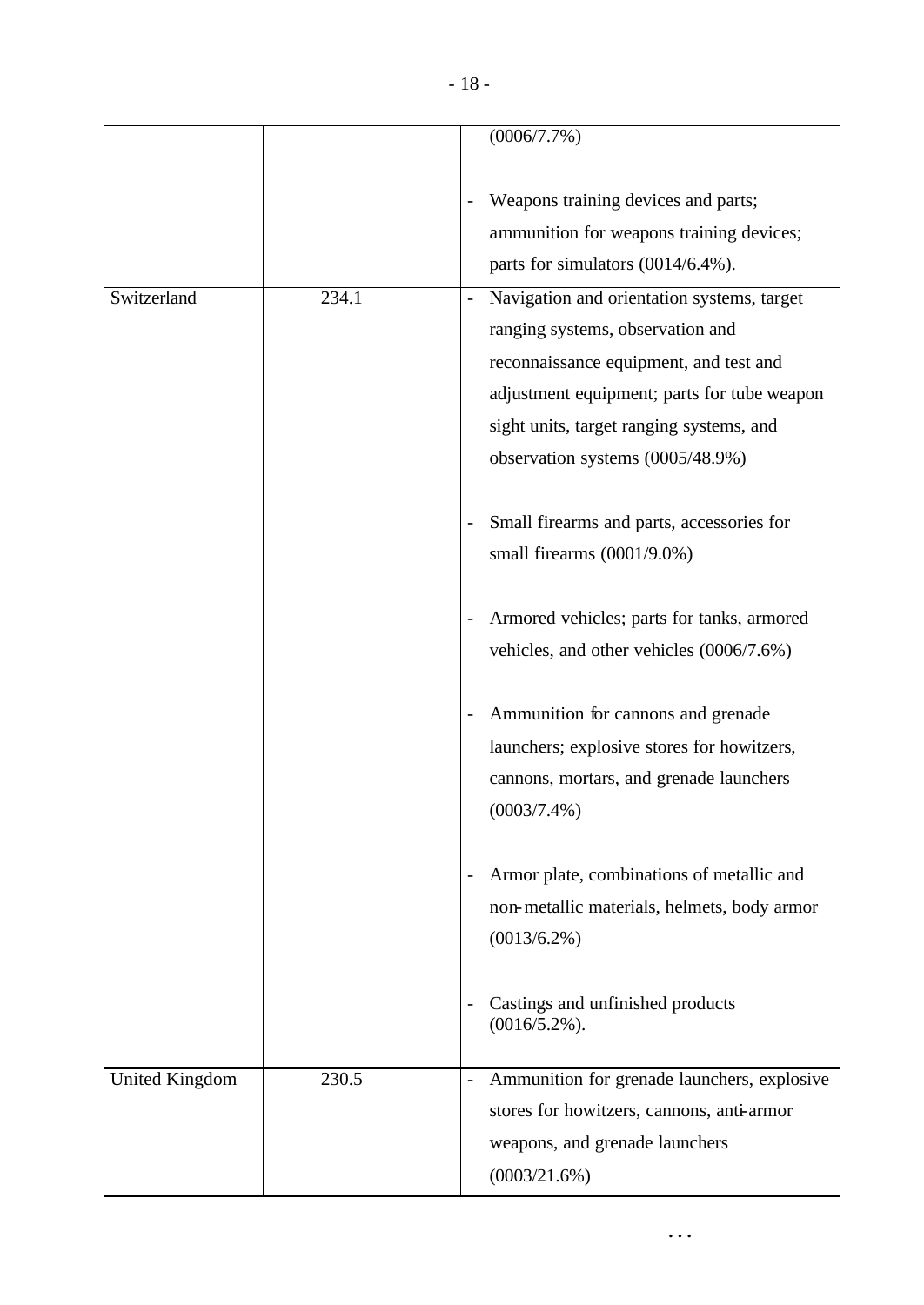|        |       | Parts for combat aircraft and combat<br>helicopters, aircraft, engines, on-board<br>equipment, and ejection seats (0010/19.5%)                                                                                                                                                                                        |
|--------|-------|-----------------------------------------------------------------------------------------------------------------------------------------------------------------------------------------------------------------------------------------------------------------------------------------------------------------------|
|        |       | Tanks (museum pieces) and other vehicles;<br>parts for tanks and armored vehicles,<br>amphibious bridges, amphibious crossing<br>vehicles, and other vehicles (0006/15.3%)                                                                                                                                            |
|        |       | Small firearms and parts, accessories for<br>small firearms (0001/12.0%)                                                                                                                                                                                                                                              |
|        |       | Explosive charges, pyrotechnics, illuminating<br>cartridges, and simulator ammunition; parts<br>for rockets, missiles, and pyrotechnics<br>$(0004/11.3\%)$                                                                                                                                                            |
|        |       | Communications equipment, measurement<br>and test equipment; parts for electronic<br>equipment, communications equipment,<br>detection systems, navigation systems,<br>stabilizing systems, guidance systems, and<br>data processing systems (0011/9.0%)                                                              |
| Sweden | 179.9 | Target classification systems, test and<br>adjustment equipment; parts for fire control<br>devices, weapon sighting systems, tube-<br>weapon sighting units, target acquisition<br>systems, target classification systems, target<br>ranging systems, and target surveillance and<br>tracking systems $(0005/19.4\%)$ |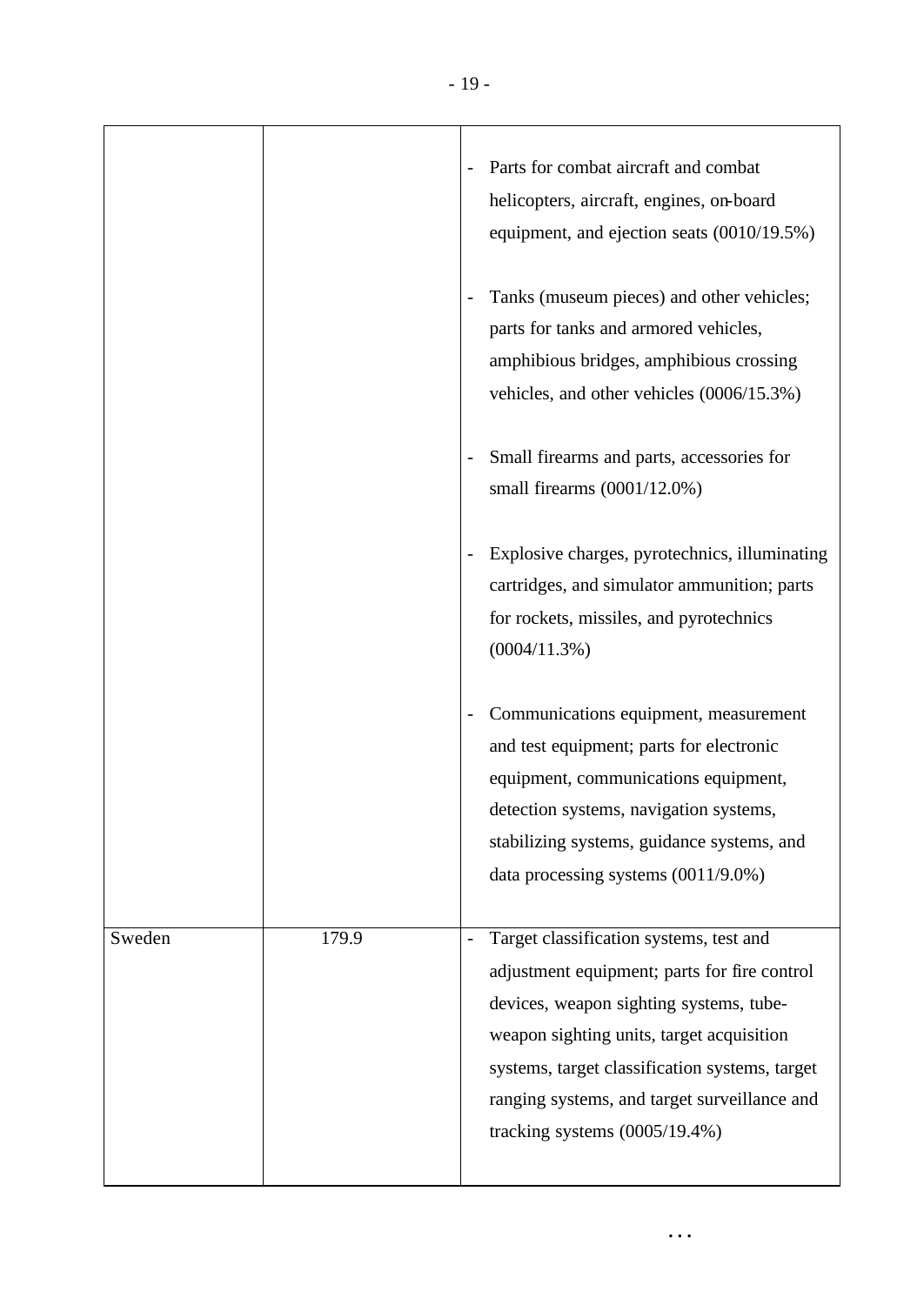|           |       | Armored self-propelled howitzers, trucks;<br>parts for tanks, armored self-propelled<br>howitzers, armored vehicles, recovery                                                                                             |
|-----------|-------|---------------------------------------------------------------------------------------------------------------------------------------------------------------------------------------------------------------------------|
|           |       | vehicles, and other vehicles (0006/16.3%)                                                                                                                                                                                 |
|           |       | Communications equipment, electronic<br>assemblies, electric power supply; parts for<br>electronic equipment, communications<br>equipment, electric power supply<br>$(0011/15.8\%)$                                       |
|           |       | Armor plate, combinations of metallic and<br>non-metallic materials, and body armor<br>$(0013/13.3\%)$                                                                                                                    |
|           |       | Pyrotechnics, smoke screening ammunition,<br>minesweeping equipment; parts for rockets<br>and missiles $(0004/7.0\%)$                                                                                                     |
|           |       | Technical documents for missile parts, fire<br>control systems, recovery vehicle parts,<br>aircraft parts, electronic assemblies, electric<br>power supply, armor, and signature<br>suppression $(0022/6.3%)$             |
|           |       | Forging pieces, castings, and unfinished<br>products (0016/5.0%)                                                                                                                                                          |
| Singapore | 167.2 | Trucks; parts for tanks, armored self-<br>$\overline{\phantom{0}}$<br>propelled howitzers, armored vehicles,<br>amphibious bridges, amphibious crossing<br>vehicles, bridge layers, and other vehicles<br>$(0006/83.0\%)$ |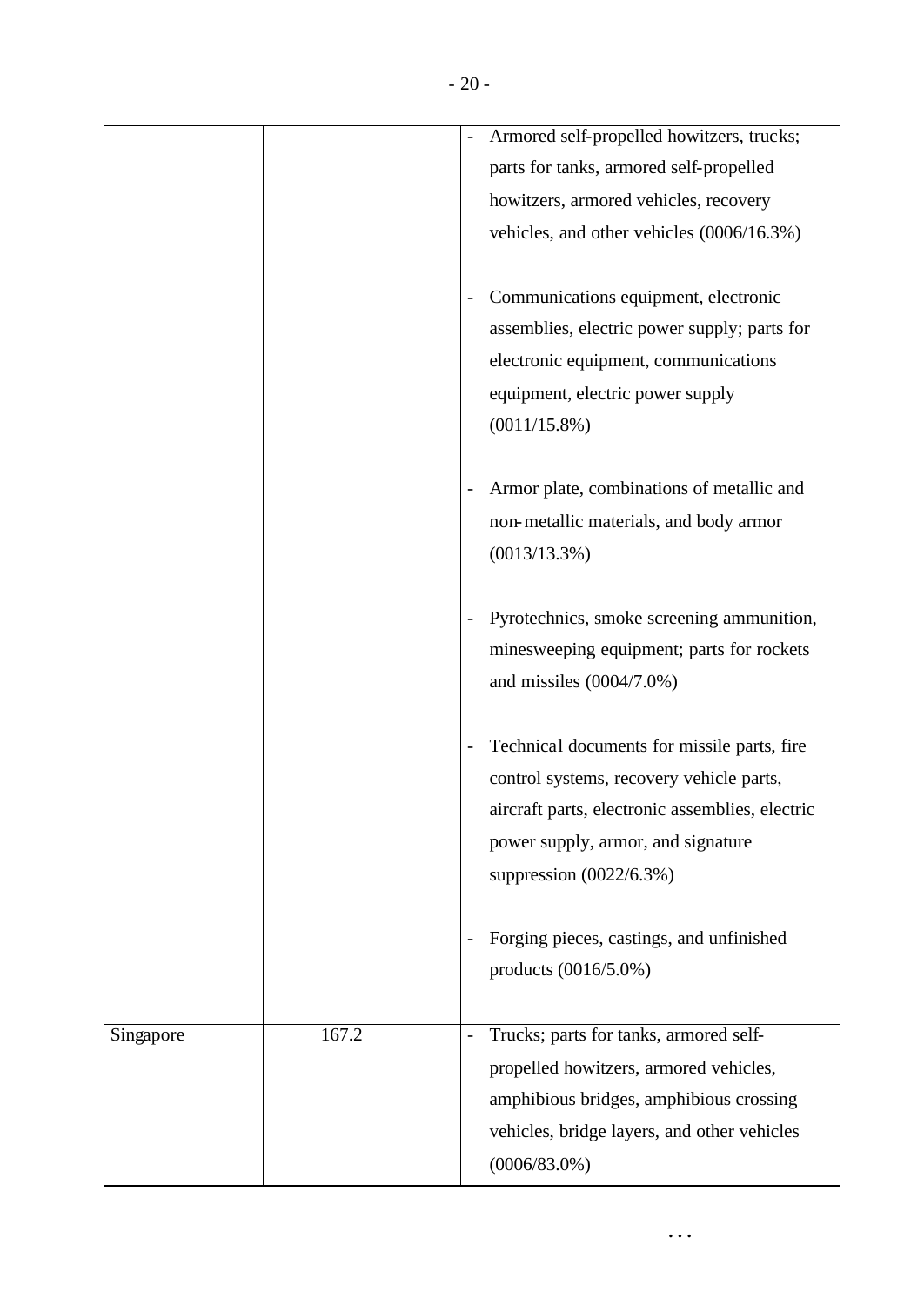| Spain   | 150.2 | Trucks; parts for tanks, armored vehicles,<br>$\overline{\phantom{0}}$<br>amphibious vehicles, tank tractors, bridge<br>layers, armored personnel carriers, and trucks<br>$(0006/52.9\%)$<br>Small firearms and parts, accessories for<br>small firearms $(0001/10.0\%)$<br>Target acquisition systems and test and<br>adjustment equipment; parts for fire control<br>systems, target surveillance systems, and<br>target tracking systems, and for test and<br>adjustment equipment (0005/7.3%)<br>Machine cannon; parts for howitzers and<br>cannons (0002/6.6%)<br>Forging pieces, castings, and unfinished<br>products $(0016/5.1\%)$ |
|---------|-------|--------------------------------------------------------------------------------------------------------------------------------------------------------------------------------------------------------------------------------------------------------------------------------------------------------------------------------------------------------------------------------------------------------------------------------------------------------------------------------------------------------------------------------------------------------------------------------------------------------------------------------------------|
| Denmark | 139.2 | Trucks; parts for tanks, armored self-<br>propelled howitzers, armored vehicles,<br>recovery vehicles, and other vehicles<br>$(0006/81.1\%)$                                                                                                                                                                                                                                                                                                                                                                                                                                                                                               |
| France  | 135.6 | Emergency stabilizing systems, deceptive<br>jamming devices, transducers; parts for<br>electronic equipment, communications<br>systems, detection equipment, navigation<br>systems, stabilizing units, and data processing<br>systems (0011/21.6%)                                                                                                                                                                                                                                                                                                                                                                                         |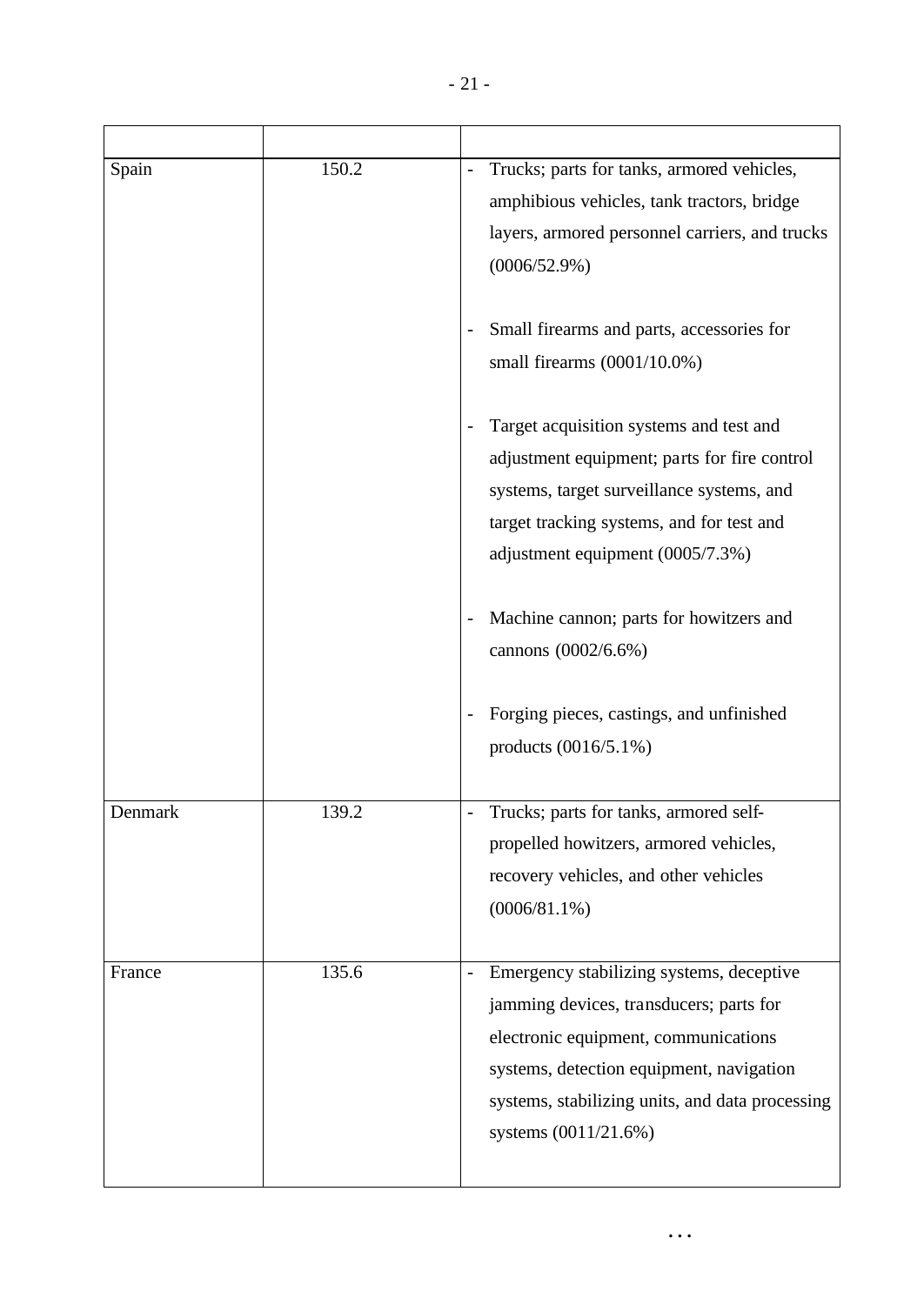|         |       | Parts for combat aircraft, combat helicopters,<br>aircraft, engines, and breathing equipment<br>$(0010/20.9\%)$                                                                                                                |
|---------|-------|--------------------------------------------------------------------------------------------------------------------------------------------------------------------------------------------------------------------------------|
|         |       | Target ranging systems; parts for fire control<br>equipment, tube-weapon sight units, on-board<br>weapons-control system, submarine<br>periscopes, target classification systems, and<br>target ranging systems $(0005/11.2%)$ |
|         |       | Forging pieces, castings, and unfinished<br>products (0016/11.2%)                                                                                                                                                              |
|         |       | Trucks; parts for tanks, armored vehicles,<br>amphibious vehicles, and other craft<br>$(0006/10.3\%)$                                                                                                                          |
|         |       | Rockets, smoke containers, pyrotechnics,<br>illuminating cartridges, simulator<br>ammunition; parts for torpedoes, grenades,<br>rockets, missiles, pyrotechnics, and<br>minesweeping equipment (0004/6.3%).                    |
| Belgium | 119.8 | Technical documents for torpedo parts, tank<br>parts, electronic equipment, and vehicle<br>reversing aids $(0022/39.7%)$                                                                                                       |
|         |       | Bridge layer tank, amphibious vehicles,<br>recovery vehicles, semi-trailer towing vehicle,<br>trucks; parts for tanks, armored self-propelled<br>howitzers, armored vehicles, and other                                        |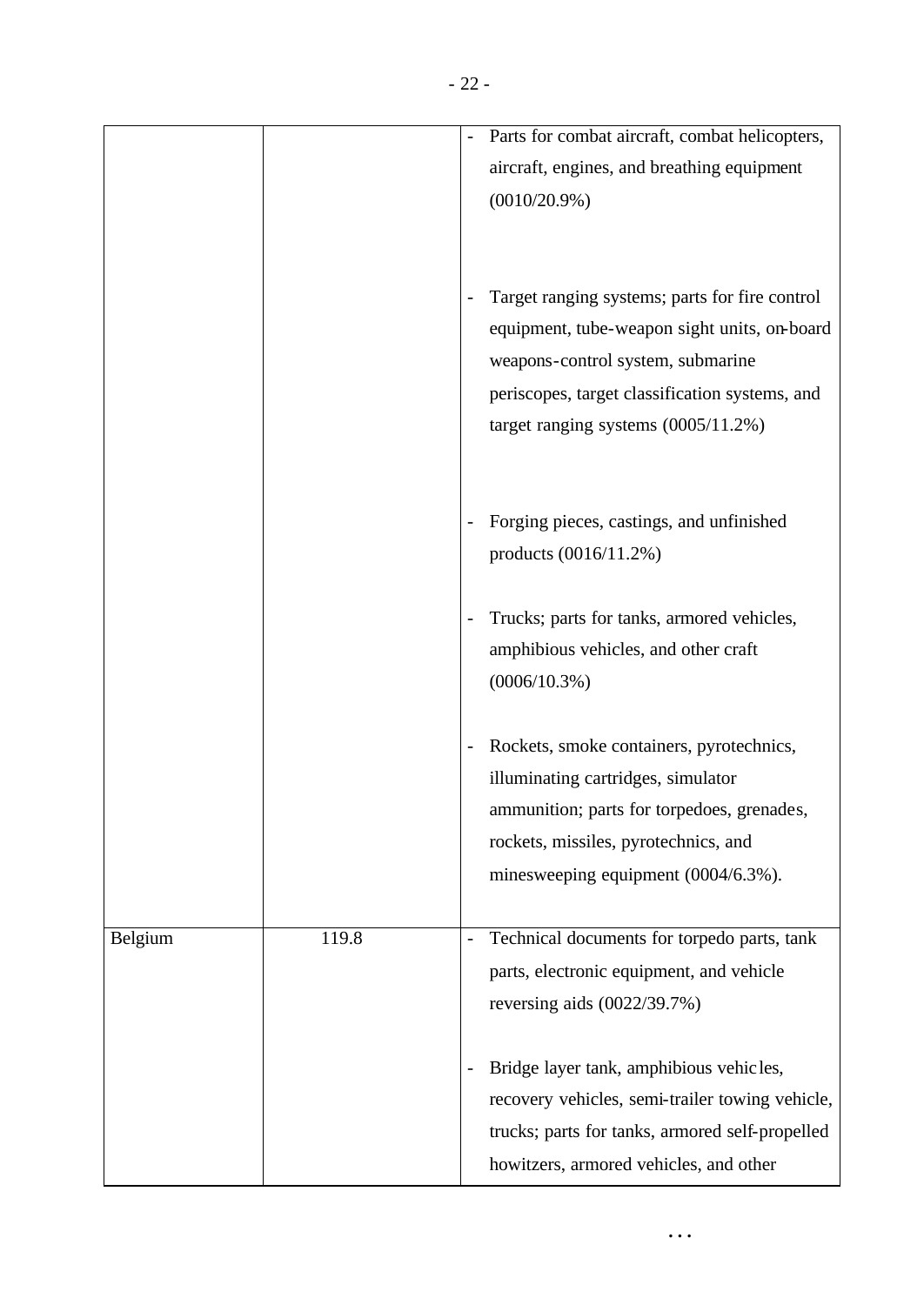|           |       | vehicles (0006/28.3%)                                                                                                                                                                                                                                                                         |
|-----------|-------|-----------------------------------------------------------------------------------------------------------------------------------------------------------------------------------------------------------------------------------------------------------------------------------------------|
|           |       | Communications equipment; parts for<br>communications equipment, detection and<br>navigation equipment, and electronic<br>equipment (0011/16.0%)                                                                                                                                              |
| Australia | 106.9 | Technical documents for cartridges, tanks,<br>frigates, weapons control systems, and<br>electronic equipment (0022/70.5%)                                                                                                                                                                     |
|           |       | Parts for tanks, armored self-propelled<br>howitzers, armored vehicles, and other<br>vehicles (0006/9.7%)                                                                                                                                                                                     |
| Austria   | 98.2  | Breathing equipment, devices and coatings<br>for signature suppression, engineer bridges;<br>parts for breathing equipment, construction<br>equipment, and bridges (0017/73.0%)<br>Parts for tanks, armored self-propelled<br>howitzers, armored vehicles, and other<br>vehicles (0006/13.2%) |
| Canada    | 86.3  | Thermal imaging devices; parts for aerial<br>cameras and thermal imaging devices<br>$(0015/30.1\%)$<br>Combinations of metallic and non-metallic<br>materials, helmets, and body armor<br>$(0013/21.1\%)$                                                                                     |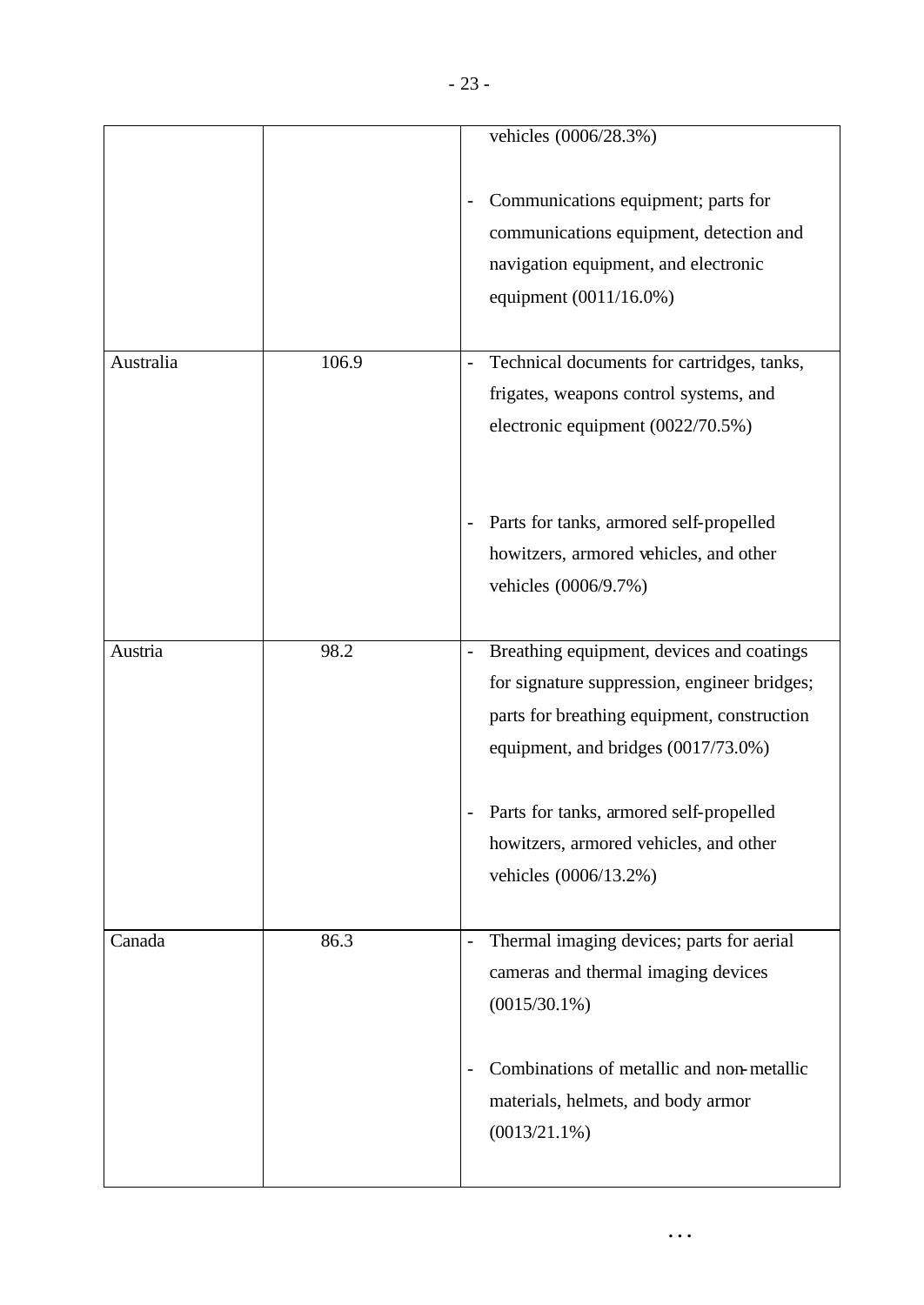|                    |      | Parts for tanks, armored self-propelled         |
|--------------------|------|-------------------------------------------------|
|                    |      |                                                 |
|                    |      | howitzers, armored vehicles, and other          |
|                    |      | vehicles (0006/15.6%)                           |
|                    |      |                                                 |
|                    |      |                                                 |
|                    |      | Mortars, camouflage devices; parts for guns,    |
|                    |      | projectile launchers, and camouflage devices    |
|                    |      | $(0002/6.2\%)$                                  |
|                    |      |                                                 |
|                    |      | Small firearms and parts, accessories for       |
|                    |      | small firearms $(0001/5.6%)$                    |
|                    |      |                                                 |
|                    |      |                                                 |
|                    |      |                                                 |
|                    |      | Ammunition for small firearms; explosive        |
|                    |      | stores for small firearms, howitzers, cannons,  |
|                    |      | and mortars $(0003/5.3%)$                       |
|                    |      |                                                 |
| <b>United Arab</b> | 84.3 | Trucks, semi-trailer towing vehicle, semi-      |
| Emirates           |      | trailers; parts for tanks, armored self-        |
|                    |      | propelled howitzers, and military vehicles      |
|                    |      | $(0006/50.4\%)$                                 |
|                    |      |                                                 |
|                    |      | Communication systems, inertial navigation      |
|                    |      | systems, static frequency transducer; parts for |
|                    |      | communications systems, jamming                 |
|                    |      |                                                 |
|                    |      | transmitters, and radar systems (0011/21.8%)    |
|                    |      |                                                 |
|                    |      | Anti-G suits and parachutes (0010/9.7%)         |
|                    |      |                                                 |
| Saudi Arabia       | 74.8 | Firing-range facilities, firing simulators, and |
|                    |      | sub-caliber training ammunition                 |
|                    |      | $(0014/41.6\%)$                                 |
|                    |      |                                                 |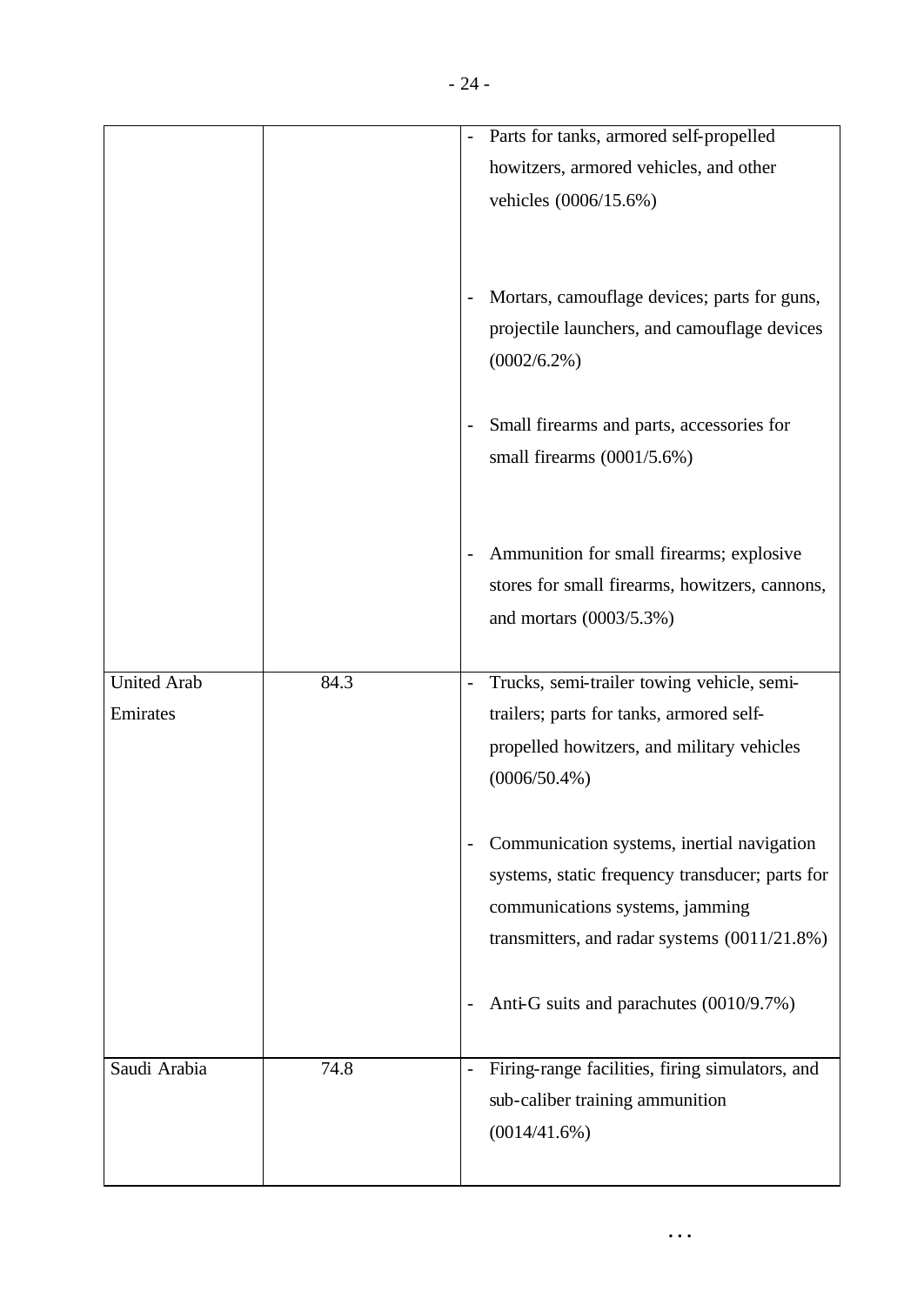|          |      | Roughcast and semi-finished parts for small<br>firearms, trays, and round blanks for<br>ammunition production (0016/9.7%)                                                      |
|----------|------|--------------------------------------------------------------------------------------------------------------------------------------------------------------------------------|
|          |      | Revolvers, pistols, sporting pistols and<br>sporting revolvers; parts for rifles and<br>carbines (including war weapons), sub-<br>machine guns, and machine guns (0001/9.5%)   |
|          |      | Parts for patrol boats (0009/8.3%)                                                                                                                                             |
|          |      | Manufacturing equipment for machine<br>cannons, small arms, and small arms<br>ammunition; test apparatus for electronic<br>communications systems components<br>$(0018/8.0\%)$ |
|          |      | Decontamination equipment and tactical gas<br>bombs (0007/7.2)                                                                                                                 |
| Portugal | 73.8 | Combat helicopters; parts for combat aircraft<br>(0010/82.7)                                                                                                                   |

e) Individual export licenses broken down by Export List Items

The individual export licenses issued in 2001 are shown as follows broken down into the 22 EL Items (values given in DM millions):

| EL Item No. | <b>Description of Item</b> | <b>Number</b> | Value |
|-------------|----------------------------|---------------|-------|
| A 0001      | Small arms                 | 4,206         | 786.0 |
| A 0002      | Large caliber weapons      | 188           | 120.0 |
| A 0003      | Ammunition                 | 978           | 419.0 |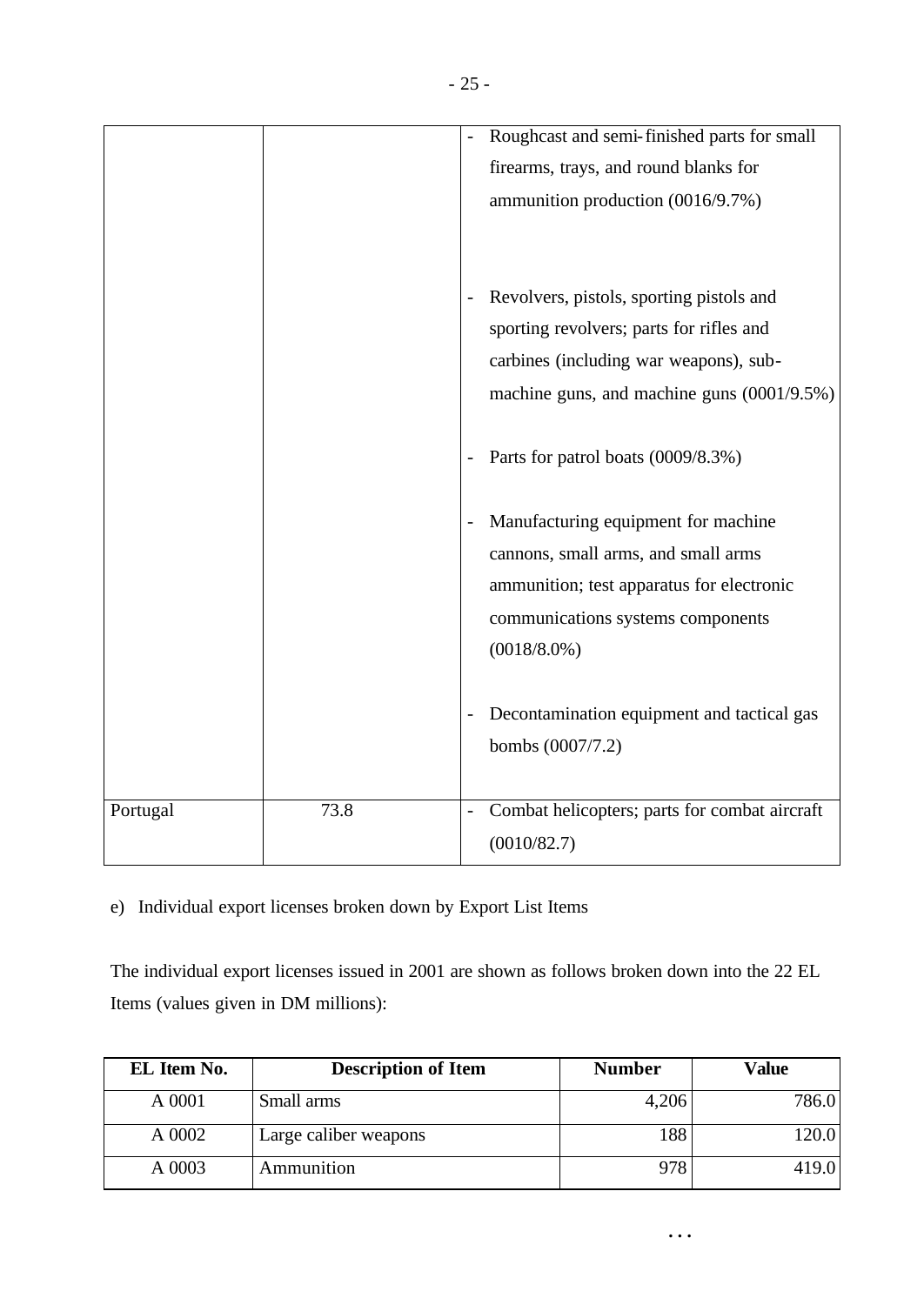| A 0004              | Bombs, torpedoes, missiles                                              | 214              | 402.0   |
|---------------------|-------------------------------------------------------------------------|------------------|---------|
| A 0005              | Fire control systems                                                    | 299              | 342.5   |
| A 0006              | Wheeled and tracked military vehicles                                   | 1,402            | 1,296.1 |
| A 0007              | Equipment for NBC defense, irritants                                    | 267              | 224.3   |
| A 0008              | <b>Explosives and fuels</b>                                             | 304              | 10.5    |
| A 0009              | Naval vessels                                                           | 314              | 1,762.4 |
| A 0010              | Military aircraft / aircraft engineering                                | $\overline{315}$ | 343.1   |
| A 0011              | Military electronics                                                    | 759              | 348.9   |
| A 0013              | <b>Ballistic-protection equipment</b>                                   | 270              | 119.9   |
| A 0014              | Training and simulator equipment                                        | 87               | 154.8   |
| A 0015              | Infrared/thermal imaging equipment                                      | 141              | 148.9   |
| A 0016              | Unfinished products for the production<br>of certain military equipment | 641              | 145.9   |
| A 0017              | Miscellaneous equipment                                                 | 280              | 103.6   |
| A 0018              | Equipment for the production of<br>military equipment                   | 438              | 34.7    |
| A 0021              | Military software                                                       | 82               | 29.7    |
| A 0022              | Technology                                                              | 297              | 413.6   |
| A 0023              | Equipment for security forces                                           | 49               | 3.2     |
| Total <sup>28</sup> |                                                                         | 11,005           | 7,209.4 |

The table shows that, in terms of value, licenses issued for the export of military equipment in 2001 focused on naval vessels (share of total value: 24.4%) and wheeled and tracked military vehicles (share of total value: 18%).

f) Export licenses in the years from 1996 to 2001

l

The following table compares values of final export licenses issued in 1996 - 2001. For the sake of clarity, the values have not been classified by destination but are clustered together by country groups as privileged destinations (EU, NATO, and NATO-equivalent countries) on the one hand

<sup>&</sup>lt;sup>28</sup> The addition of the number of individual licenses by positions A 0001 to A 0023 yields a higher value than the total number of individual licenses (= 11,005) since some of the applications are split among several positions and are therefore counted twice or several times in the individual positions in this table.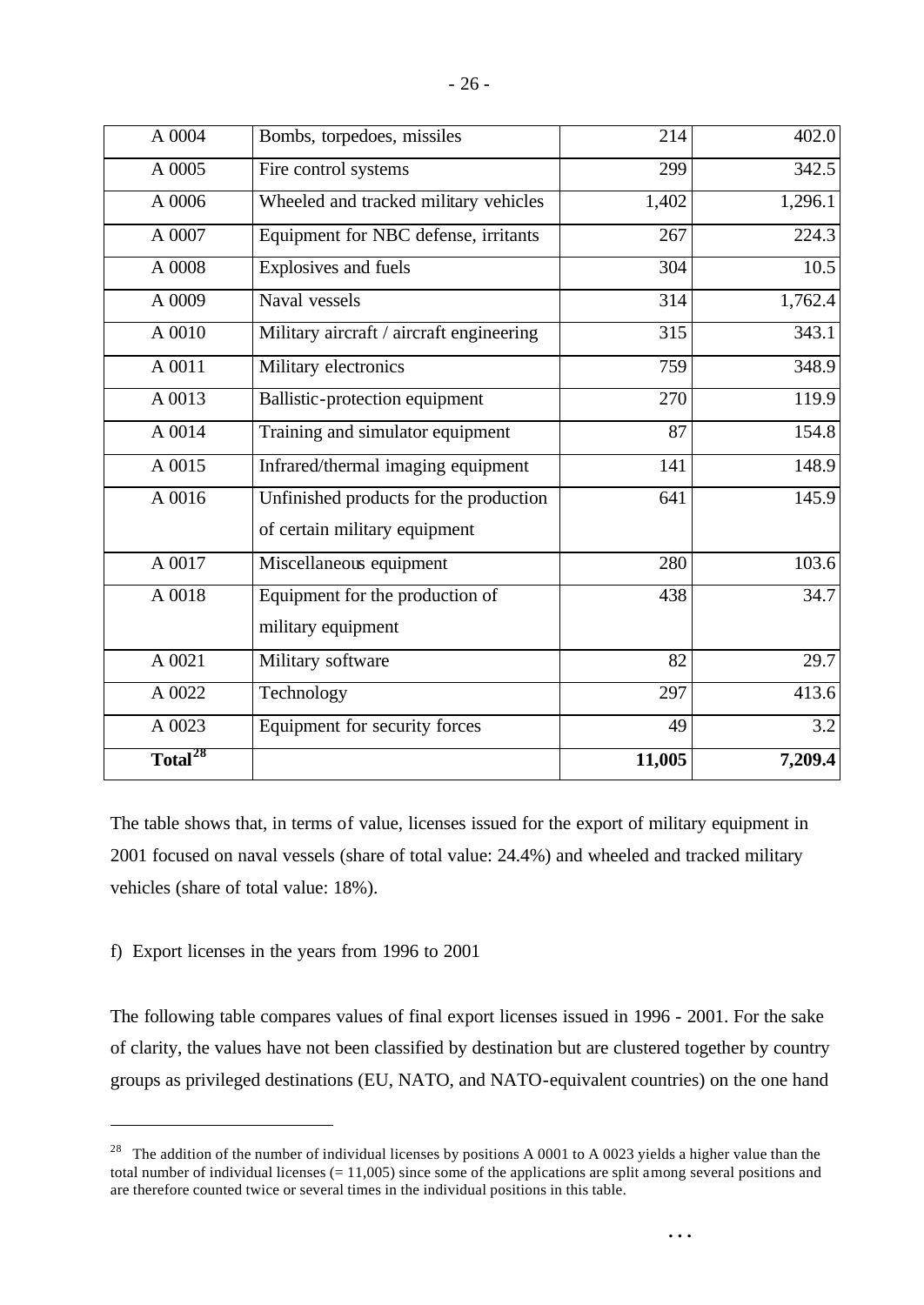| Year                    | <b>EU</b> Member<br>States* | <b>NATO</b> and<br>NATO-equivalent<br>countries excl.<br>$E U^*$ | <b>Third</b><br>countries* | <b>Individual</b><br>export licenses<br>$(total)*$ | <b>Collective</b><br>export<br>licenses $*^{30}$ |
|-------------------------|-----------------------------|------------------------------------------------------------------|----------------------------|----------------------------------------------------|--------------------------------------------------|
| 1996                    | 1,203.3                     | 1,408.6                                                          | 1,662.4                    | 4,274.3                                            | 4,441.7                                          |
| 1997                    | 1,431.3                     | 1,433.1                                                          | 1,165.8                    | 4,030.2                                            | 17,973.5                                         |
| 1998                    | 1,236.6                     | 2,363.6                                                          | 2,020.3                    | 5,620.5                                            | 6,997.5                                          |
| 1999                    | 1,372.6                     | 3,017.4                                                          | 1,528.7                    | 5,918.7                                            | 654.6                                            |
| 2000                    | 2,510.8                     | 1,884.5                                                          | 1,172.9                    | 5,568.2                                            | 3,733.9                                          |
| 2001                    | 2,600.6                     | 1,976.6                                                          | $2,632.2^{31}$             | 7,209.4                                            | 7,520.7                                          |
|                         | $= 36\%$                    | $= 27\%$                                                         | $= 37\%$                   | $= 100\%$                                          |                                                  |
| * Values in DM millions |                             |                                                                  |                            |                                                    |                                                  |

g) Export licenses for small arms

In view of the special problems associated with the destabilizing effects of small arms accumulations in crisis areas<sup>32</sup>, the German government additionally reports on small arms exports in the years 1996 – 2001.

Although small arms do not represent an independent category among military equipment and war weapons under German law, they are contained within these groups of items. The values shown in the following tables A and B are therefore already covered by the statistics and values presented under 1.a) to f) of Annex 5.

<sup>&</sup>lt;sup>29</sup> For the purpose of statistical comparability, the values of military equipment production documents (1999: DM 186.4 million and 2000: DM 29.2 million) would have to be added even though they are not military equipment in the meaning of the Export List.

 $30\,$  Cf. III.1.b. for limited meaningfulness of strongly fluctuating annual values of collective export licences.

 $31$  The increase in licensed values for exports to third countries in 2001 (as compared with 2000) is the result of a special factor, namely, the licensing of a submarine delivery to South Korea.

 $32$  Cf. Section II.6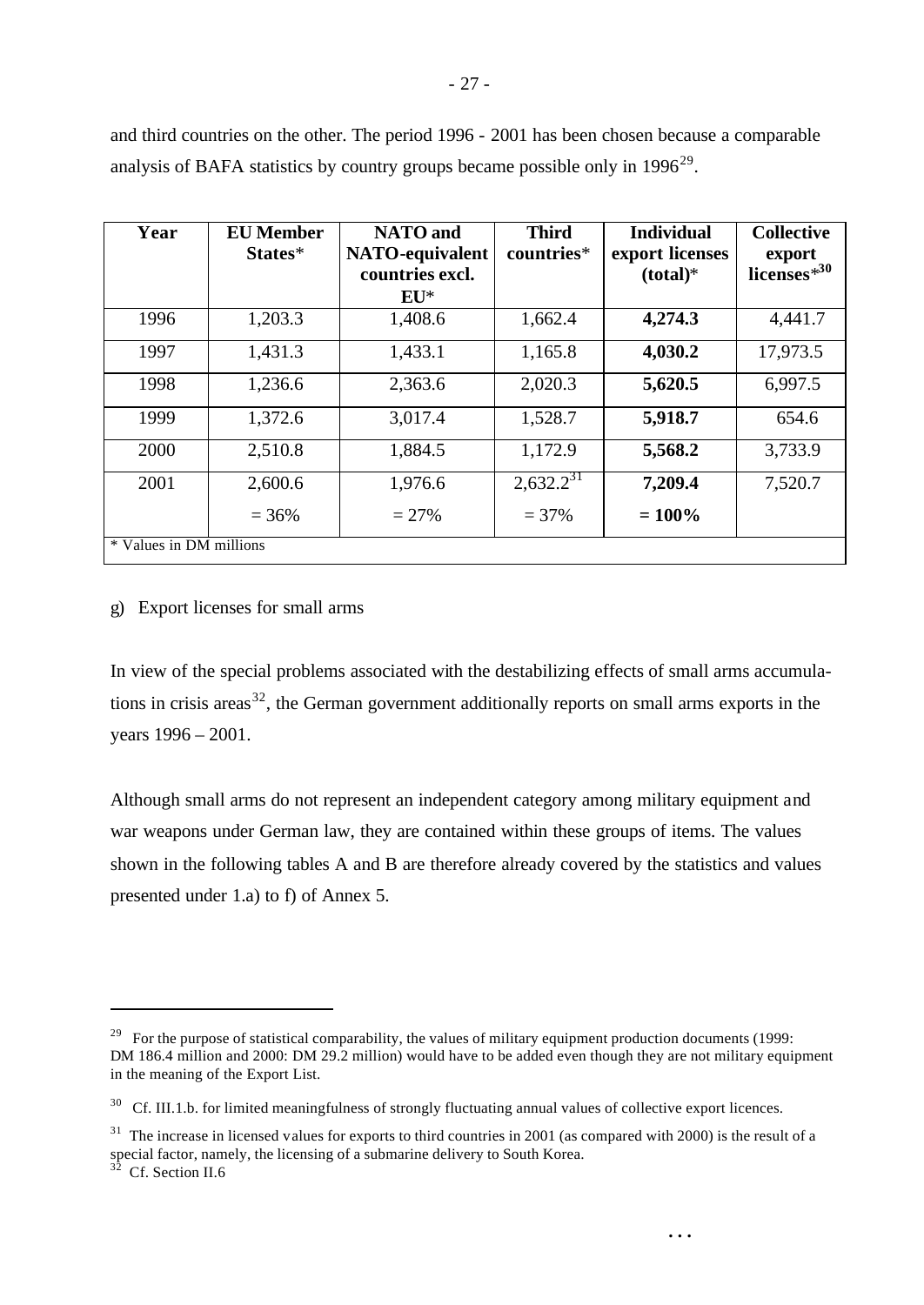Following the EU's definition of small weapons<sup>33</sup>, the values of licenses for the export of submachine guns, machine guns, automatic and semi-automatic weapons, smooth-bore military weapons, weapons for caseless ammunition and parts for such weapons (Table  $A$ )<sup>34</sup>, and of ammunition for guns, submachine guns, and machine guns and parts for such ammunition (Table B)<sup>35</sup> are shown for 1996 – 2001. Licenses in 2001 for the export of small arms to third countries focused on Saudi Arabia, Thailand, Mexico, and the Federal Republic of Yugoslavia (UN mission in Kosovo $36$ ).

| Year | <b>EU</b> Member<br><b>States</b> | <b>NATO and NATO-</b><br>equivalent countries<br>excl. EU | <b>Third countries</b> | <b>Individual</b><br>export licenses<br>(total) |
|------|-----------------------------------|-----------------------------------------------------------|------------------------|-------------------------------------------------|
| 1996 | 1.75                              | 5.08                                                      | 3.65                   | 10.48                                           |
| 1997 | 10.96                             | 8.03                                                      | 12.21                  | 31.20                                           |
| 1998 | 4.08                              | 28.71                                                     | 12.85                  | 45.64                                           |
| 1999 | 19.83                             | 12.48                                                     | 9.28                   | 41.59                                           |
| 2000 | 9.72                              | 7.00                                                      | 0.53                   | 17.25                                           |
| 2001 | 48.05                             | 12.95                                                     | 14.53                  | 75.52                                           |
|      | $= 64\%$                          | $= 17\%$                                                  | $= 19%$                | $= 100\%$                                       |

Table A (Individual Licenses for the Export of Small Arms – Values in DM millions)

Table B (Individual Licenses for Export of Ammunition for Small Arms incl. Explosive Stores – Values in DM millions)

| Year | <b>EU</b> Member<br><b>States</b> | <b>NATO and NATO-</b><br>equivalent countries | <b>Third countries</b> | <b>Individual</b><br>export licenses |
|------|-----------------------------------|-----------------------------------------------|------------------------|--------------------------------------|
|      |                                   | excl. EU                                      |                        | (total)                              |
| 1996 | 0.59                              | 0.97                                          | 0.18                   | 1.75                                 |
| 1997 | 9.00                              | 9.79                                          | 1.45                   | 20.25                                |
| 1998 | 9.07                              | 19.74                                         | 1.23                   | 30.04                                |
| 1999 | 5.53                              | 29.25                                         | 0.29                   | 35.07                                |
| 2000 | 5.50                              | 5.56                                          | 0.08                   | 11.14                                |

<sup>&</sup>lt;sup>33</sup> See Appendix of the Joint Action of 17 December 1998 on the European Union's Contribution to Combating the Destabilizing Accumulation and Spread of Small Arms and Light Weapons (1999/34/CFSP).

 $34$  Excluding hunting and sporting weapons.

 $35$  Excluding ammunition for hunting and sporting weapons.

<sup>&</sup>lt;sup>36</sup> These weapons are available to specially qualified police forces from various countries during their deployment with the civilian police forces in Kosovo under UN supervision. The transfer to third persons is barred; the weapons remain in the ownership of the United Nations.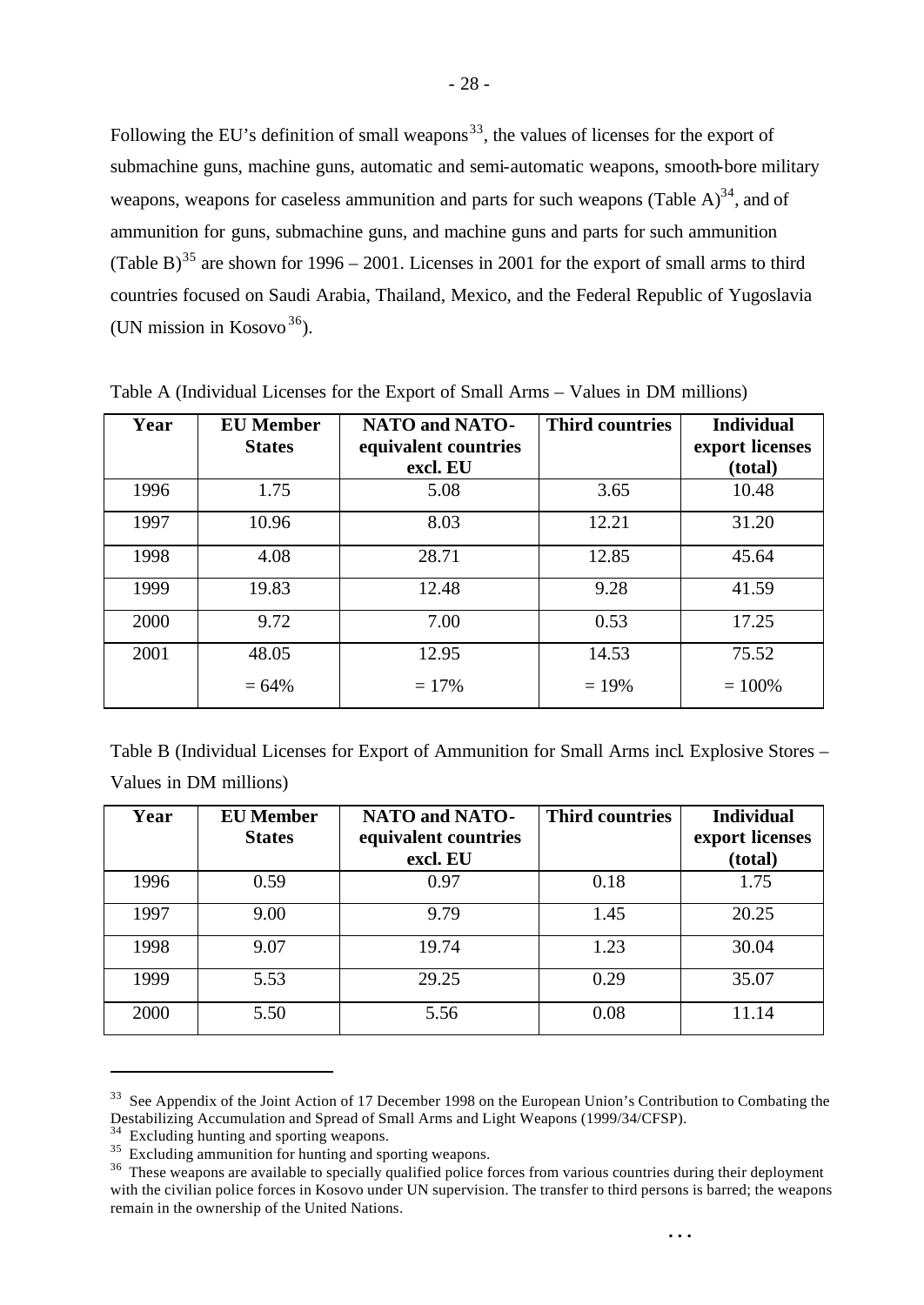| 2001 | 3.43    | $\gamma$<br>24.JT | 3.53     | 32.20     |
|------|---------|-------------------|----------|-----------|
|      | $= 13%$ | $= 76%$           | $= 11\%$ | $= 100\%$ |

Despite the increase in the license values for the export of small arms and the associated ammunition in 2001 (by comparison with 2000), these goods' sha re in the total value of export licenses continued to be extremely low. In 2001, the share was 1.5% (in 2000: 0.5%).

#### **2. Exports of war weapons**

l

#### a) War weapon exports in reporting year 2001

In the sub-sector comprising war weapons, the Federal Statistical Office determined that goods for a total value of DM 718.4 million (0.06% of all German exports) were exported from Germany in 2001. Compared to the previous year, this was a 46% decline. In value terms, 89.1% of the war weapons exports went to EU, NATO, and NATO-equivalent countries; according to the Political Principles Adopted by the Government of the Federal Republic of Germany for the Export of War Weapons and Other Military Equipment, no restrictions are to be placed on such exports.

War weapons for a total value of DM 3.9 million  $(= 0.5\%$  of total war weapon exports) went to classic developing countries<sup>37</sup>. They went to South Africa (44%), Thailand (34%), Ecuador (11%), and the Federal Republic of Yugoslavia (11%), the latter for the UN mission in Kosovo<sup>38</sup>. The share of exports going to classic developing countries thus continues to be extremely slight. No war weapons were exported in 2001 to the poorest and other developing countries with low incomes $^{39}$ .

 $37$  Developing countries and areas pursuant to Part I of the list for 2001 of the Developing Assistance Committee (DAC) of the OECD excluding countries with high and medium-range incomes.

 $38$  These weapons are available to specially qualified police forces from various countries during their deployment with the civilian police forces in Kosovo under UN supervision. The transfer to third persons is barred; the weapons remain in the ownership of the United Nations.

<sup>&</sup>lt;sup>39</sup> Poorest and other developing countries and areas with low incomes pursuant to Part 1 of the OECD's DAC List for 2001.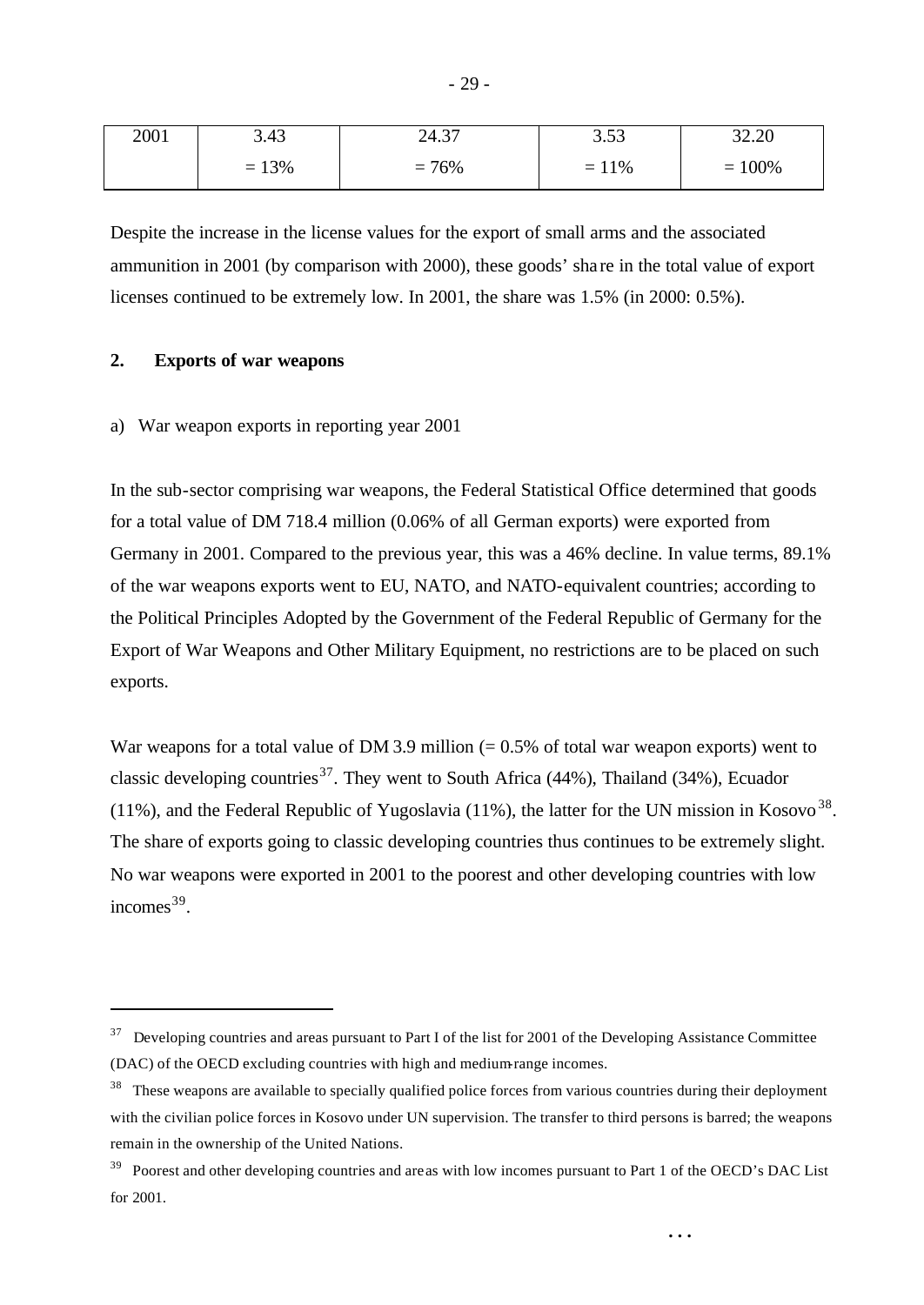#### (1) Bundeswehr exports

Within the exports, a merchandise va lue of DM 51.8 million was accounted for by supplies of used, no longer needed material provided by the German Ministry of Defense. Such exports went to Slovenia (56%), to EU Member States (34.5%), and the rest to Romania, South Africa, Lithuania, Estonia, and Thailand.

#### (2) Commercial exports

The value of German companies' commercial exports amounted to DM 666.7 million. Of this amount, DM 622.4 million  $(= 93.4\%)$  was accounted for by the countries named under II. of the Political Principles of 19 January 2000, and of this amount DM 446 million was accounted for by EU Member States and DM 176.4 million by NATO and NATO equivalent countries outside the EU.

Commercial supplies of war weapons to third countries amounted to DM 44.2 million. This was a decline of more than 90% from the comparable figure for the year 2000. The value of exported ship components, that, as experience shows, make up the largest part of exports to third countries, amounted only to DM 270,000 (0.6% of commercial exports to third countries). The value of exports of ships and ship components in 2000 had been DM 359 million (80% of commercial exports to third countries).

Some 63% of commercial shipments to third countries were comprised of exports to Israel (DM 27.9 million); involved here were exports of torpedoes and the return shipment to Israel of defective submunitions that had been imported to Germany from that country. Further exports to third countries went to South Korea (DM 7 million – largely ammunition), Singapore (DM 5.3 million – largely small firearms and fuses), and Saudi Arabia (DM 1.5 million – barrels for small firearms). The other exports went to Malta, Estonia, Latvia, Slovenia, Mexico, Ecuador, Brazil, Chile, Argentina, Thailand, and the Federal Republic of Yugoslavia, most of which involved spare parts, ship components, mine clearing systems, and small firearms in small amounts; in the case of the Federal Republic of Yugoslavia, the exports consisted of the equipping of the UN mission in Kosovo with small firearms.

Included in the total amount of commercial exports are also the so-called "processed exports" (e.g. re-exports of war weapons after their repair or combat efficiency improvement in Germany)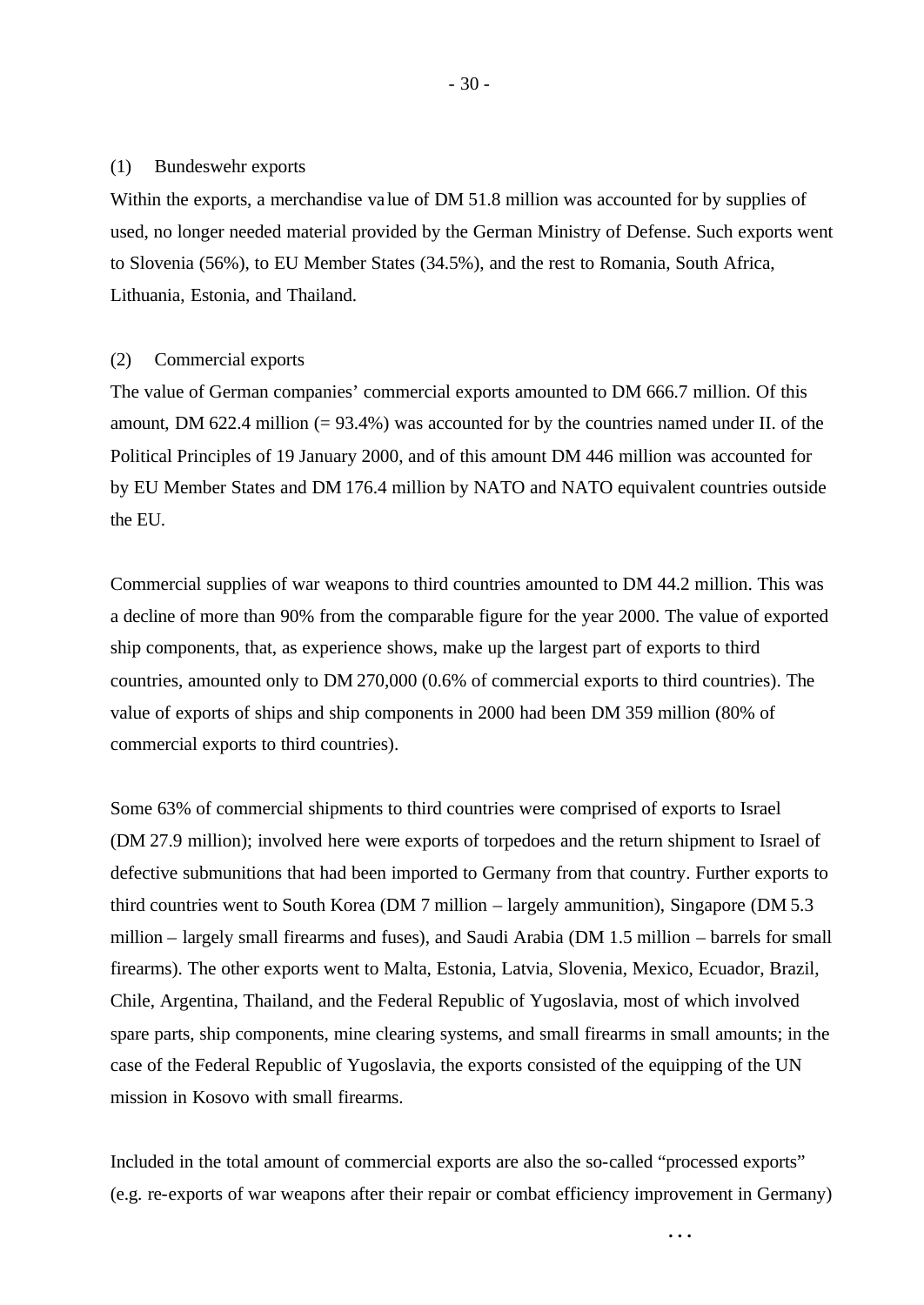in the value of DM 199 million; this includes, among other items, the re-export of various Netherlands armored vehicles to that country in the value of DM 60 million. In this connection, it should be pointed out that, under the gross-value principle of the Federal Statistical Office, reexports are included in the total export value of a respective year at their full original price. The value enhancement undertaken in Germany is therefore considerably less than the export value recorded.

The ten most important consignee countries for commercial exports of war weapons in 2001 were:

| United Kingdom       | DM 114 million  |
|----------------------|-----------------|
| <b>Netherlands</b>   | DM 99 million   |
| Greece               | DM 75 million   |
| <b>United States</b> | DM 66 million   |
| Italy                | DM 43 million   |
| Switzerland          | DM 41 million   |
| Spain                | DM 39 million   |
| Turkey               | DM 30 million   |
| <b>Israel</b>        | $DM$ 28 million |
| France               | DM 26 million   |

#### b) War weapon exports in the years 1997 - 2001

The table below shows the total value of annual war weapons exports and their percentage value of total German exports in the course of the last five years.

| Year | <b>Total value in DM million</b> | % share of total German<br>exports |
|------|----------------------------------|------------------------------------|
|      |                                  |                                    |
| 1997 | 1,383.5                          | 0.16                               |
| 1998 | 1,337.5                          | 0.14                               |
| 1999 | 2,844.2                          | 0.29                               |
| 2000 | 1,330.3                          | 0.11                               |
| 2001 | 718.4                            | 0.06                               |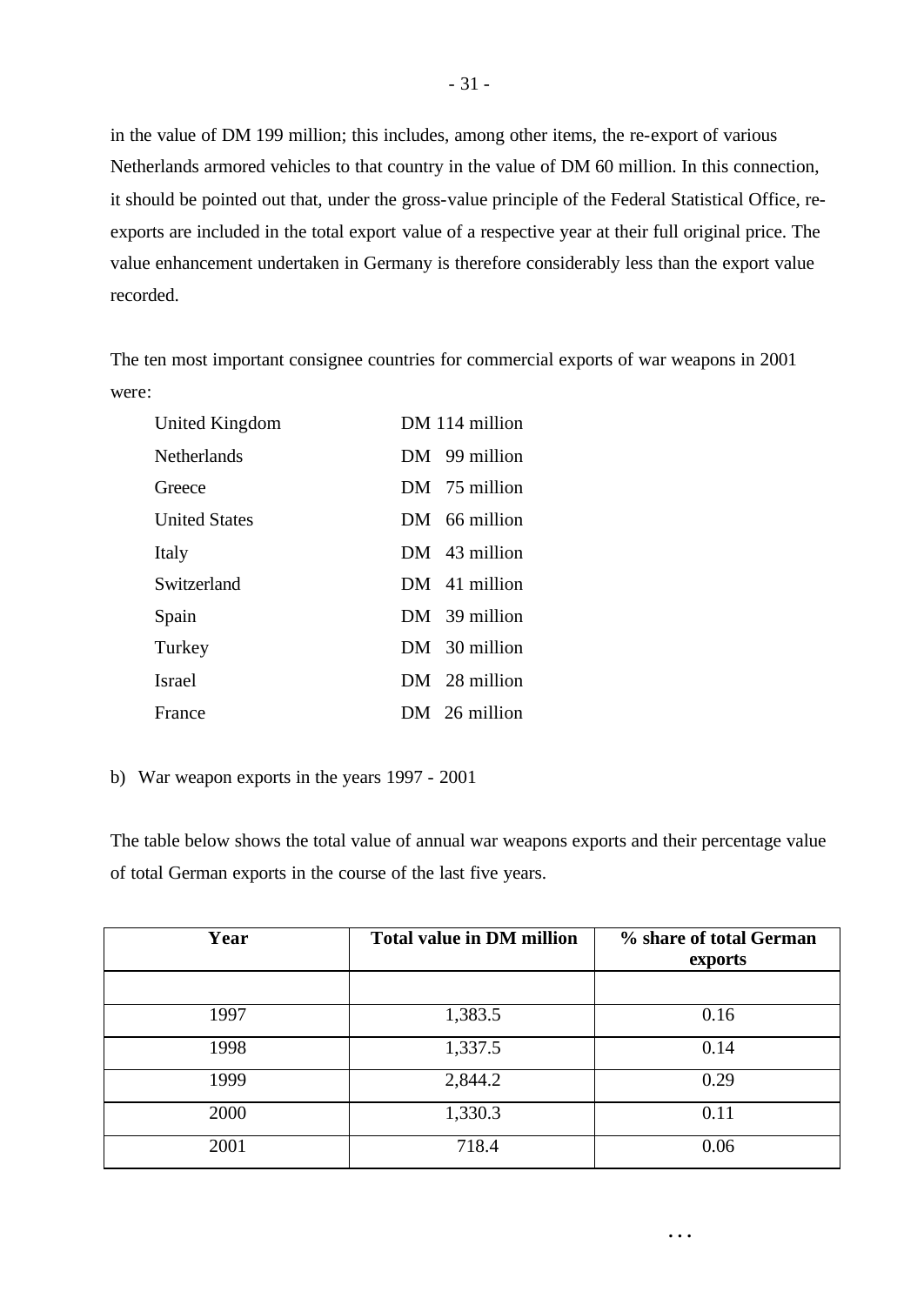#### **3. German military equipment exports by international comparison**

Reliable comparisons of real exports of military equipment, world-wide, show that the German share of the world market for military equipment continues to move at a low level. This is not always sufficiently clear from published statistics because other countries either statistically categorize fewer types of articles as military equipment or data are incomplete. At EU level, Member States' annual military equipment exports are covered by the annual report on the implementation of the EU Code of Conduct. But here, too, there is no uniform statistical foundation.

In spite of their detailed research, the meaningfulness of publications by non-governmental organizations (NGOs) and specialized institutions<sup>40</sup> that compare statistics on an international basis are generally limited. It is sometimes the case, for example, that statistics are based on differing weapons categories, that fictive export values are calculated for military equipment at constant US dollar prices, and that excessive value is assigned to second-hand material. The assessment methods of the Federal Statistical Office also exaggerate German export values since they use the gross value of overall weapon systems for statistics after their re-export subsequent to further processing or repair rather than their value enhancement.

Since the publication of the 2000 Military Equipment Export Report, new comparative international statistics on the international arms trade have been made available by the London International Institute for Strategic Studies  $(IISS)^{41}$  and the United States Congressional Research Service  $(CRS)^{42}$ . According to the IISS study, Germany, with a 2% market share, ranked fifth worldwide in terms of arms exports in the year 2000 (behind the United States, the United Kingdom, Russia, and France). Since reliable arms export figures are not available from all countries of the world, it is probable that other countries range ahead of Germany as arms exporters.

<sup>&</sup>lt;sup>40</sup> Stockholm International Peace Research Institute (SIPRI), International Institute for Strategic Studies (IISS), and the Congressional Research Service (CRS).

 $^{41}$  Cf. "The Military Balance 2001/2002. The International Arms Trade. pp. 296 f. At http://www.iiss.org.

<sup>&</sup>lt;sup>42</sup> CRS Report for Congress: Conventional Arms Transfers to Developing Nations, 1994 – 2001 of 6 August 2002, at http://www.fas.org/asmp/resources/govern/crs-rl31529.pdf.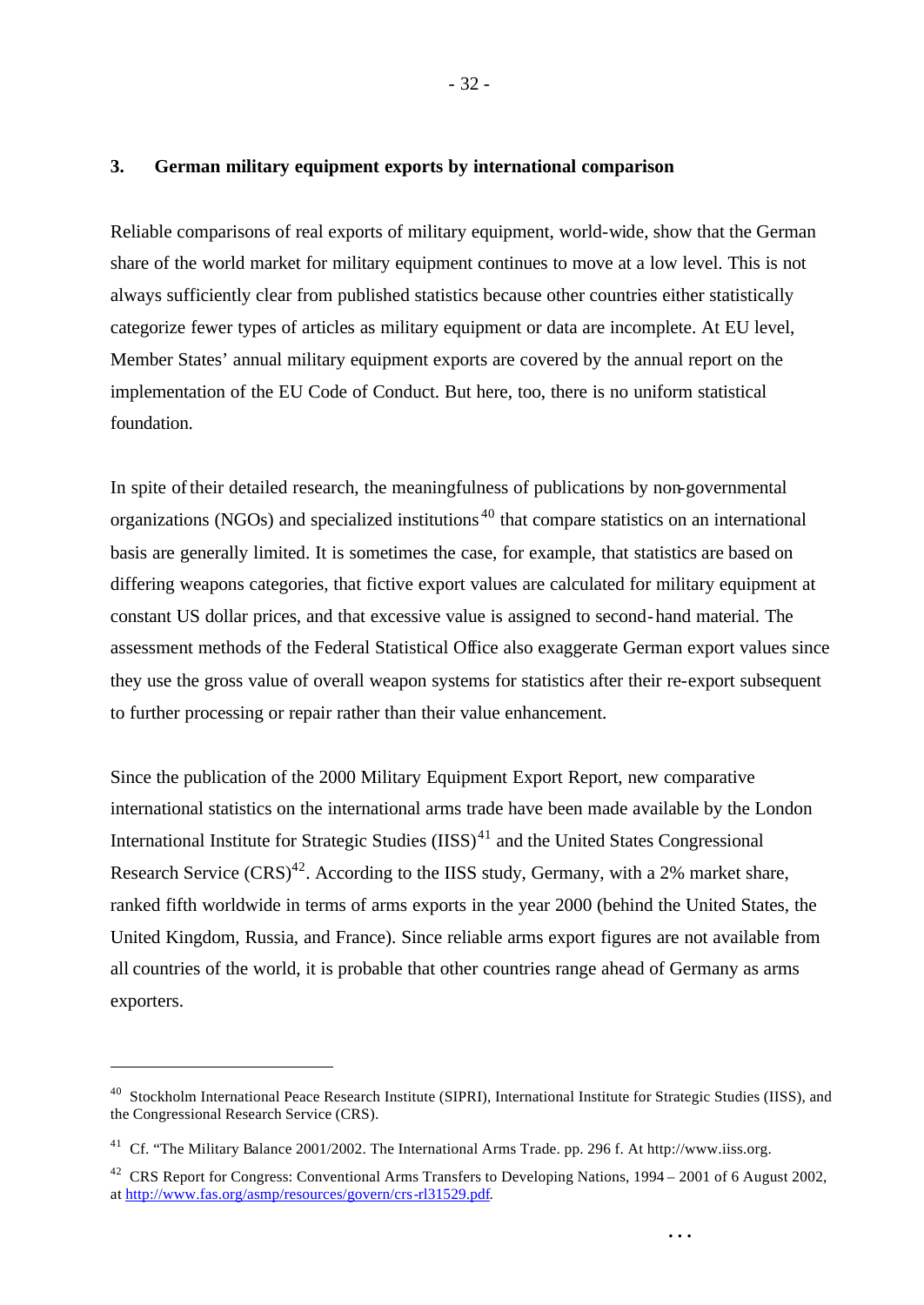In the more recent CRS study, Germany failed to rank among the first eleven countries listed with regard to worldwide arms sales for the year  $2001^{43}$ . According to the CRS report, Germany took fourth place (behind the United States, Russia, and France) for 2001 in terms of global arms transfer agreements<sup>44</sup>. However, the CRS report states that Germany neither supplied "arms" (as defined by the CRS) to developing countries in 2001 nor concluded agreements on the transfer of "arms" to developing countries<sup>45</sup>

#### **IV**. **Military Aid**

In the past, military equipment was provided free of charge to NATO Member Countries by other NATO partners in the framework of military aid programs. Germany also participated in these programs. In the mid-nineties, all of the programs featuring German participation expired. Since then, military equipment is no longer provided as part of military aid programs.

Provisions of the German government's Equipment Aid Program, which is still being conducted, prohibit the transfer of arms, ammunition, and machines for their production. Such aid is therefore not relevant for the Military Equipment Export Report.

Only in individual cases is support still provided free of charge to friendly countries in the form of the consignment of material. This was done in 2001 by the transfer of a non-operational 331B Class Mine Hunter to be used for spare parts, a PAP-sonar reference unit for a repair center for mine hunters, and 40mm ammunition (anti-aircraft ammunition for naval guns). Additional military assistance was not provided.

Exports of military equipment by the German Ministry of Defense (transfer of Bundeswehr material) against payment is discussed separately in Section III.

l

 $43$  loc. cit. p. 80. Table 9D.

 $44$  loc. cit. p. 75, Table 8D.

 $^{45}$  loc. cit. p. 40 f., Table 1A and B and loc. cit. p. 50 Table 2. The CRS study defines "developing countries" as all countries except the United States, the Russian Federation, the European countries, Canada, Japan, Australia, and New Zealand (loc. cit., p. 2). The term "arms" on which the CRS report is based (loc. cit. p. 81) is considerably more narrow than the term "military equipment" as defined under German export statutes.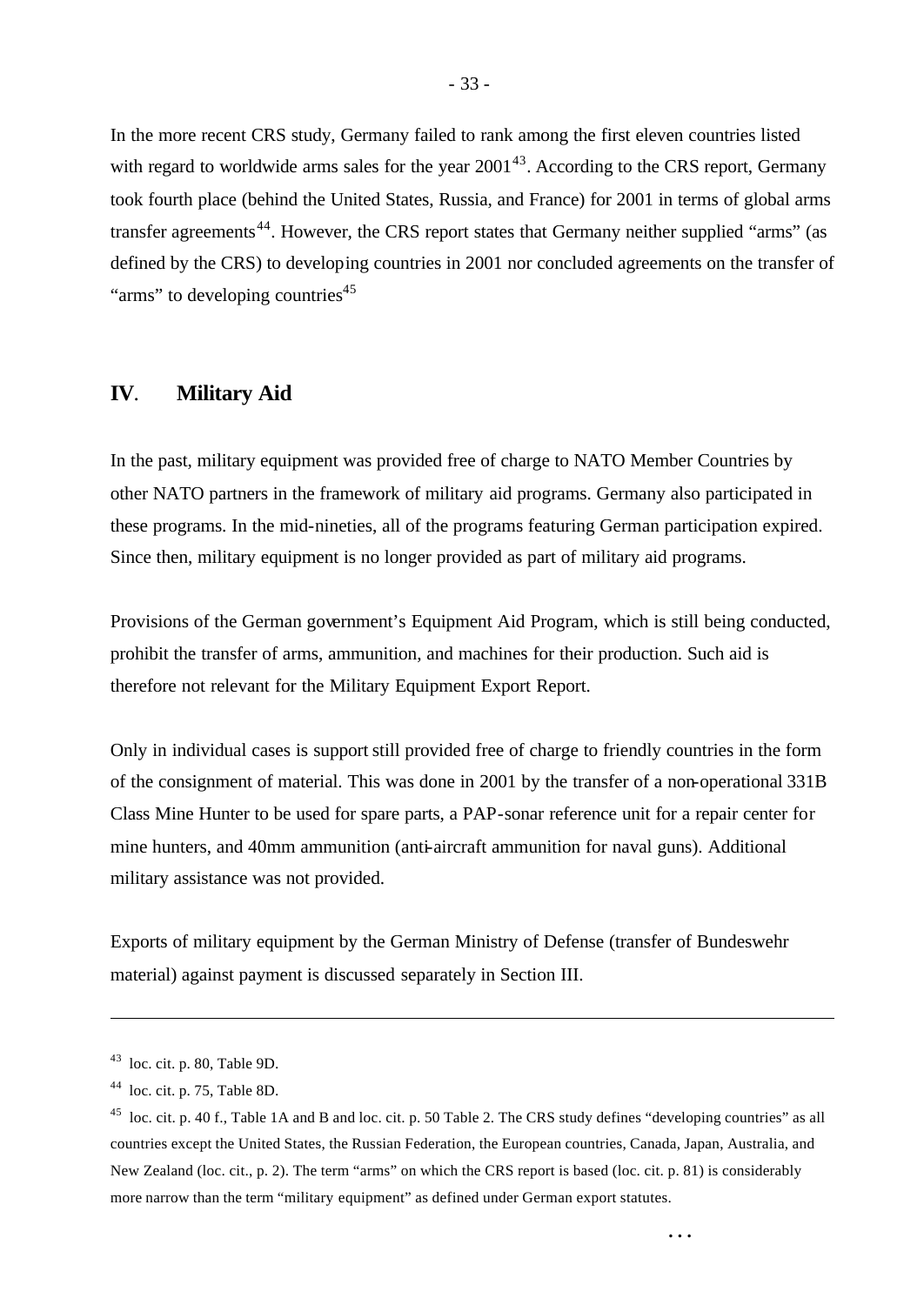# **V. Criminal Prosecution Statistics and Outline of Preliminary Criminal Proceedings**

#### **1. Criminal prosecution statistics**

l

Criminal prosecution statistics<sup>46</sup> reveal that a total of 86 persons were convicted for violating the War Weapons Control Act in 2000 and 42 for violating the Foreign Trade and Payments Act.

Among the 86 persons convicted for violations of the War Weapons Control Act in 2000, 83 were found guilty under general criminal statutes and 3 under criminal statutes applicable to juveniles. Forty persons convicted under the general criminal statutes for violations of the War Weapons Control Act received prison sentences, 36 of which were suspended on parole; 43 persons were fined. In the three cases in which juveniles were convicted, one person was sentenced and paroled under juvenile statutes, another person was compelled to pay a sum of money, and the third person was punished by the corrective measure of court instruction.

Of the 42 persons convicted for violations of the Foreign Trade and Payments Act in the year 2000, 41 were found guilty under general criminal statutes and one person under criminal statutes applicable to juveniles. 22 persons convicted for violations of the Foreign Trade and Payments Act under general criminal statutes were given jail sentences, all of which were suspended on parole; 19 persons were fined. The person convicted under criminal statutes applicable to juveniles received a sentence under the juvenile statutes that was suspended on parole.

The above mentioned conviction are only partly connected to the export of military equipment and are therefore only of limited significance in terms of the present Report. The convictions for violations of the War Weapons Control Act relate to dealing with war weapons but not necessarily to the export of war weapons. The convictions for violating the Foreign Trade and Payments Act relate to export transactions but not necessarily to the export of military equipment.

<sup>&</sup>lt;sup>46</sup> Criminal prosecution statistics are restricted to convictions in the Federal Republic's original states (including the former East and West Berlin). Figures for 2001 are not yet available.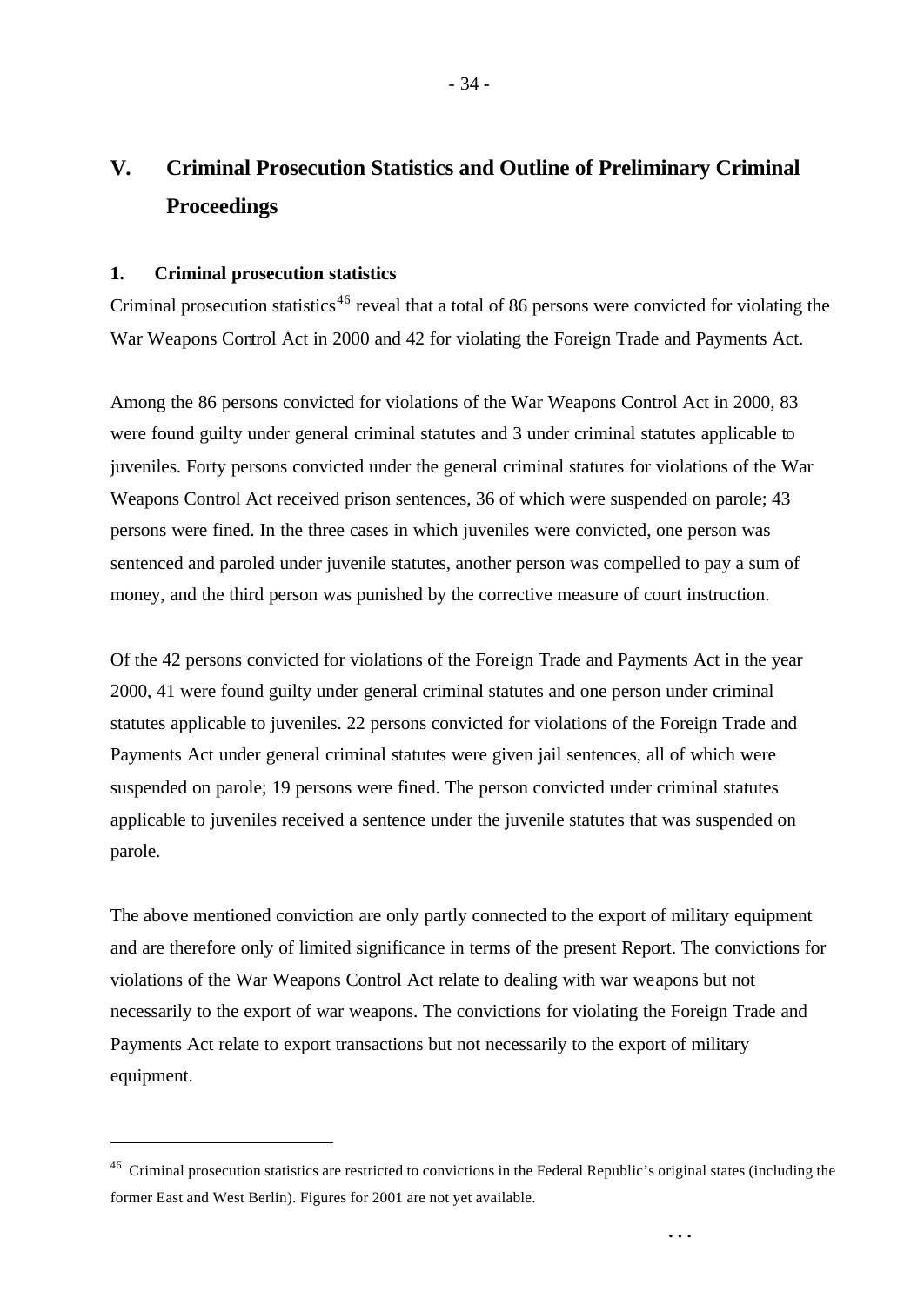#### **2. Outline of preliminary proceedings under criminal statutes**

The information given below on investigations into unauthorized exports of military equipment was reported by the Zollkriminalamt (Customs Criminal Investigation Office) for 2001. The following table derives from information reported by the customs investigation offices, which are obligated to notify the Zollkriminalamt of corresponding proceedings. Despite this reporting obligation, the outline below does not claim to be complete. Moreover, proceedings under the War Weapons Control Act, for which the police from the individual German states and the Bundeskriminalamt (Federal Criminal Police Office) are responsible, are not included.

a) Investigations concluded in the year under review

The Zollkriminalamt reported a total of 35 investigations against a total of 33 suspects (12 of which were conducted against unknown persons) that were concluded in the year on report. Among these are five proceedings for violations of the War Weapons Control Act. The individual cases are as follows:

| <b>Country of destination</b> | <b>Outcome of proceedings</b>                 | <b>Merchandise</b>            |
|-------------------------------|-----------------------------------------------|-------------------------------|
| of the merchandise            |                                               |                               |
|                               |                                               |                               |
| Austria                       | Closed under Section $153a$ StPO <sup>*</sup> | Smoke grenades                |
| <b>Belarus</b>                | Closed under Section $170(2)$ StPO*           | Brokering the purchase of     |
|                               |                                               | engines for combat aircraft   |
| Belgium                       | Closed under Section $170(2)$ StPO*           | Air filter insert             |
| Bosnia-Herzegovina            | Closed under Section $170(2)$ StPO*           | War weapons and ammunition    |
| Canada and North              | Closed under Section $153(1)$ StPO*           | Armored cross-country         |
| Korea                         |                                               | vehicles and military trucks  |
| China                         | Closed under Section $170(2)$ StPO*           | Safety cotter pin             |
| Czech Republic                | Closed under Section $153(1)$ StPO*           | Tool kits for drop forging    |
|                               |                                               | presses for the production of |
|                               |                                               | automatic pistols             |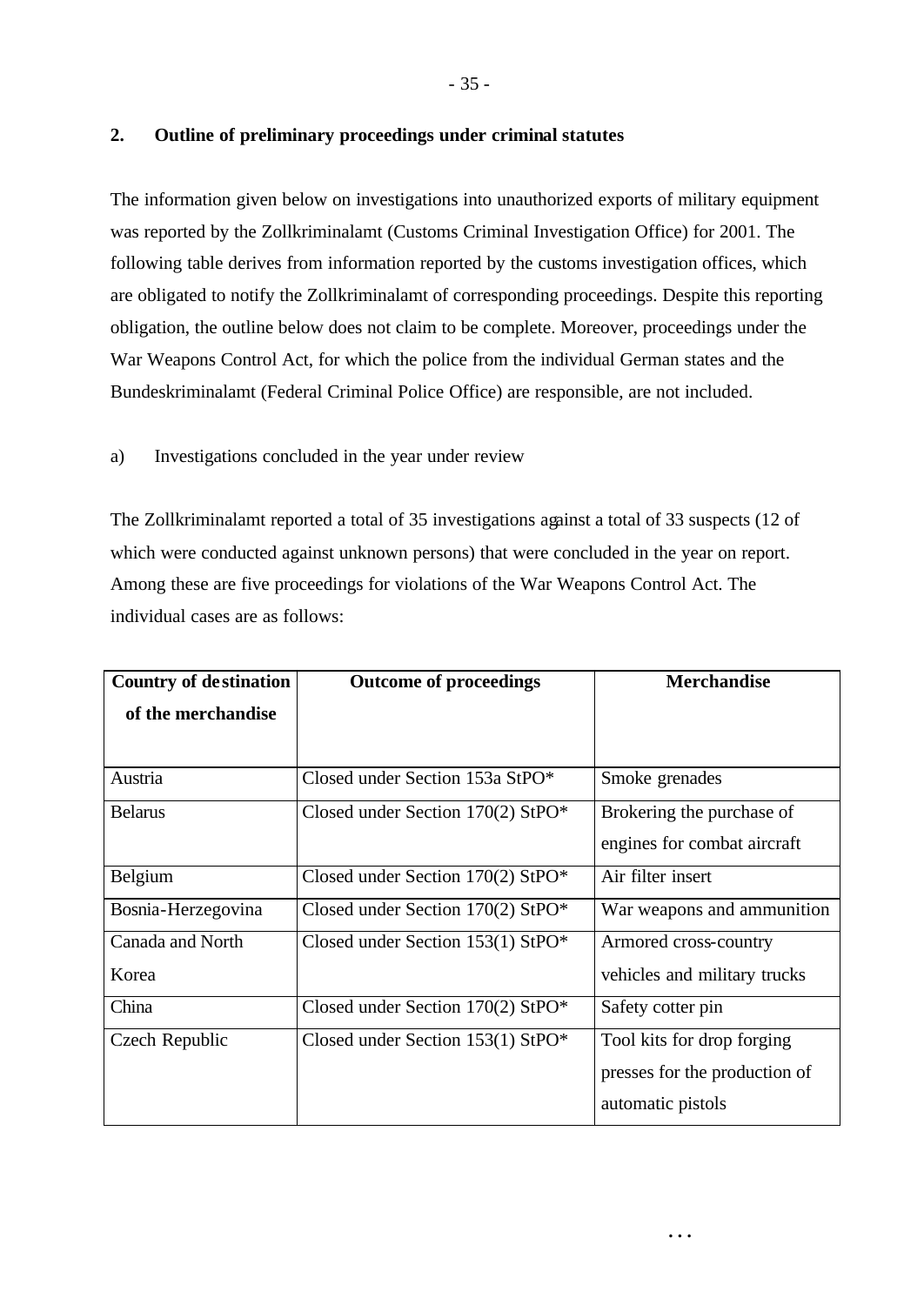| Czech Republic              | Closed under Section 153a StPO*   | Recharging press for          |
|-----------------------------|-----------------------------------|-------------------------------|
|                             |                                   | recharging ammunition for     |
|                             |                                   | small firearms                |
| <b>EU Member States and</b> | Closed under Section 170(2) StPO* | Coating lacquers              |
| diverse third countries     |                                   |                               |
| <b>EU Member States and</b> | Closed under Section 170(2) StPO* | Coating lacquers              |
| diverse third countries     |                                   |                               |
| <b>EU Member States</b>     | Closed under Section 153a StPO*   | Weapon parts                  |
| Iran                        | Closed under Section 170(2) StPO* | Materials for manufacturing   |
|                             |                                   | fragment-proof vests          |
| Israel and Kazhakstan       | Closed under Section 153(1) StPO* | Rifle ammunition and          |
|                             |                                   | ammunition components for     |
|                             |                                   | small firearms                |
| Israel, Japan, France,      | Fine issued                       | Cathode-ray tubes             |
| and USA                     | Closed under 153a StPO*           |                               |
|                             | Closed under Section 170(2) StPO* |                               |
|                             | Forfeiture by court order         |                               |
| Lebanon                     | Closed under Section 170(2) StPO* | <b>Tanks</b>                  |
| Myanmar                     | Closed under Section 170(2) StPO* | Components of a nitric-acid   |
|                             |                                   | plant for the manufacture of  |
|                             |                                   | explosives                    |
| Nicaragua                   | Closed under Section 170(2) StPO* | Military trucks               |
| Netherlands                 | Closed under Section 153(1) StPO* | Investment casting parts for  |
|                             |                                   | armored self-propelled        |
|                             |                                   | howitzers                     |
| Sweden                      | Closed under Section 153a StPO*   | Main battle tank parts        |
| Sweden and Canada           | Closed under Section 153a StPO*   | Skirt for machine gun mount   |
| Sweden and                  | Closed under Section 153(1) StPO* | Sleeves for main battle tank  |
| Netherlands                 |                                   | gun cannons, sleeves for      |
|                             |                                   | howitzer cannons, and special |
|                             |                                   | profiles for manufacturing    |
|                             |                                   | rifles                        |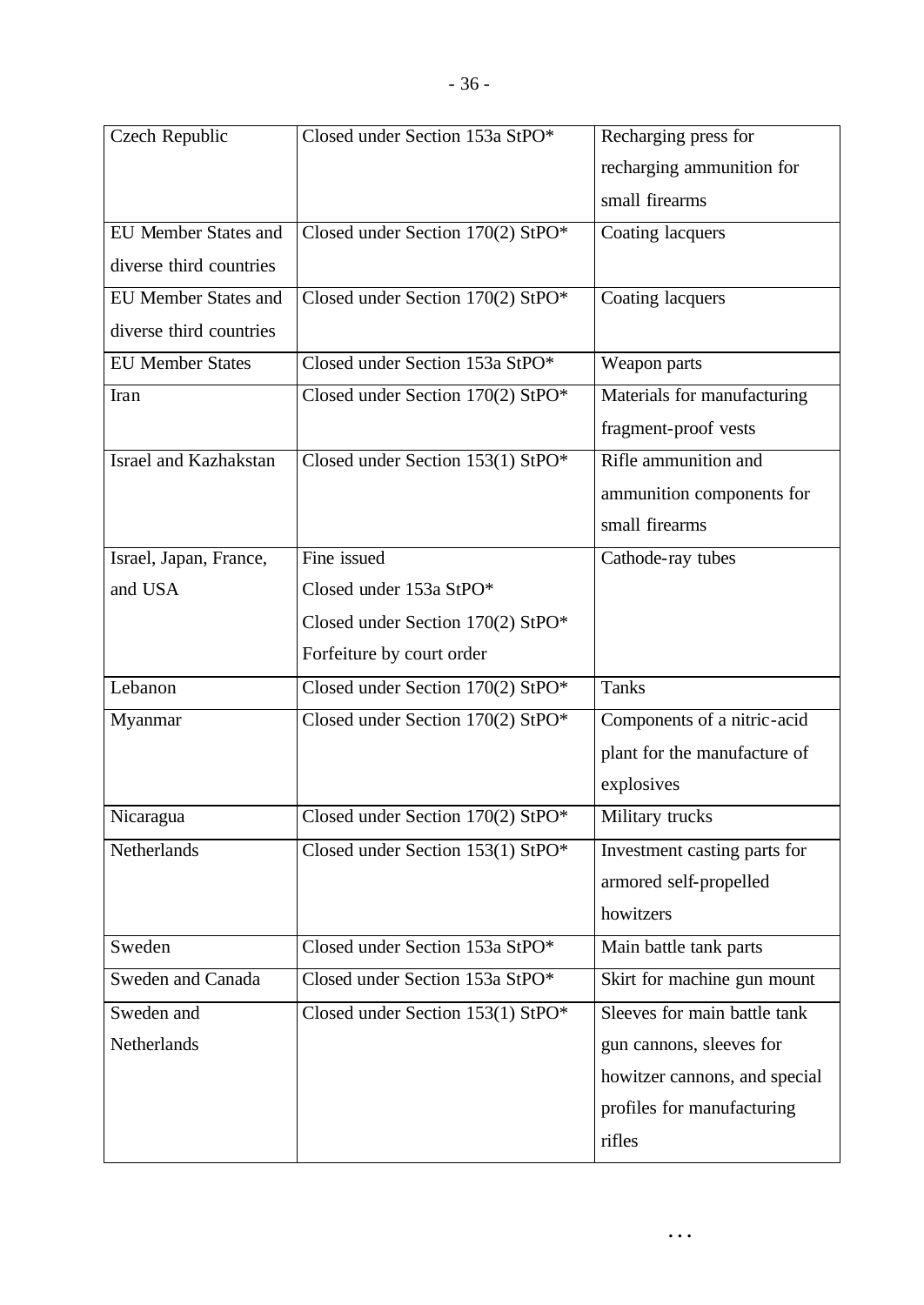| Switzerland           | Closed under Section 170(2) StPO* | Assault rifles and shoulder-    |
|-----------------------|-----------------------------------|---------------------------------|
|                       |                                   | fired anti-tank weapons         |
| Switzerland           | Closed under Section 153(1) StPO* | Protective vests                |
| Singapore             | Closed under Section 153(1) StPO* | Bolts for armored bridge        |
| Slovenia              | Closed under Section 153 StPO*    | Radio monitoring systems        |
| Sudan                 | Closed under Section 153a StPO*   | Military trucks                 |
| Sudan and diverse     | Closed under Section 153a StPO*   | Military trucks                 |
| African countries,    |                                   |                                 |
| Croatia               |                                   |                                 |
| South Korea,          | Closed under Section 153(1) StPO* | Mixed pigments for the          |
| Singapore, Czech      |                                   | production of camouflage paint  |
| Republic, Turkey,     |                                   |                                 |
| Switzerland           |                                   |                                 |
| Turkey                | Closed under Section 170(2) StPO* | Primer/igniter                  |
| Turkey                | Closed under Section 170(2) StPO* | Airborne radar systems for      |
|                       |                                   | combat aircraft                 |
| <b>United Kingdom</b> | Closed under Section 153a StPO*   | Fuel injection lines for diesel |
|                       |                                   | motors for main battle tanks    |
| <b>United Kingdom</b> | Closed under Section 153(1) StPO* | Parts for brake hydraulic       |
|                       |                                   | system for 155 mm field         |
|                       |                                   | howitzers                       |
| <b>USA</b>            | Fine issued                       | Revolver magazines              |
| <b>USA</b>            | Closed under Section 153(1) StPO* | Optical assemblies for fire     |
|                       |                                   | control systems for combat      |
|                       |                                   | helicopters                     |
| Unknown               | Closed under Section 170(2) StPO* | Brokering the purchase of       |
|                       |                                   | combat aircraft                 |

\* StPO (Strafprozessordnung = German Code of Criminal Procedure)

# b) Open investigations (initiated in the year under report)

The Zollkriminalamt reported the launching without conclusion of 6 investigative proceedings against a total of 6 suspects (one of which was filed against unknown) during the year on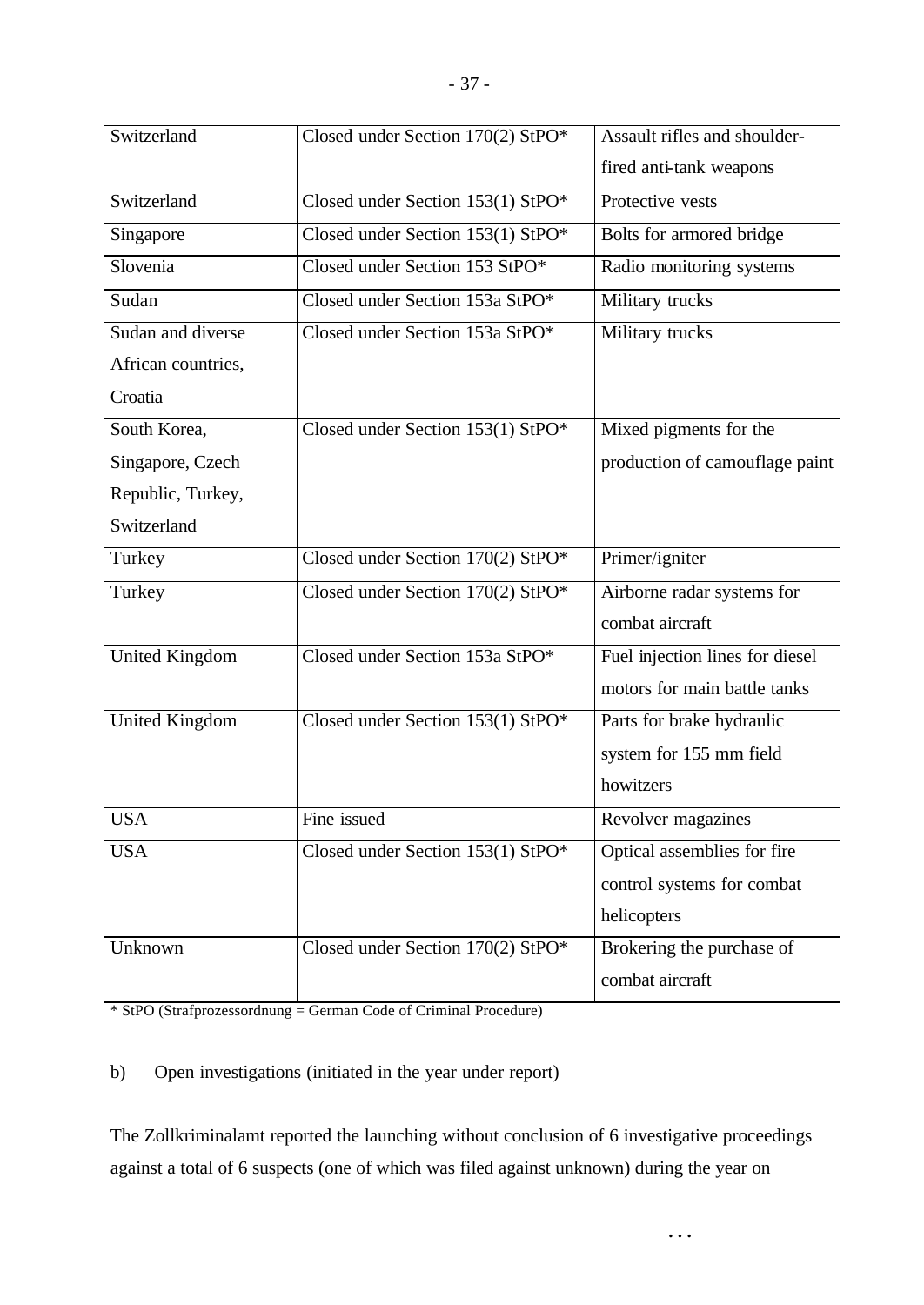report<sup>47</sup>. Among these is an investigation of a violation of the War Weapons Control Act. The six are as follows:

| <b>Country of destination</b>        | <b>Merchandise</b>                                  |
|--------------------------------------|-----------------------------------------------------|
| Croatia, Hungary, Switzerland, South | Tool kits for the production and repair of weapons  |
| Africa, Norway, and others           |                                                     |
| Israel, Switzerland                  | Monitors for main battle tanks and combat aircraft  |
| Pakistan                             | Combat aircraft                                     |
| Switzerland                          | Specially designed components, technology, and      |
|                                      | documents for weapons                               |
| Switzerland, Egypt                   | Single-base propellants and cartridge cases         |
| USA, Canada, Switzerland             | Protective suits and materials for their production |

# **VI. Military Equipment Cooperation**

In the year under report, no new intergovernmental cooperation measures with German participation were initiated on the export of military equipment.

# **VII. Concluding Remarks**

l

In compliance with the Political Principles of 19 January 2000, the German government conducts a restrictive licensing policy with regard to military equipment exports. The share of military equipment in total German exports has been very low for many years. In 2001, the share of actual war weapon exports in total German exports stood at 0.06%. In the coalition agreement of 16 October 2002, the above described approach was confirmed also as policy of the new German government.

 $47$  Proceedings initiated prior to the year 2000 but not concluded in 2000 are not covered. Figures for 2001 are not yet available.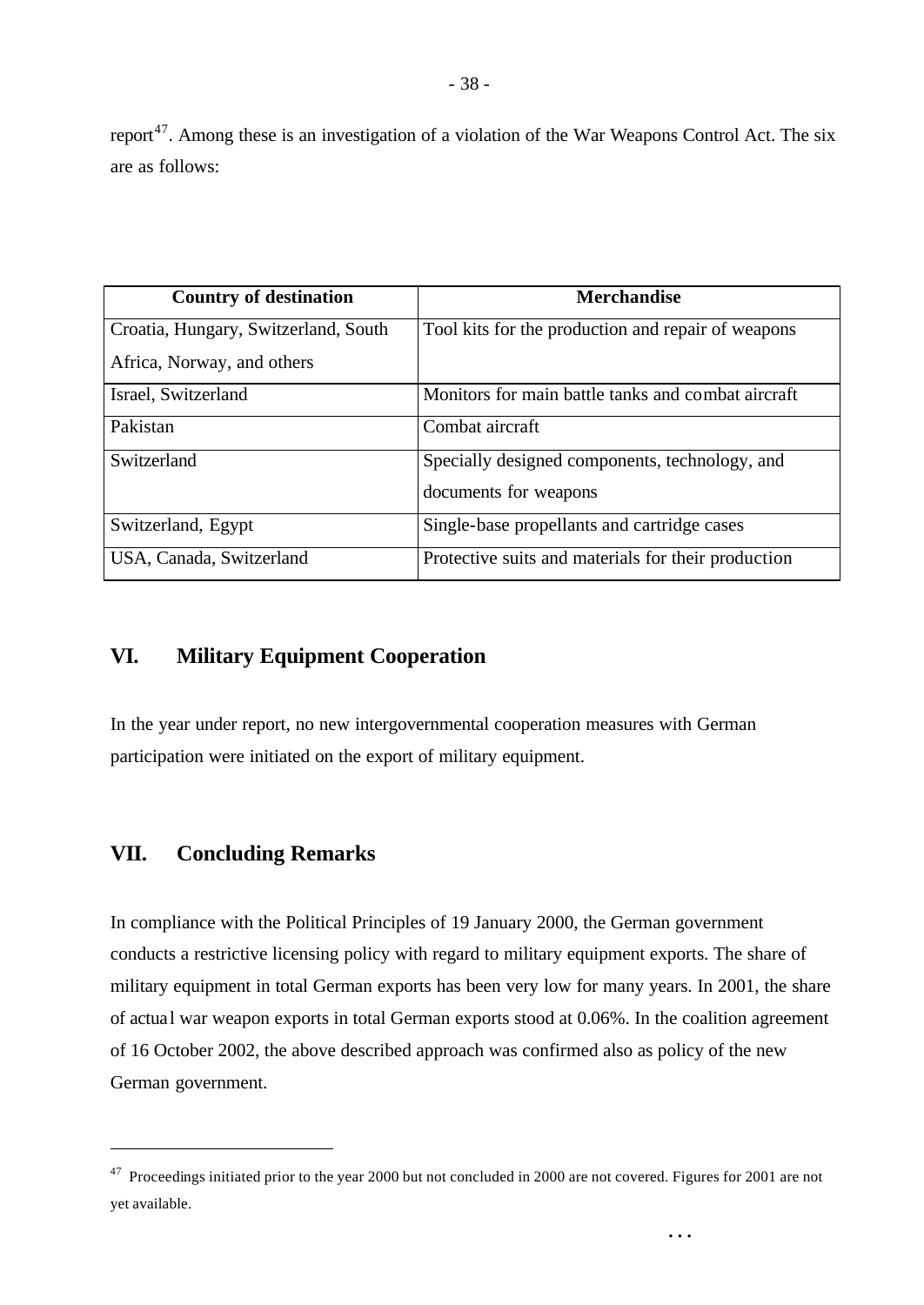The legal provisions on exports allow the export of military equipment from Germany only after a comprehensive authorization procedure. In considering its decision pursuant to the export criteria of the Political Principles and of the European Union Code of Conduct on Arms Exports, the German government pursues a restrictive licensing policy aimed at safeguarding the peace and preventing armed conflict, in particular in relation to the supply of military equipment to third countries, i.e. outside the EU, NATO, and NATO-equivalent countries (Australia, Japan, New Zealand, Switzerland).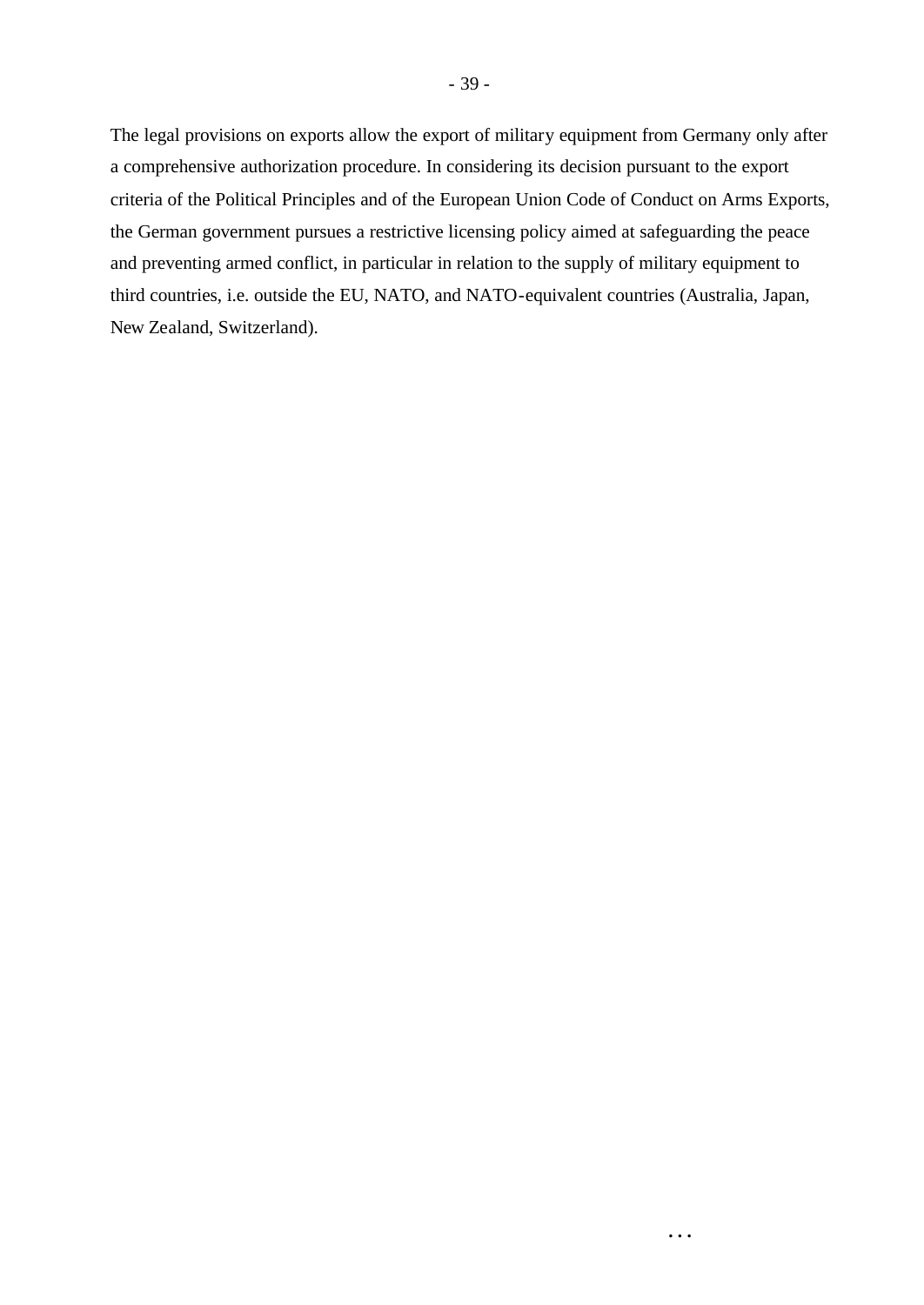# **Annex 1**

# **Political Principles Adopted by the Government of the Federal Republic of Germany for the Export of War Weapons and Other Military Equipment**

Decision of the Government of the Federal Republic of Germany of January19, 2000

The Government of the Federal Republic of Germany, desiring

- to pursue a restrictive policy on arms exports,
- with regard to the international and statutory obligations of the Federal Republic of Germany, to gear arms exports to Germany's security needs and foreign policy interests,
- through the restriction and control of such exports to contribute to safeguarding peace, preventing the threat or use of force, securing respect for human rights and promoting sustainable development in all parts of the world,
- hence to take account also of decisions adopted by international institutions with a view to disarmament and designed to restrict the international arms trade,
- to press for such decisions to be made legally binding at the international as well as the European level,

has modified its principles for the export of war weapons and other military equipment as follows:

## I General Principles

1. The Federal Government's decisions regarding the export of war weapons<sup>1</sup> and other military equipment<sup>2</sup> are made in accordance with the provisions of the War Weapons Control Act and the Foreign Trade and Payments Act as well as the EU Code of Conduct for Arms Exports adopted by the European Council on 8 June 1998 $^3$  and such arrangements as may be agreed subsequently as well as the Principles Governing Conventional Arms Transfers adopted by the Organization for Security and Cooperation in Europe (OSCE) on 25 November 1993. The criteria laid down in the EU Code of Conduct are an integral part of these Policy Principles. The standards stipulated in the Code of Conduct will be superseded by any more stringent standards that may be derived from the following principles:

l

<sup>&</sup>lt;sup>1</sup> Weapons (complete weapons as well as components classed separately as weapons) listed in the Schedule of War Weapons (Annex to the War Weapons Control Act - see Annex 3B)

<sup>2</sup> Goods specified in Part I, Section A of the Schedule of Exports (Annex to the Foreign Trade and Payment Act) with the exception of war weapons (see Annex 4B)

<sup>3</sup> enclosed as annex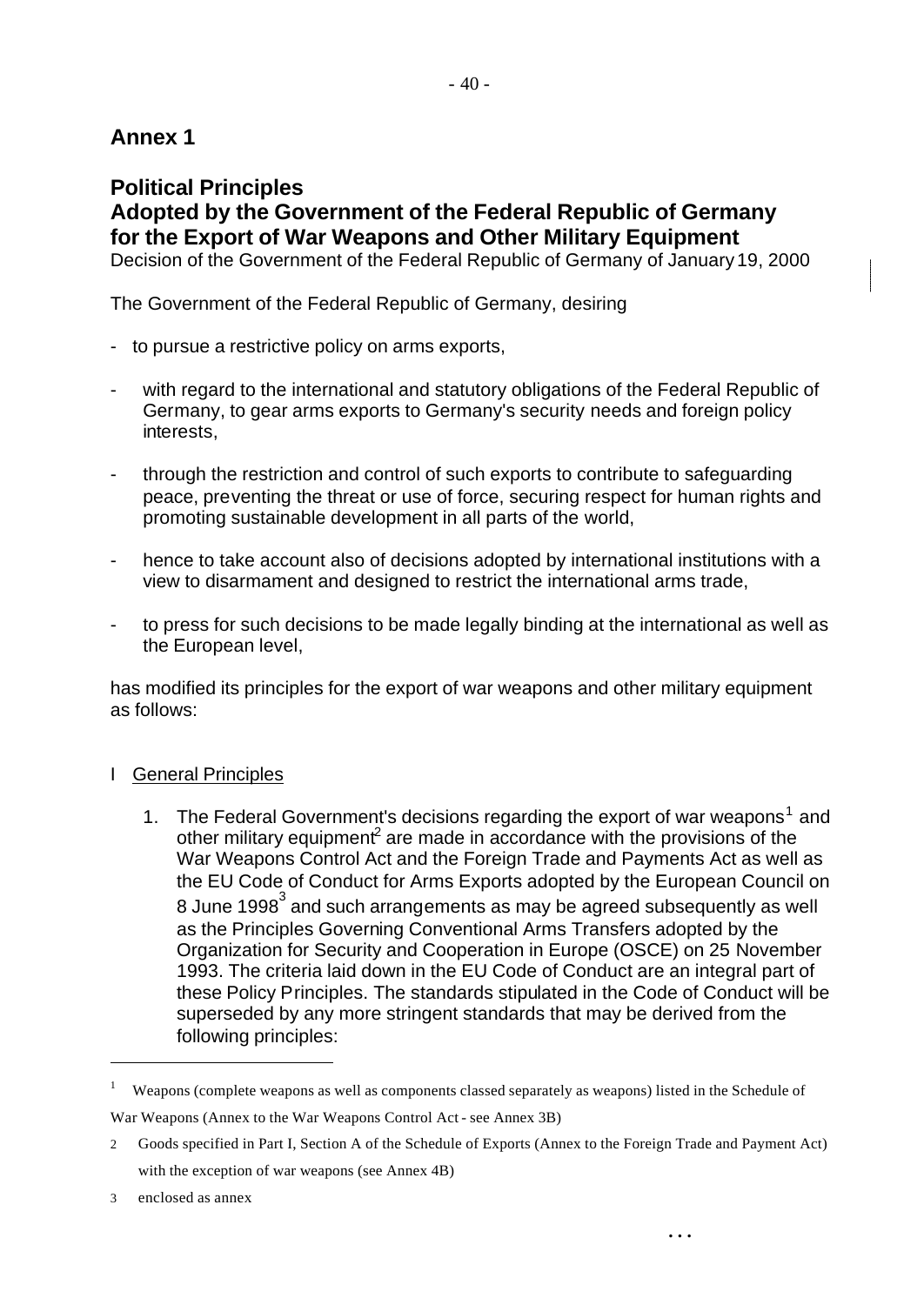- 2. The issue of respect for human rights in the countries of destination and enduse is a key factor in deciding whether or not to grant licences for the export of war weapons and other military equipment.
- 3. On principle export licences for war weapons and other military equipment shall not be granted where there are reasonable grounds to suspect they will be used for internal repression as defined in the EU Code of Conduct for Arms Exports or the sustained and systematic abuse of human rights. In this context the assessment of the human rights situation in the recipient country is an important factor to be considered.
- 4. Such assessments will take into account the views of the European Union, the Council of Europe, the United Nations (UN), the OSCE and other international bodies. Reports issued by international human rights organizations will also be taken into consideration.
- 5. The end-use of war weapons and other military equipment must be definitively determined.

# II NATO countries<sup>4</sup>, EU member states, countries with NATO-equivalent status<sup>5</sup>

1. The export of war weapons and other military equipment to these countries will be geared to the security interests of the Federal Republic of Germany with regard to the Alliance and the European Union.

In principle such exports will not be restricted unless in specific cases this is warranted on particular political grounds.

2. Cooperative ventures in this area should be in the interest of the Alliance and/or European policy

In the case of coproduction projects covered by intergovernmental agreements with countries referred to in this Section, these arms export principles will be given practical effect as far as possible. While mindful of its special interest in its cooperation standing, the Federal Government will not forgo any opportunities it may have to influence export projects envisaged by its cooperation partners (Section II (3)).

3. Before concluding any cooperation agreement, a timely joint assessment of its export policy implications is to be made. To give effect to its arms exports policy principles, the Federal Government reserves the right by way of consultations to object to particular export projects envisaged by its cooperation partners. All new cooperation agreements should therefore aim in principle to incorporate a consultations procedure enabling the Federal Government to raise effectively any objections it might have to exports envisaged by its partner country. In so doing the Federal Government will seek,

l

Area of application of NATO Treaty, Article 6

<sup>5</sup> Australia, Japan, New Zealand, Switzerland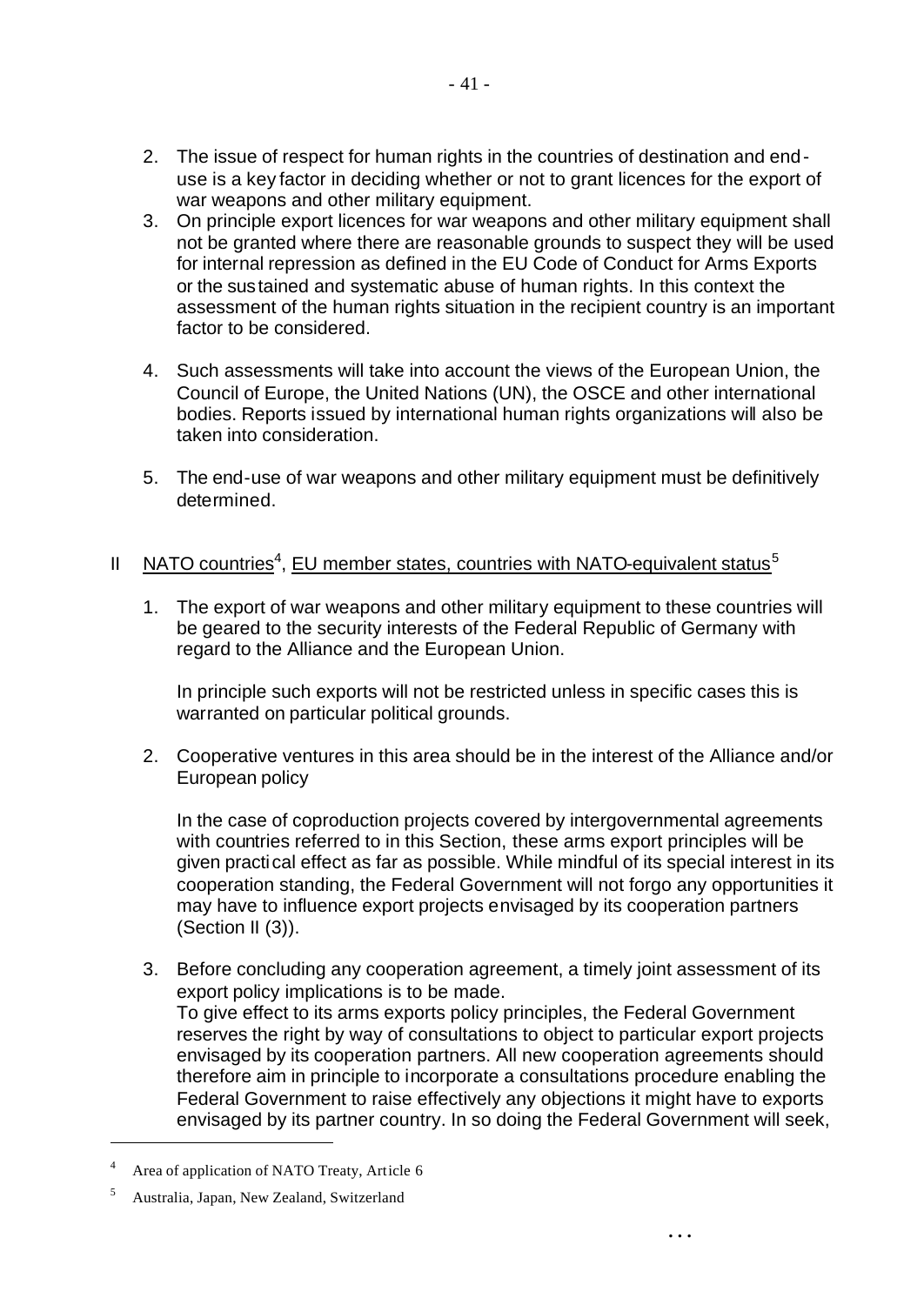in the light of the human rights criterion, to strike a balance between its interest in cooperation and its fundamentally restrictive arms exports policy.

4. Before any exports of war weapons or other military equipment involving German components take place, the Federal Foreign Office, the Federal Ministry of Economics and the Federal Ministry of Defence, in conjunction with the Federal Chancellery, will evaluate whether in any specific case the relevant conditions for initiating such consultations exist.

The Federal Government will raise objections - generally following consideration of the matter by the Federal Security Council - against such exports involving the use of German components in the following cases:

- exports to countries involved in armed conflict, unless such conflict is covered by Article 51 of the UN Charter,
- exports to countries where an outbreak of armed conflict is imminent or where exports may stir up, perpetuate or exacerbate latent tensions and conflicts,
- exports where there are reasonable grounds to suspect they may be used for internal repression as defined by the EU Code of Conduct for Arms Exports or the sustained and systematic abuse of human rights,
- exports that would impair vital security interests of the Federal Republic of Germany,
- exports that would impose such a strain on relations with third countries that even Germany's own interest in the cooperative venture and in maintaining good relations with its cooperation partner must rank second.

Objections will not be raised if in the light of the considerations outlined in Section III (4) to (7) below licences for the export of direct deliveries of war weapons and other military equipment are likely to be granted.

5. In the case of cooperative ventures between German companies and companies in countries referred to in Section II above not covered by intergovernmental agreements, supplies of components will, as with direct deliveries of war weapons and other military equipment to those countries, in principle not be restricted. The Federal Government will, however, as in the case of cooperative ventures covered by intergovernmental agreements, bring its influence to bear in the matter of exports resulting from cooperative ventures between commercial companies.

To that end it will require German cooperative venture partners to enter a contractual obligation that, should they supply components of a quantity or type that could be relevant to the manufacture of war weapons, they will inform the Federal Government in good time as to their partners' export intentions and seek legally binding arrangements on end-use.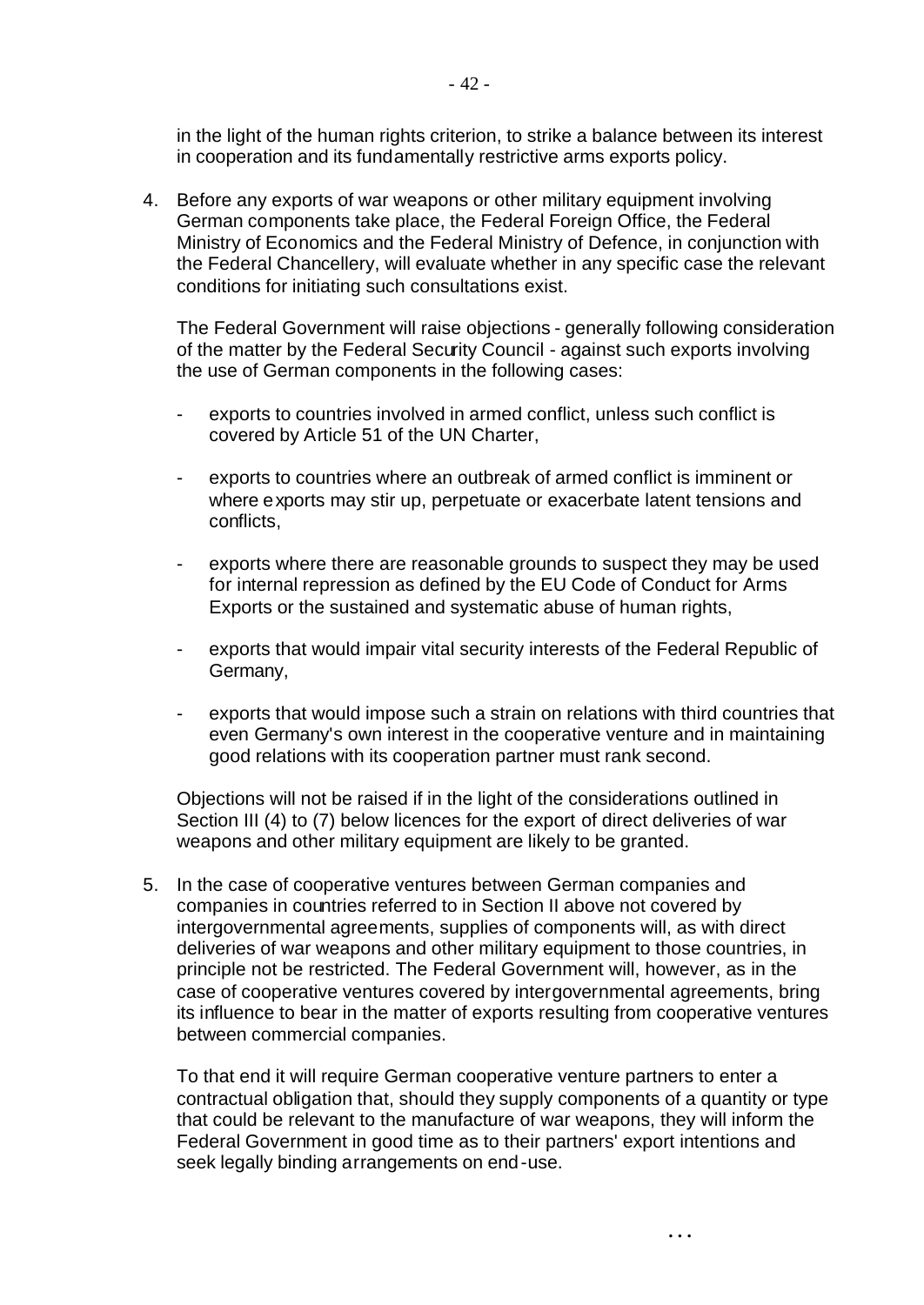6. In the case of German supplies of components (separate components or subsystems) that constitute war weapons or other military equipment, the partner country is in terms of exports law both purchaser and user. Where such components are built into a weapons system as fixed features, that process in terms of exports law makes the partner country the country of origin of the goods in question.

## III Other countries

- 1. A restrictive policy will be pursued regarding exports of war weapons and other military equipment to countries other than those covered by Section II. Notably the development of additional, specifically export-oriented capacities must be avoided. The Federal Government will not take the initiative to privilege any specific country or region.
- 2. Export licences for war weapons (subject to licensing under the War Weapons Control Act and the Foreign Trade and Payments Act) will not be granted unless in a specific case this is exceptionally warranted on particular foreign and security policy grounds, having due regard to Alliance interests. Labour policy considerations must not be a decisive factor.
- 3. Export licences for other military equipment (subject to licensing under the Foreign Trade and Payments Act) will be granted only where such exports will not prejudice interests that German law on foreign trade and payments serves to protect, namely, security, peace among the nations and Germany's foreign relations.

The protection of these interests takes priority over economic interests as defined in Section 3(1) of the Foreign Trade and Payments Act.

- 4. Export licences pursuant to the War Weapons Control Act and/or the Foreign Trade and Payments Act will not be granted where the internal situation in the country concerned precludes such action, e.g. in the case of armed conflict or where there are reasonable grounds for suspecting such exports may be used for internal repression or the sustained and systematic abuse of human rights. In this context the human rights situation in the recipient country is a major factor to be considered.
- 5. No licences will be granted for the export of war weapons and other military equipment related to war weapons<sup>6</sup> to countries
	- involved in armed conflict or where armed conflict is imminent,
	- where the outbreak of armed conflict is imminent or where such exports would stir up, perpetuate or exacerbate latent tensions and conflicts.

l

<sup>6</sup> Plant and documentation for the manufacturer of war weapons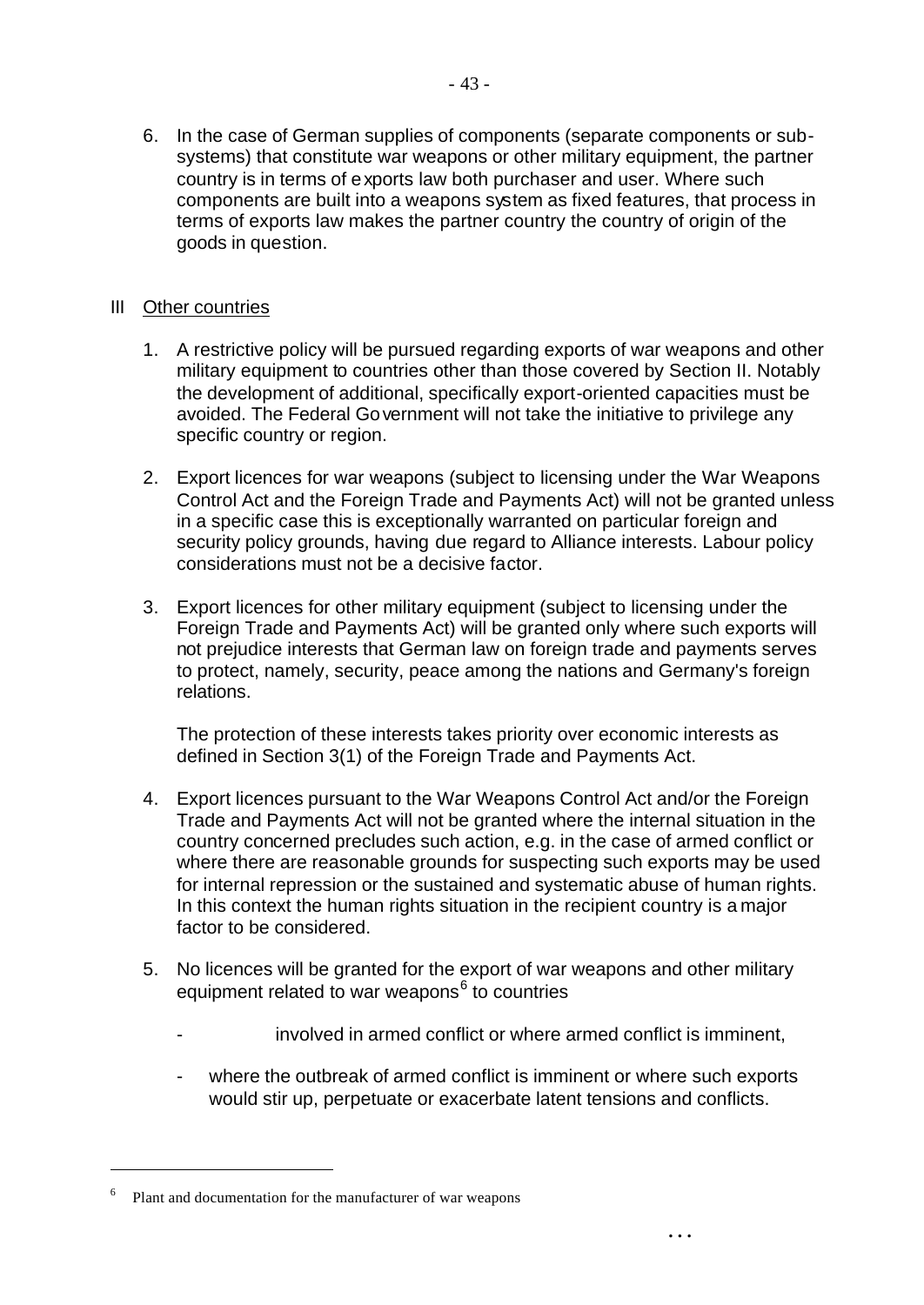Exports to countries involved in external armed conflicts or where there is a danger such conflicts may erupt are therefore ruled out on principle except in cases covered by Article 51 of the UN Charter.

- 6. Decisions on whether to grant export licences for war weapons and other military equipment will take into account whether sustainable development in the recipient country is being seriously impeded by excessive arms spending.
- 7. Also to be taken into account is the recipient country's conduct in terms of whether it
	- supports and promotes terrorism and international organized crime,
	- complies with international obligations, especially renunciation of the threat or use of force, including obligations under humanitarian law on international or non-international conflicts,
	- has assumed obligations in the area of non-proliferation and other aspects of arms control and disarmament, notably by signing, ratifying and implementing the arms control and disarmament arrangements specified in the EU Code of Conduct for arms exports,
	- supports the UN Arms Register

#### IV Definitive determination of end-use

- 1. Export licences for war weapons and other military equipment will be granted only on the basis of prior knowledge of definitive end-use in the country of final destination. This will generally require a written assurance by the end-user as well as other appropriate documentation.
- 2. Export licences for war weapons or other military equipment of a quantity and type relevant to war weapons may be granted only on presentation of governmental end-use certificates that preclude re-exports without prior authorization. This applies mutatis mutandis to any other military equipment related to war weapons exported in connection with a manufacturing licence. For the export of such equipment used for the manufacture of war weapons definitive end-use certificates must be furnished.

Stringent standards are to be applied in assessing whether the recipient country is capable of carrying out effective export controls.

**. . .**

3. War weapons and other military equipment relevant to war weapons may only be re-exported to third countries or transferred inside the EU Internal Market with the written approval of the Federal Government.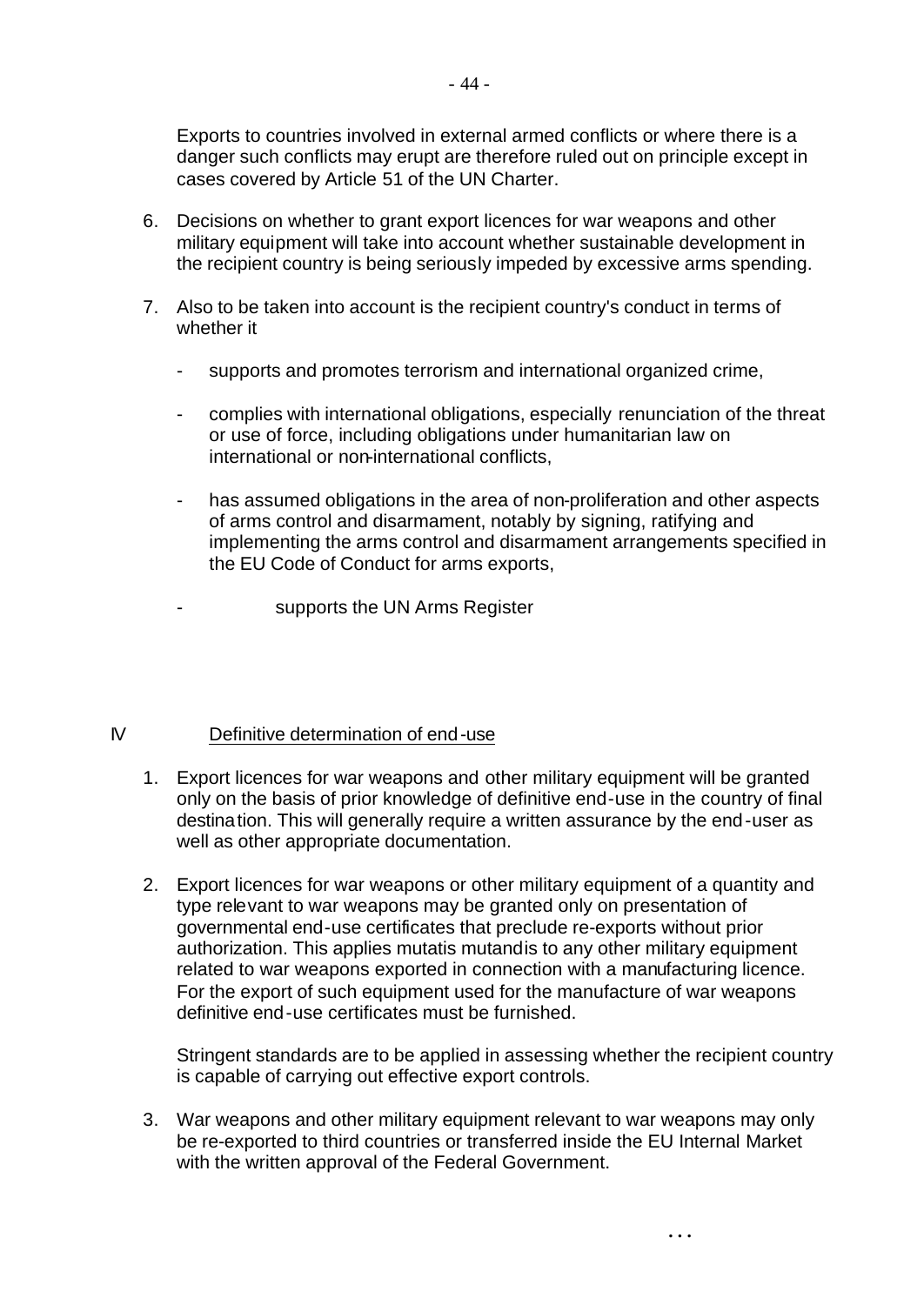4. A recipient country that, in breach of an end-use certificate, authorizes or does not seek to prevent or sanction the unauthorized re-export of war weapons or other military equipment relevant to war weapons will on principle, as long as such conditions persist, be excluded from receiving any further deliveries of war weapons or other military equipment related to war weapons.

## V Arms exports report

The Federal Government will submit to the German Bundestag an annual report on the principle and practice of its arms exports policy listing, with details of the relevant legislation, the export licences for war weapons and other military equipment it has granted over the past year.

ANNEX

# **EU CODE OF CONDUCT FOR ARMS EXPORTS**

*adopted by the EU-Council on 8 June 1998* 

The Council of the European Union,

BUILDING on the Common Criteria agreed at the Luxembourg and Lisbon European Councils in 1991 and 1992,

RECOGNISING the special responsibility of arms exporting states,

DETERMINED to set high common standards which should be regarded as the minimum for the management of, and restraint in, conventional arms transfers by all EU Member States, and to strengthen the exchange of relevant information with a view to achieving greater transparency,

DETERMINED to prevent the export of equipment which might be used for internal repression or international aggression, or contribute to regional instability,

WISHING within the framework of the CFSP to reinforce their cooperation and to promote their convergence in the field of conventional arms exports,

NOTING complementary measures taken by the EU against illicit transfers, in the form of the EU Programme for Preventing and Combating Illicit Trafficking in Conventional Arms,

ACKNOWLEDGING the wish of EU Member States to maintain a defence industry as part of their industrial base as well as their defence effort,

RECOGNISING that states have a right to transfer the means of self-defence, consistent with the right of self-defence recognised by the UN Charter,

has adopted the following Code of Conduct and operative provisions:

## **CRITERION ONE**

**Respect for the international commitments of EU member states, in particular the sanctions decreed by the UN Security Council and those decreed by the Community, agreements on non-proliferation and other subjects, as well as other international obligations.**

**. . .**

An export licence should be refused if approval would be inconsistent with, inter alia: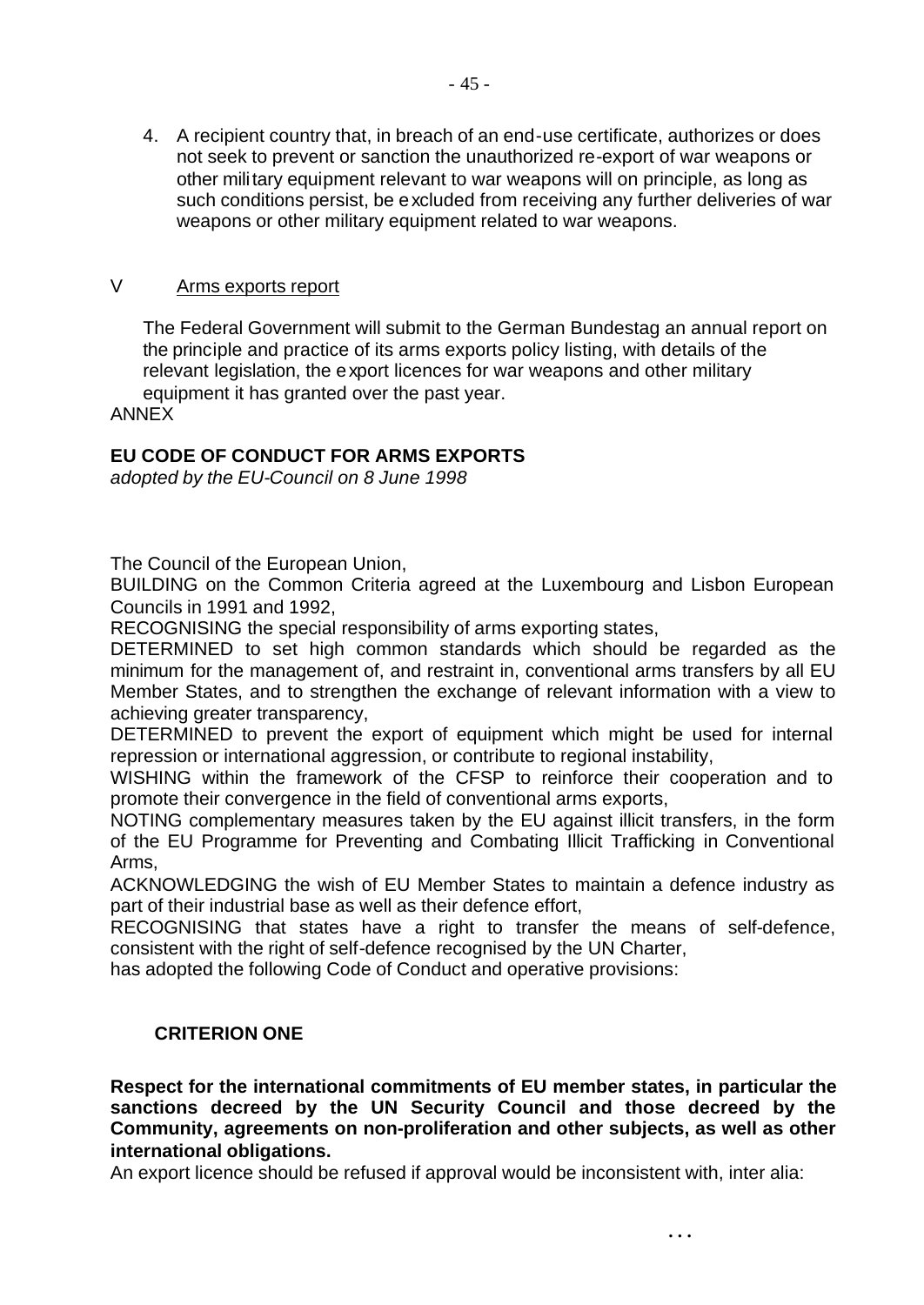a) the international obligations of member states and their commitments to enforce UN, OSCE and EU arms embargoes;

b) the international obligations of member states under the Nuclear Non-Proliferation Treaty, the Biological and Toxin Weapons Convention and the Chemical Weapons Convention;

c) their commitments in the frameworks of the Australia Group, the Missile Technology Control Regime, the Nuclear Suppliers Group and the Wassenaar Arrangement;

their commitment not to export any form of anti-personnel landmine

## **CRITERION TWO**

#### **The respect of human rights in the country of final destination**

Having assessed the recipient country's attitude towards relevant principles established by international human rights instruments, Member States will:

a) not issue an export licence if there is a clear risk that the proposed export might be used for internal repression.

b) exercise special caution and vigilance in issuing licences, on a case-by-case basis and taking account of the nature of the equipment, to countries where serious violations of human rights have been established by the competent bodies of the UN, the Council of Europe or by the EU;

For these purposes, equipment which might be used for internal represssion will include, inter alia, equipment where there is evidence of the use of this or similar equipment for internal repression by the proposed end-user, or where there is reason to believe that the equipment will be diverted from its stated end-use or end-user and used for internal repression. In line with operative paragraph 1 of this Code, the nature of the equipment will be considered carefully, particularly if it is intended for internal security purposes. Internal repression includes, inter alia, torture and other cruel, inhuman and degrading treatment or punishment, summary or arbitrary executions, disappearances, arbitrary detentions and other major violations of human rights and fundamental freedoms as set out in relevant international human rights instruments, including the Universal Declaration on Human Rights and the International Covenant on Civil and Political Rights.

#### **CRITERION THREE**

### **The internal situation in the country of final destination, as a function of the existence of tensions or armed conflicts**

Member States will not allow exports which would provoke or prolong armed conflicts or aggravate existing tensions or conflicts in the country of final destination.

## **CRITERION FOUR**

#### **Preservation of regional peace, security and stability**

Member States will not issue an export licence if there is a clear risk that the intended recipient would use the proposed export aggressively against another country or to assert by force a territorial claim.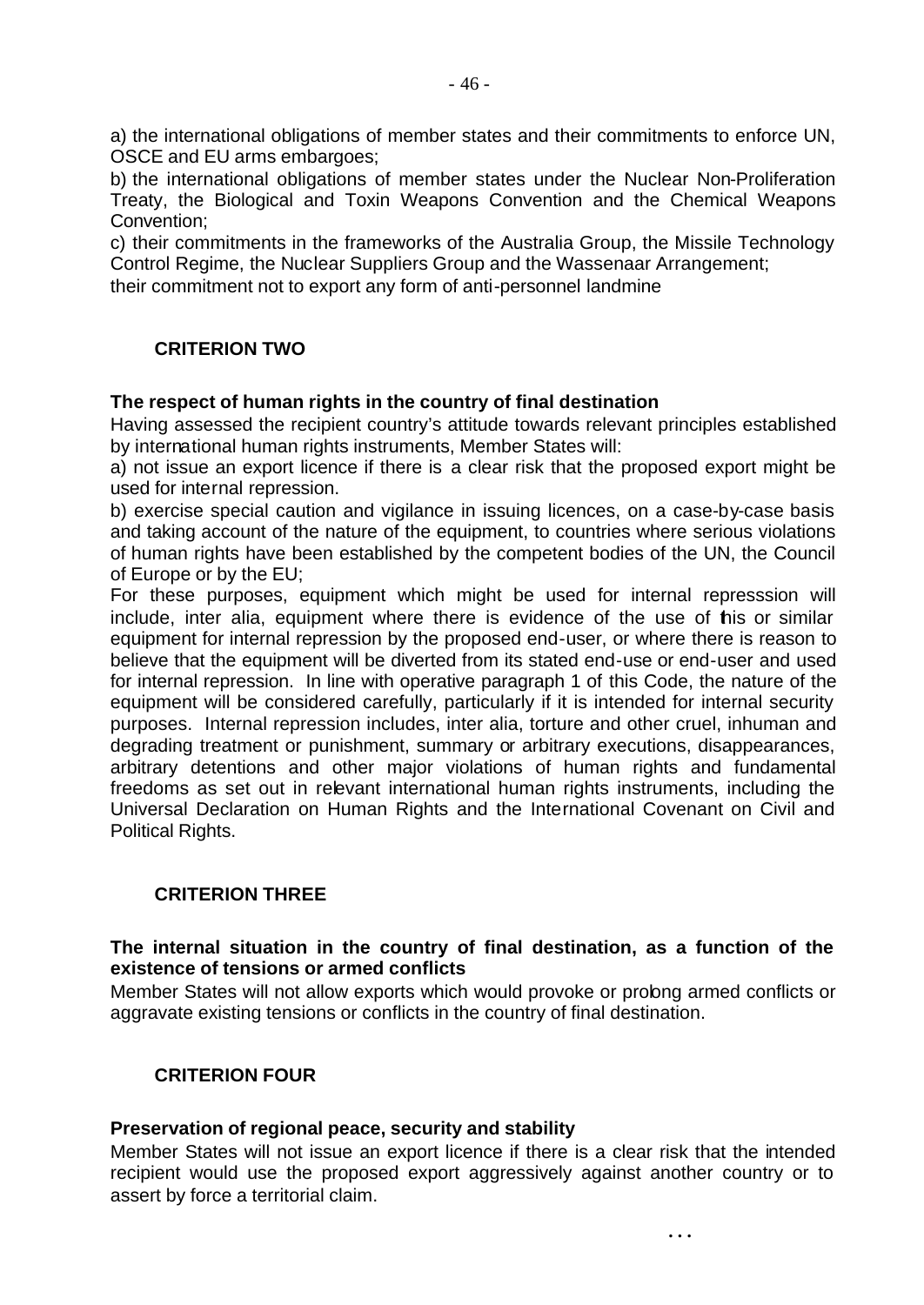When considering these risks, EU Member States will take into account inter alia:

a) the existence or likelihood of armed conflict between the recipient and another country;

b) a claim against the territory of a neighbouring country which the recipient has in the past tried or threatened to pursue by means of force;

c) whether the equipment would be likely to be used other than for the legitimate national security and defence of the recipient;

d) the need not to affect adversely regional stability in any significant way.

# **CRITERION FIVE**

## **The national security of the member states and of territories whose external relations are the responsibility of a Member State, as well as that of friendly and allied countries**

Member States will take into account:

a) the potential effect of the proposed export on their defence and security interests and those of friends, allies and other member states, while recognising that this factor cannot affect consideration of the criteria on respect of human rights and on regional peace, security and stability;

b) the risk of use of the goods concerned against their forces or those of friends, allies or other member states;

c) the risk of reverse engineering or unintended technology transfer.

## **CRITERION SIX**

**The behaviour of the buyer country with regard to the international community, as regards in particular to its attitude to terrorism, the nature of its alliances and respect for international law**

Member States will take into account inter alia the record of the buyer country with regard to:

a) its support or encouragement of terrorism and international organised crime;

b) its compliance with its international commitments, in particular on the non-use of force, including under international humanitarian law applicable to international and noninternational conflicts;

c) its commitment to non-proliferation and other areas of arms control and disarmament, in particular the signature, ratification and implementation of relevant arms control and disarmament conventions referred to in sub-para b) of Criterion One.

## **CRITERION SEVEN**

### **The existence of a risk that the equipment will be diverted within the buyer country or re-exported under undesirable conditions**

In assessing the impact of the proposed export on the importing country and the risk that exported goods might be diverted to an undesirable end-user, the following will be considered: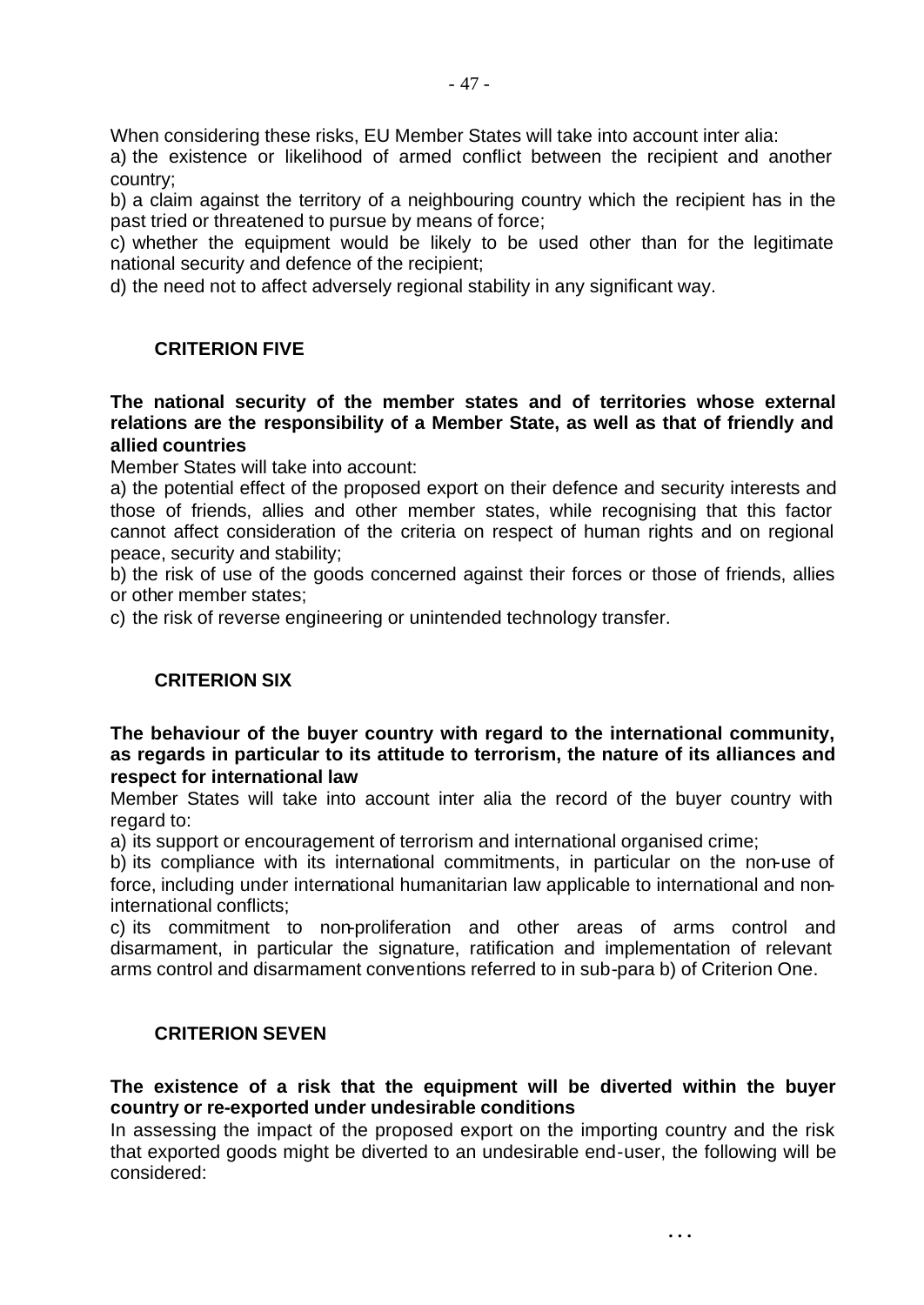a) the legitimate defence and domestic security interests of the recipient country, including any involvement in UN or other peace-keeping activity;

b) the technical capability of the recipient country to use the equipment;

c) the capability of the recipient country to exert effective export controls;

d) the risk of the arms being re-exported or diverted to terrorist organisations (antiterrorist equipment would need particularly careful consideration in this context).

### **CRITERION EIGHT**

**The compatibility of the arms exports with the technical and economic capacity of the recipient country, taking into account the desirability that states should achieve their legitimate needs ofsecurity and defence with the least diversion for armaments of human and economic resources**

Member States will take into account, in the light of information from relevant sources such as UNDP, World Bank, IMF and OECD reports, whether the proposed export would seriously hamper the sustainable development of the recipient country. They will consider in this context the recipient country's relative levels of military and social expenditure, taking into account also any EU or bilateral aid.

# **OPERATIVE PROVISIONS**

1. Each EU Member State will assess export licence applications for military equipment made to it on a case-by-case basis against the provisions of the Code of Conduct.

2. This Code will not infringe on the right of Member States to operate more restrictive national policies.

3. EU Member States will circulate through diplomatic channels details of licences refused in accordance with the Code of Conduct for military equipment together with an explanation of why the licence has been refused. The details to be notified are set out in the form of a draft pro-forma at Annex A. Before any Member State grants a licence which has been denied by another Member State or States for an essentially identical transaction within the last three years, it will first consult the Member State or States which issued the denial(s). If following consultations, the Member State nevertheless decides to grant a licence, it will notify the Member State or States issuing the denial(s), giving a detailed explanation of its reasoning.

The decision to transfer or deny the transfer of any item of military equipment will remain at the national discretion of each Member State. A denial of a licence is understood to take place when the member state has refused to authorise the actual sale or physical export of the item of military equipment concerned, where a sale would otherwise have come about, or the conclusion of the relevant contract. For these purposes, a notifiable denial may, in accordance with national procedures, include denial of permission to start negotiations or a negative response to a formal initial enquiry about a specific order.

4. EU Member States will keep such denials and consultations confidential and not to use them for commercial advantage.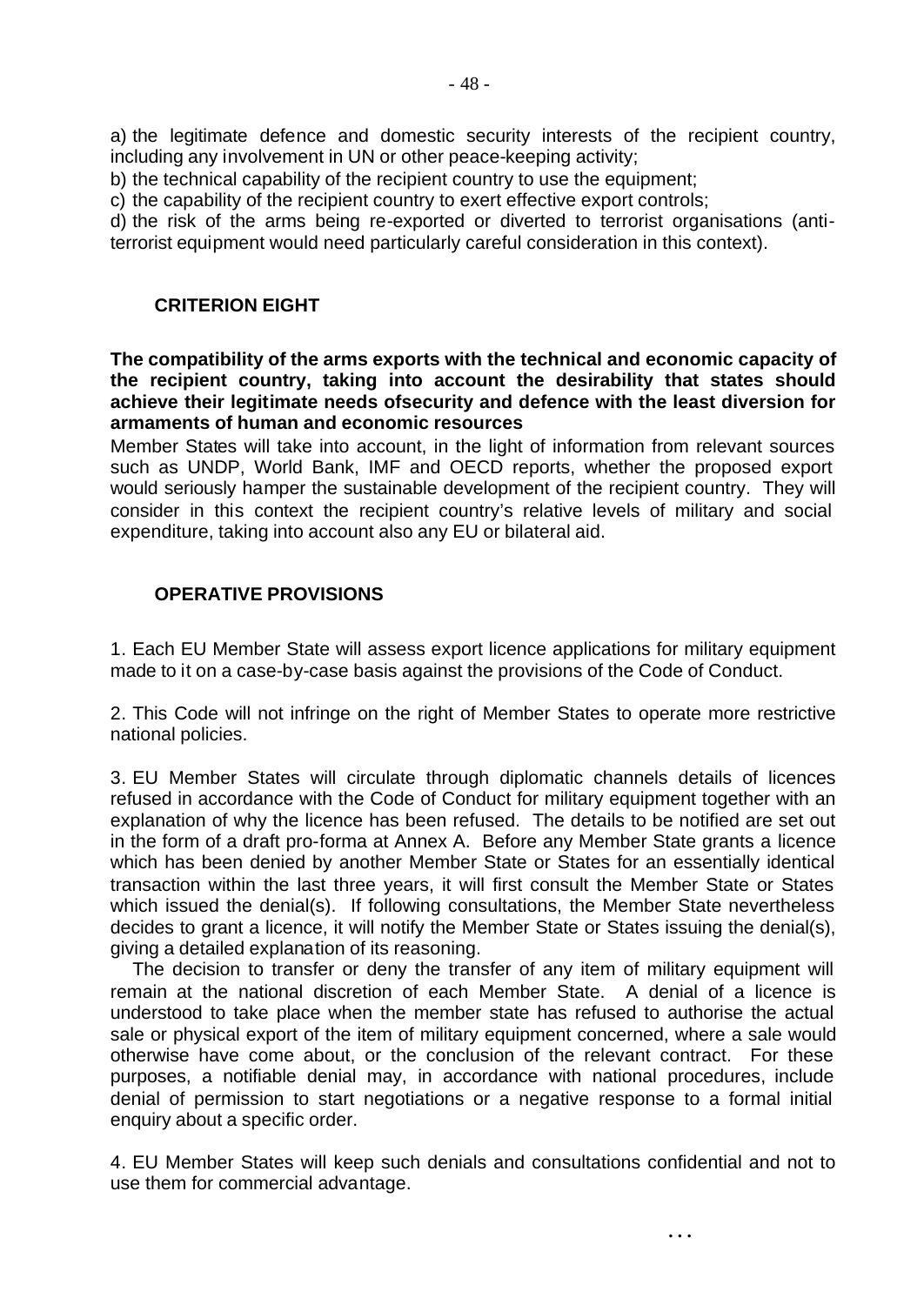5. EU Member States will work for the early adoption of a common list of military equipment covered by the Code, based on similar national and international lists. Until then, the Code will operate on the basis of national control lists incorporating where appropriate elements from relevant international lists.

6. The criteria in this Code and the consultation procedure provided for by paragraph 2 of the operative provisions will also apply to dual-use goods as specified in Annex 1 of Council Decision 94/942/CFSP as amended, where there are grounds for believing that the end-user of such goods will be the armed forces or internal security forces or similar entities in the recipient country.

7. In order to maximise the efficiency of this Code, EU Member States will work within the framework of the CFSP to reinforce their cooperation and to promote their convergence in the field of conventional arms exports.

8. Each EU Member State will circulate to other EU Partners in confidance an annual report on its defence exports and on ist implementation of the Code. These reports will be discussed at an annual meeting held within the framework of the CFSP. The meeting will also review the operation of the Code, identify any improvements which need to be made and submit to the Council a consolidated report, based on contributions from Member States.

9. EU Member States will, as appropriate, assess jointly through the CFSP framework the situation of potential or actual recipients of arms exports from EU Member States, in the light of the principles and criteria of the Code of Conduct.

10. It is recognised that Member States, where appropriate, may also take into account the effect of proposed exports on their economic, social, commercial and industrial interests, but that these factors will not affect the application of the above criteria.

11. EU Member States will use their best endeavours to encourage other arms exporting states to subscribe to the principles of this Code of Conduct.

12. This Code of Conduct and the operative provisions will replace any previous elaboration of the 1991 and 1992 Common Criteria.

#### ANNEX A

.......... (name of Member State) has the honour to inform partners of the following denial under the EU Code of Conduct:

Destination country:...............

Short description of equipment, including quantity and where appropriate, technical specifications:..............

**. . .**

Proposed consignee:.............. Proposed end-user (if different):................. Reason for refusal:................. Date of denial:..................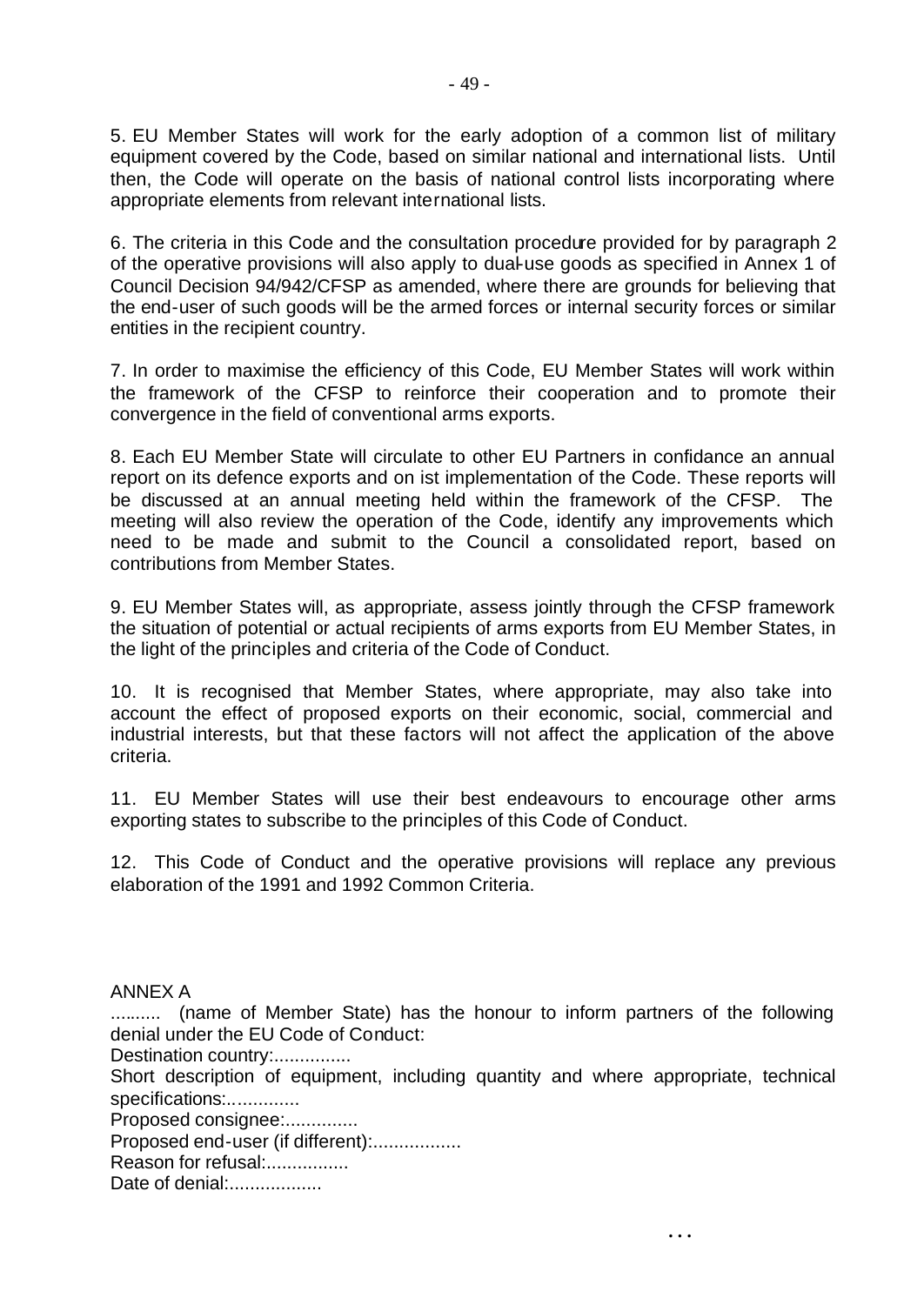# **Annex 2 a**

As at 3 July 2000

# **List of Controlled Export Goods**

## **Part I**

# **A Munitions List**

- **0001 Arms and automatic weapons with a calibre of 12.7 mm (calibre 0.50 inches) or less and accessories, as follows, and specially designed components therefor**
	- **a) Rifles, carbines, revolvers, pistols, machine pistols and machine guns;**

Note:

Sub-item 0001a does not control the following weapons:

- 1. Muskets, rifles and carbines manufactured earlier than 1938,
- 2. reproductions of muskets, rifles and carbines, the originals of which were manufactured earlier than 1890,
- 3. revolvers, pistols and machine guns manufactured earlier than 1890, and their reproductions.

## **b) Smooth-bore weapons specially designed for military use;**

Technical Note:

Smooth-bore weapons specially designed for military use as specified in subitem 0001b are those which:

- 1. are proof tested at pressures above 1,300 bars,
- 2. operate normally and reliably at pressures above 1,000 bars and
- 3. are capable of accepting ammunition above 76.2 mm in length (i.e. longer than commercial 12-gauge magnum shotgun shells).
- **c) Weapons using caseless ammunition;**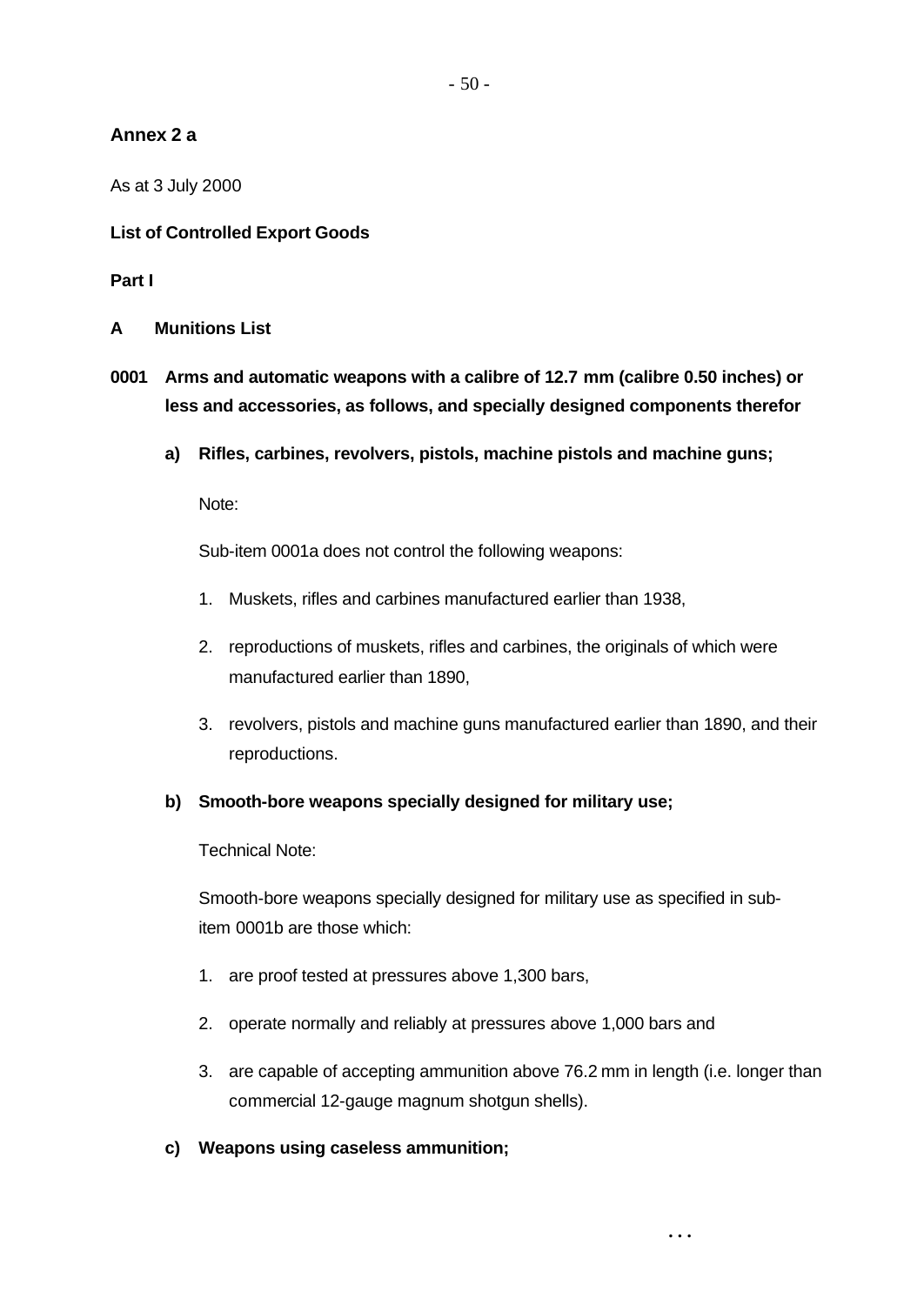**d) Silencers, special gun mountings, clips, flash suppressers for the arms controlled by sub-items 0001a, 0001b and 0001c, and weapon sights specially designed for military use;**

Notes regarding sub-items 0001a to 0001d:

- 1. Sub-items 0001a to 0001d do not control smooth-bore weapons for hunting or sporting purposes. These weapons must not be specially designed for military use or of the fully automatic firing type.
- 2. Sub-items 0001a to 0001d do not control firearms specially designed for dummy ammunition and which are incapable of firing ammunition controlled by Item 0003.
- 3. Sub-items 0001a to 0001d does not control weapons using non-centre fire cased ammunition and which are not of the fully automatic firing type.
- **e) Arms and automatic weapons of all types and specially designed components therefor – also so far as the weapons and components are not controlled by sub-items 0001a to 0001d –, if purchaser or country of destination is Bosnia and Herzegovina, the Federal Republic of Yugoslavia or Croatia.**
- **0002 Armament or weapons with a calibre greater than 12.7 mm (calibre 0.50 inches), projectors and accessories, as follows, and specially designed components therefor:**
	- **a) Guns, howitzers, cannon, mortars, anti-tank weapons, projectile and rocket launchers, military flame-throwers, recoilless rifles and signature reduction devices therefor;**

Note:

Sub-item 0002a includes injectors, metering devices, storage tanks and other specially designed components for use with liquid propelling charges for any of the equipment controlled by sub-item 0002a.

**. . .**

**b) military smoke, gas and pyrotechnic projectors or generators;**

Note:

Sub-item 0002b does not control signal pistols.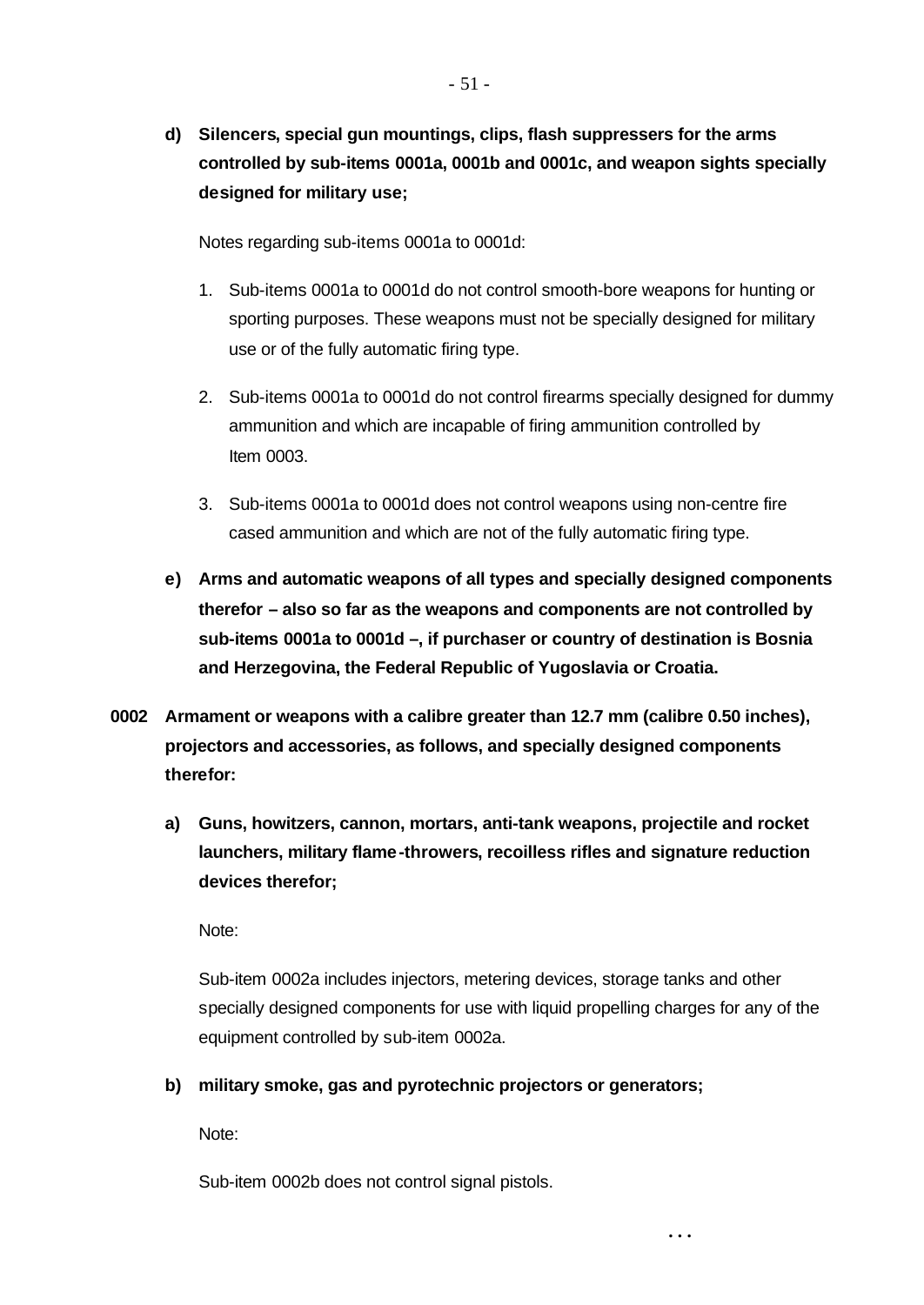**c) Weapon sights specially designed for the weapons controlled by subitem 0002a.**

**0003 Ammunition, and specially designed components therefor, for the weapons controlled by Items 0001, 0002 or 0012:**

Notes:

- 1. Specially designed components include:
	- a) Metal or plastic fabrications such as primer anvils, bullet cups, cartridge links, rotating bands and other munitions metal parts,
	- b) safing and arming devices, fuses, sensors and initiation devices,
	- c) power supplies with high one-time operational output,
	- d) combustible cases for charges,
	- e) submunitions including bomblets, minelets and terminally guided projectiles.
- 2. Item 0003 does not control ammunition crimped without projectile (blank star) and dummy ammunition with a pierced powder chamber, unless the purchasing country or country of destination is Bosnia and Herzegovina, the Federal Republic of Yugoslavia or Croatia.
- 3. Item 0003 does not control cartridges specially designed for any of the following purposes, unless the purchasing country or country of destination is Bosnia and Herzegovina, the Federal Republic of Yugoslavia or Croatia:
	- a) Signalling,
	- b) bird-scaring or
	- c) lighting of gas flares at oil wells.
- 4. Item 0003 does not control cal. 22 non-centre fire cased ammunition, unless the purchasing country or country of destination is Bosnia and Herzegovina, the Federal Republic of Yugoslavia or Croatia.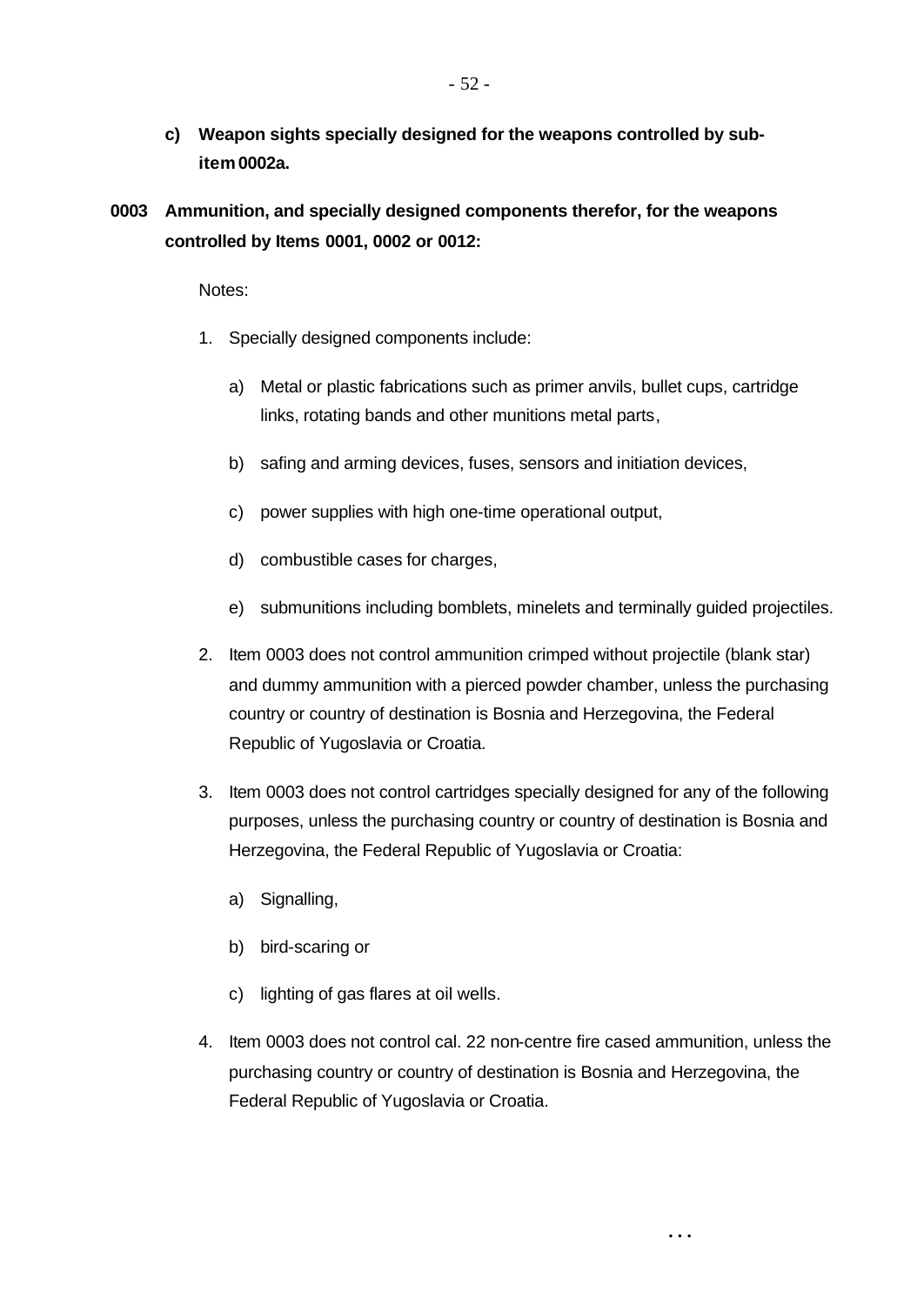- **0004 Bombs, torpedoes, rockets, missiles, and related equipment and accessories, as follows, specially designed for military use, and specially designed components therefor:**
	- **a) Bombs, torpedoes, grenades, smoke canisters, rockets, mines, missiles, depth charges, demolition charges, demolition devices and demolition kits, military pyrotechnic devices, cartridges and simulators (i.e. equipment simulating the characteristics of any of these items);**

Note:

Sub-item 0004a includes:

- 1. Smoke grenades, fire bombs, incendiary bombs and explosive devices,
- 2. missile rocket nozzles and re-entry vehicle nosetips.
- **b) Equipment specially designed for the handling, control, activation, powering with one-time operational output, launching, laying, sweeping, discharging, decoying, jamming, detonation or detection of items controlled by subitem 0004a.**

Note:

Sub-item 0004b includes:

- 1. Mobile gas liquefying equipment capable of producing 1,000 kg or more per day of gas in liquid form,
- 2. buoyant electric conducting cables suitable for sweeping magnetic mines.
- **0005 Fire control, and related alerting and warning equipment, and related systems, test and alignment and countermeasure equipment, as follows, specially designed for military use, and specially designed components and accessories therefor:**
	- **a) Weapon sights which are not controlled by sub-items 0001d or 0002c, bombing computers, gun laying equipment and weapon control systems;**
	- **b) target acquisition, designation, range-finding, surveillance and tracking systems, detection, data fusion, recognition or identification equipment and sensor integration equipment;**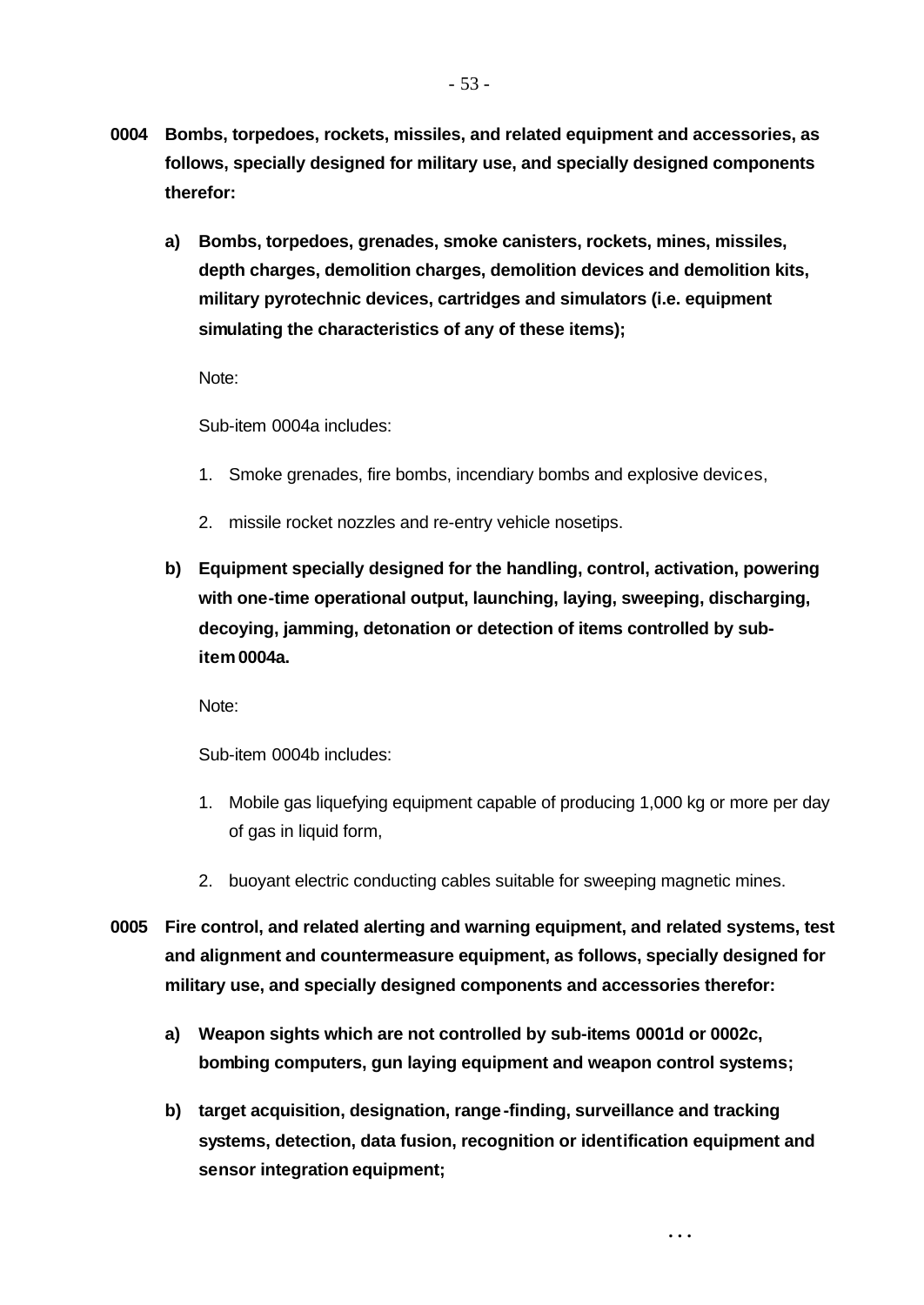- **c) countermeasure equipment for equipment controlled by sub-items 0005a and 0005b;**
- **d) field test or alignment equipment, specially designed for the maintenance and servicing of equipment controlled by sub-items 0005a or 0005b.**

# **0006 Ground vehicles and components therefor, specially designed or modified for military use**

Technical Note:

For the purposes of Item 0006, the term 'ground vehicles' includes trailers.

Notes:

- 1. Item 0006 includes:
	- a) Tanks and other military armed vehicles and military vehicles fitted with mountings for arms or equipment for mine laying or the launching of munitions controlled by Item 0004,
	- b) armoured vehicles,
	- c) amphibious and deep water fording vehicles,
	- d) recovery vehicles and vehicles for towing or transporting ammunition or weapon systems and associated load handling equipment.
- 2. Modification of a ground vehicle for military use entails a structural, electrical or mechanical change involving one or more specially designed military components. Such components include:
	- a) Pneumatic tyre casings of a kind specially designed to be bullet-proof or to run when deflated,

- b) tyre inflation pressure control systems, operated from inside a moving vehicle,
- c) armoured protection of vital parts (e.g., fuel tanks or vehicle cabs),
- d) special reinforcements for mountings for weapons,
- e) multicolour camouflage coating of the vehicle.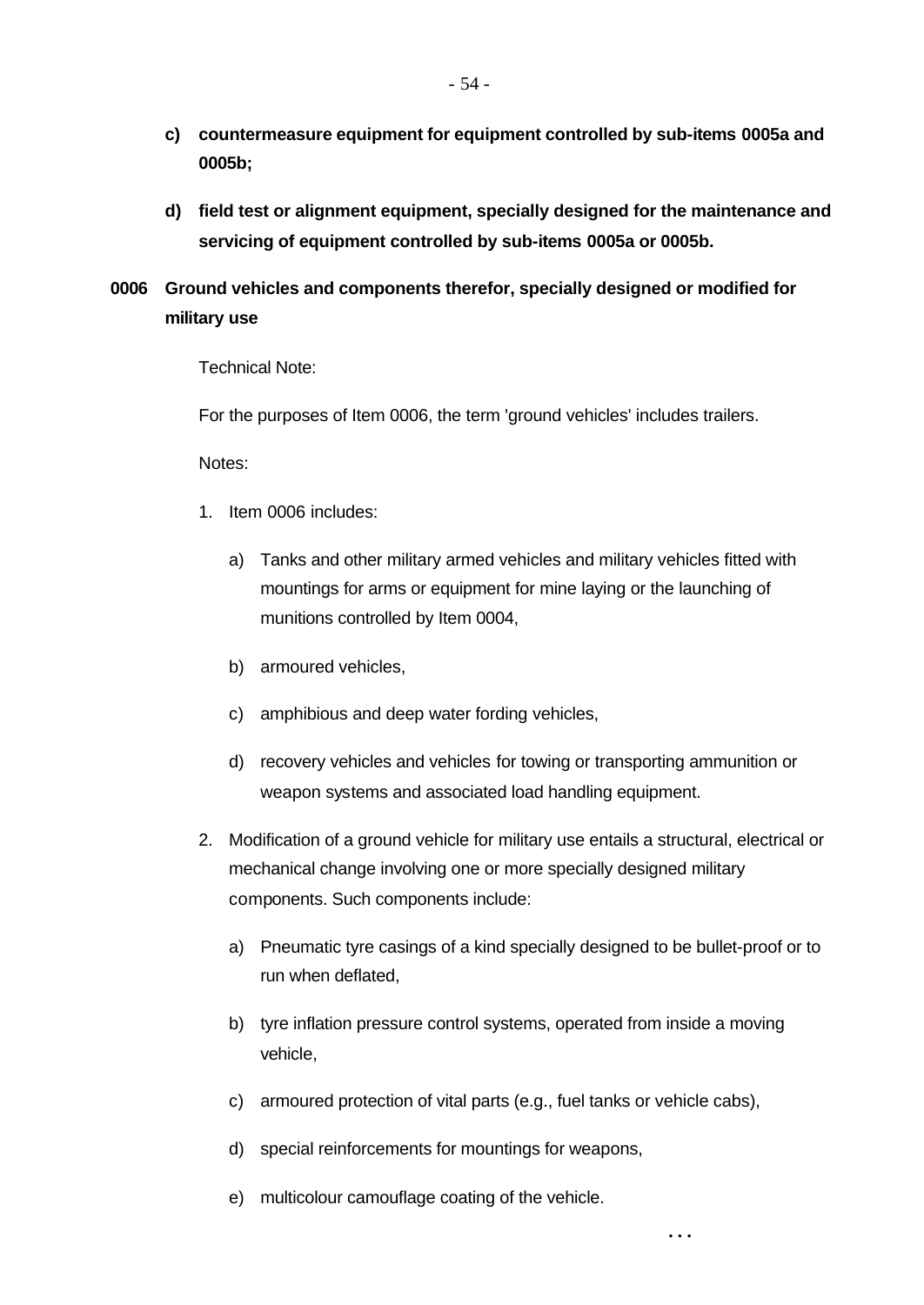- 3. Item 0006 does not control civil automobiles or trucks designed for transporting money or valuables, having armoured protection.
- 4. Item 0006 does not control the following military components:
	- a) Lighting including blackout lighting,
	- b) brackets for rifles or other weapons,
	- c) brackets for camouflage nets,
	- d) NATO-type clutches,
	- e) roof hatches, round, with swivelling or hinged cover.

Supplementary Note:

See also Part I C, Item 9A991.

**0007 Chemical or biological toxic agents, tear gases, radioactive materials, related equipment, components, material and technology, as follows:**

Note:

CAS numbers are shown as examples. They do not cover all the chemicals and mixtures controlled by Item 0007.

- **a) Biological agents and radioactive material adapted for use in war (to produce casualties in humans or animals, degrade equipment or damage crops or the environment) and chemical warfare (CW) agents;**
- **b) CW binary precursors and key precursors, as follows:**
	- **1. Alkyl (Methyl, Ethyl, n-Propyl or Isopropyl) Phosphonyl Difluorides, such as DF: Methyl Phosphonyldifluoride (CAS 676-99-3);**
	- **2. O-Alkyl (H or equal to or less than C10, including cycloalkyl), O-2-dialkyl (Methyl, Ethyl, n-Propyl or Isopropyl) aminoethyl alkyl (Methyl, Ethyl, n-Propyl or Isopropyl) phosphonite and corresponding alkylated or protonated salts, such as QL: O-Ethyl-2-di-isopropylaminoethyl methyl phosphonite (CAS 57856-11-8);**
	- **3. Chlorosarin: O-Isopropyl methylphosphonochloridate (CAS 1445-76-7);**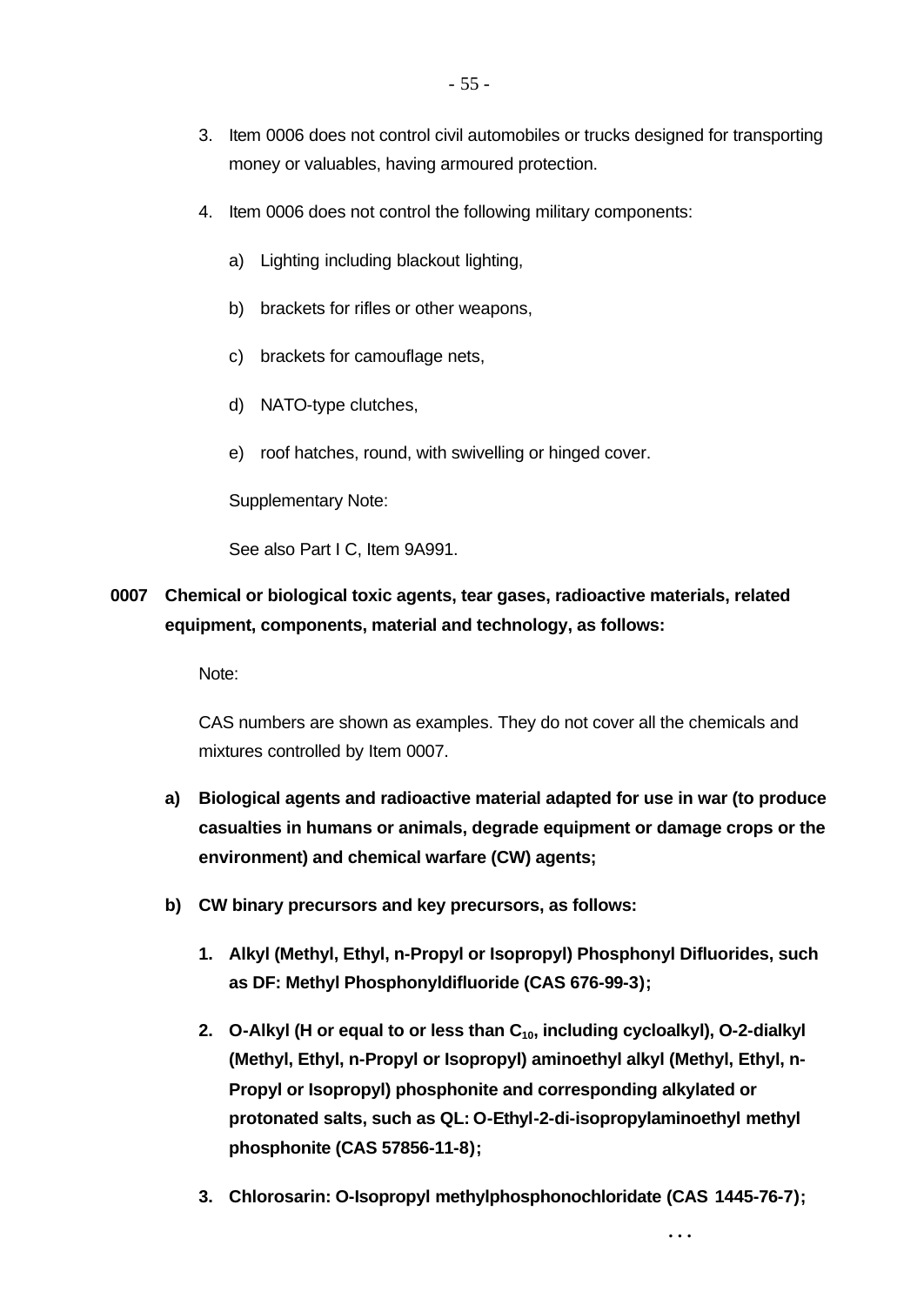- **4. Chlorosoman: O-Pinakolyl methylphosphonochloridate (CAS 7040-57-5);**
- **c) Tear gases and riot control agents including:**
	- **1. CA: Bromobenzyl cyanide (CAS 5798-79-8);**
	- **2. CS: o-Chlorobenzylidenemalononitrile (CAS 2698-41-1);**
	- **3. CN: ? -chloroacetophenone (CAS 532-27-4);**
	- **4. CR: Dibenz-(b,f)-1,4-oxazepine (CAS 257-07-8);**
- **d) equipment specially designed or modified for the dissemination of any of the following and specially designed components therefor:**
	- **1. materials or agents controlled by sub-items 0007a or 0007c, or**
	- **2. CW made up of precursors controlled by sub-item 0007b;**
- **e) equipment specially designed for defence against materials controlled by subitems 0007a or 0007c, and specially designed components therefor:**

Note:

Sub-item 0007c includes protective clothing.

**f) Equipment specially designed for the detection or identification of materials controlled by sub-items 0007a or 0007c, and specially designed components therefor:**

Note:

Sub-item 0007f does not control personal radiation monitoring dosimeters.

Supplementary Note:

For civil gas masks and protective equipment see also Part I C, Item 1A004.

- **g) Biopolymers specially designed or processed for the detection or identification of CW agents controlled by sub-item 0007a, and the cultures of specific cells used to produce them;**
- **h) biocatalysts for the decontamination or degradation of CW agents, and biological systems therefor, as follows:**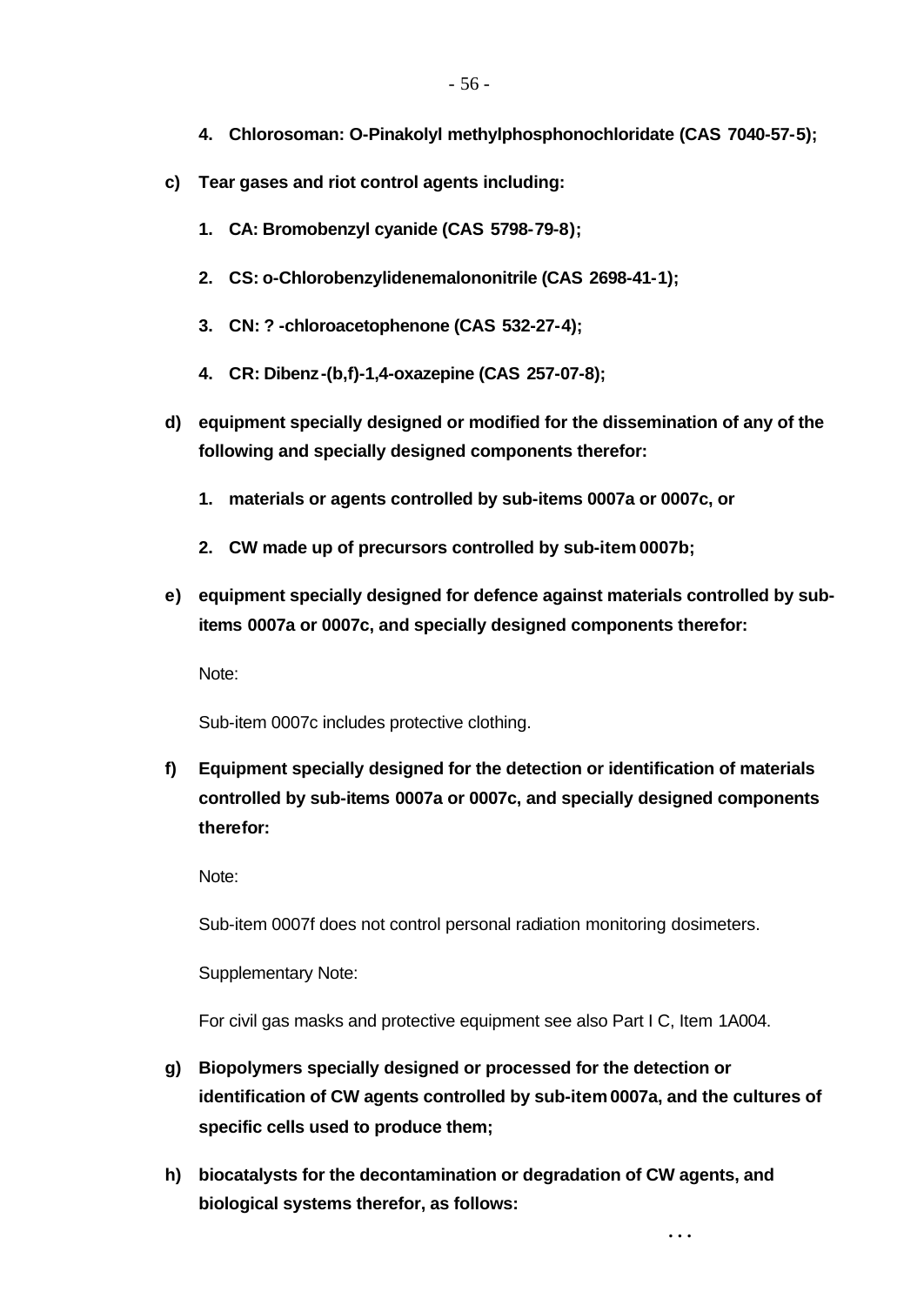**2. biological systems, as follows:**

**Expression vectors, viruses or cultures of cells containing the genetic information specific to the production of biocatalysts controlled by subitem 0007h1;**

- **i) technology, as follows:**
	- **1. Technology for the development, production or use of toxicological agents, related equipment or components controlled by sub-items 0007a to 0007f;**
	- **2. technology for the development, production or use of biopolymers or cultures of specific cells controlled by sub-item 0007g,**
	- **3. technology exclusively for the incorporation of biocatalysts, controlled by sub-item 0007h1, into military carrier substances or military material.**

Notes:

- 1. Sub-item 0007a includes the following:
	- a) CW nerve agents:
		- 1. O-Alkyl (equal to or less than  $C_{10}$ , including cycloalkyl) alkyl (Methyl, Ethyl, n-Propyl or Isopropyl) phosphonofluoridates, such as: Sarin (GB): O-Isopropyl methylphosphonofluoridate (CAS 107-44-8) and Soman (GD): O-Pinacolyl methylphosphonofluoridate (CAS 96-64-0);
		- 2. O-Alkyl (equal to or less than  $C_{10}$ , including cycloalkyl) N, N-dialkyl (Methyl, Ethyl, n-Propyl or Isopropyl) phosphoramidocyanidates, such as: Tabun (GA): O-Ethyl N, N-dimethylphosphoramidocyanidate (CAS 77-81-6);
		- 3. O-Alkyl (H or equal to or less than  $C_{10}$ , including cycloalkyl), S-2-dialkyl (Methyl, Ethyl, n-Propyl or Isopropyl) phosphonothiolates and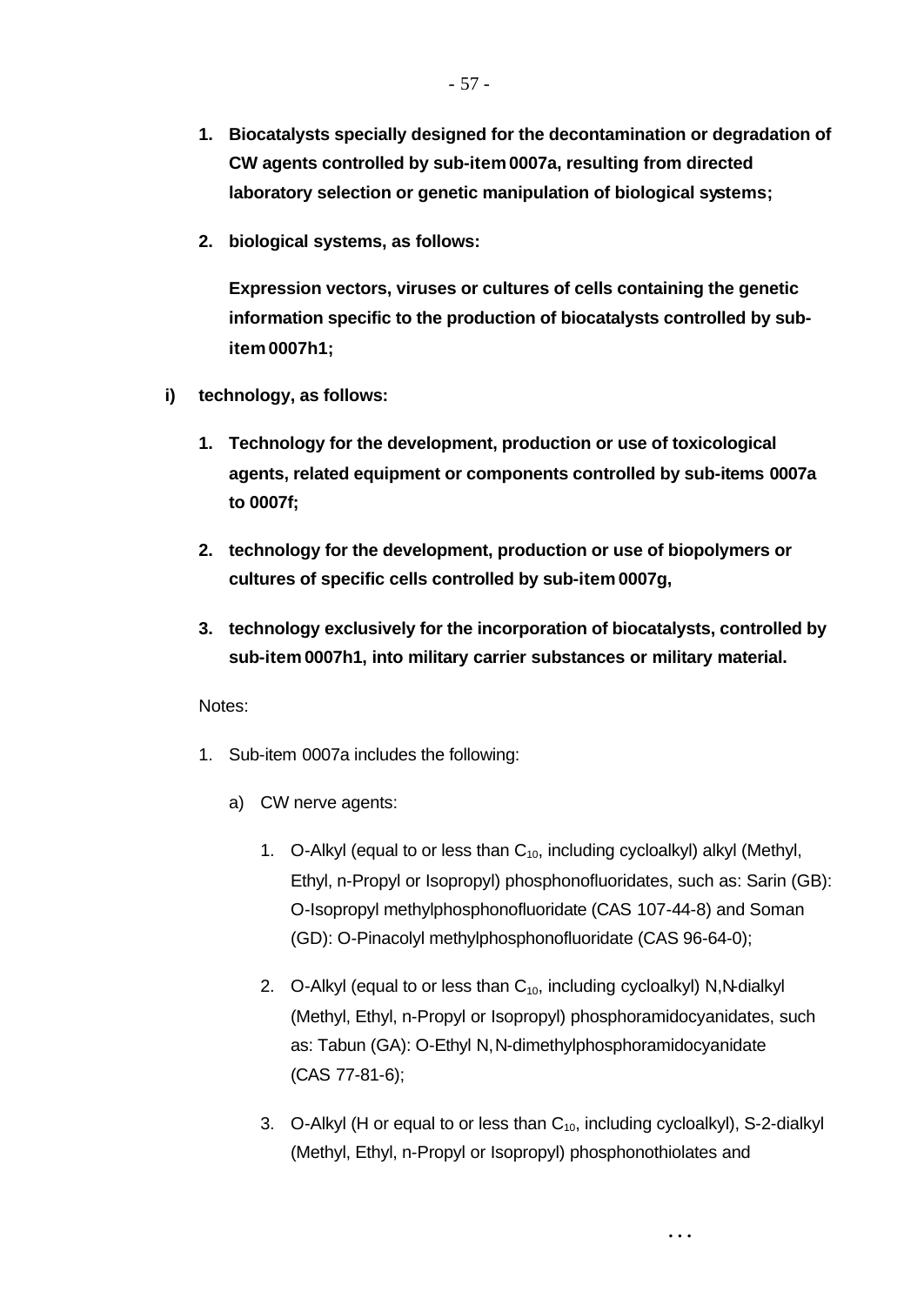corresponding alkylated or protonated salts, such as VX: O-Ethyl S-2 diisopropylaminoethyl methyl phosphonothiolate (CAS 50782-69-9);

- b) CW vesicant agents:
	- 1. Sulphur mustards, such as: 2-Chloroethylchloromethylsulphide (CAS 2625-76-5), Bis (2-chloroethyl) sulphide (CAS 505-60-2), Bis (2 chloroethylthio) methane (CAS 63869-13-6), 1,2-bis (2 chloroethylthio) ethane (CAS 3563-36-8), 1,3-bis (2-chloroethylthio)-npropane (CAS 63905-10-2), 1,4-bis (2-chloroethylthio)-n-butane, 1,5-bis (2-chloroethylthio)-n-pentane, Bis (2-chloroethylthiomethyl) ether, Bis (2-chloroethylthioethyl) ether (CAS 63918-89-8);
	- 2. Lewisites, such as: 2-chlorovinyldichloroarsine (CAS 541-25-3), Bis (2 chlorovinyl) chloroarsine (CAS 40334-69-8), Tris (2-chlorovinyl) arsine (CAS 40334-70-1);
	- 3. nitrogen mustards, such as: HN1: bis (2-chloroethyl) ethylamine (CAS 538-07-8), HN2: bis (2-chloroethyl) methylamine (CAS 51-75-2), HN3: tris (2-chloroethyl) amine (CAS 555-77-1);
- c) CW incapacitating agents, such as:

BZ: 3-Qinuclidinyl benzilate (CAS 6581-06-2);

- d) CW defoliants, such as:
	- 1. Butyl (2-chloro-4-fluorophenoxy) acetate (LNF);
	- 2. 2,4,5-trichlorophenoxyacetic acid mixed with 2,4-dichlorophenoxyacetic acid (Agent Orange).

- 2. Sub-item 0007c includes air conditioning units specially designed or modified for nuclear, biological or chemical filtration.
- 3. Sub-items 0007a and 0007c do not control:
	- a) Cyanogen chloride;
	- b) hydrocyanic acid;
	- c) chlorine;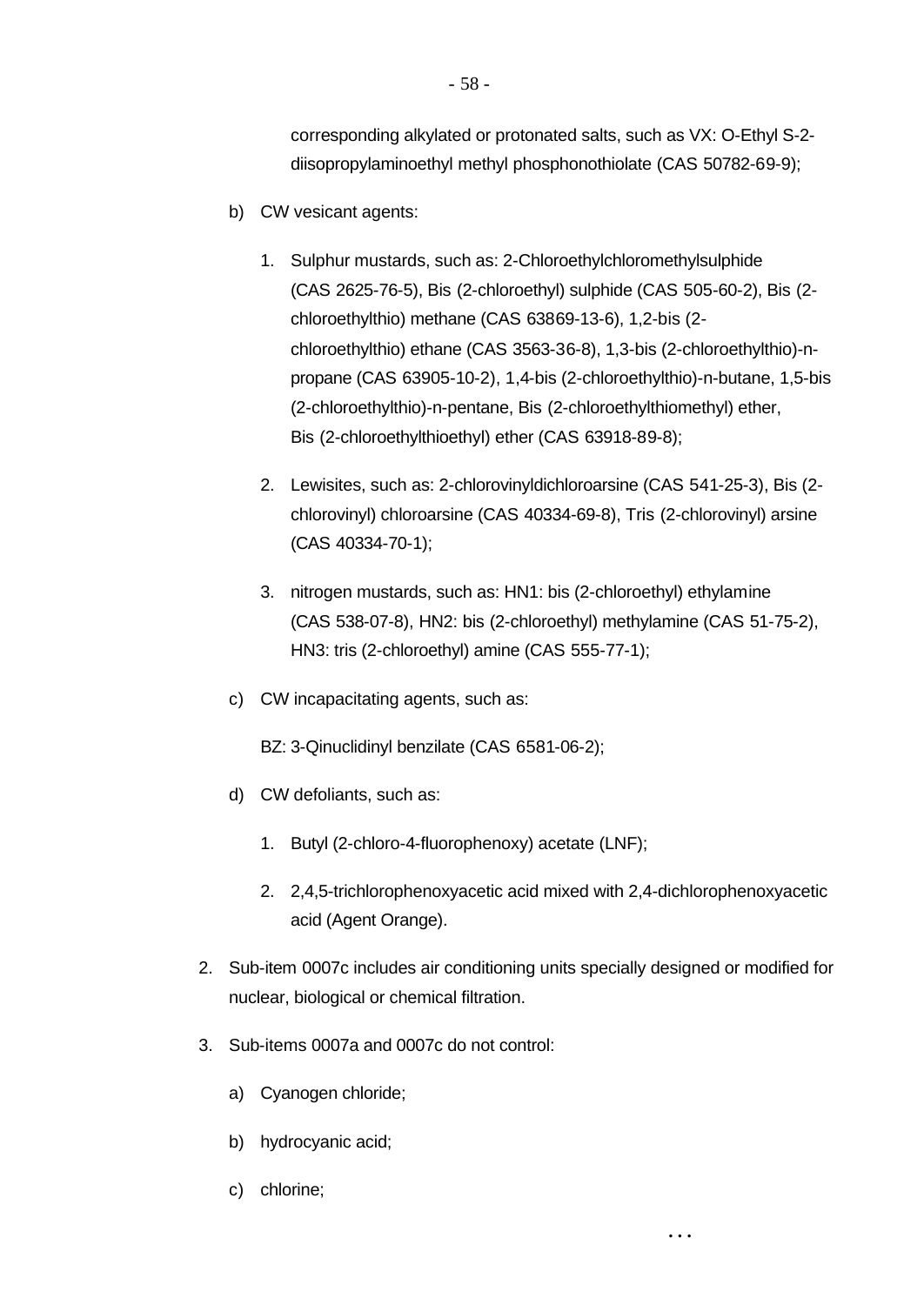- d) carbonyl chloride (phosgene);
- e) trichloromethyl chloroformate (diphosgene);
- f) ethyl bromoacetate;
- g) xylyl bromide;
- h) benzyl bromide;
- i) benzyl iodide;
- j) bromo acetone;
- k) cyanogen bromide;
- l) bromo methylethylketone;
- m) chloro acetone;
- n) ethyl iodoacetate;
- o) iodo acetone;
- p) chloropicrin.
- 4. The technology, cultures of cells and biological systems listed in subitems 0007g, 0007h2 and 0007i3 are exclusive and these sub-items do not control technology, cells or biological systems for civil purposes, such as agricultural, pharmaceutical, medical, veterinary, environmental or in the food industry.
- 5. Sub-item 0007c does not control tear gases or riot control agents individually packaged for personal self defence purposes.
- 6. Sub-items 0007d, 0007e and 0007f control equipment specially designed or modified for military purposes (i.e. the equipment meets the requirements of military standards).
- 7. See also Part I C, Item 1A004.
- 8. For precursors for the preparation of toxicological agents see Part I C, Item 1C350.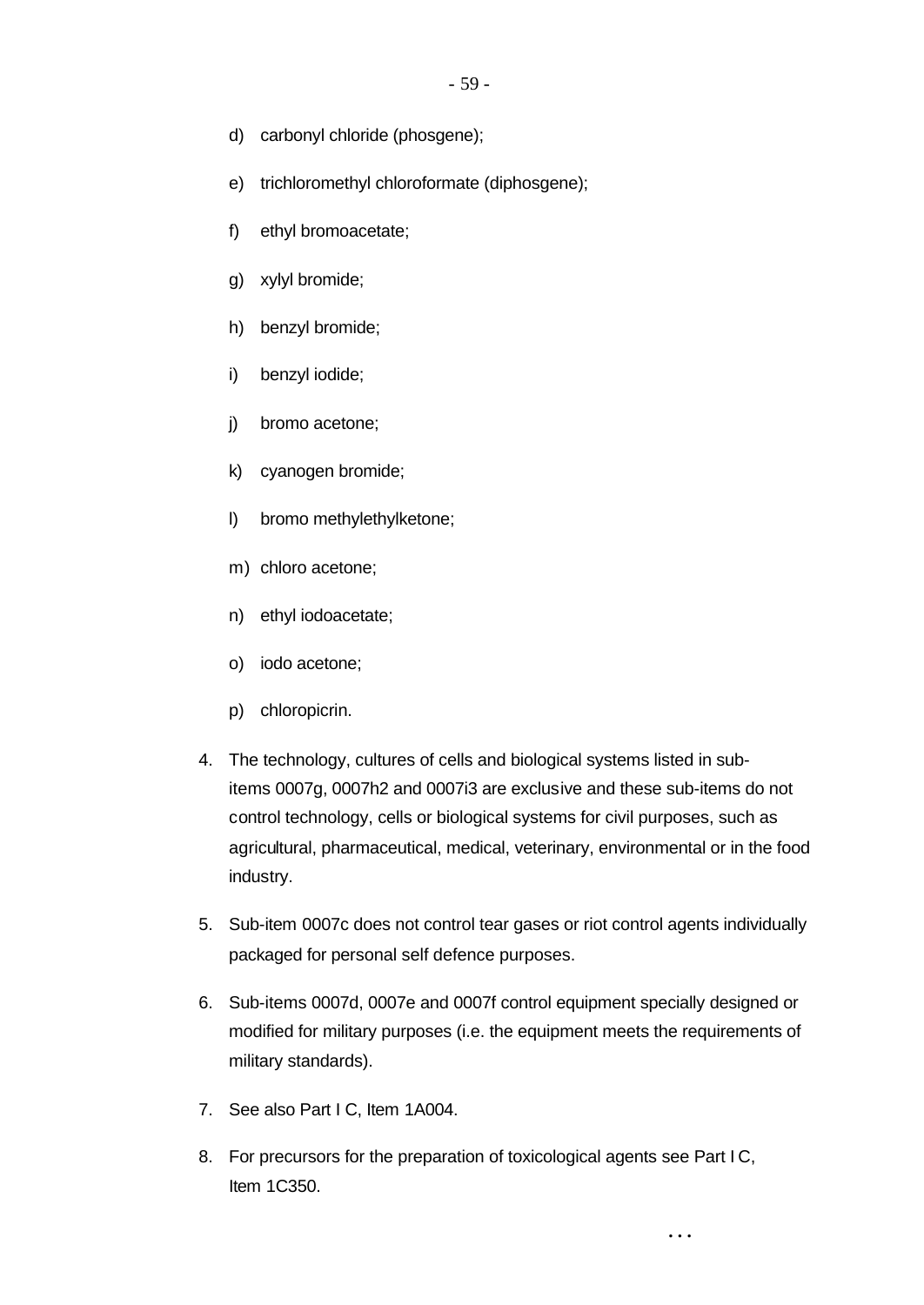9. For related biological agents see Part I C, Items 1C351 to 1C354. The biological agents referred to therein are only controlled by sub-item 0007a, if they correspond to the term 'adapted for use in war'.

The export of these agents is forbidden according to Article 17 or 18 of the War Weapons Control Act, if they have war weapon characteristics.

# **0008 Military explosives and fuels, including propellants, and related substances, as follows:**

Note:

CAS numbers are shown as examples. They do not cover all the chemicals and mixtures controlled by Item 0008.

- **a) Substances, as follows, and mixtures thereof:**
	- **1. Spherical aluminium powder (CAS 7429-90-5) with a particle size of 60 µm or less, manufactured from material with an aluminium content of 99 percent or more;**
	- **2. metal fuels in particle form (whether spherical, atomised, flaked or ground), manufactured from material consisting of 99 percent or more of any of the following:**
		- **a) Metals and mixtures thereof:**
			- **1. Beryllium (CAS 7440-41-7) in particle sizes of less than 60 µm;**
			- **2. iron powder (CAS 7439-89-6) with a particle size of 3 µm or less, produced by the reduction of iron oxide with hydrogen;**
		- **b) mixtures, which contain any of the following:**
			- **1. Zirconium (CAS 7440-67-7), magnesium (CAS 7439-95-4) and alloys of these in particle sizes of less than 60 µm;**

- **2. boron (CAS 7440-42-8) or boron carbide (CAS 12069-32-8) of 85 percent or higher purity and particle sizes less than 60 µm;**
- **3. perchlorates, chlorates and chromates composited with powdered metal or other high-energy fuel components;**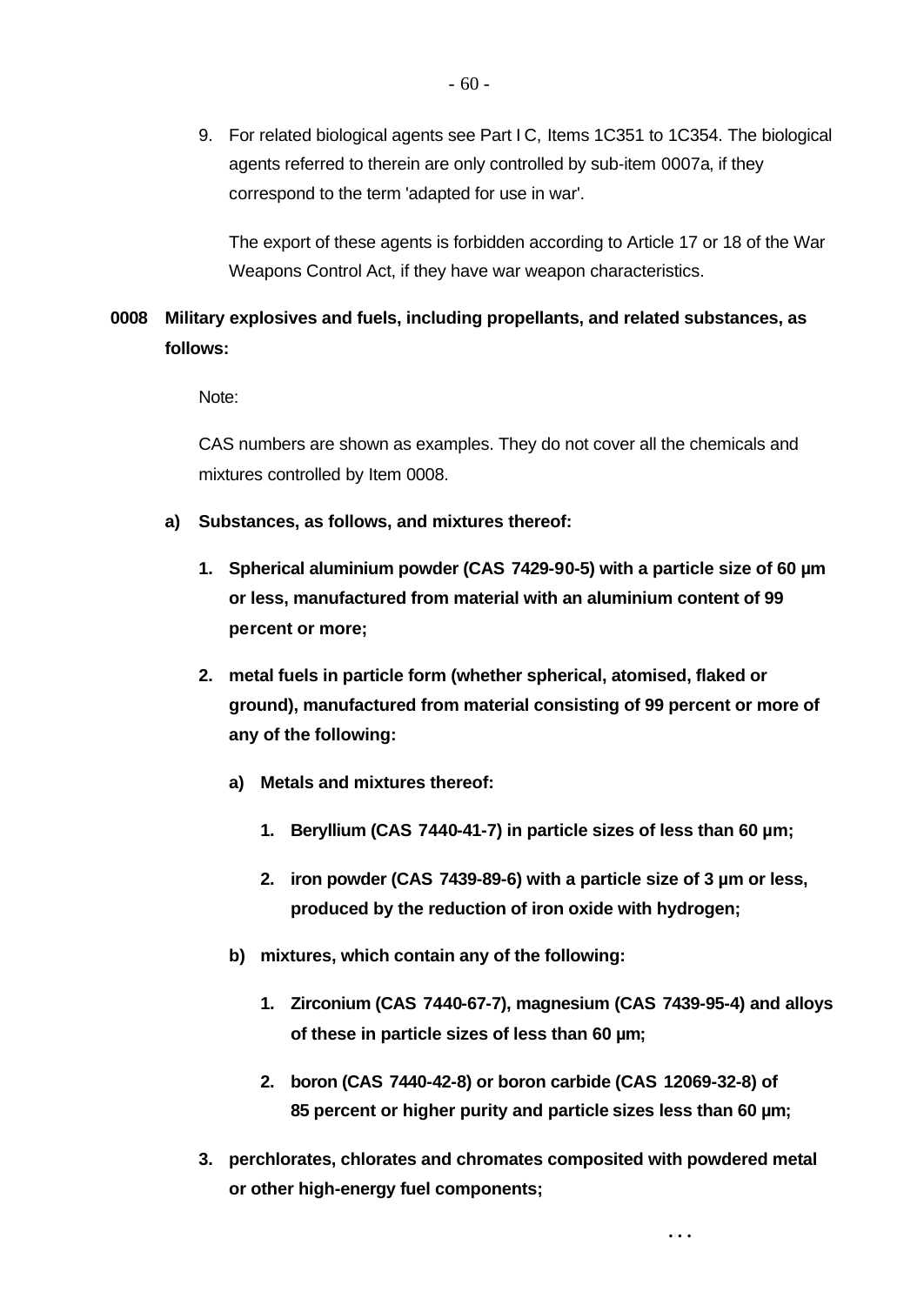- **5. compounds composed of fluorine and any of the following: other halogens, oxygen, nitrogen;**
- **6. carboranes, decaborane (CAS 17702-41-9), pentaborane and derivatives thereof;**
- **7. cyclotetramethylenetetranitramine (HMX) (CAS 2691-41-0);**
- **8. hexanitrostilbene (HNS) (CAS 20062-22-0);**
- **9. diaminotrinitrobenzene (DATB) (CAS 1630-08-6);**
- **10. triaminotrinitrobenzene (TATB) (CAS 3058-38-6);**
- **11. triaminoguanidinenitrate (TAGN) (CAS 4000-16-2);**
- **12. titanium subhydride of stoichiometry TiH 0.65-1.68;**
- **13. dinitroglycoluril (DNGU, DINGU) (CAS 55510-04-8), tetranitroglycoluril (TNGU, SORGUYL) (CAS 55510-03-7);**
- **14. tetranitrobenzotriazolobenzotriazole (TACOT) (CAS 25243-36-1);**
- **15. diaminohexanitrodiphenyl (DIPAM) (CAS 17215-44-0);**
- **16. picrylaminodinitropyridine (PYX) (CAS 38082-89-2);**
- **17. 3-nitro-1,2,4-triazol-5-one (NTO or ONTA) (CAS 932-64-9);**
- **18. hydrazine (CAS 302-01-2) in concentrations of 70 percent or more, hydrazine nitrate (CAS 37836-27-4), hydrazine perchlorate (CAS 27978-54- 7), unsymmetrical dimethyl hydrazine (CAS 57-14-7), monomethyl hydrazine (CAS 60-34-4) and symmetrical dimethyl hydrazine (CAS 540-73- 8);**

- **19. ammonium perchlorate (CAS 7790-98-9);**
- **20. cyclotrimethylenetrinitramine (RDX) (CAS 121-82-4);**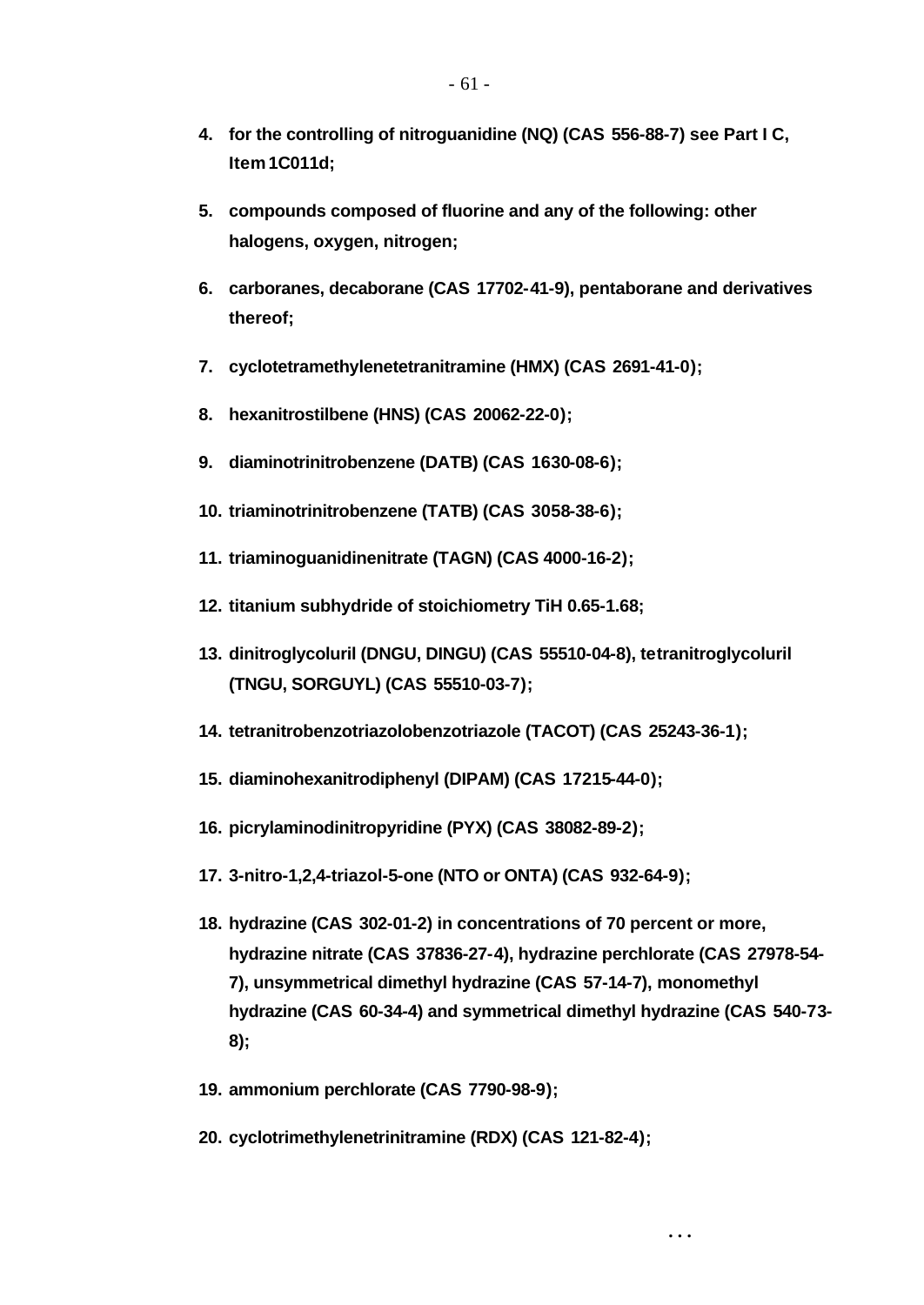- **22. 2-(5-cyanotetrazolato) penta amine-cobalt (III) perchlorate (CP) (CAS 70247-32-4);**
- **23. cis-bis (5-nitrotetrazolato) tetra amine-cobalt (III) perchlorate (BNCP);**
- **24. 7-amino-4,6-dinitrobenzofurazane-1-oxide (ADNBF) (CAS 97096-78-1), aminodinitrobenzofuroxane;**
- **25. 5,7-diamino-4,6-dinitrofurazan-1-oxide (CL-14) (CAS No. 117907-74-1) or amino dinitrobenzofuroxan;**
- **26. 2,4,6-trinitro-2,4,6-triazacyclohexanone (K-6 or Keto-RDX) (CAS 115029-35-1);**
- **27. 2,4,6,8-tetranitro-2,4,6,8-tetraazabicyclo [3,3,0]-octanone-3 (CAS 130256-72-3) (tetranitrosemiglycoluril, K-55 or keto-bicyclic HMX);**
- **28. 1,1,3-trinitroazetidine (TNAZ) (CAS 97645-24-4);**
- **29. 1,4,5,8-tetranitro-1,4,5,8-tetraazadecalin (TNAD) (CAS 135877-16-6);**
- **30. hexanitrohexaazaisowurtzitane (CAS 135285-90-4) (CL-20 or HNIW) and clathrates of CL-20;**
- **31. polynitrocubanes with more than four nitro groups;**
- **32. ammonium dinitramide (ADN or SR 12) (CAS 140456-78-6);**
- **33. trinitrophenylmethylnitramine (tetryl) (CAS 479-45-8);**
- **b) explosives and propellants that meet the following performance parameters:**
	- **1. Any explosive with a detonation velocity exceeding 8,700 m/s or a detonation pressure exceeding 34 GPa (340 kbar);**
	- **2. other organic explosives not listed in Item0008, yielding detonation pressures of 25 GPa (250 kbar) or more that will remain stable at temperatures of 523 K (250 °C) or higher for periods of 5 minutes or longer;**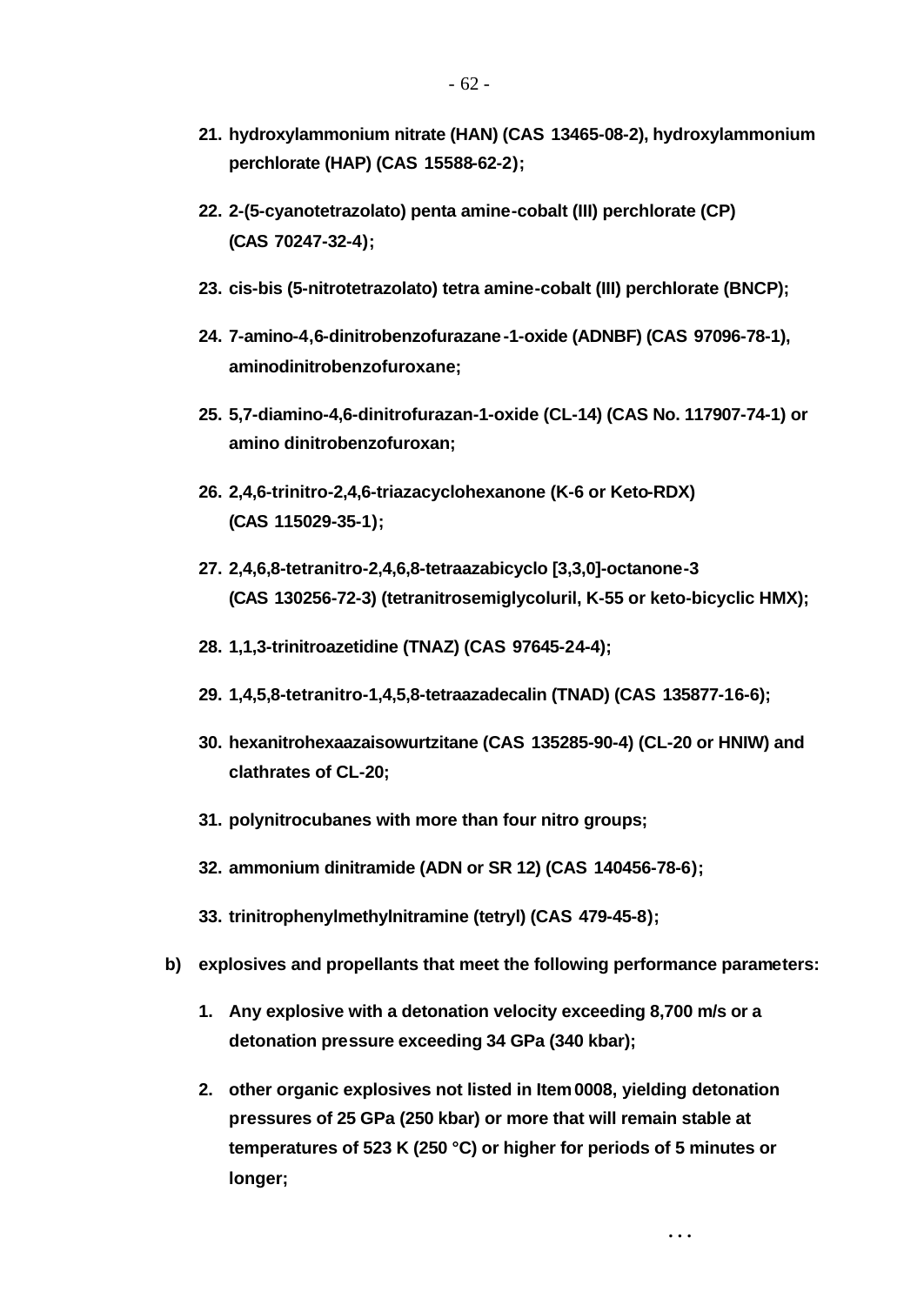- **4. any other United Nations (UN) Class 1.3 solid propellants not listed in Item 0008, with a theoretical specific impulse of more than 230 seconds for non-halogenised, 250 seconds for non-metallised and 266 seconds for metallised compositions;**
- **5. any other gun propellants not listed in Item0008 having a force constant of more than 1,200 kJ/kg;**
- **6. any other explosive, propellant or pyrotechnic not listed in Item0008 that can sustain a steady-state, uniform burning rate of more than 38 mm/s at 6.89 MPa (68.9 bar) pressure and 294 K (21 °C); or**
- **7. elastomer modified cast double-base propellants with (EMCDB), with extensibility at maximum stress of more than 5 percent at 233 K (-40 °C);**
- **c) military pyrotechnics;**
- **d) other substances, as follows:**
	- **1. aircraft fuels specially formulated for military purposes;**
	- **2. military materials containing thickeners for hydrocarbon fuels specially formulated for use in flame-throwers or incendiary bombs, such as metal stearates or palmates (also known as octal) (CAS 637-12-7) and M1, M2, M3 thickeners;**
	- **3. liquid oxidisers comprised of or containing inhibited red fuming nitric acid (IRFNA) (CAS 8007-58-7) or oxygen difluoride;**
- **e) additives and precursors, as follows:**
	- **1. Azidomethylmethyloxetane (AMMO) and its polymers;**
	- **2. basic copper salicylate (CAS 62320-94-9), lead salicylate (CAS 15748-73-9);**

**3. bis(2,2-dinitropropyl) formal (CAS 5917-61-3) or bis(2,2-dinitropropyl) acetal (CAS 5108-69-0);**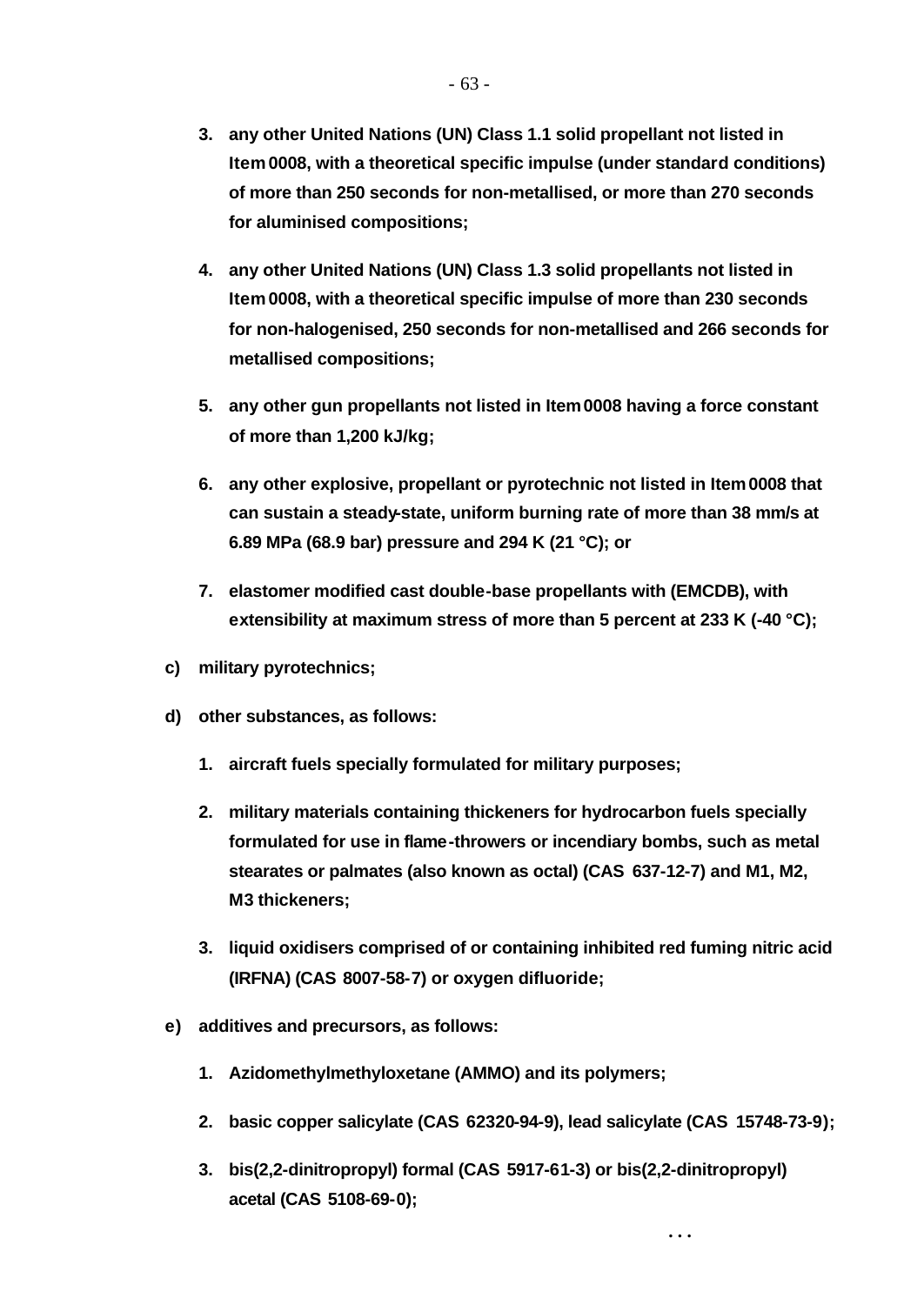- **4. bis-(2-fluoro-2,2-dinitroethyl) formal (FEFO) (CAS 17003-79-1);**
- **5. bis-(2-hydroxyethyl) glycolamide (BHEGA) (CAS 17409-41-5);**
- **6. bis(2-methyl aziridinyl) methylamino phosphine oxide (Methyl BaPO), (CAS 85068-72-0);**
- **7. bisazidomethyloxetane and its polymers (CAS 17607-20-4);**
- **8. bischloromethyloxetane (BCMO) (CAS 142173-26-0);**
- **9. butadienenitrileoxide (BNO);**
- **10. butanetrioltrinitrate (BTTN) (CAS 6659-60-5);**
- **11. catocene (CAS 37206-42-1) (2,2-Bis-ethylferrocenyl propane), ferrocene carboxylic acids, N-butyl-ferrocene (CAS 319904-29-7), butacene (CAS 125856-62-4) and other adducted polymer ferrocene derivatives;**
- **12. dinitroazetidine-t-butyl salt;**
- **13. energetic monomers, plasticisers and polymers containing nitro, azido, nitrate, nitraza or difluoramino groups;**
- **14. FPF-1: Poly-2,2,3,3,4,4-hexafluoropentane-1,5-diol formal;**
- **15. FPF-3: Poly-2,4,4,5,5,6,6-heptafluoro-2-tri-fluoromethyl-3-oxaheptane-1,7 diol formal;**
- **16. glycidylazide polymer (GAP) (CAS 143178-24-9) and its derivatives;**
- **17. hexabenzylhexaazaisowurtzitane (HBIW) (CAS 124782-15-6);**
- **18. hydroxyl terminated polybutadiene (HTPB) with a hydroxyl functionality equal to or greater than 2.2 and less than or equal to 2.4, a hydroxyl value less than 0.77 meq/g, and a viscosity at 303 K (30 °C) of less than 47 poise (CAS 69102-90-5);**
- **19. superfine iron oxide (Fe2O3 hematite) with a specific surface area greater than 250 m²/g and an average particle size of 0.003 µm or less (CAS 12309-37-1);**

**20. lead beta-resorcylate (CAS 20936-32-7);**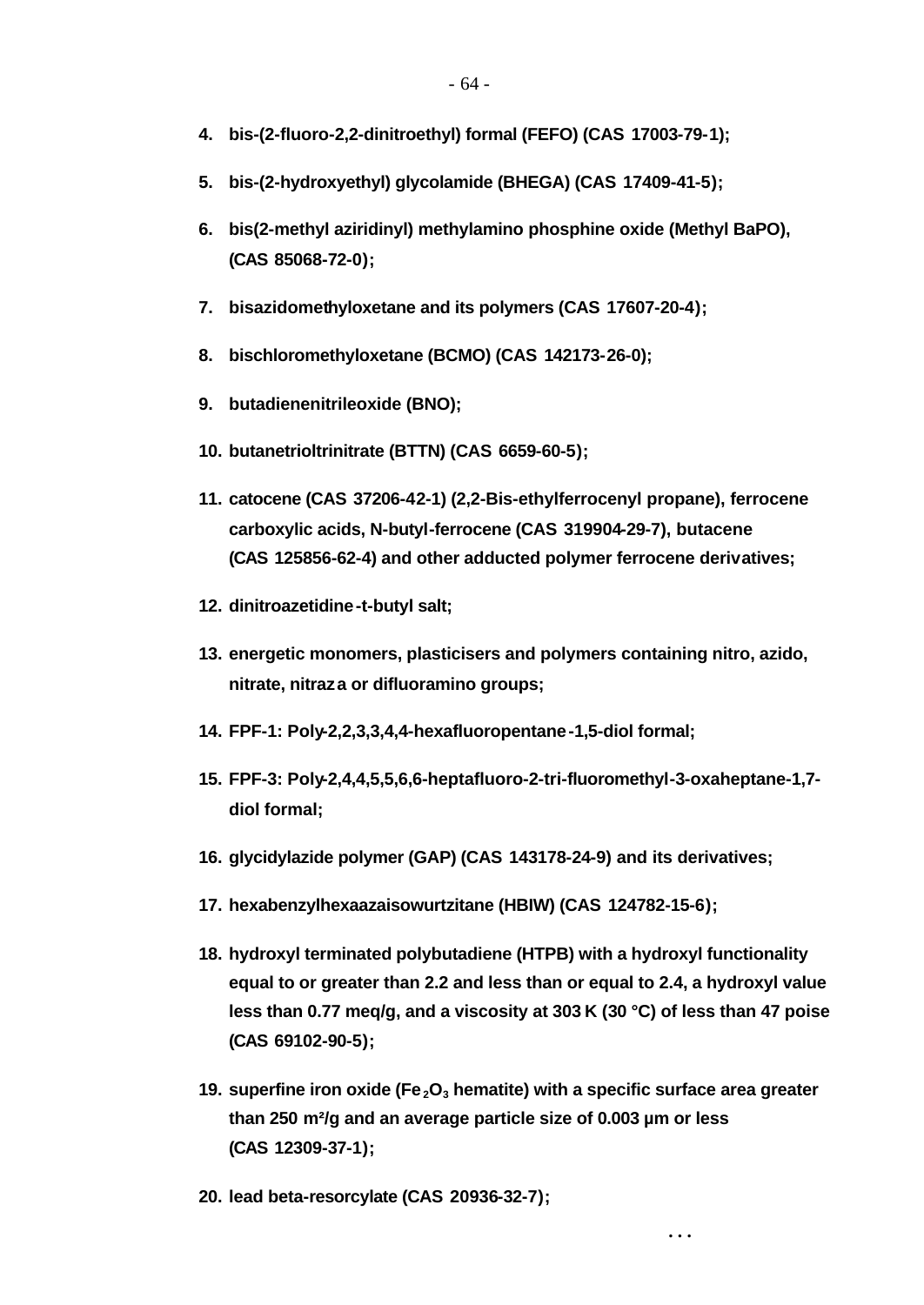- **21. lead stannate (CAS 12036-31-6), lead maleate (CAS 19136-34-6), lead citrate (CAS 14450-60-3);**
- **22. lead-copper-chelates of beta-resorcylate and/or salicylate (CAS 68411-07-4);**
- **23. nitratomethylmethyloxetane or poly (3-nitratomethyl, 3-methyl oxetane) (Poly-NIMMO, NMMO) (CAS 84051-81-0);**
- **24. 3-nitraza-1,5-pentane diisocyanate (CAS 7406-61-9);**
- **25. N-methyl-p-nitroaniline (CAS 100-15-2),**
- **26. organo-metallic coupling reagents, specifically titanium-IV-compounds:**
	- **a) 2,2-[bis-2-propenolato-methyl, butanolato tris (dioctyl) phosphato] (LICA12) (CAS 103850-22-2);**
	- **b) [(2-propenolato-1) methyl, n-propenolatomethyl] butanolato-1, tris(dioctyl)pyrophosphate (KR 3538);**
	- **c) [(2-propenolato-1) methyl, n-propenolatomethyl] butanolato-1, tris(dioctyl)phosphate;**
- **27. polycyanodifluoroaminoethyleneoxide (PCDE);**
- **28. polyfunctional aziridine amides with isophthalic, trimesic (BITA or butylene imine trimesamide), isocyanuric or trimethyladipic backbone structures and 2-methyl or 2-ethyl substitutions on the azidirine ring;**
- **29. polyglycidylnitrate or poly (nitratomethyl oxirane), (Poly-GLYN, PGN) (CAS 27814-48-8);**
- **30. polynitroorthocarbonates;**
- **31. propyleneimide, 2-methylaziridine (CAS 75-55-8);**
- **32. tetraacetyldibenzylhexaazaisowurtzitane (TAIW);**
- **33. tetraethylenepentaamineacrylonitrile (TEPAN) (CAS 68412-45-3), cyanoethylated polyamines and their salts;**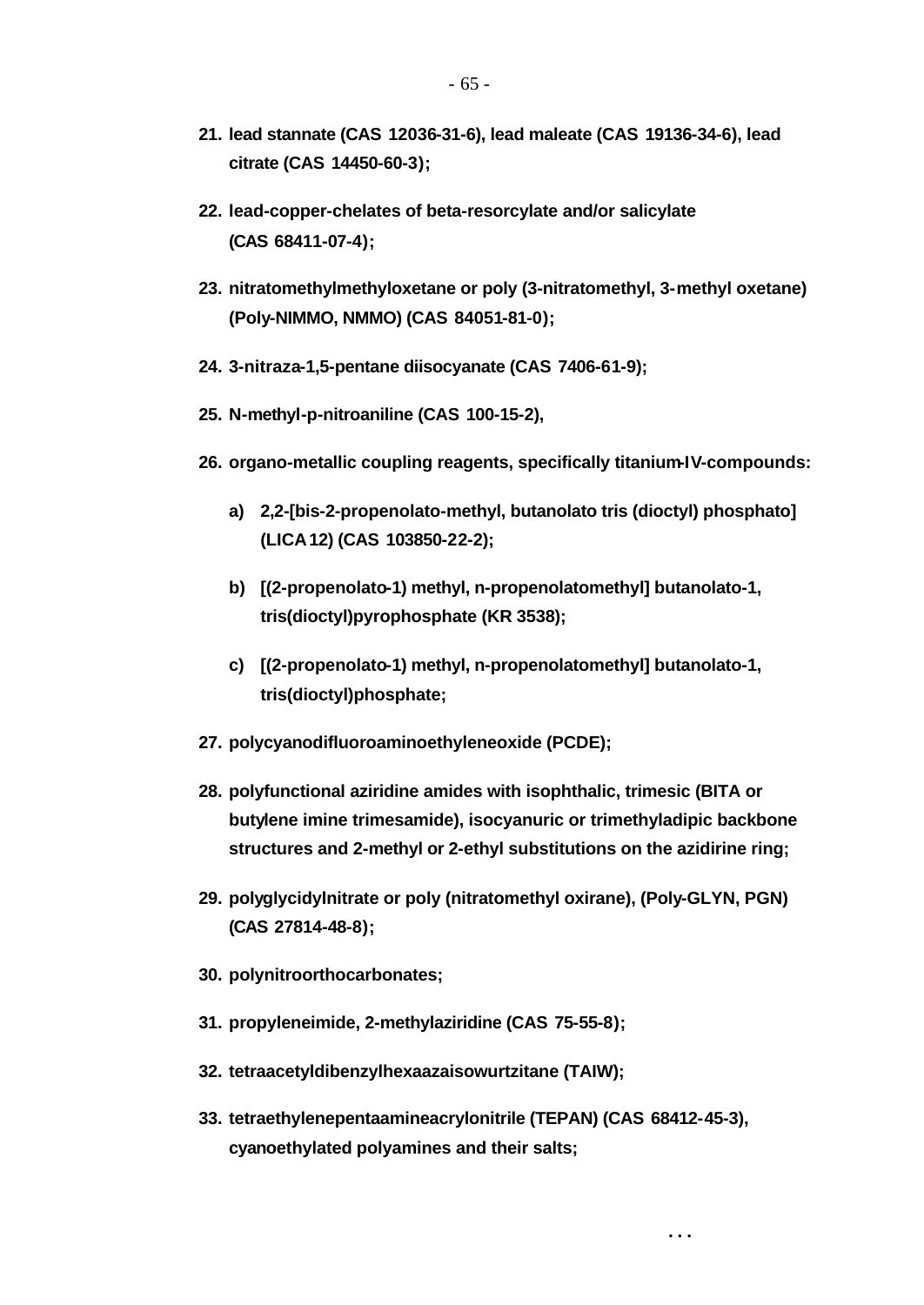- **34. tetraethylenepentaamineacrylonitrileglycidol (TEPANOL) (CAS 68412-46-4), cyanoethylated polyamines adducted with glycidol and their salts;**
- **35. triphenyl bismuth (TPB) (CAS 603-33-8);**
- **36. tris-1-(2-methyl)aziridinyl phosphine oxide (MAPO) (CAS 57-39-6), bis(2 methyl aziridinyl) 2-(2-hydroxypropanoxy) propylamino phosphine oxide (BOBBA8) and other MAPO derivatives;**
- **37. 1,2,3-tris[(1,2-bis-difluoroamino)ethoxy] propane (TVOPA) (CAS 53159-39-0);**
- **38. 1,3,5-trichlorobenzene (CAS 108-70-3);**
- **39. 1,2,4-butanetriol (1,2,4-trihydroxybutane);**
- **40. 1,3,5,7-tetraacetyl-1-3,5,7-tetraaza cyclo-octane (TAT) (CAS 41378-98-7);**
- **41. 1,4,5,8-tetraazadecalin (CAS 5409-42-7);**
- **42. low (less than 10,000) molecular weight, alcohol-functionalised, poly(epichlorohydrin), poly(epichlorphydrindiol).**

Notes:

- 1. The military explosives and fuels containing the metals or alloys listed in subitems 0008a1 and 0008a2 are controlled whether or not the metals or alloys are encapsulated in aluminium, magnesium, zirconium or beryllium. See also Part I C, Item 1C011.
- 2. Item 0008 does not control boron or boron carbide enriched with boron-10 (20 percent or more of total boron content).
- 3. Aircraft fuels controlled by sub-item 0008d1 are finished products not their constituents.
- 4. Item 0008 does not control perforators specially designed for oil well logging.
- 5. Item 0008 does not control the following substances when not compounded or mixed with military explosives or powdered metals, i.e. they are not controlled if they exist in pure form or as intermixtures: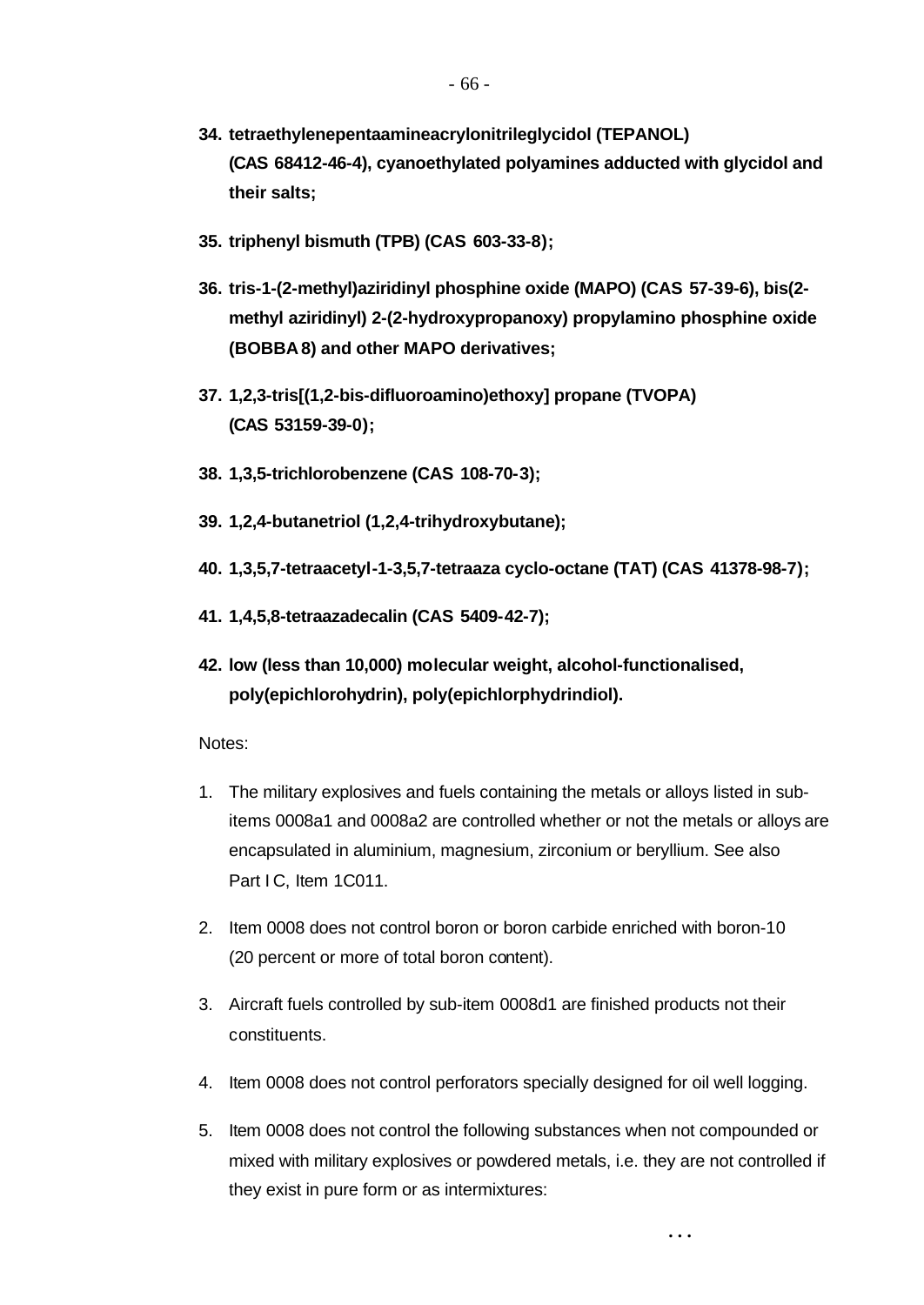- a) ammonium picrate;
- b) black powder;
- c) hexanitrodiphenylamine;
- d) difluoramine (HNF2);
- e) nitrostarch;
- f) potassium nitrate;
- g) tetranitronaphtalene;
- h) trinitroanisol;
- i) trinitronaphtalene;
- j) trinitroxylene;
- k) fuming nitric acid, non-inhibited and not enriched;
- l) acetylene;
- m) propane;
- n) liquid oxygen;
- o) hydrogen peroxide in concentrations of less than 85 percent;
- p) misch metal;
- q) N-pyrrolidinone, 1-methyl-2-pyrrolidinone;
- r) dioctylmaleate;
- s) ethylhexylacrylate;
- t) triethylaluminium (TEA), trimethylaluminium (TMA), and other pyrophoric metal alkyls and aryls of lithium, sodium, magnesium, zinc and boron;
- u) nitrocellulose;
- v) nitroglycerin (or glycerolnitrate);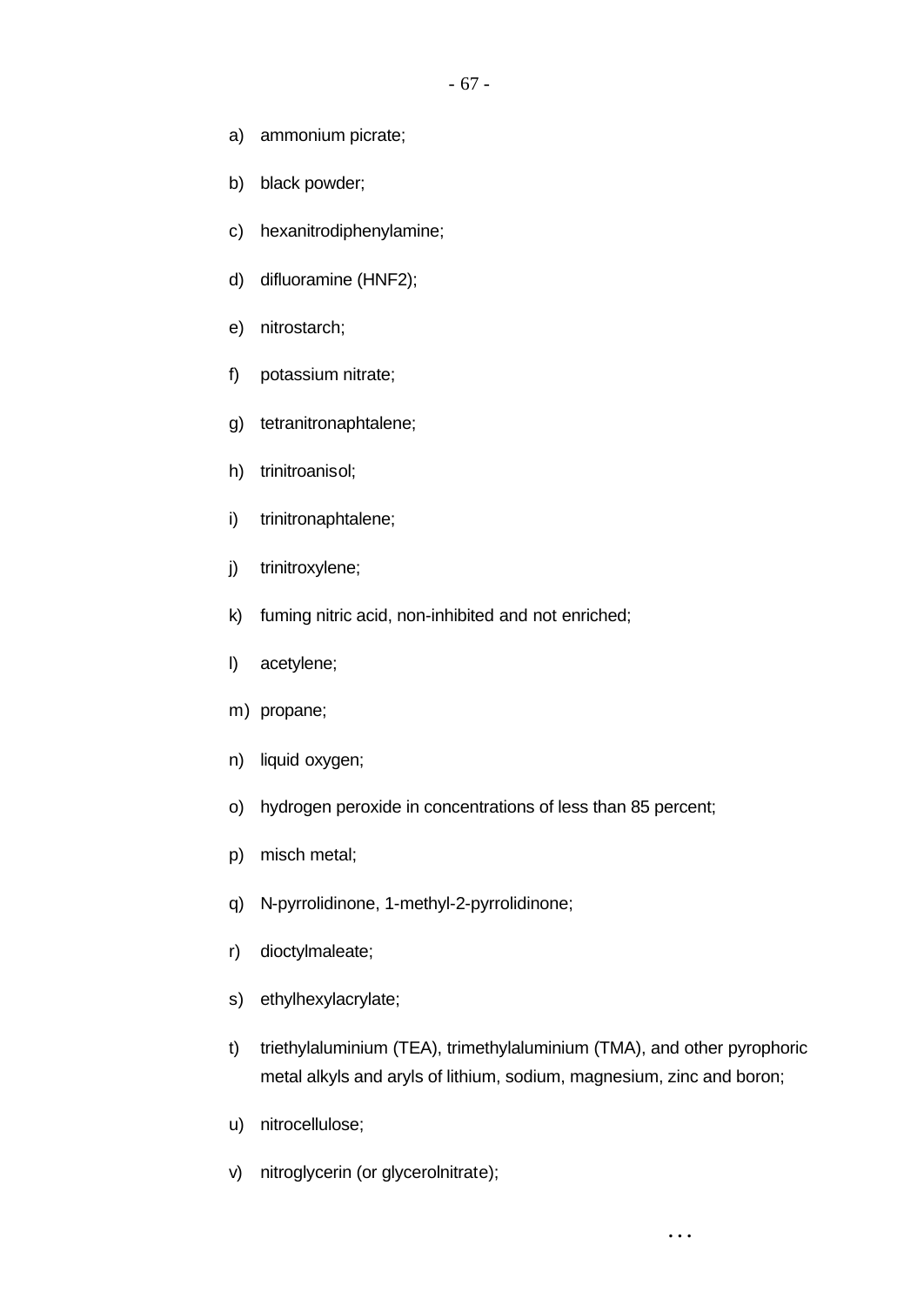- w) 2,4,6-trinitrotoluene (TNT);
- x) ethylenediaminedinitrate;
- y) pentaerythrite tetranitrate;
- aa) lead azide, normal and basic lead styphnate, and primary explosives or priming compositions containing azides or azide complexes;
- bb) triethyleneglycoldinitrate (TEGDN);
- cc) 2,4,6-trinitroresorcinol (styphnic acid);
- dd) diethyldiphenyl urea, dimethyldiphenyl urea, methylethyldiphenyl urea (Centralites);
- ee) N,N-diphenylurea (unsymmetrical diphenylurea);
- ff) methyl-N,N-diphenylurea (methyl unsymmetrical diphenylurea);
- gg) ethyl-N, N-diphenylurea (ethyl unsymmetrical diphenylurea);
- hh) 2-nitrodiphenylamine (2-NDPA);
- ii) 4-nitrodiphenylamine (4-NDPA);
- jj) 2,2-dinitropropanol;
- kk) chlorine trifluoride.
- **0009 Vessels of war, special naval equipment and accessories, as follows, and components therefor, specially designed for military use:**
	- **a) Combatant vessels and vessels specially designed or specially modified for offensive or defensive action (surface or underwater), whether or not converted to non-military use and regardless of current state of repair or operating condition, and whether or not containing weapon direction systems or armour, and hulls or parts of hulls for such vessels;**
	- **b) engines, as follows:**
		- **1. Diesel engines, specially designed for submarines, having all of the following characteristics:**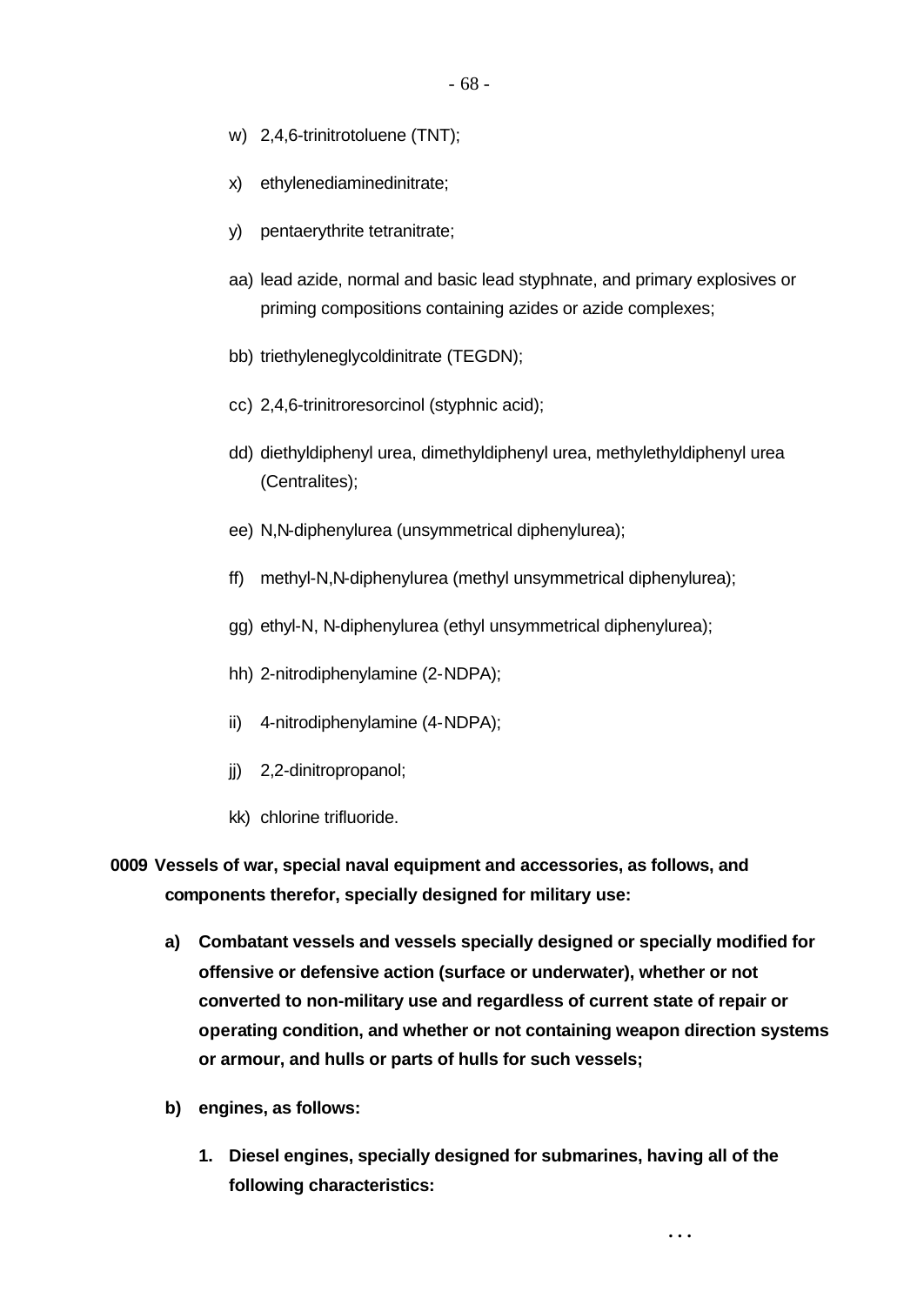- **a) A power output of 1.12 MW (1,500 hp) or more, and**
- **b) a rotary speed of 700 r.p.m. or more;**
- **2. electric motors, specially designed for submarines, having all of the following characteristics:**
	- **a) A power output of more than 0.75 MW (1,000 hp);**
	- **b) quick reversing;**
	- **c) liquid cooled and**
	- **d) totally enclosed;**
- **3. non-magnetic diesel engines, with a power output of 37.3 kW (50 hp) or more and with a non-magnetic content in excess of 75 percent of total mass;**
- **c) underwater detection devices specially designed for military use and controls therefor;**
- **d) submarine and torpedo nets;**
- **e) equipment for guidance and navigation specially designed for military use;**
- **f) hull penetrators and connectors specially designed for military use that enable interaction with equipment external to a vessel;**

Notes:

- 1. Sub-item 0009f includes connectors for vessels which are of the singleconductor, multi-conductor, coaxial and waveguide type, and hull penetrators for vessels, both of which are capable of remaining impervious to leakage from without and of retaining required characteristics at marine depths exceeding 100 metres; and fibre-optic connectors and optical hull penetrators specially designed for laser beam transmission, regardless of depth.
- 2. Sub-item 0009f does not include ordinary propulsive shaft and control-rod hull penetrators.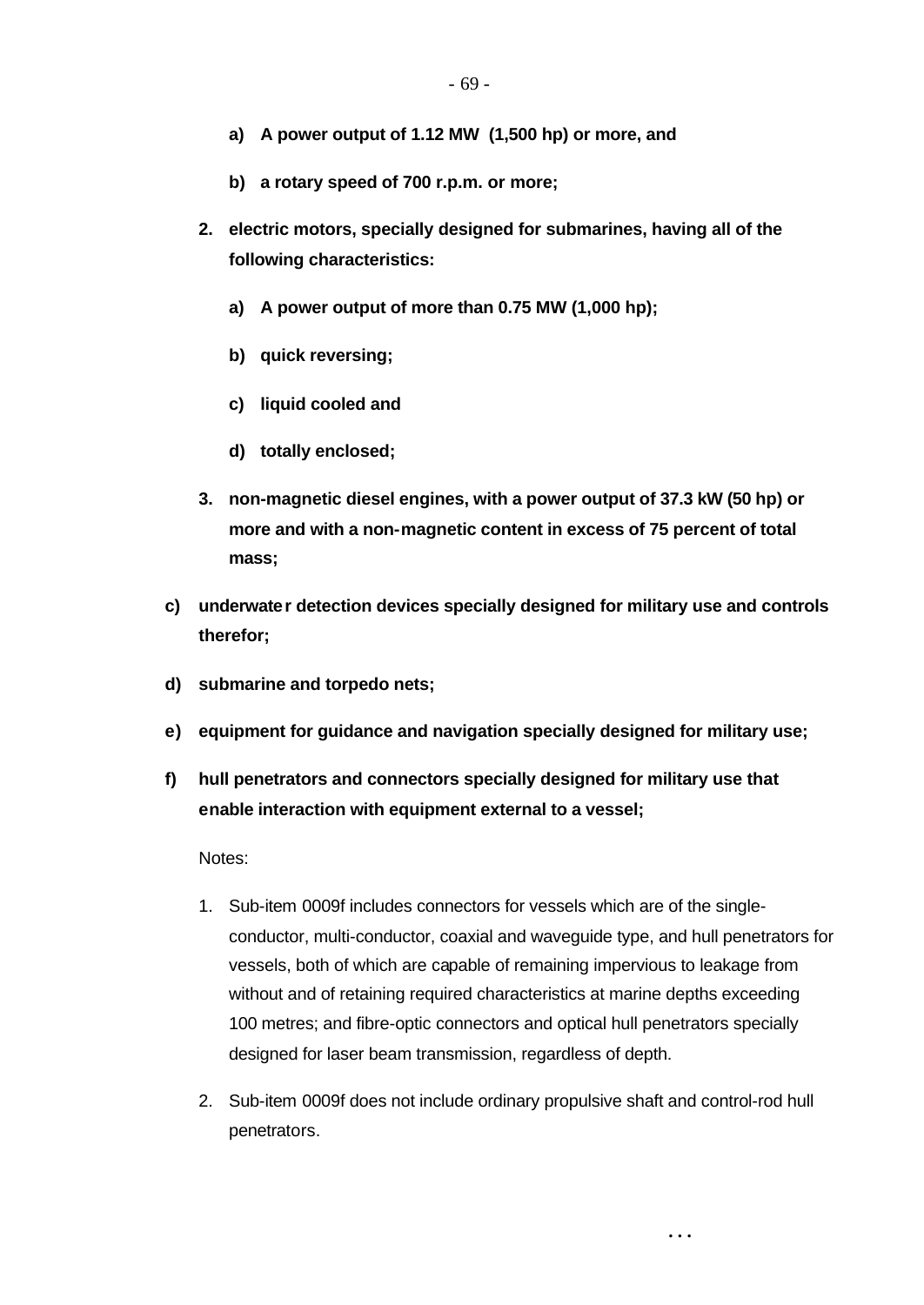- **g) Silent bearings with aerodynamic/aerostatic lubrication or magnetic suspension, active signature or vibration suppression controls, and equipment containing those bearings, specially designed for military use.**
- **0010 Aircraft, unmanned airborne vehicles, aero-engines and aircraft equipment, related equipment and components, specially designed or modified for military use, as follows:**
	- **a) Combat aircraft and specially designed components therefor;**
	- **b) other aircraft, specially designed or modified for military use, including military reconnaissance, assault, military training, transporting and airdropping troops or military equipment, logistics support, and specially designed components therefor;**
	- **c) aero-engines specially designed or modified for military use, and specially designed components therefor;**
	- **d) unmanned airborne vehicles and related equipment, specially designed or modified for military use, as follows, and specially designed components therefor:**
		- **1. Unmanned airborne vehicles including remotely piloted air vehicles (RPVs) and autonomous programmable vehicles;**
		- **2. associated launchers and ground support equipment;**
		- **3. related equipment for command and control;**
	- **e) airborne equipment including airborne refuelling equipment, specially designed for use with the aircraft controlled by sub-items 0010a or 0010b or the aero-engines controlled by sub-item 0010c, and specially designed components therefor;**
	- **f) pressure refuelers, pressure refuelling equipment, equipment specially designed to facilitate operations in confined areas and ground equipment, developed specially for aircraft controlled by sub-items 0010a or 0010b or for aero-engines controlled by sub-item 0010c;**
	- **g) pressurised breathing equipment and partial pressure suits for use in aircraft, anti-G suits, military crash helmets and protective masks, liquid oxygen**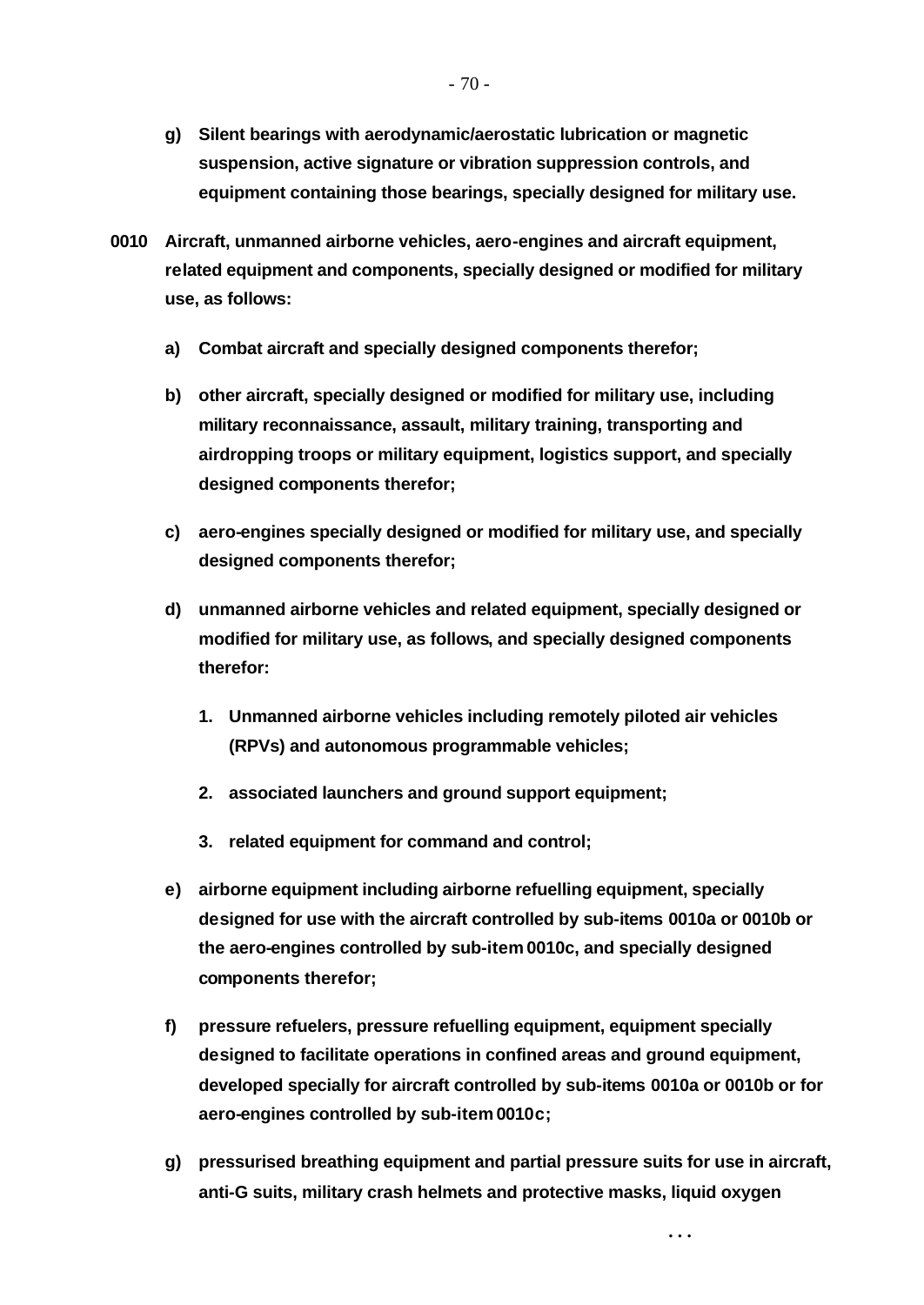**converters used for aircraft or missiles and catapults and cartridge-actuated devices for emergency escape of personnel from aircraft;**

- **h) parachutes used for combat personnel, cargo dropping or aircraft deceleration, as follows:**
	- **1. Parachutes for**
		- **a) pin point dropping of rangers;**
		- **b) dropping of paratroopers;**
	- **2. cargo parachutes;**
	- **3. paragliders, drag parachutes, drogue parachutes for stabilisation and attitude control of dropping bodies (e.g. recovery capsules, ejection seats, bombs);**
	- **4. drogue parachutes for use with ejection seat systems for deployment and inflation sequence regulation of emergency parachutes;**
	- **5. recovery parachutes for guided missiles, drones and space vehicles,**
	- **6. approach parachutes and landing deceleration parachutes;**
	- **7. other military parachutes;**
- **i) automatic piloting systems for parachuted loads, equipment specially designed or modified for military use for controlled opening jumps at any height, including oxygen equipment.**

Notes:

- 1. Sub-item 0010b does not control aircraft or variants of these aircraft specially designed for military use which
	- a) are not configured for military use and are not fitted with equipment or attachments specially designed or modified for military use, and
	- b) have been certified for civil use by a civil aviation authority in a participating state.

**. . .**

2. Sub-item 0010c does not control: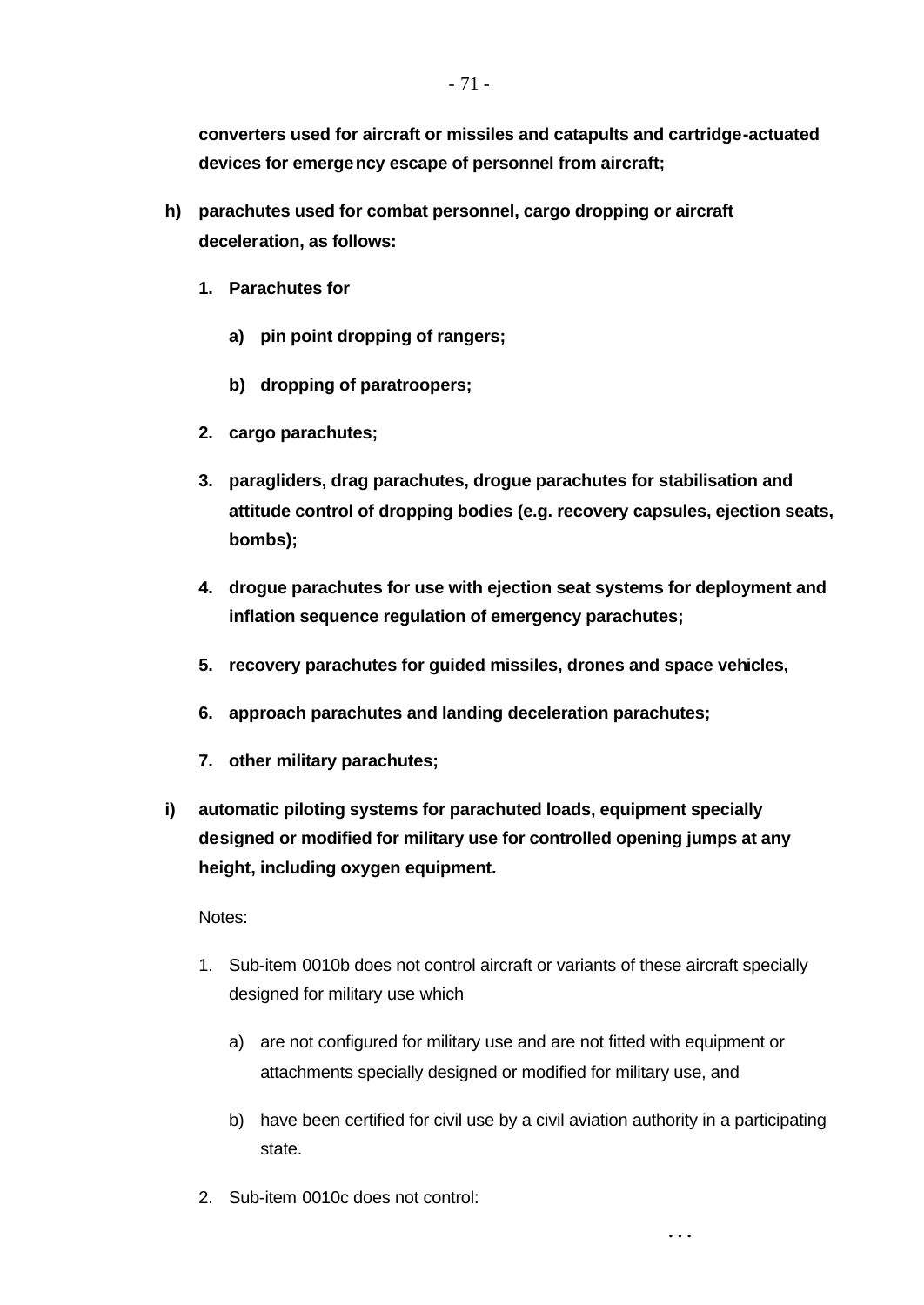- a) aero-engines designed or modified for military use which have been certified by a civil aviation authority in a participating state for use in civil aircraft, or specially designed components therefor;
- b) reciprocating engines or specially designed components therefor.

Supplementary Note:

See also Part I C, Item 9A994.

3. The control in sub-items 0010b and 0010c on specially designed components and related equipment for non-military aircraft or aero-engines modified for military use applies only to those military components and to related military equipment required for the modification to military use.

# **0011 Electronic equipment, not controlled elsewhere in Part I A, specially designed for military use and specially designed components therefor.**

Note:

Item 0011 includes:

- a) Electronic countermeasure and electronic counter-countermeasure equipment (i.e., equipment designed to introduce extraneous or erroneous signals into radar or radio communication receivers or otherwise hinder the reception, operation or effectiveness of adversary electronic receivers including their countermeasure equipment), including jamming and counter-jamming equipment;
- b) frequency agile tubes;
- c) electronic systems or equipment designed either for surveillance and monitoring of the electro-magnetic spectrum for military intelligence or security purposes or for counteracting such surveillance and monitoring;
- d) underwater countermeasures, including acoustic and magnetic jamming and decoy, equipment designed to introduce extraneous or erroneous signals into sonar receivers;
- e) data processing security equipment, data security equipment and transmission and signalling line security equipment, using ciphering processes;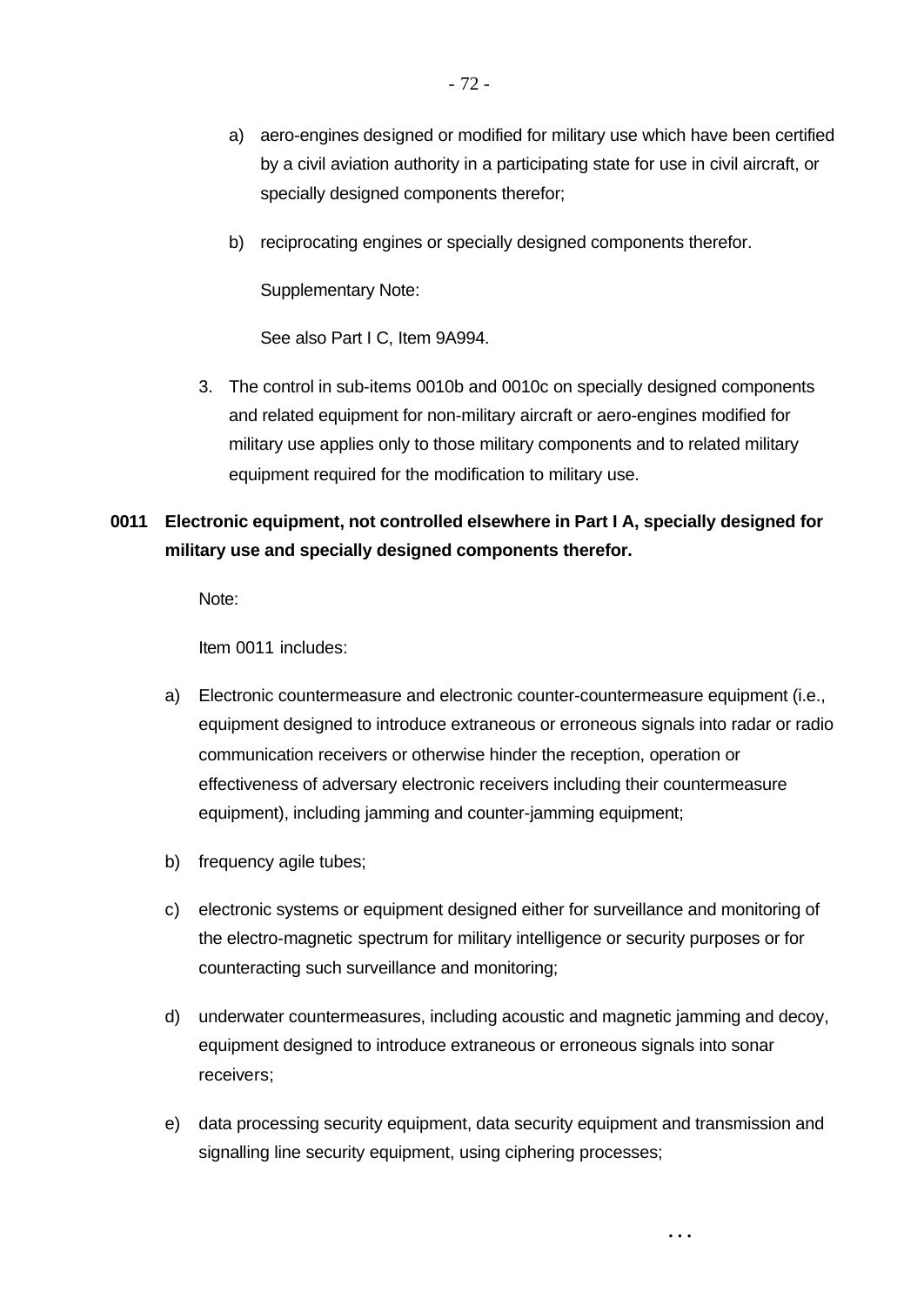- f) identification, authentification and keyloader equipment and key management, manufacturing and distribution equipment.
- **0012 High velocity kinetic energy weapon systems and related equipment, as follows, and specially designed components therefor:**
	- **a) Kinetic energy weapon systems specially designed for destruction or effecting mission-abort of a target;**
	- **b) specially designed test and evaluation facilities and test models, including diagnostic instrumentation targets for dynamic testing of kinetic energy projectiles and systems.**

Notes:

- 1. Item 0006 includes the following when specially designed for kinetic energy weapon systems:
	- a) Launch propulsion systems capable of accelerating masses larger than 0.1 g to velocities in excess of 1.6 km/s, in single or rapid fire modes;
	- b) prime power generation, electric armour, energy storage, thermal management, conditioning, switching or fuel-handling equipment, and electrical interfaces between power supply, gun and other turret electric drive functions;
	- c) target acquisition, tracking, fire control or damage assessment systems;
	- d) homing seeker, guidance or divert propulsion (lateral acceleration) systems for projectiles.

- 2. Item 0012 controls weapon systems using any of the following methods of propulsion:
	- a) Electromagnetic;
	- b) electrothermal;
	- c) plasma;
	- d) light gas; or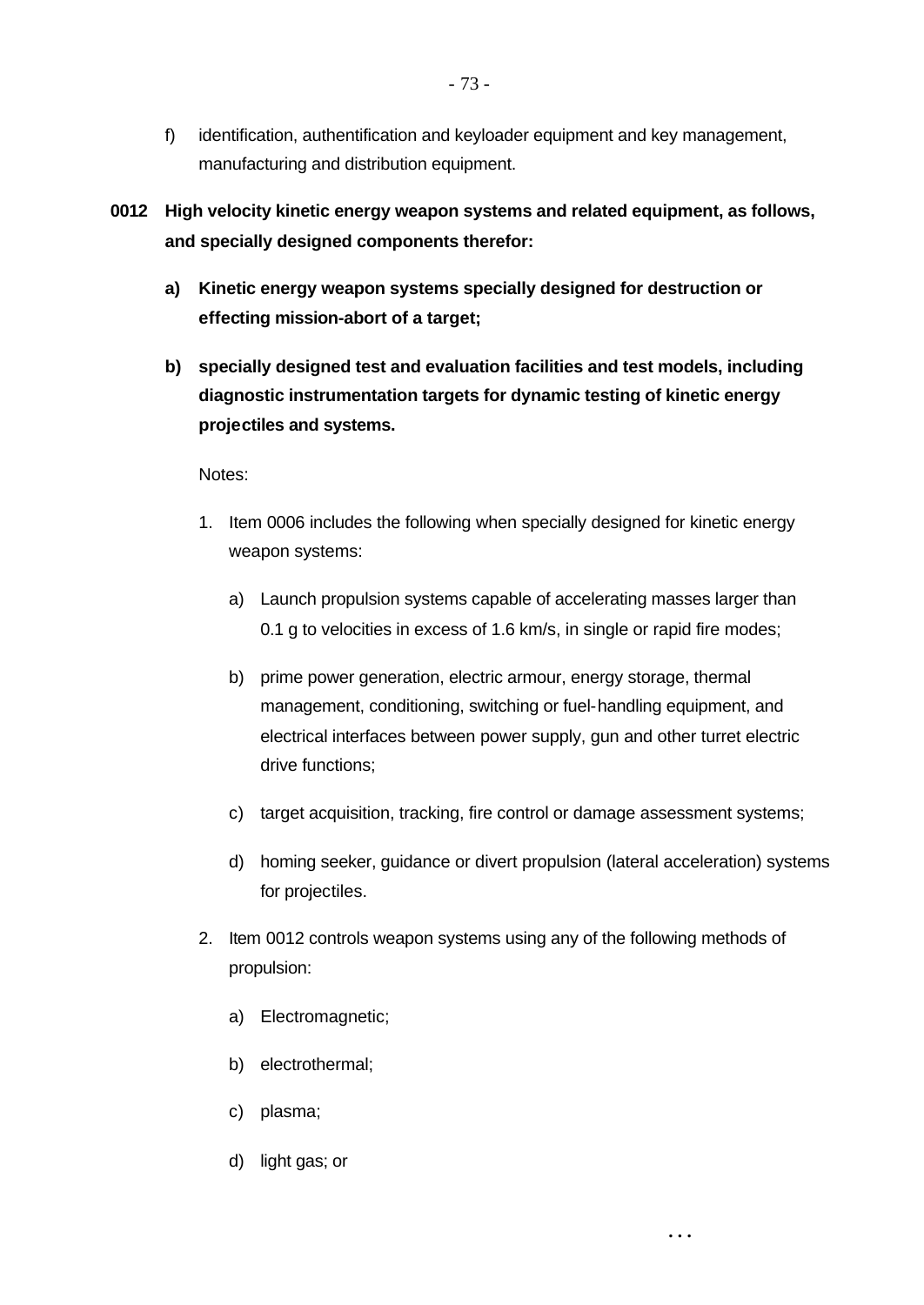- e) chemical (when used in combination with any of the above).
- 3. Item 0012 does not control technology for magnetic induction for continuous propulsion of civil transport devices.
- 4. For weapon systems using sub-calibre ammunition or employing solely chemical propulsion and ammunition therefor, see Items 0001, 0002, 0003 and 0004.

# **0013 Special armoured or protective equipment and constructions and components, as follows:**

- **a) armoured plate, as follows:**
	- **1. manufactured to comply with a military standard or specification; or**
	- **2. suitable for military use;**
- **b) constructions of metallic or non-metallic materials or combinations thereof specially designed to provide ballistic protection for military systems, and specially designed components therefor;**
- **c) military helmets;**
- **d) body armour (e.g., armoured vests, armoured suits) manufactured according to military standards or specifications, or equivalent, and specially designed components therefor.**

Notes:

- 1. Sub-item 0013b includes materials specially designed to form explosive reactive armour or to construct military shelters.
- 2. Sub-item 0013c does not control conventional steel helmets neither modified or designed to accept, nor equipped with any type of accessory device.
- 3. Sub-item 0013d does not control individual suits of body armour for personal protection and accessories therefor when accompanying their users.

**. . .**

#### Supplementary Note:

See also Part I C, Item 1A005.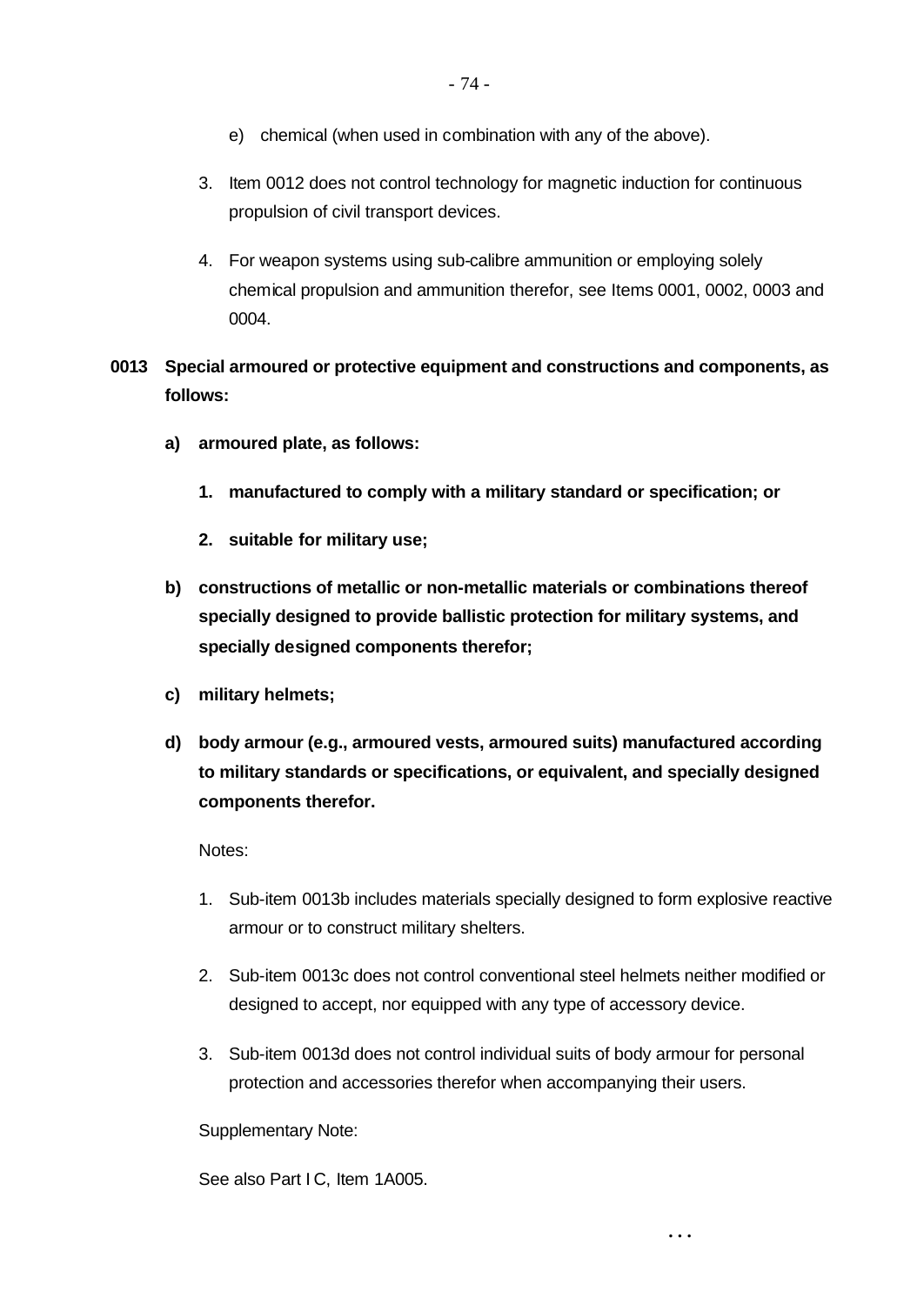## **0014 Specialised equipment for military training or for simulating military scenarios and specially designed components and accessories therefor.**

Technical Note:

The term 'specialised equipment for military training' includes military types of the following equipment:

Attack trainers;

operational flight trainers;

radar target trainers;

radar target generators;

gunnery training devices;

anti-submarine warfare trainers,

flight simulators including human-rated centrifuges for pilot and astronaut training;

radar trainers;

instrument flight trainers;

navigation trainers;

missile launch trainers, target equipment;

drone aircraft, armament trainers;

pilotless aircraft trainers;

mobile training units.

Note:

Item 0014 includes image generating and interactive environment systems for simulators when specially designed or modified for military use.

**. . .**

# **0015 Imaging or countermeasure equipment, as follows, specially designed for military use, and specially designed components and accessories therefor:**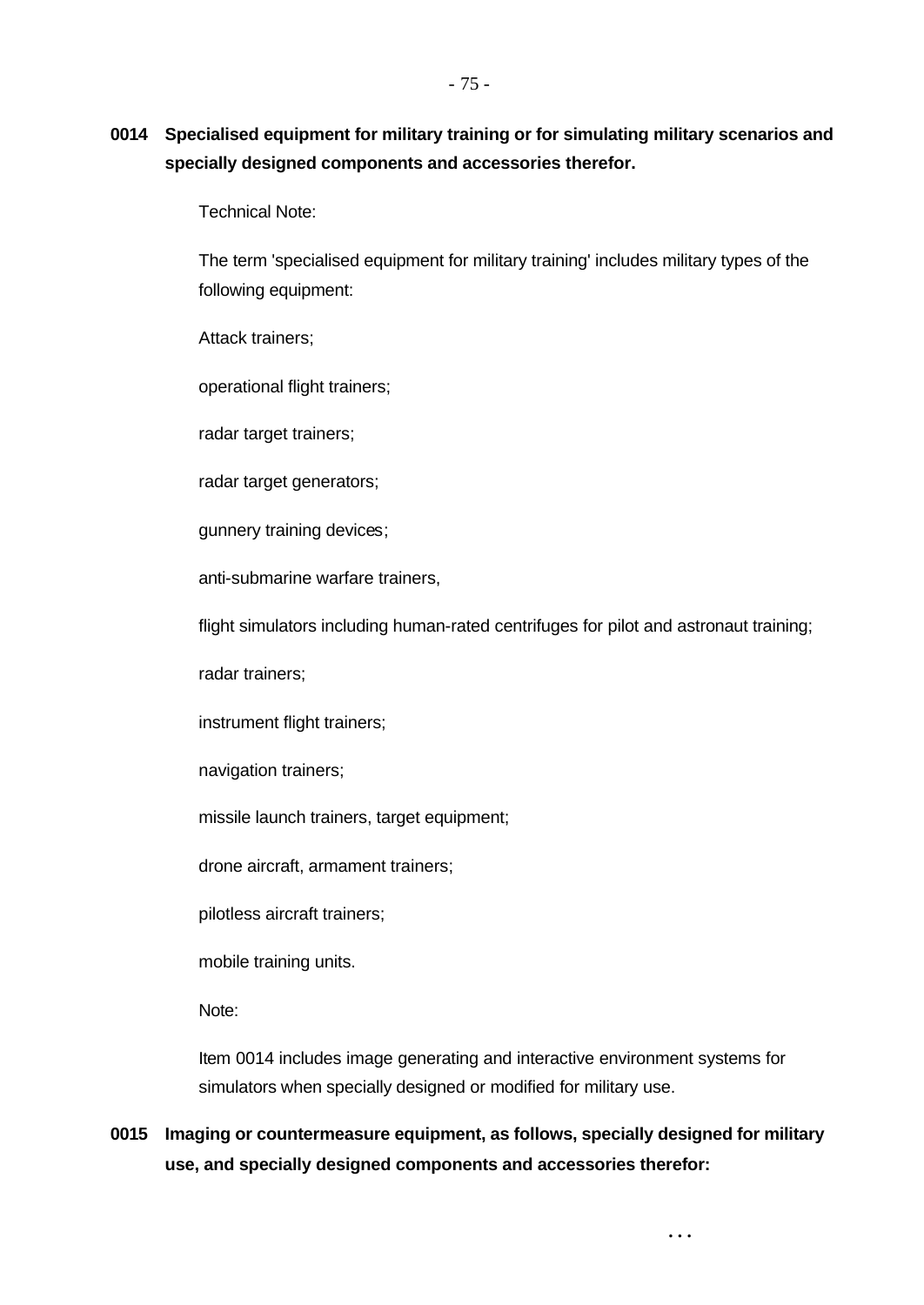- **a) Recorders and image processing equipment;**
- **b) cameras, photographic equipment and film processing equipment;**
- **c) image intensifier equipment;**
- **d) infrared or thermal imaging equipment;**
- **e) imaging radar sensor equipment;**
- **f) countermeasure and counter-countermeasure equipment for the equipment controlled by sub-items 0015a to 0015e.**

Note:

Sub-item 0015f includes equipment designed to degrade the operation or effectiveness of military imaging systems or to minimise such degrading effects.

Notes:

- 1. The term 'specially designed components' includes the following when specially designed for military use:
	- a) Infrared image converter tubes;
	- b) image intensifier tubes (other than first generation);
	- c) microchannel plates;
	- d) low-light-level television camera tubes;
	- e) detector arrays (including electronic interconnection or read out systems);
	- f) pyroelectric television camera tubes;
	- g) cooling systems for imaging systems;
	- h) electrically triggered shutters of the photochromic or electro-optical type having a shutter speed of less than 100 µs, except in the case of shutters which are an essential part of a high speed camera;

- i) fibre optic image converters;
- j) compound semiconductor photocathodes.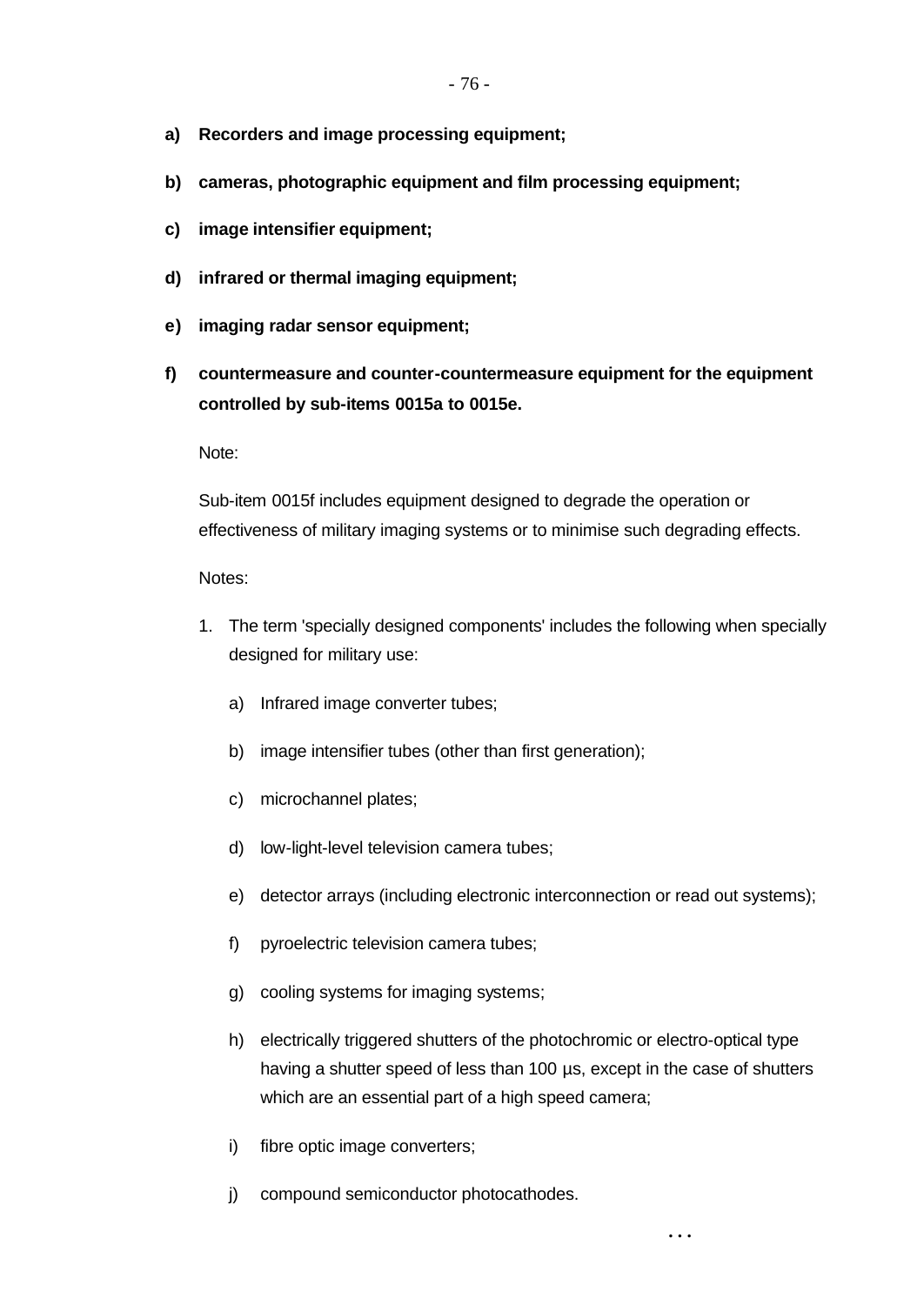2. Item 0015 does not control first generation image intensifier tubes or equipment specially designed to incorporate first generation image intensifier tubes.

Supplementary Note:

For the status of weapon sights incorporating first generation image intensifier tubes see sub-items 0001d, 0002c and 0005a.

Supplementary Note:

See also Part I C, sub-items 6A002a2 and 6A002b.

- **0016 Forgings, castings and other unfinished products the use of which in a controlled product is identifiable by material composition, geometry or function, and which are specially designed for any products controlled by Items 0001, 0002, 0003, 0004, 0006, 0009, 0010, 0012 or 0019.**
- **0017 Miscellaneous equipment, materials and libraries, as follows, and specially designed components therefor:**
	- **a) Self-contained diving and underwater swimming apparatus, as follows:**
		- **1. Closed or semi-closed circuit (rebreathing) apparatus specially designed for military use (e.g., specially designed to be non-magnetic);**
		- **2. specially designed components for use in the conversion of open-circuit apparatus to military use;**
		- **3. articles designed exclusively for military use with the equipment controlled by sub-item 0017a;**
	- **b) construction equipment specially designed for military use;**
	- **c) fittings, coatings and treatments for signature suppression, specially designed for military use;**
	- **d) field engineer equipment specially designed for use in a combat zone;**
	- **e) robots, robot controllers and robot end-effectors, having any of the following characteristics:**

**. . .**

**1. Specially designed for military use;**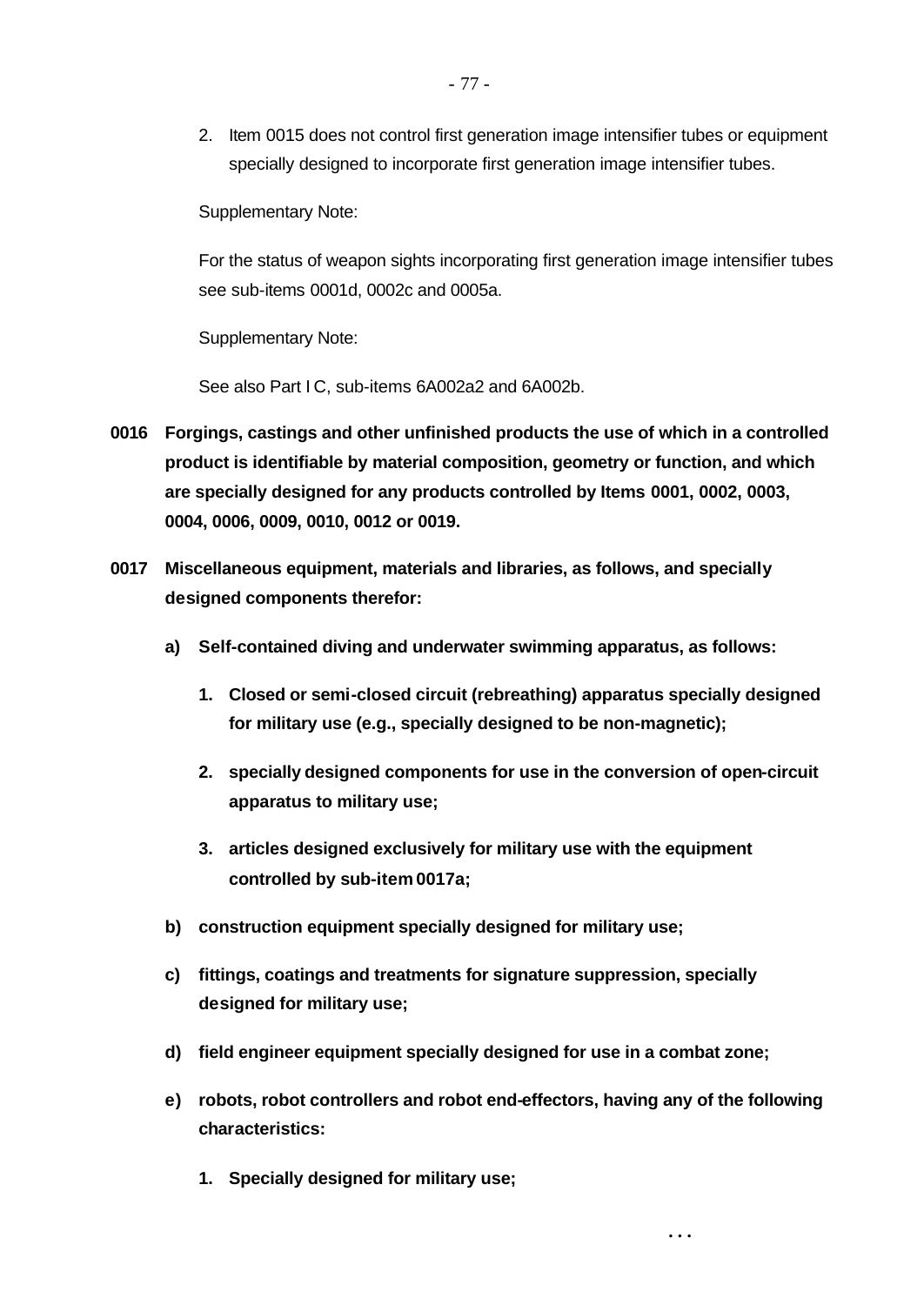- **3. specially designed or rated for operating in an electro-magnetic pulse (EMP) environment;**
- **f) libraries (parametric technical databases) specially designed for military use with equipment controlled by Part I A;**
- **g) nuclear power generating equipment or propulsion equipment, including nuclear reactors, specially designed for military use and components therefor specially designed or modified for military use;**
- **h) equipment and material, coated and treated for signature suppression, specially designed for military use, other than those controlled elsewhere in Part I A;**

Note:

Sub-item 0017h does not control individual products manufactured from the above material including clothing, when accompanying their users as personal effects.

- **i) simulators specially designed for military nuclear reactors;**
- **j) mobile repair shops specially designed to service military equipment;**
- **k) field generators specially designed for military use;**
- **l) containers specially designed for military use;**

Technical Note:

For the purpose of sub-item 0017l, the term 'specially designed for military use' means that the equipment has any of the following characteristics:

- a) EMP protection;
- b) NBC protection;
- c) coating for signature suppression (infrared or radar); or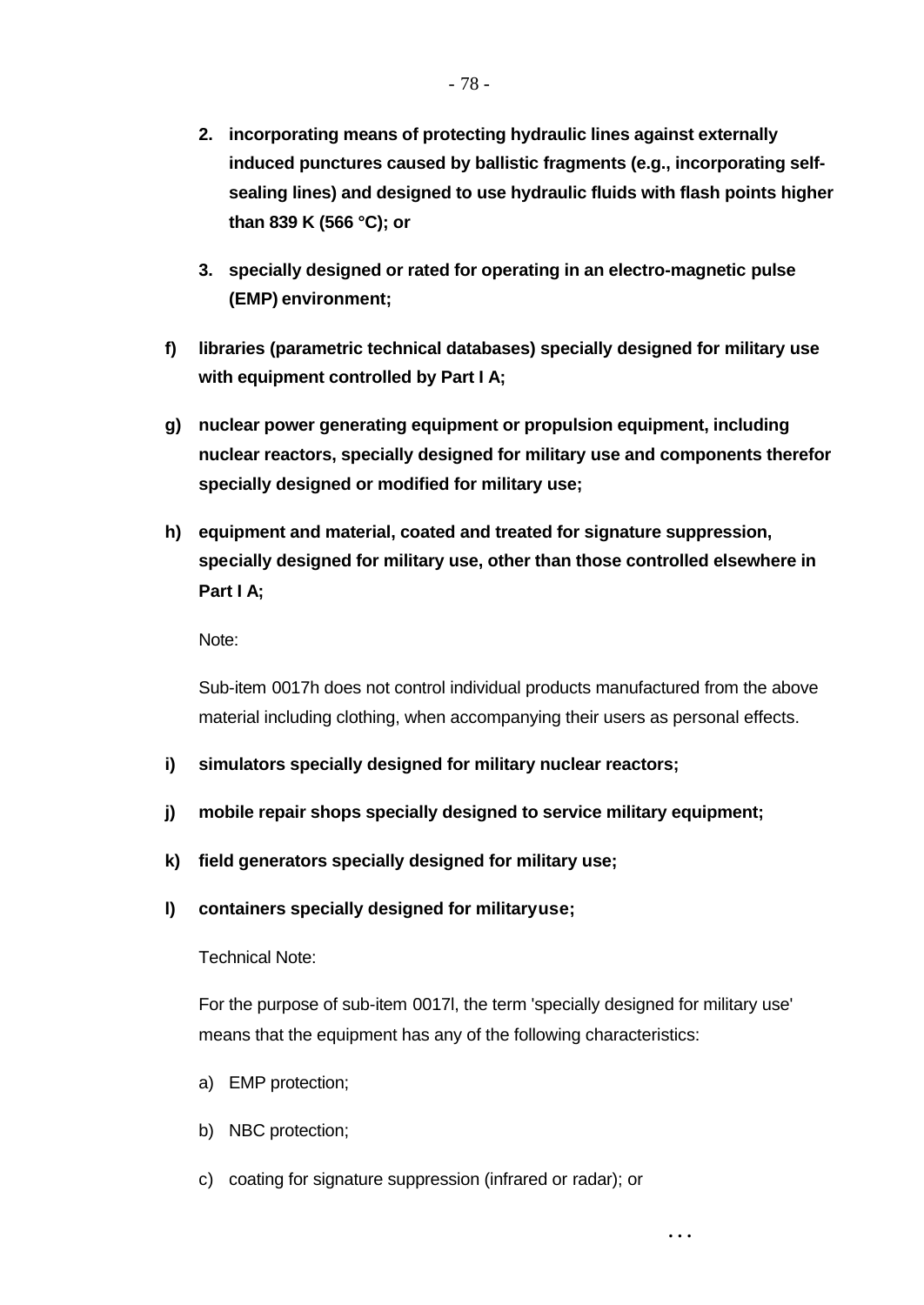d) ballistic protection;

#### **m) bridges specially designed for military use.**

Technical Note:

For the purpose of Item 0017, the term 'library' (parametric technical database) means a collection of technical information of a military nature, reference to which may enhance the performance of military equipment or systems.

## **0018 Equipment and technology for the production of products referred to in Part I A, as follows:**

- **a) Specially designed or modified production equipment for the production of products controlled by Part I A, and specially designed components therefor;**
- **b) specially designed environmental test facilities and specially designed equipment therefor, for the certification, qualification or testing of products controlled by Part I A;**
- **c) specific production technology for the production of products controlled by Part I A, even if the equipment with which such technology is used is not controlled;**
- **d) technology specific to the design of, the assembly of components into, and the operation, maintenance and repair of complete production installations even if the components themselves are not controlled.**

Notes:

- 1. Sub-items 0018a and 0018b include the following equipment:
	- a) Continuous nitrators;
	- b) centrifugal testing apparatus or equipment having any of the following characteristics:
		- 1. Driven by a motor or motors having a total rated horsepower of more than 298 kW (400 hp);

**. . .**

2. capable of carrying a payload of 113 kg or more; or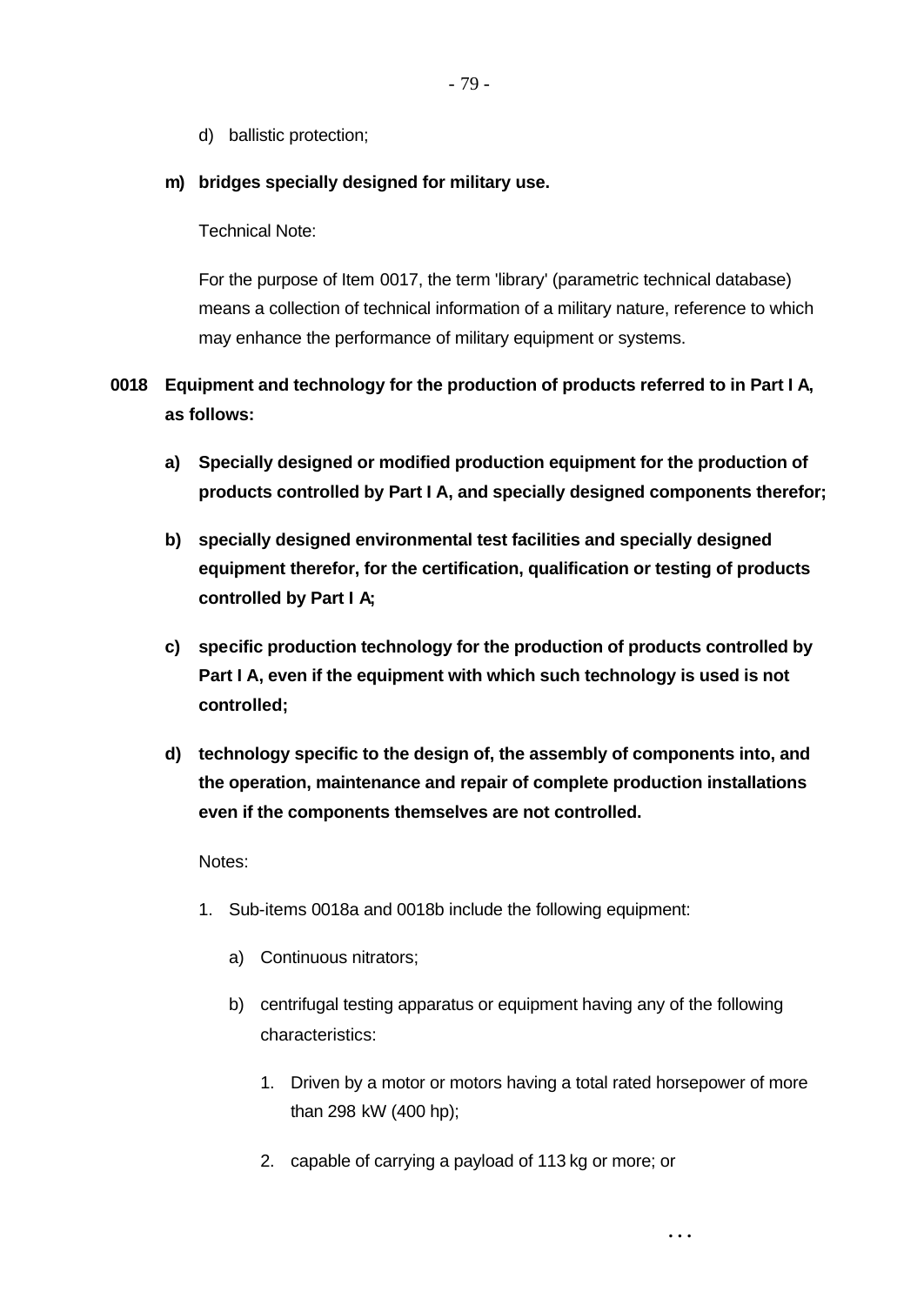- 3. capable of exerting a centrifugal acceleration of 8 g or more on a payload of 91 kg or more  $(q = 9.81 \text{ m/s})$ ;
- c) dehydration presses;
- d) screw extruders specially designed or modified for military explosive extrusion;
- e) cutting machines for the sizing of extruded propellants;
- f) sweetie barrels (tumblers) 1.85 m or more in diameter and having over 227 kg product capacity;
- g) continuous mixers for solid propellants;
- h) fluid energy mills for grinding or milling the ingredients of military explosives;
- i) equipment to achieve both sphericity and uniform particle size in metal powder listed in sub-item 0008a1;
- j) convection current converters for the conversion of materials listed in subitem 0008a6.
- 2.
- a) The term 'products referred to in Part I A' includes:
	- 1. Products not controlled if inferior to specified concentrations as follows:
		- a) hydrazine (see sub-item 0008a18);
		- b) military explosives (see Item 0008);
	- 2. superconductive materials excluded from control under Part I C, Item 1C005;

superconductive electromagnets excluded from control under Part I C, sub-item 3A001e3;

superconductive electrical equipment excluded from control under Part I C, sub-item 0020b;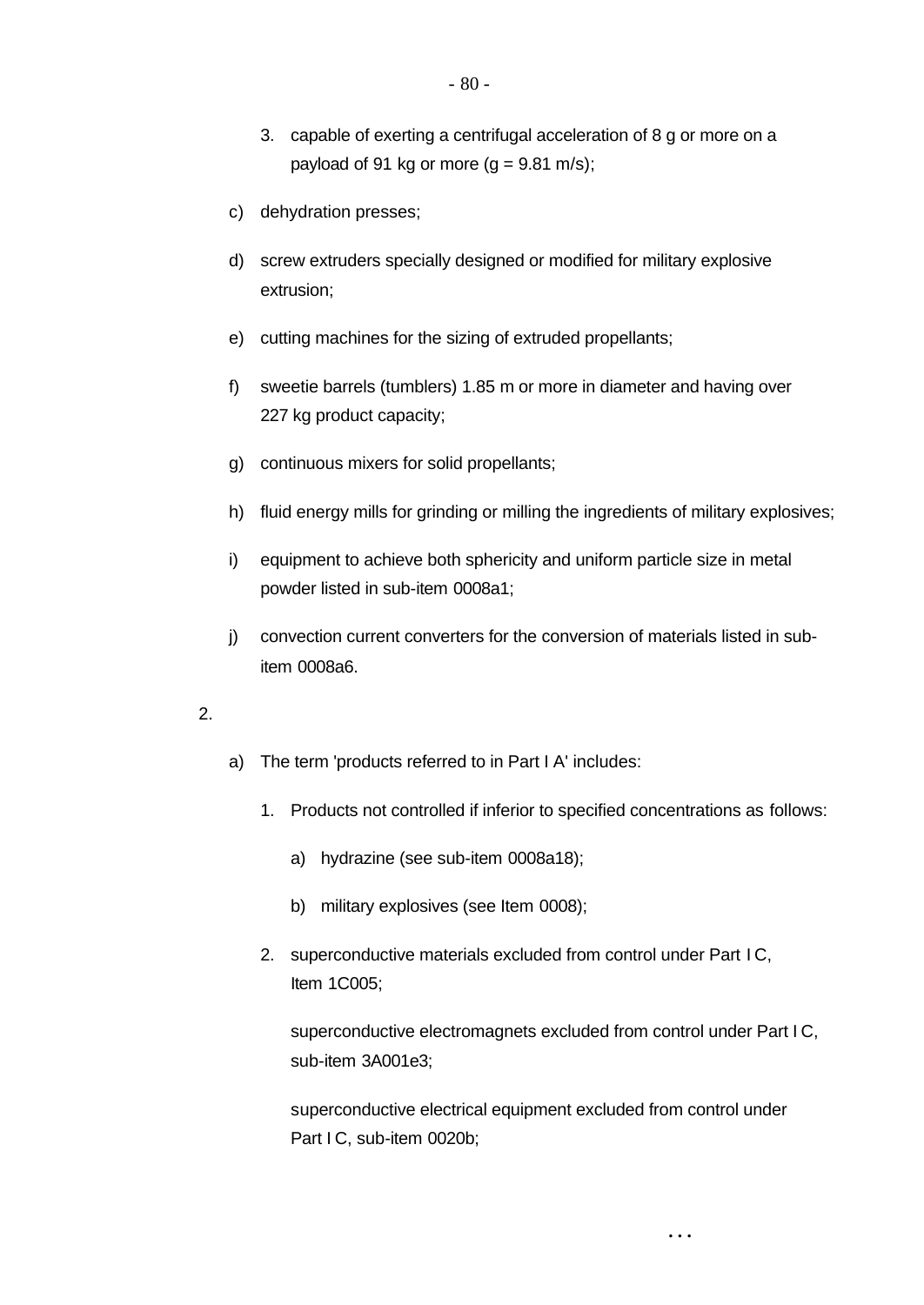- 3. metal fuels and oxidants deposited in laminar form from the vapour phase (see sub-item 0008a2);
- b) The term 'products referred to in Part I A' does not include:
	- 1. Signal pistols (see sub-item 0002b);
	- 2. the substances excluded from control under Note 3 to Item 0007;
	- 3. personal radiation monitoring dosimeters (see sub-item 0007f) and masks for protection against specific industrial hazards;
	- 4. acetylene, propane, liquid oxygen, difluoramine (HNF2), fuming nitric acid and potassium nitrate powder (see Note 5 to Item 0008);
	- 5. aero-engines excluded from control under Item 0010 with reference to Part I C, Item 9A001;
	- 6. conventional steel helmets not equipped with, or modified or designed to accept, any type of accessory device (see Note 2 to Item 0013);
	- 7. equipment fitted with industrial machinery, which is not controlled such as coating machinery not elsewhere specified and equipment for the casting of plastics;
	- 8. muskets, rifles and carbines dated earlier than 1938, reproductions of muskets, rifles and carbines dated earlier than 1890, revolvers, pistols and machine guns dated earlier than 1890, and their reproductions.
- 3. Note 2b8 of Item 0018 does not release from controls technology or production equipment for non-antique firearms, even if used to produce reproductions of antique firearms.
- 4. Sub-item 0018d does not control technology for civil purposes, such as agricultural, pharmaceutical, medical, veterinary, environmental, or in the food industry (see Note 4 to Item 0007).
- **0019 Directed energy weapon systems (DEW), related or countermeasure equipment and test models, as follows, and specially designed components therefor:**
	- **a) Laser systems specially designed for destruction or effecting mission-abort of a target;**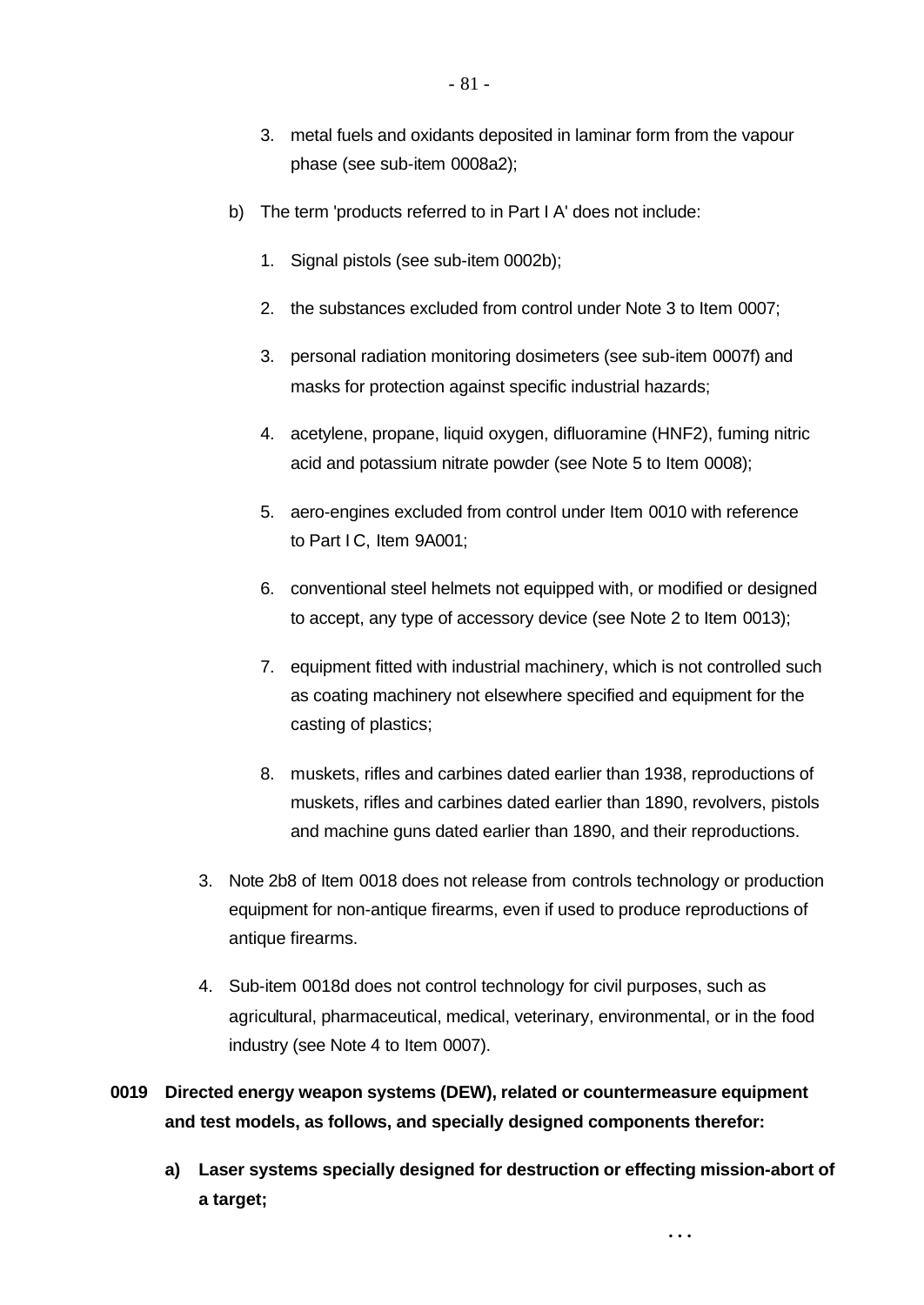- **b) particle beam systems capable of destruction or effecting mission-abort of a target;**
- **c) high power radio-frequency (RF) systems capable of destruction or effecting mission-abort of a target;**
- **d) equipment specially designed for the detection or identification of, or defence against, systems controlled by sub-items 0019a, 0019b or 0019c;**
- **e) physical test models and related test results for the systems, equipment and components controlled by this Item;**
- **f) continuous wave or pulsed laser systems specially designed to cause permanent blindness to unenhanced vision, i.e., to the naked eye or to the eye with corrective eyesight devices.**

#### Notes:

- 1. Directed energy weapon systems controlled by Item 0019 include systems whose capability is derived from the controlled application of:
	- a) Lasers of sufficient continuous wave or pulsed power to effect lethality similar to that of conventional ammunition;
	- b) particle accelerators which project a charged or neutral particle beam with destructive power;
	- c) high pulsed power or high average power radio frequency beam transmitters which produce fields sufficiently intense to disable electronic circuitry at a distant target.
- 2. Item 0019 includes the following when specially designed for direct energy weapon systems:
	- a) Prime power generation, energy storage, switching, power conditioning or fuel-handling equipment;
	- b) target acquisition or tracking systems;
	- c) systems capable of assessing target damage, destruction or mission-abort;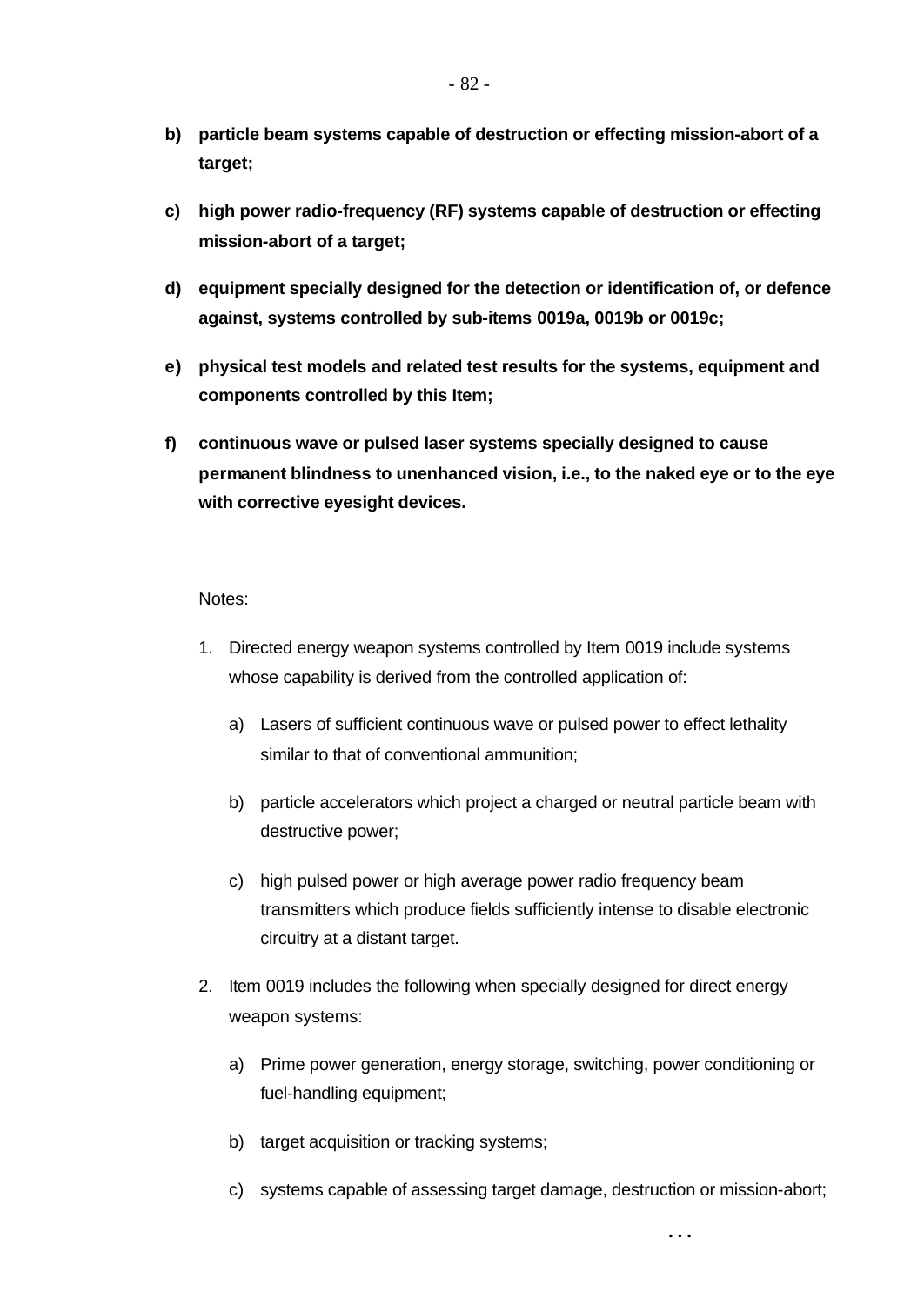- d) beam-handling, propagation or pointing equipment;
- e) equipment with rapid beam slew capability for rapid multiple target operations;
- f) adaptive optics and phase conjugators;
- g) current injectors for negative hydrogen ion beams;
- h) space qualified accelerator components;
- i) negative ion beam funnelling equipment;
- j) equipment for controlling and slewing a high energy ion beam;
- k) space qualified foils for neutralising negative hydrogen isotope beams.
- **0020 Cryogenic and superconductive equipment, as follows, and specially designed components and accessories therefor:**
	- **a) Equipment specially designed or configured to be installed in a vehicle for military ground, marine, airborne or space applications, capable of operating while in motion and of producing or maintaining temperatures below 103 K (-170 °C);**

Note:

Sub-item 20a includes mobile systems incorporating or employing accessories or components manufactured from non-metallic or non-conductive materials, such as plastics or epoxy-impregnated materials.

**b) Superconductive electrical equipment (rotating machinery and transformers) specially designed or configured to be installed in a vehicle for military ground, marine, airborne or space applications, capable of operating while in motion;**

#### Note:

Sub-item 0020b does not control direct-current hybrid homopolar generators that have single-pole normal metal armatures which rotate in a magnetic field produced by superconducting windings, provided those windings are the only superconducting component in the generator.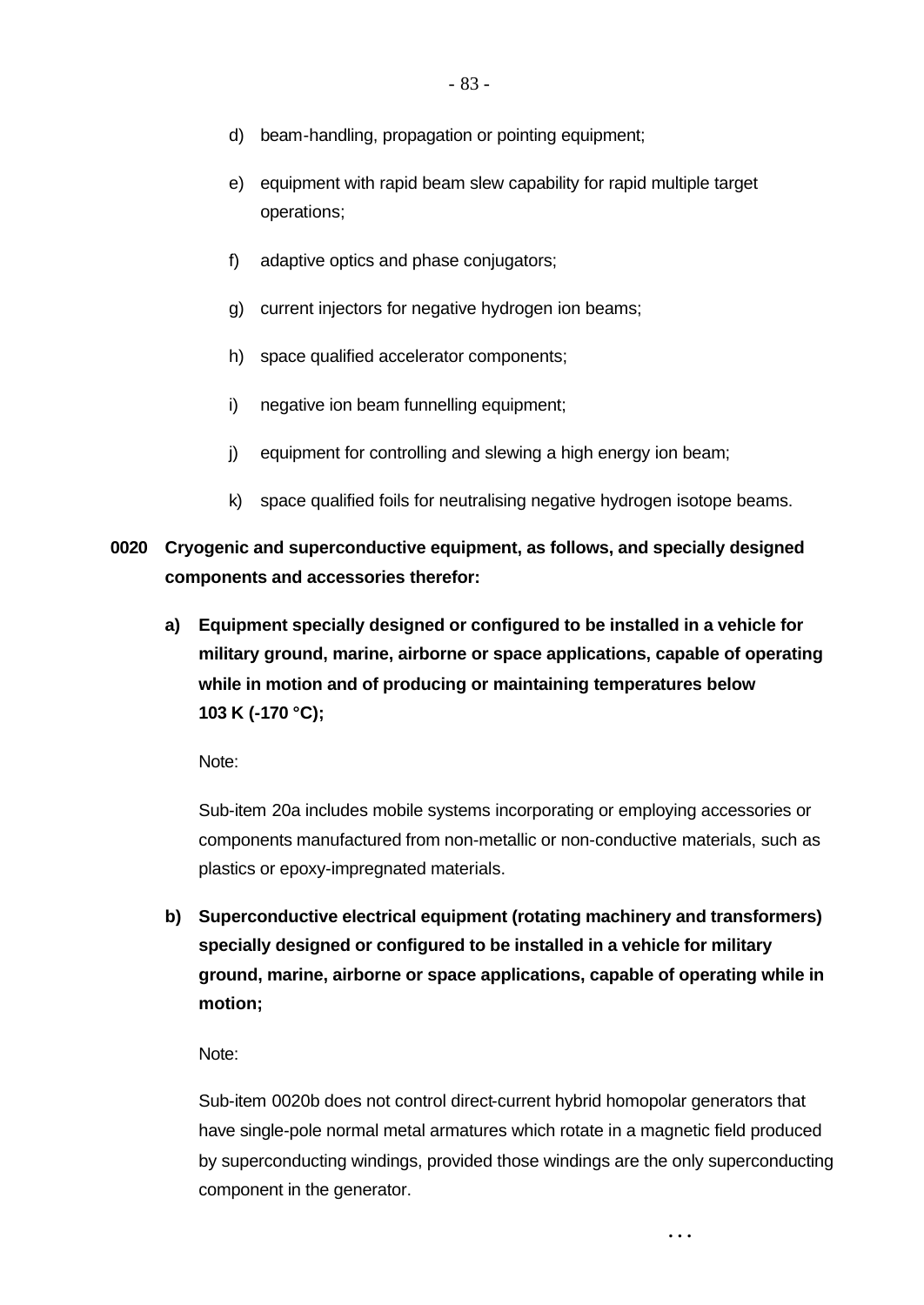- **0021 Software, as follows:**
	- **a) Software specially designed or modified for the development, production or use of equipment and materials controlled by Part I A;**
	- **b) specific software, as follows:**
		- **1. Software specially designed for:**
			- **a) Modelling, simulation or evaluation of military weapon systems;**
			- **b) development, monitoring, maintenance or up-dating of software embedded in military weapon systems;**
			- **c) modelling or simulating military operation scenarios, not controlled by Item 14;**
			- **d) command, communications, control and intelligence (C³I) applications;**
		- **2. software for determining the effects of conventional, nuclear, chemical or biological warfare weapons;**
		- **3. software, not controlled by sub-items 0021a, 0021b1 or 0021b2, specially designed or modified to enable equipment not controlled by Part I A to perform the military functions of equipment controlled by Items 0005, 0011, 0014, 0015, or 0018 and sub-items 0007f, 0009c, 0009e, 0010e or 0017i.**
- **0022 Technology according to the General Technology Note of the Munitions List for the development, production or use of items controlled in Part I A, other than that technology controlled in Items 0007 and 0018.**

Note:

Item 0022 does not control technology information the supply of which in the course of quotation processes is absolutely necessary.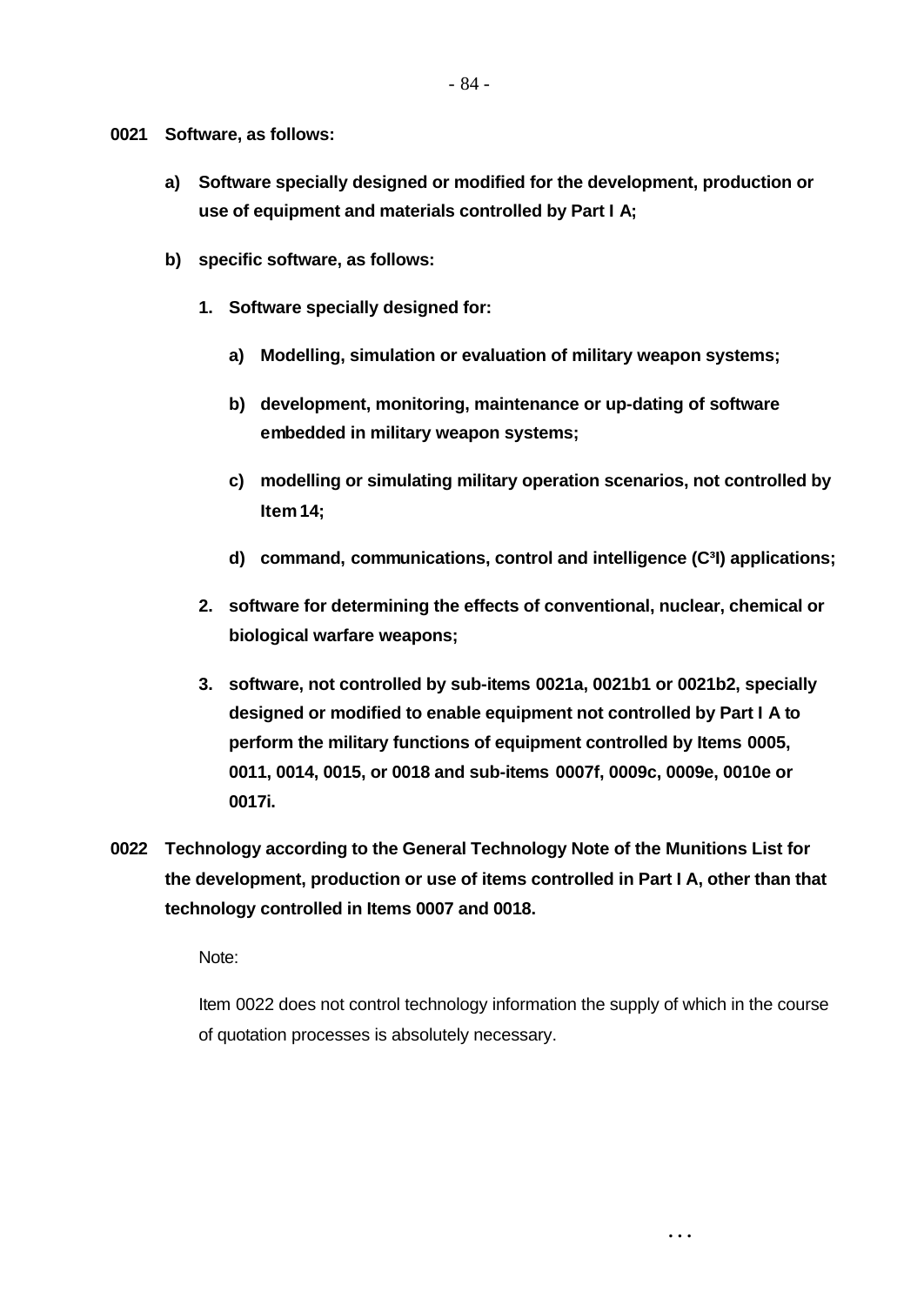### **Annex 2 b**

### **War Weapons List**

(last amended by the Ninth Ordinance amending the War Weapons List dated 26 February 1998, Federal Law Gazette I, p. 385)

### **Part A**

# **War Weapons the Production of which has been renounced by the Federal Republic of Germany (Nuclear Weapons, Biological and Chemical Weapons)**

(Part A of the War Weapons List is not given here)

#### **Part B**

### **Other War Weapons**

- **I. Missiles**
- 7. Guided missiles
- 8. unguided missiles (rockets)
- 9. other missiles
- 10. firing systems (launching systems and launchers) for the weapons listed in Items 7 and 9 including the man-portable firing systems for anti-tank and anti-aircraft guided missiles
- 11. firing systems for the weapons listed in Item 8 including the man-portable firing systems and the rocket launchers
- 12. engines for the weapons listed in Items 7 to 9
- **II. Combat aircraft**
- 13. Combat aircraft having at least one of the following characteristics:
	- 1. Integrated weapon system specially equipped with target acquisition, fire control equipment and corresponding avionics interfaces;

- 2. integrated electronic means;
- 3. integrated electronic warfare system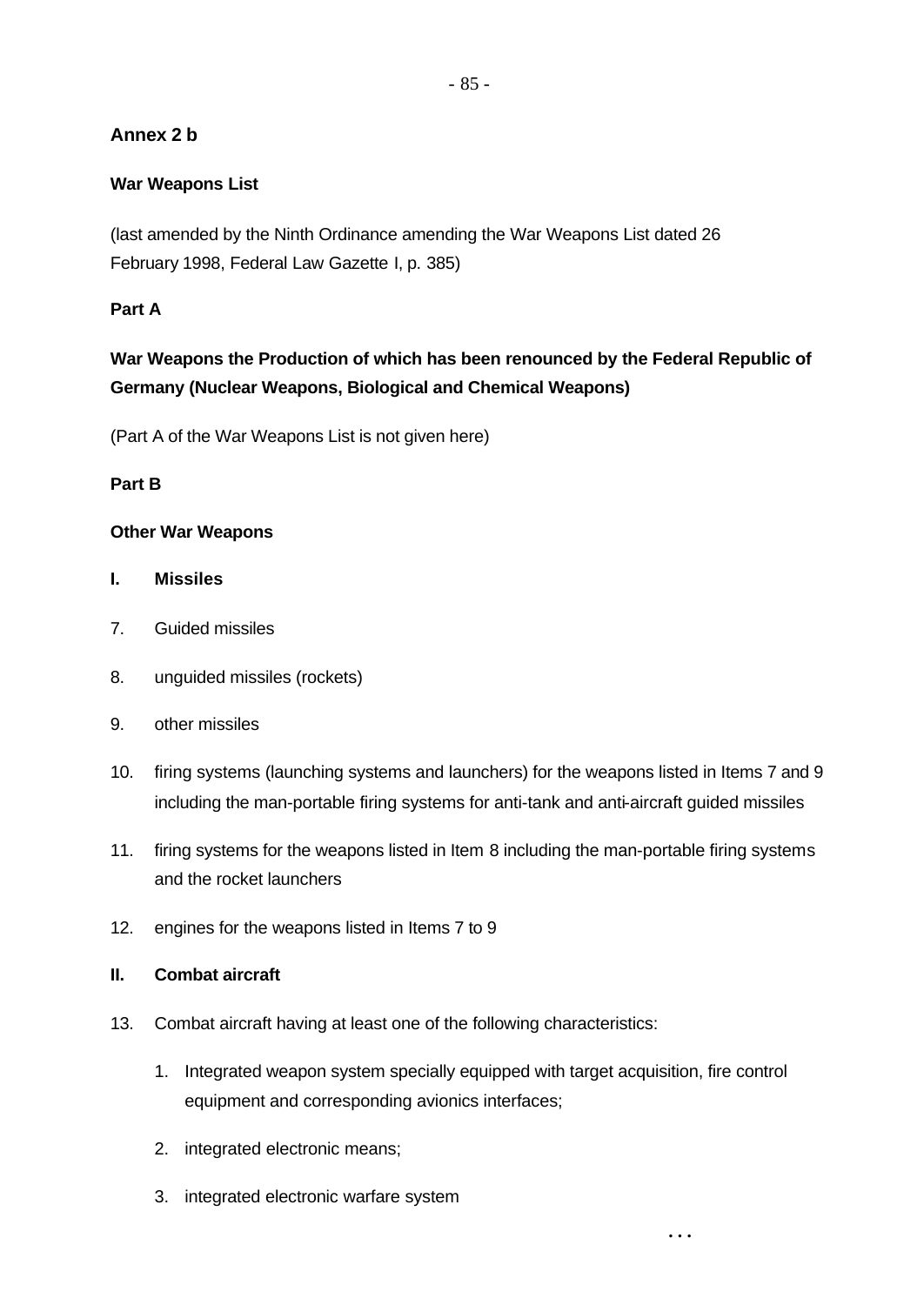- 14. Combat helicopters having at least one of the following characteristics:
	- 1. Integrated weapon system specially equipped with target acquisition, fire control equipment and corresponding avionics interfaces;
	- 2. integrated electronic means;
	- 3. integrated electronic warfare system
- 15. airframes for the weapons listed in Items 13 and 14
- 16. jet, propjet and rocket engines for the weapons listed in Item 13

#### **III. Vessels of war and floating support vehicles**

- 17. vessels of war including those used for training purposes
- 18. submarines
- 19. small craft equipped with assault weapons, with a speed of more than 30 knots
- 20. minesweepers, minehunters, minelayers, guinea pig vessels and other mine warfare vessels
- 21. amphibious craft, amphibious assault ships
- 22. tenders, ammunition ships
- 23. hulls for the weapons listed in Items 17 to 22

#### **IV. Combat vehicles**

- 24. main battle tanks
- 25. other armoured combat vehicles including armoured support vehicles
- 26. all types of special vehicles solely developed for the use of the weapons listed in Items 1 to 6

- 27. chassis for the weapons listed in Items 24 and 25
- 28. turrets for main battle tanks
- **V. Guns**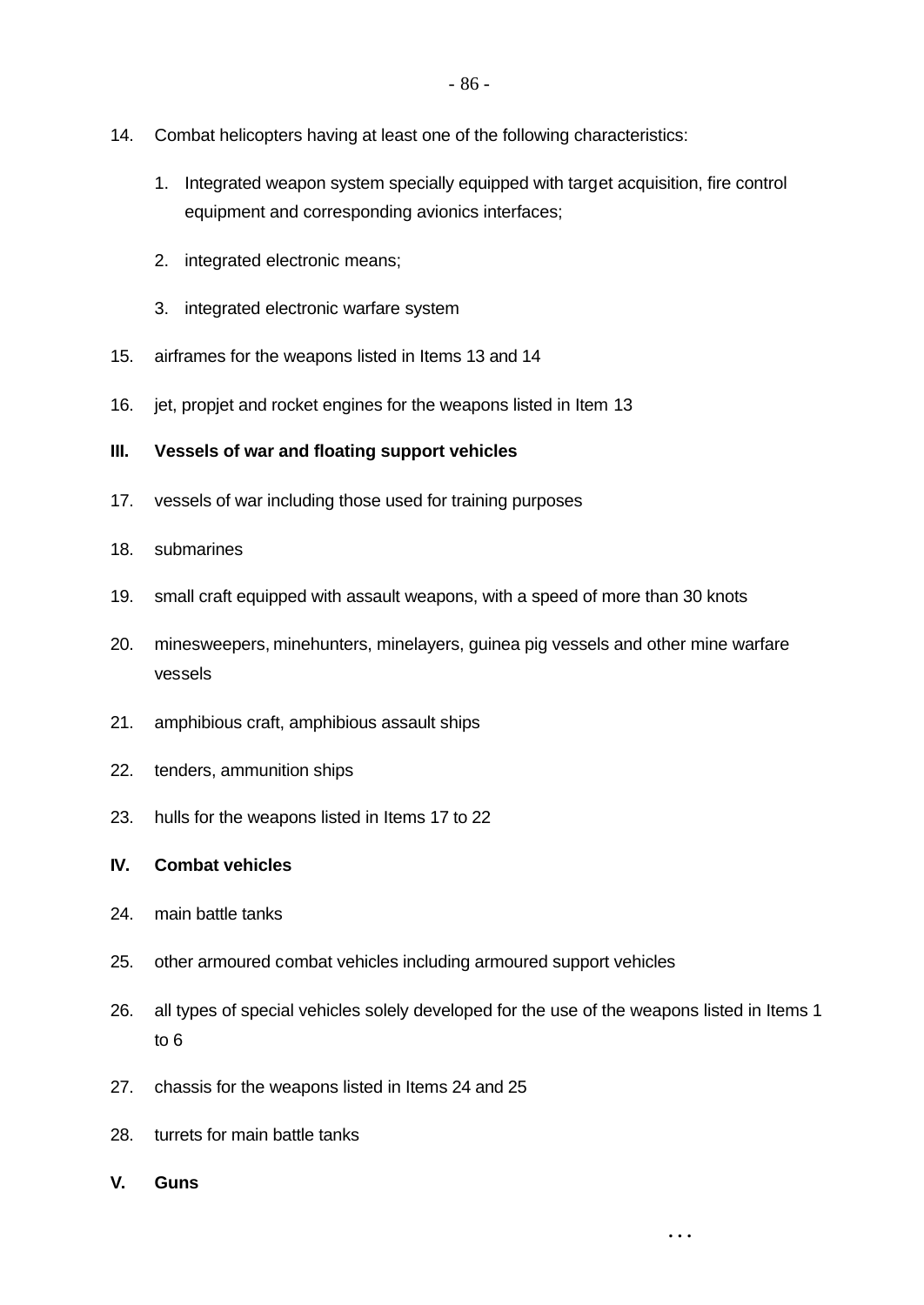- a) machine guns other than water cooled<sup>1)</sup>
- b) machine pistols other than those the models of which have been introduced earlier than 1 September 1939 by an armed force<sup>1)</sup>
- c) rifles of the fully automatic firing type other than those the models of which have been introduced earlier than 2 September 1945 by an armed force<sup>1)</sup>
- d) semiautomatic rifles other than those the models of which have been introduced earlier than 2 September 1945 by an armed force and other than rifles for hunting and sporting purposes $1$
- 30. grenade machine weapons, grenade launchers, grenade pistols
- 31. guns, howitzers and mortars of all types
- 32. automatic guns
- 33. armoured self-propelled mounts for the weapons listed in Items 31 and 32
- 34. barrels for the weapons listed in Items 29, 31 and 32
- 35. breech (bolt) mechanisms for the weapons listed in Items 29, 31 and 32
- 36. drums for automatic guns

l

 $1)$  Water cooled machine guns (sub-item a), machine pistols the models of which have been introduced earlier than 1 September 1939 by an armed force (sub-itemb), rifles of the fully automatic firing type the models of which have been introduced earlier than 2 September 1945 by an armed force (sub-items c and d) will be controlled by the War Weapons List until the date of entry into force of the Third Act amending the Weapons Act in accordance with Sentence 1 of Article 5.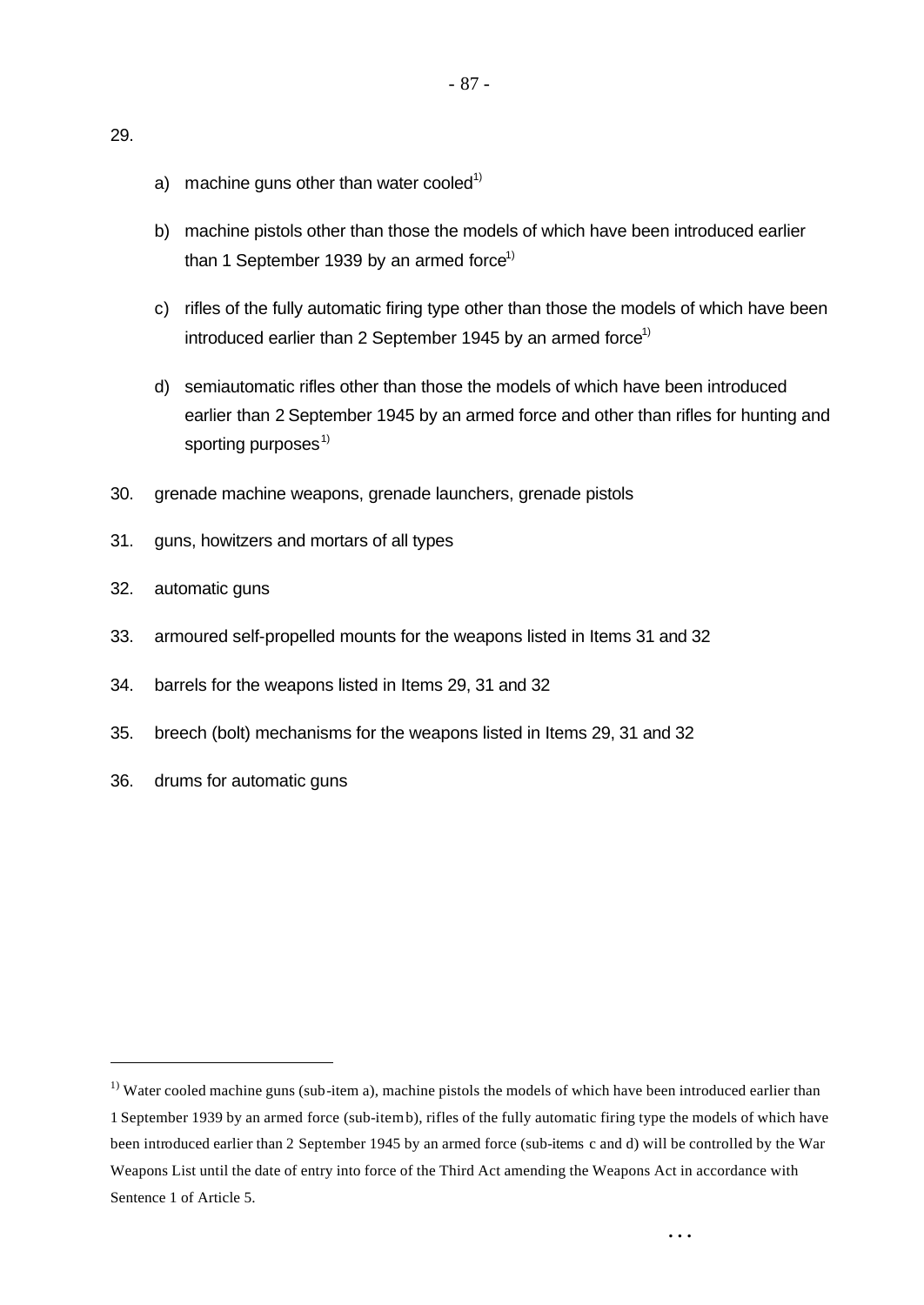- 37. recoilless, unguided, man-portable anti-tank weapons
- 38. flame-throwers
- 39. mine-laying and mine-launching equipment for land mines

#### **VII. Torpedoes, mines, bombs, autonomous ammunition**

- 40. torpedoes
- 41. torpedoes without warhead (section containing high-explosive)
- 42. torpedo bodies (torpedoes without warhead section containing high-explosive and without target seeker)
- 43. mines of all types
- 44. bombs of all types including depth charges
- 45. hand-held single-shot flame-throwers
- 46. hand grenades
- 47. engineer explosives, shaped charges and magnetic charges and explosive mine-clearing devices
- 48. explosive charges for the weapons listed in Item 43

#### **VIII. Other ammunition**

- 49. ammunition for the weapons listed in Items 31 and 32
- 50. ammunition for the weapons listed in sub-items 29a, 29c and 29d, other than fixed ammunition with full metal jacketed ball projectile, if the projectile does not contain additives, in particular a tracer, incendiary filling or explosive charge, and if fixed ammunition of the same calibre is used for hunting and sporting purposes

- 51. ammunition for the weapons listed in Item 30
- 52. ammunition for the weapons listed in Items 37 and 39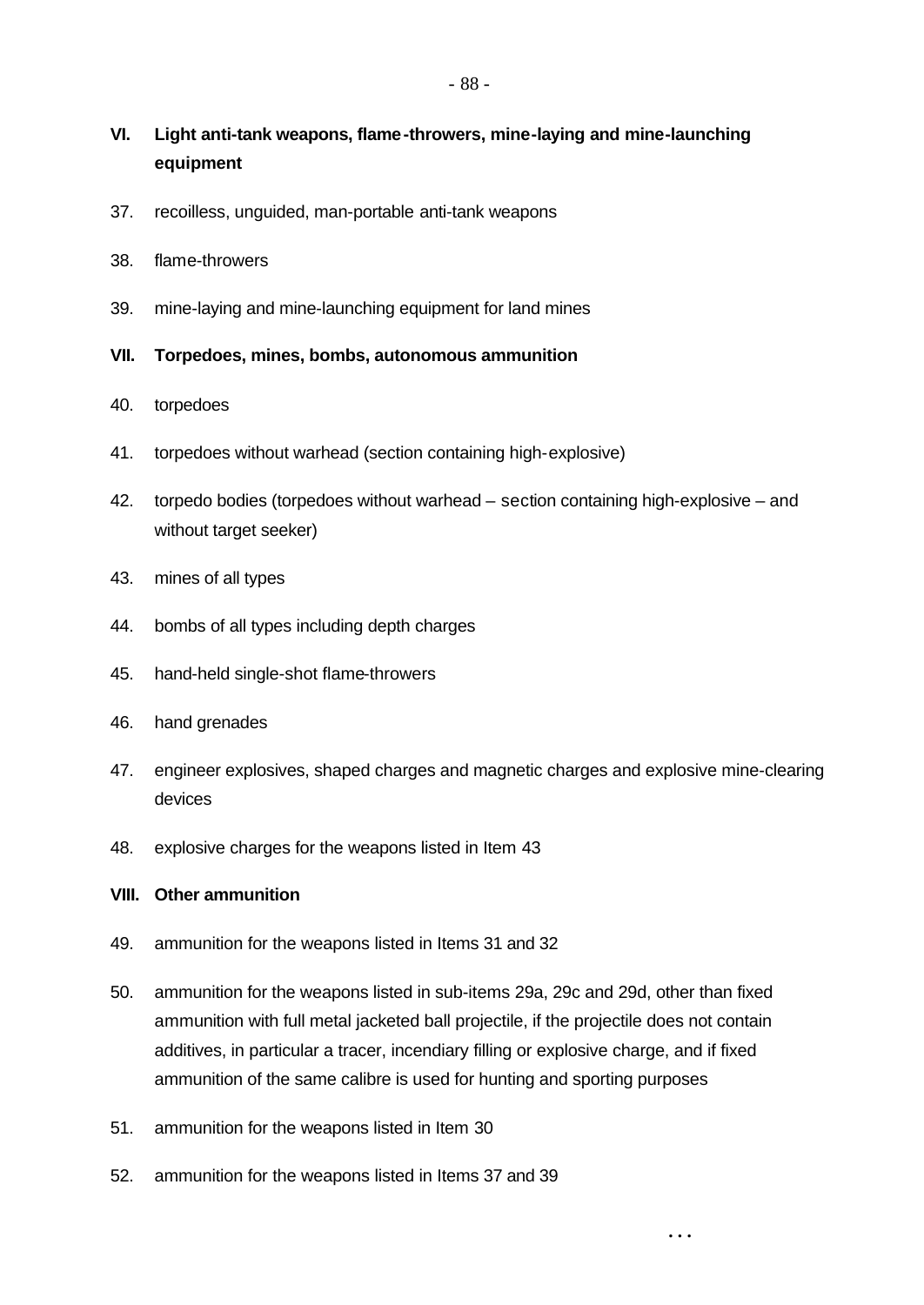- 53. rifle grenades
- 54. projectiles for the weapons listed in Items 49 and 52
- 55. propelling charges for the weapons listed in Items 49 and 52

#### **IX. Other essential components**

- 56. warheads for the weapons listed in Items 7 to 9, and 40
- 57. fuses for the weapons listed in Items 7 to 9, 40, 43, 44, 46, 47, 49, 51 to 53, and 59 other than primers

**. . .**

- 58. target seekers for the weapons listed in Items 7, 9, 40, 44, 49, 59 and 60
- 59. submunitions for the weapons listed in Items 7 to 9, 44, 49 and 61
- 60. submunitions without fuses for the weapons listed in Items 7 to 9, 44, 49 and 61

#### **X. Dispensers**

61. dispensers for the systematic distribution of submunitions

#### **XI. Laser weapons**

62. laser weapons specially designed to cause permanent blindness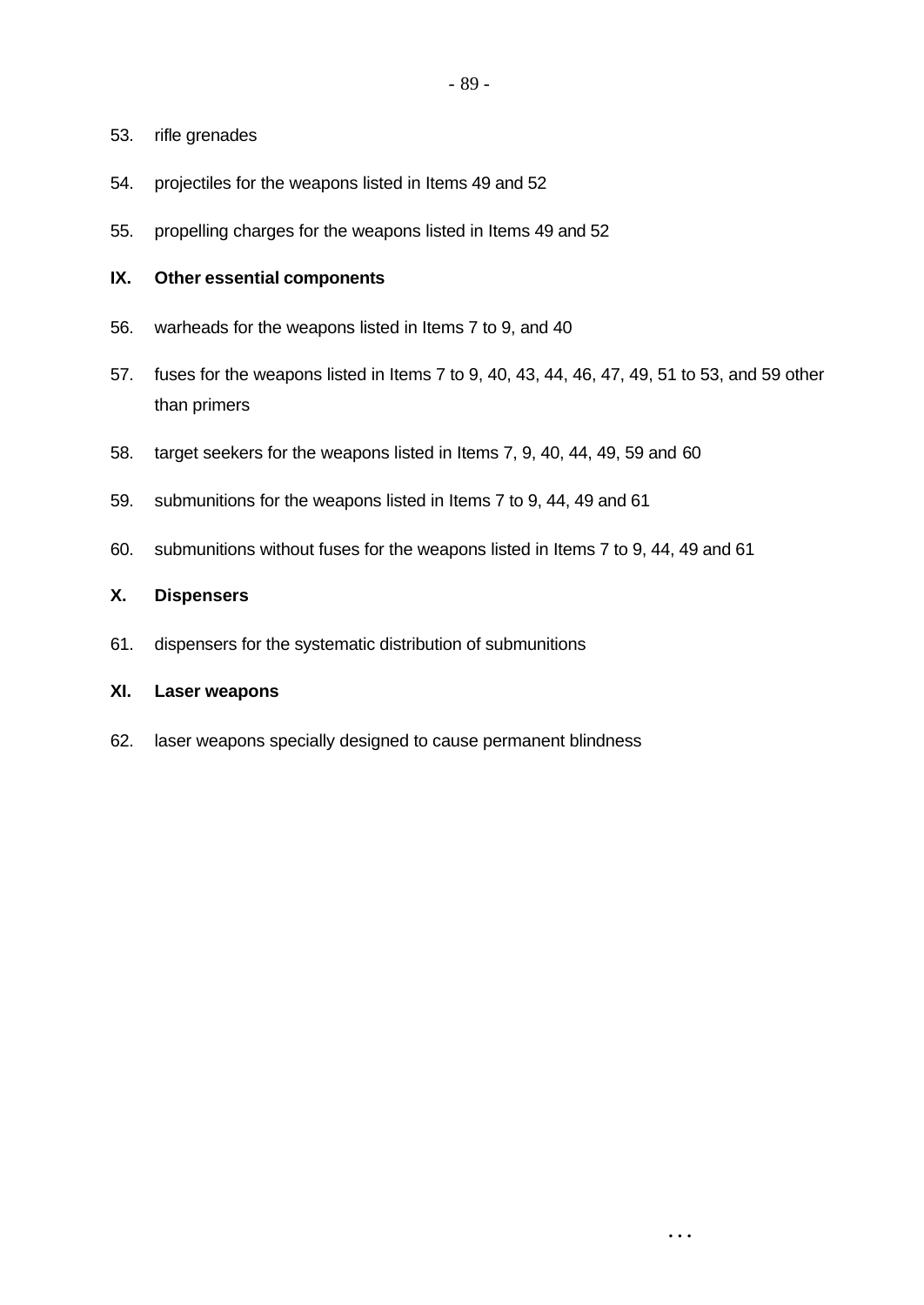# **Annex 3**

**. . .**

# **Weapon Embargoes in Force in 2001**

| <b>Country</b>         | <b>Date</b>       | <b>Legal Basis</b>                                                                                                                           |
|------------------------|-------------------|----------------------------------------------------------------------------------------------------------------------------------------------|
| Afghanistan            | 22 October 1996   | UN SC Resolution Nr. 1076                                                                                                                    |
|                        | 17 December 1996  | <b>EU Council Common Position</b><br>(96/746/CFSP)                                                                                           |
|                        | 24 January 2000   | Confirmed by EU Council Common<br>Position (2000/55/CFSP)                                                                                    |
|                        | 22 January 2001   | Confirmed by EU Council Common<br>Position (2001/56/CFSP)                                                                                    |
|                        | 26 February 2001  | Reconfirmed by EU Council Common<br>Position (2001/154/CFSP)                                                                                 |
|                        | 5 November 2001   | Limited to the area of Afghanistan<br>sovereignty under Taliban control as<br>designated by the UN Committee on<br>Sanctions (2001/771/CFSP) |
| Angola                 | 15 September 1993 | UN SC Resolution Nr. 864                                                                                                                     |
| Armenia and Azerbaijan | 29 July 1993      | UN SC Resolution Nr. 853                                                                                                                     |
| China                  | 27 June 1989      | Declaration of the European Council                                                                                                          |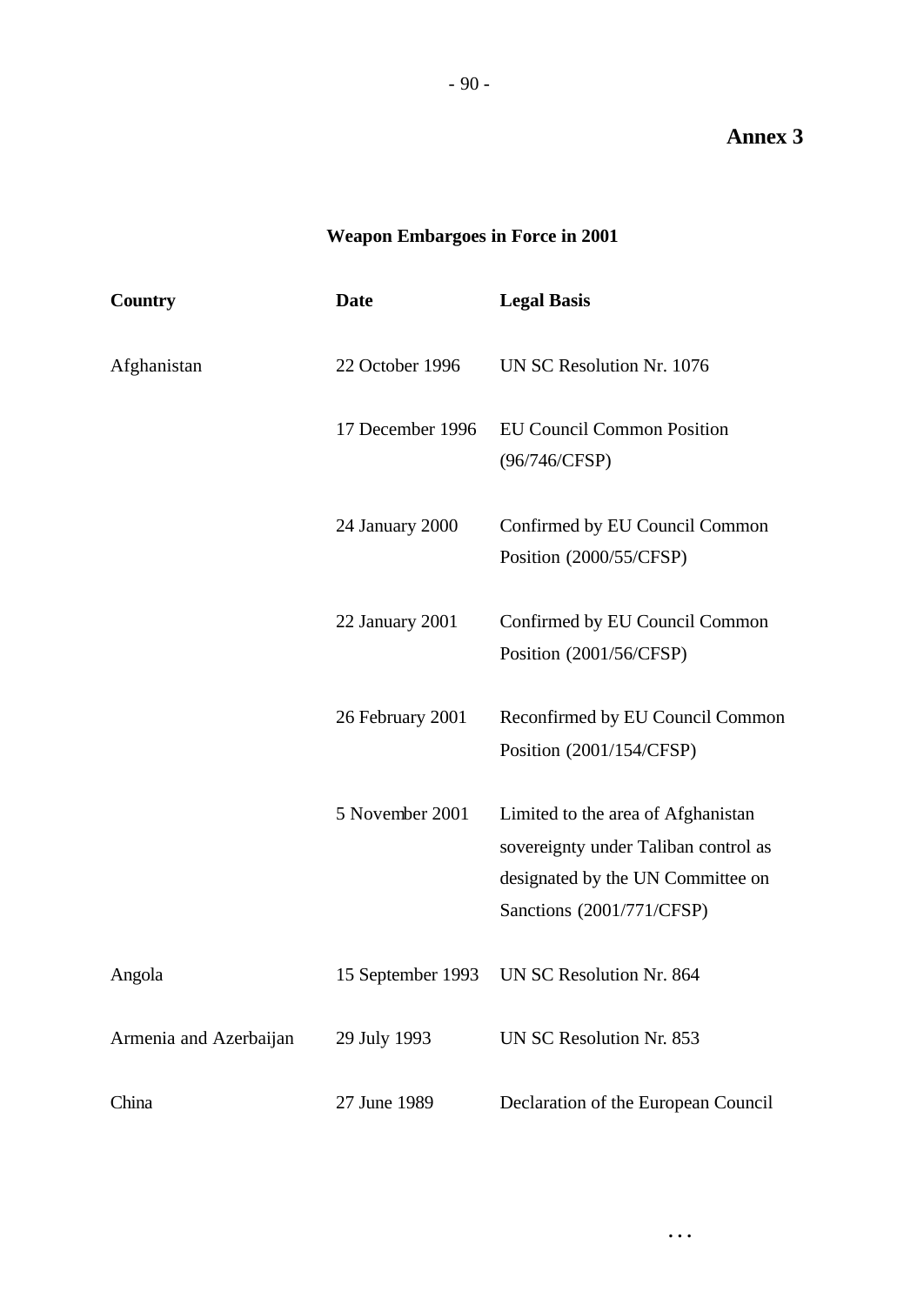| Democratic Republic of<br>Congo (Zaire) | 7 April 1993                      | Declaration of the European Council                                                                                                       |
|-----------------------------------------|-----------------------------------|-------------------------------------------------------------------------------------------------------------------------------------------|
| Ethiopia and Eritrea                    | 10 February 1999                  | UN SC Resolution Nr. 1227                                                                                                                 |
|                                         | 15 March 1999                     | <b>EU Council Common Position</b><br>(1999/206/CFSP)                                                                                      |
|                                         | 20 March 2000                     | Last extended to 30 September 2000<br>(2000/230/CFSP)                                                                                     |
|                                         | 19 March 2001                     | Last extended to 31 May 2001<br>(2001/215/CFSP)                                                                                           |
| Iraq                                    | 6 August 1990                     | UN SC Resolution Nr. 661                                                                                                                  |
| Liberia                                 | 19 November 1992                  | UN Resolution Nr. 788                                                                                                                     |
|                                         | 7 March 2001                      | UN Resolution Nr. 1343                                                                                                                    |
|                                         | 7 May 2001                        | <b>EU Council Common Position</b><br>(2001/357/CFSP)                                                                                      |
| Libya                                   | 31 March 1992<br>11 November 1993 | UN SC Resolutions Nr. 748<br>and 883                                                                                                      |
|                                         | 27 August 1998                    | Suspension by UN SC Resolution Nr. 1192                                                                                                   |
|                                         | 16 April 1999                     | Suspension of the embargo; however,<br>continuation of the weapons embargo by the<br><b>EU Council Common Position</b><br>(1999/261/CFSP) |

- 91 -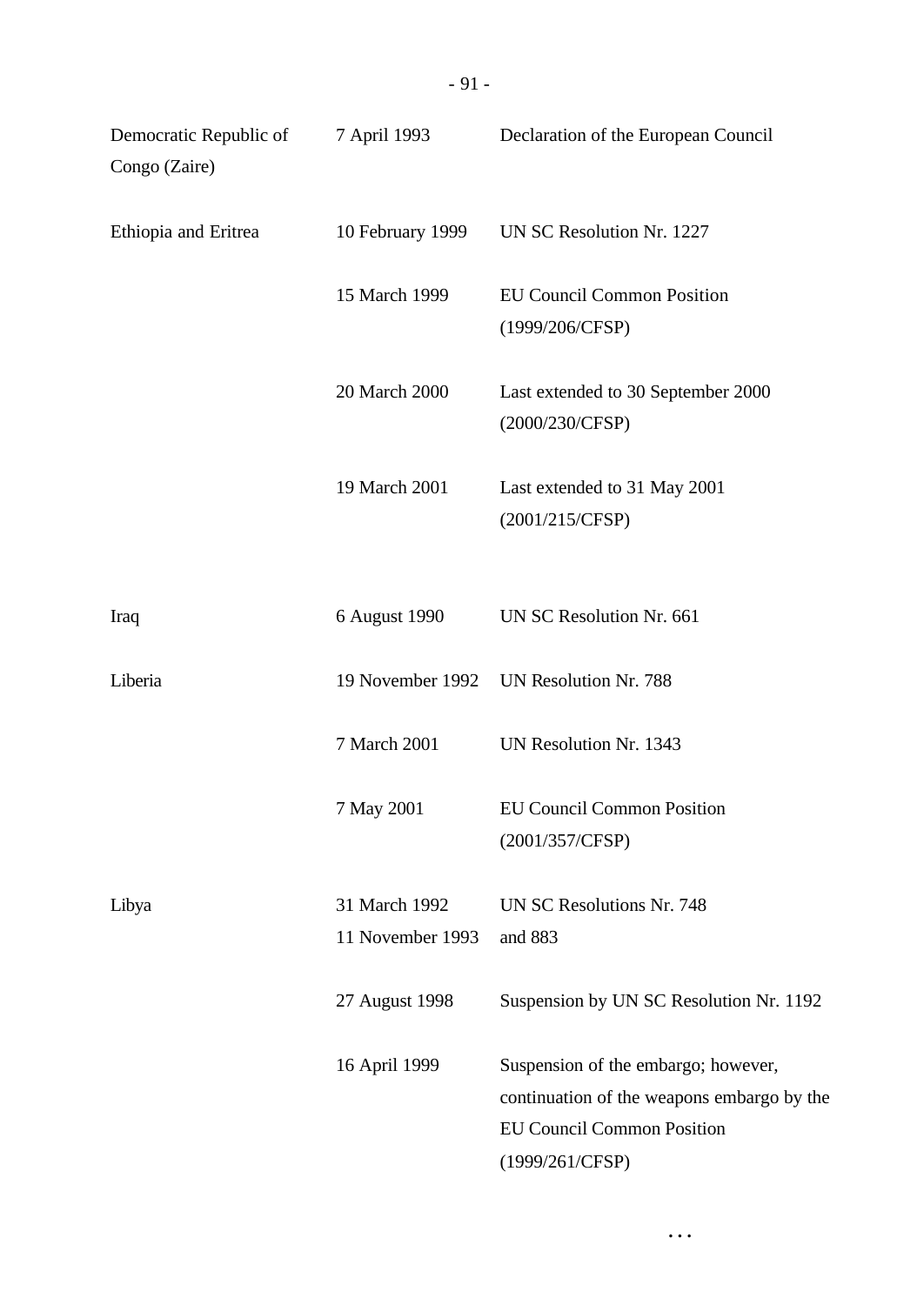| Myanmar (Burma) | 28 October 1996 | <b>EU Council Common Position</b><br>(96/635/CFSP)  |
|-----------------|-----------------|-----------------------------------------------------|
|                 | 26 April 2000   | Last extended to 29 October 2000<br>(2000/346/CFSP) |
|                 | 29 October 2001 | Last extended to 29 April 2002<br>(2001/757/CFSP)   |
| Ruanda          | 17 May 1994     | UN SC Resolution Nr. 918                            |
| Sierra Leone    | 5 June 1998     | UN SC Resolution Nr. 1171                           |
|                 | 29 June 1998    | <b>EU Council Common Position</b><br>(98/409/CFSP)  |
| Somalia         | 23 January 1992 | UN SC Resolution Nr. 733                            |
| Sudan           | 15 March 1994   | <b>EU Council Common Position</b><br>(94/165/CFSP)  |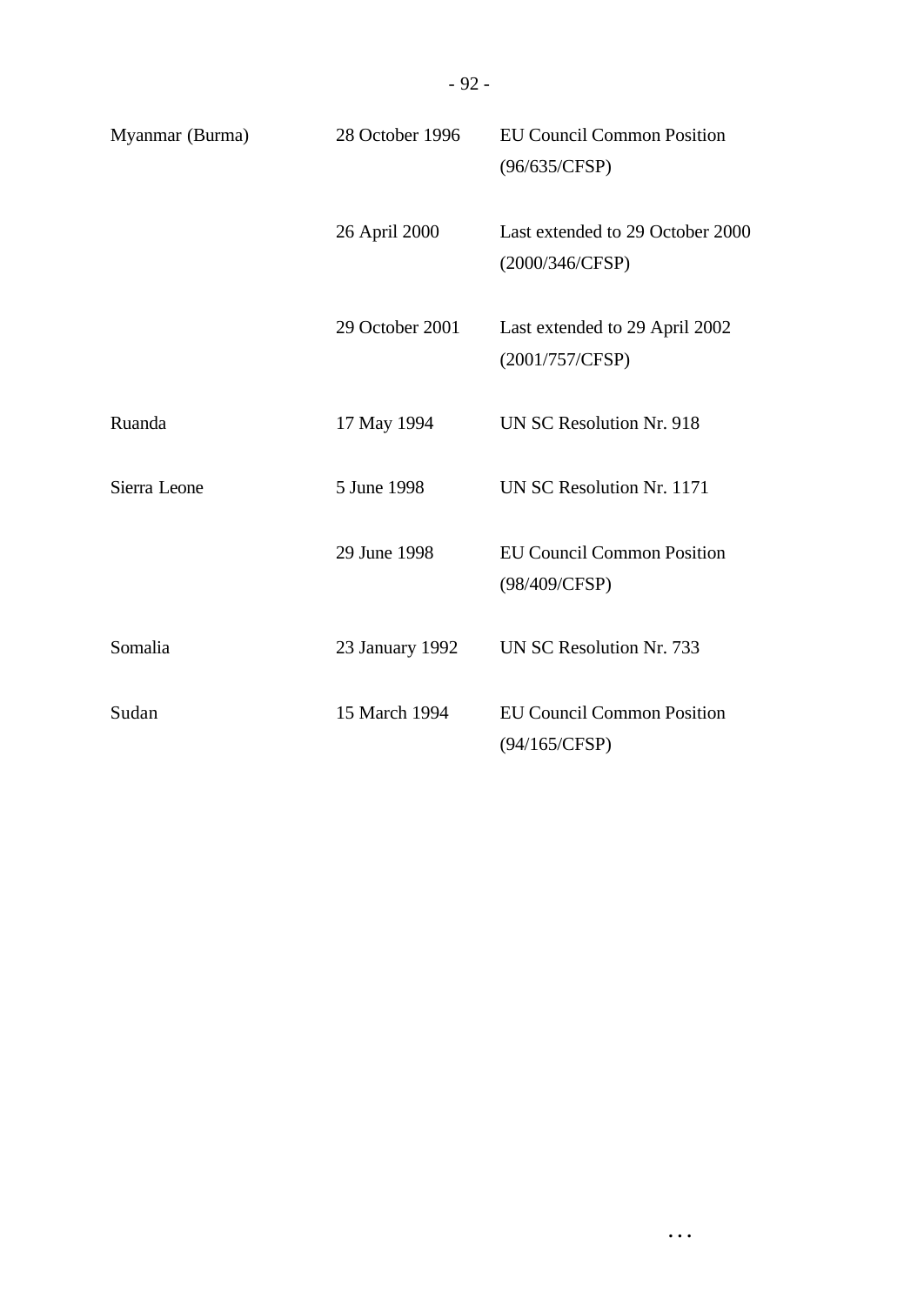| States of the former       | 31 March 1998    | UN SC Resolution Nr. 1160 <sup>*</sup> |
|----------------------------|------------------|----------------------------------------|
| Yugoslavia (Bosnia and     |                  |                                        |
| Herzegovina, Croatia,      | 26 February 1996 | <b>EU Council Common Position</b>      |
| Federal Republic of        |                  | (96/184/CFSP)                          |
| Yugoslavia with Serbia and |                  |                                        |
| Montenegro)                | 19 July 1999     | Confirmed by Council Resolution        |
|                            |                  | (1999/481/CFSP)                        |
|                            |                  |                                        |
|                            | 8 October 2001   | Amendment of the Common Position       |
|                            |                  | (96/184/CFSP): Deletion of the Federal |
|                            |                  | Republic of Yugoslavia by Common       |
|                            |                  | Position (2001/719/CFSP)               |

l

<sup>\*</sup> This UN weapons embargo did not have to be implemented by the EU since the latter independently continued the weapons embargo (that the UN had allowed to expire in 1996) based on UN SC Resolution Nr. 713 of 25 September 1991.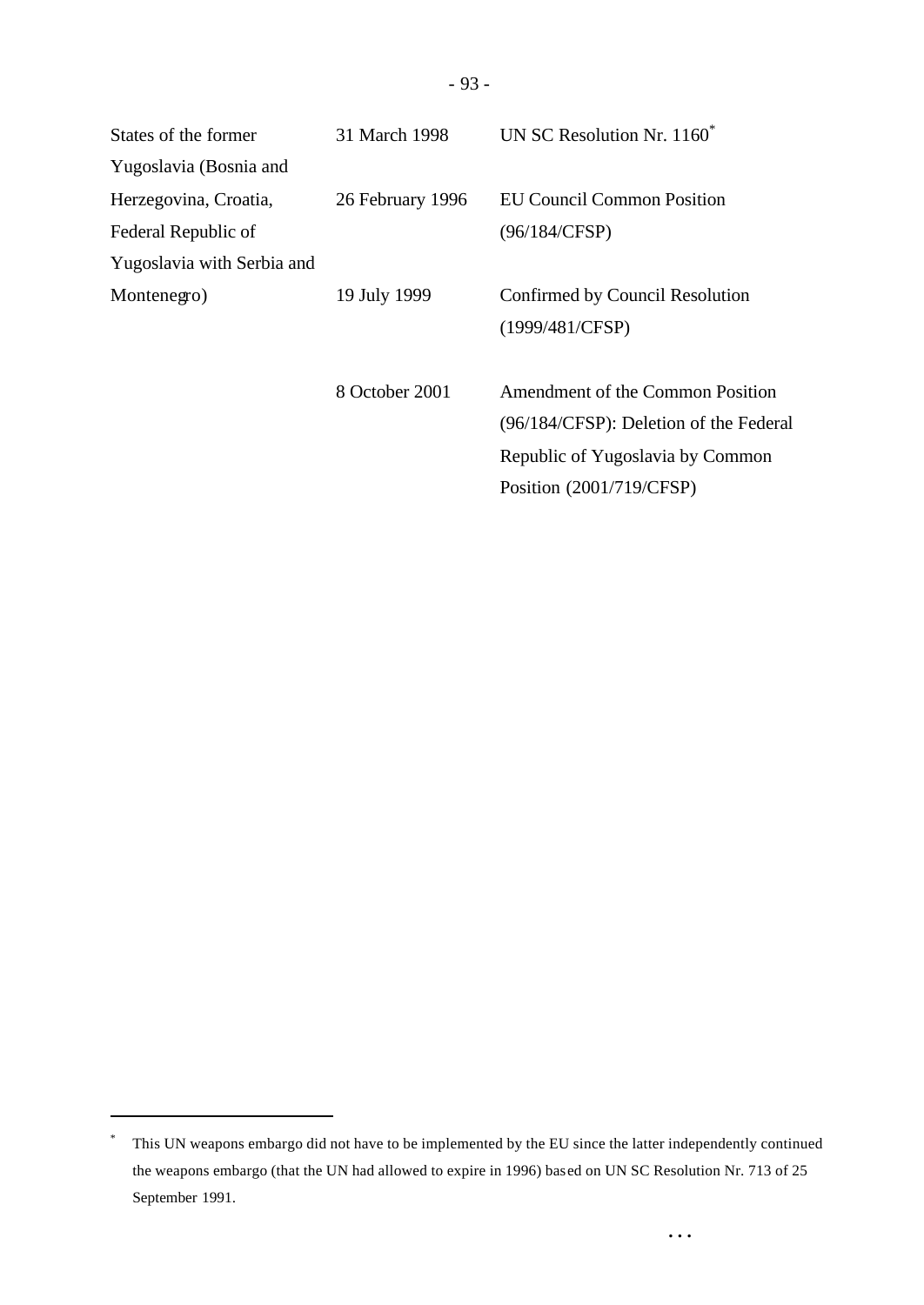# **Annex 4**

# **E XPORTS**

REPORT OF INTERNATIONAL CONVENTIONAL ARMS TRANSFERS (ACCORDING TO UNITED NATIONS GENERAL ASSEMBLY RESOLUTION 46/36 L OF DECEMBER 9, 1991)

### Reporting country: GERMANY

Calendar year: 2001

| $\mathbf{A}$                  |                                 | B                                 | $\mathbf{C}$           | D                                           | E                               |
|-------------------------------|---------------------------------|-----------------------------------|------------------------|---------------------------------------------|---------------------------------|
| <b>Category I through VII</b> |                                 | <b>Final importer</b><br>State(s) | <b>Number of items</b> | <b>State of origin</b><br>(if not exporter) | <b>Intermediate</b><br>location |
| I                             | <b>Battle tanks</b>             |                                   | nil                    |                                             |                                 |
| $\mathbf{H}$                  | Armoured combat vehicles        | Romania                           | 2                      |                                             |                                 |
| III                           | Large calibre artillery systems |                                   | nil                    |                                             |                                 |
| IV                            | Combat aircraft                 | Thailand                          | 15                     |                                             |                                 |
| V                             | Attack helicopters              | Portugal                          | $1*$                   |                                             |                                 |
| VI                            | Warships                        |                                   |                        |                                             |                                 |
| VII                           | Missiles and missile launchers  |                                   |                        |                                             |                                 |

Background information provided:  $\boxtimes$  yes  $\Box$  no  $\Box$  \* Final importer State may report a different number

**. . .**

of items due to a different transfer definition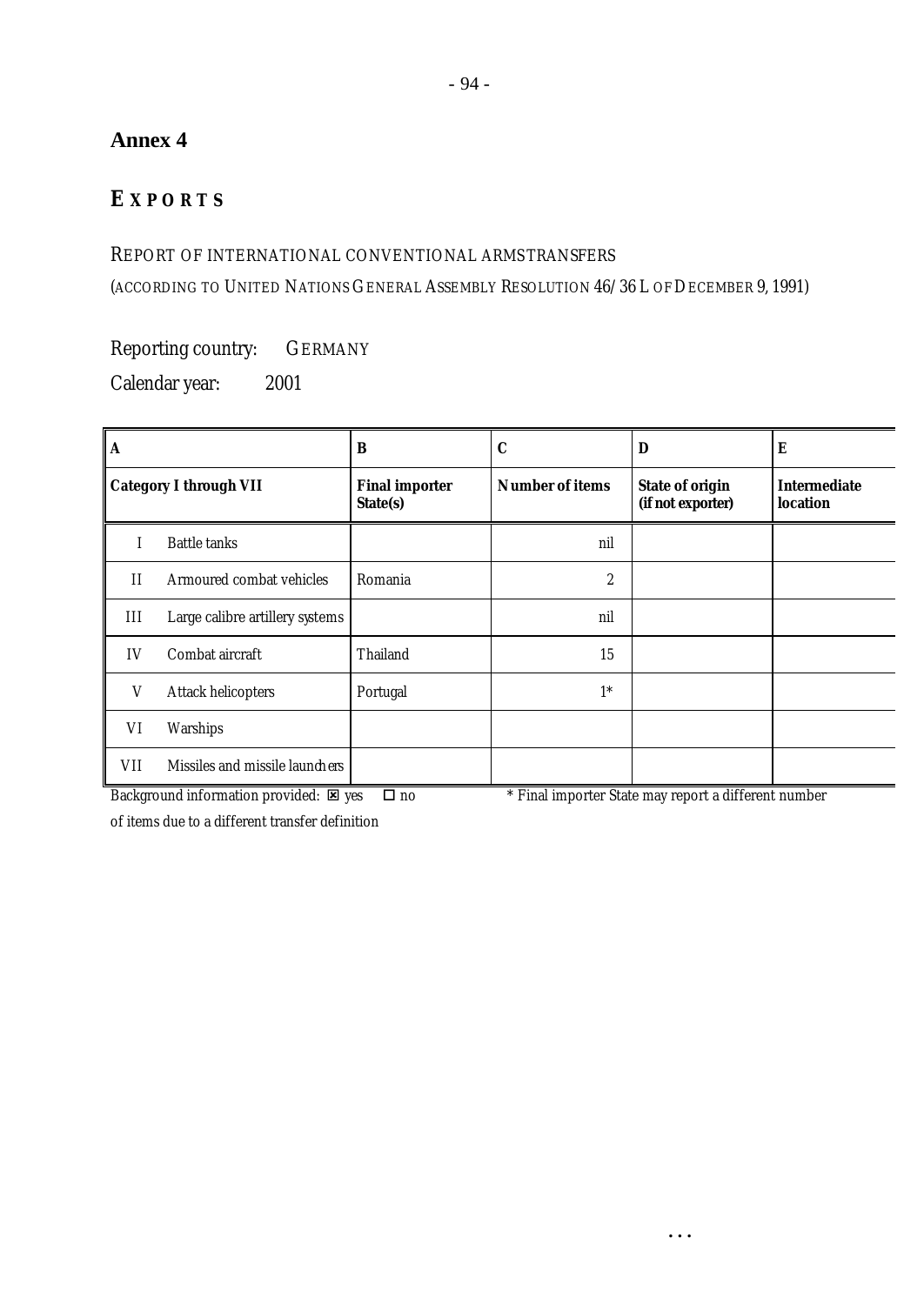# **Annex 5**

### **EU Member States**

| Country | No. of          | EL Item  | <b>Total Value</b> | <b>EL Merchandise</b> | <b>Denials of</b>    | EL Item | <b>Total Value</b> | No. of Denials/ |
|---------|-----------------|----------|--------------------|-----------------------|----------------------|---------|--------------------|-----------------|
|         | <b>Licenses</b> |          | (DM)               |                       | <b>Final Exports</b> |         | (DM)               | Reasons/        |
|         |                 |          |                    |                       |                      |         |                    | EL Item         |
| Austria | 306             | 0001     | 98,220,029         |                       |                      |         |                    |                 |
|         |                 | 0002     |                    |                       |                      |         |                    |                 |
|         |                 | 0003     |                    |                       |                      |         |                    |                 |
|         |                 | 0004     |                    |                       |                      |         |                    |                 |
|         |                 | 0005     |                    |                       |                      |         |                    |                 |
|         |                 | 0006     |                    |                       |                      |         |                    |                 |
|         |                 | $0007\,$ |                    |                       |                      |         |                    |                 |
|         |                 | 0008     |                    |                       |                      |         |                    |                 |
|         |                 | 0010     |                    |                       |                      |         |                    |                 |
|         |                 | 0011     |                    |                       |                      |         |                    |                 |
|         |                 | 0013     |                    |                       |                      |         |                    |                 |
|         |                 | $0014\,$ |                    |                       |                      |         |                    |                 |
|         |                 | 0015     |                    |                       |                      |         |                    |                 |
|         |                 | 0016     |                    |                       |                      |         |                    |                 |
|         |                 | $0017\,$ |                    |                       |                      |         |                    |                 |
|         |                 | $0018\,$ |                    |                       |                      |         |                    |                 |
|         |                 | 0022     |                    |                       |                      |         |                    |                 |
| Belgium | 320             | $0001\,$ | 119,807.279        |                       |                      |         |                    |                 |
|         |                 | 0002     |                    |                       |                      |         |                    |                 |
|         |                 | 0003     |                    |                       |                      |         |                    |                 |
|         |                 | 0004     |                    |                       |                      |         |                    |                 |
|         |                 | 0005     |                    |                       |                      |         |                    |                 |
|         |                 | 0006     |                    |                       |                      |         |                    |                 |
|         |                 | 0007     |                    |                       |                      |         |                    |                 |
|         |                 | 0008     |                    |                       |                      |         |                    |                 |
|         |                 | 0009     |                    |                       |                      |         |                    |                 |
|         |                 | 0010     |                    |                       |                      |         |                    |                 |
|         |                 | $0011\,$ |                    |                       |                      |         |                    |                 |
|         |                 | 0013     |                    |                       |                      |         |                    |                 |
|         |                 | 0014     |                    |                       |                      |         |                    |                 |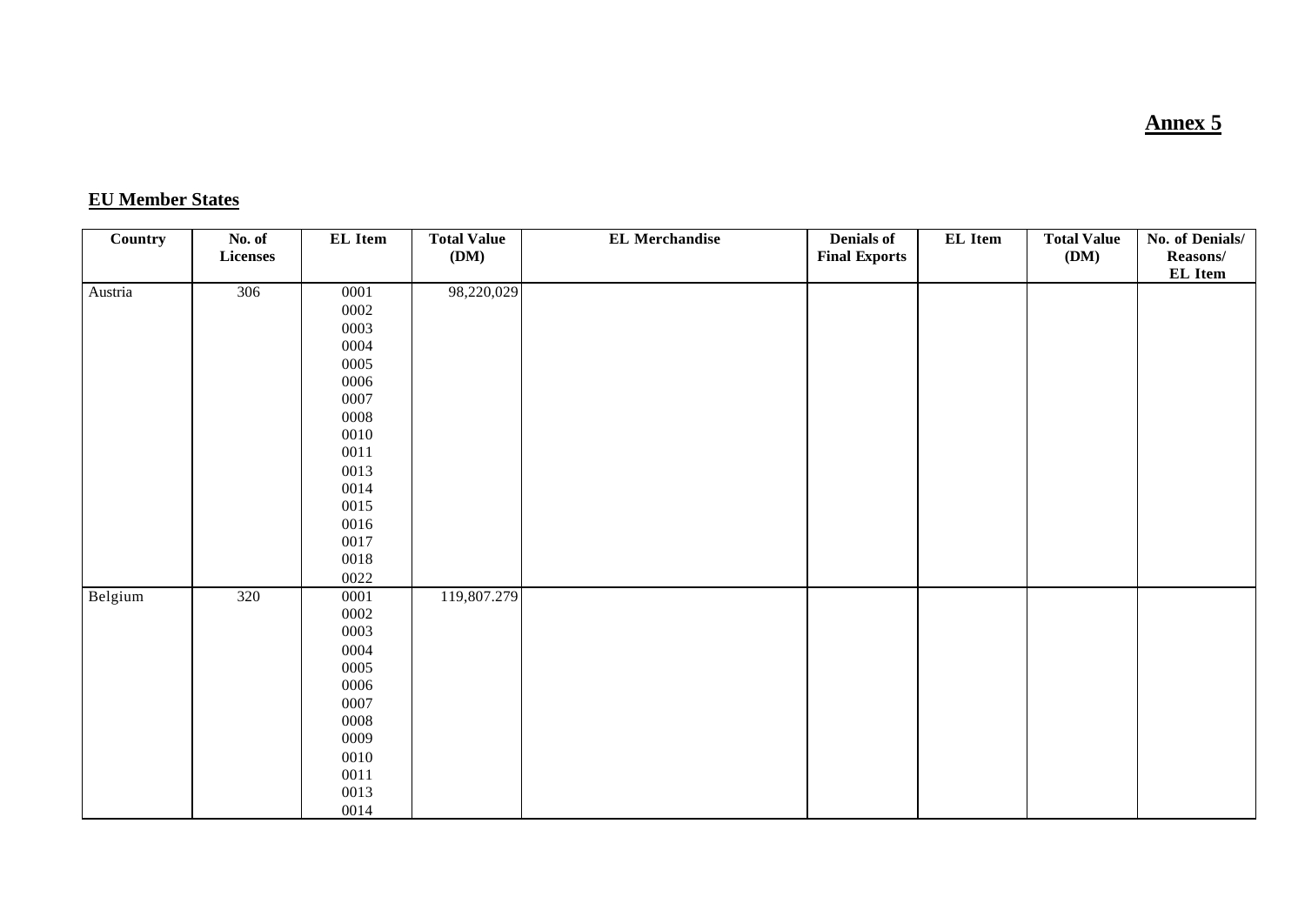| Country | No. of<br>Licenses | EL Item    | <b>Total Value</b><br>(DM) | <b>EL Merchandise</b> | <b>Denials of</b><br><b>Final Exports</b> | EL Item | <b>Total Value</b><br>(DM) | No. of Denials/<br>$\boldsymbol{\mathsf{Reasons}}/$ |
|---------|--------------------|------------|----------------------------|-----------------------|-------------------------------------------|---------|----------------------------|-----------------------------------------------------|
|         |                    | 0015       |                            |                       |                                           |         |                            | EL Item                                             |
|         |                    | 0016       |                            |                       |                                           |         |                            |                                                     |
|         |                    | $0017\,$   |                            |                       |                                           |         |                            |                                                     |
|         |                    | $0018\,$   |                            |                       |                                           |         |                            |                                                     |
|         |                    | 0021       |                            |                       |                                           |         |                            |                                                     |
|         |                    | 0022       |                            |                       |                                           |         |                            |                                                     |
| Denmark | 188                | 0001       | 139, 199, 528              |                       |                                           |         |                            |                                                     |
|         |                    | $\,0002\,$ |                            |                       |                                           |         |                            |                                                     |
|         |                    | 0003       |                            |                       |                                           |         |                            |                                                     |
|         |                    | 0004       |                            |                       |                                           |         |                            |                                                     |
|         |                    | 0005       |                            |                       |                                           |         |                            |                                                     |
|         |                    | 0006       |                            |                       |                                           |         |                            |                                                     |
|         |                    | $0007\,$   |                            |                       |                                           |         |                            |                                                     |
|         |                    | $\,0008\,$ |                            |                       |                                           |         |                            |                                                     |
|         |                    | 0009       |                            |                       |                                           |         |                            |                                                     |
|         |                    | $0010\,$   |                            |                       |                                           |         |                            |                                                     |
|         |                    | $0011\,$   |                            |                       |                                           |         |                            |                                                     |
|         |                    | 0013       |                            |                       |                                           |         |                            |                                                     |
|         |                    | $0014\,$   |                            |                       |                                           |         |                            |                                                     |
|         |                    | 0015       |                            |                       |                                           |         |                            |                                                     |
|         |                    | $0016\,$   |                            |                       |                                           |         |                            |                                                     |
|         |                    | 0017       |                            |                       |                                           |         |                            |                                                     |
|         |                    | $0018\,$   |                            |                       |                                           |         |                            |                                                     |
|         |                    | 0022       |                            |                       |                                           |         |                            |                                                     |
| Finland | 64                 | 0001       | 37,895,789                 |                       |                                           |         |                            |                                                     |
|         |                    | 0002       |                            |                       |                                           |         |                            |                                                     |
|         |                    | 0003       |                            |                       |                                           |         |                            |                                                     |
|         |                    | 0004       |                            |                       |                                           |         |                            |                                                     |
|         |                    | 0005       |                            |                       |                                           |         |                            |                                                     |
|         |                    | 0006       |                            |                       |                                           |         |                            |                                                     |
|         |                    | $0007\,$   |                            |                       |                                           |         |                            |                                                     |
|         |                    | 0009       |                            |                       |                                           |         |                            |                                                     |
|         |                    | $0011\,$   |                            |                       |                                           |         |                            |                                                     |
|         |                    | 0013       |                            |                       |                                           |         |                            |                                                     |
|         |                    | 0015       |                            |                       |                                           |         |                            |                                                     |
|         |                    | 0016       |                            |                       |                                           |         |                            |                                                     |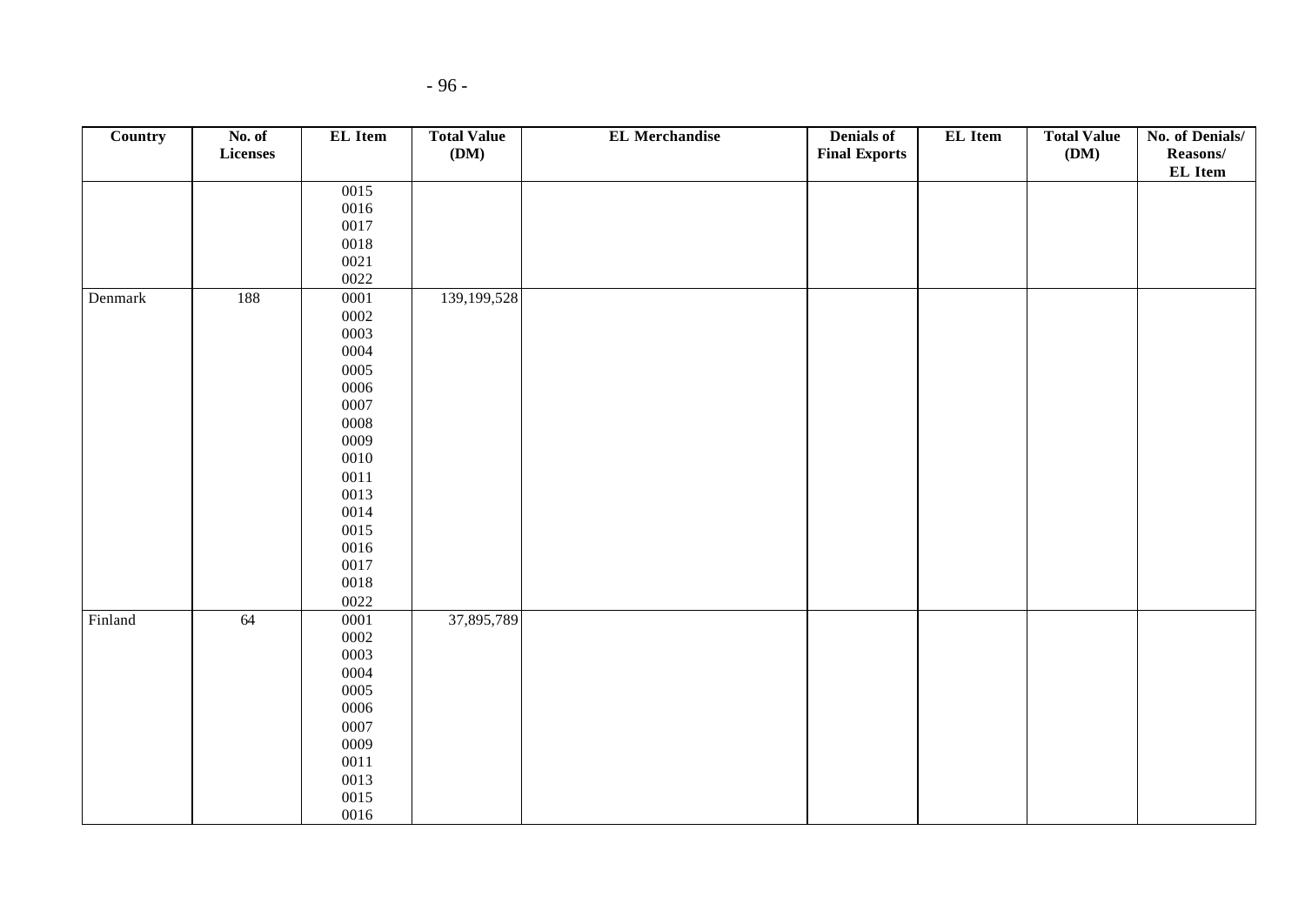| Country | No. of<br><b>Licenses</b> | EL Item | <b>Total Value</b><br><b>(DM)</b> | <b>EL Merchandise</b> | Denials of<br><b>Final Exports</b> | <b>EL</b> Item | <b>Total Value</b><br>(DM) | No. of Denials/<br>Reasons/ |
|---------|---------------------------|---------|-----------------------------------|-----------------------|------------------------------------|----------------|----------------------------|-----------------------------|
|         |                           |         |                                   |                       |                                    |                |                            |                             |
|         |                           |         |                                   |                       |                                    |                |                            | EL Item                     |
|         |                           | 0017    |                                   |                       |                                    |                |                            |                             |
|         |                           | 0018    |                                   |                       |                                    |                |                            |                             |
| France  | 419                       | 0001    | 135,568,332                       |                       |                                    |                |                            |                             |
|         |                           | 0002    |                                   |                       |                                    |                |                            |                             |
|         |                           | 0003    |                                   |                       |                                    |                |                            |                             |
|         |                           | 0004    |                                   |                       |                                    |                |                            |                             |
|         |                           | 0005    |                                   |                       |                                    |                |                            |                             |
|         |                           | 0006    |                                   |                       |                                    |                |                            |                             |
|         |                           | 0007    |                                   |                       |                                    |                |                            |                             |
|         |                           | 0008    |                                   |                       |                                    |                |                            |                             |
|         |                           | 0010    |                                   |                       |                                    |                |                            |                             |
|         |                           | 0011    |                                   |                       |                                    |                |                            |                             |
|         |                           | 0013    |                                   |                       |                                    |                |                            |                             |
|         |                           | 0014    |                                   |                       |                                    |                |                            |                             |
|         |                           |         |                                   |                       |                                    |                |                            |                             |
|         |                           | 0015    |                                   |                       |                                    |                |                            |                             |
|         |                           | 0016    |                                   |                       |                                    |                |                            |                             |
|         |                           | 0017    |                                   |                       |                                    |                |                            |                             |
|         |                           | 0018    |                                   |                       |                                    |                |                            |                             |
|         |                           | 0021    |                                   |                       |                                    |                |                            |                             |
|         |                           | 0022    |                                   |                       |                                    |                |                            |                             |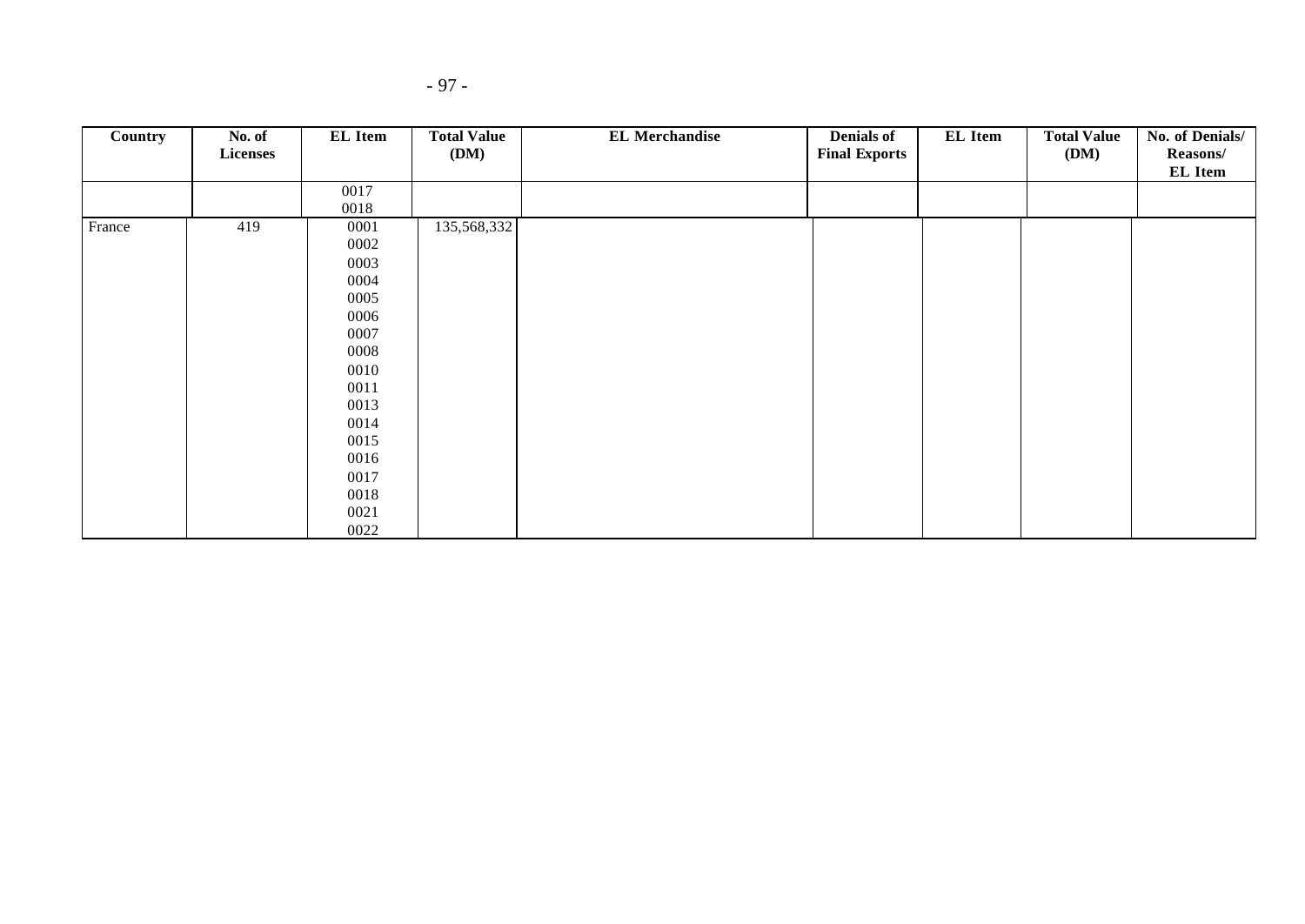| Country | No. of<br>Licenses | EL Item      | <b>Total Value</b><br>(DM) | <b>EL Merchandise</b> | <b>Denials of</b><br><b>Final Exports</b> | EL Item | <b>Total Value</b><br>(DM) | No. of Denials/<br>Reasons/ |
|---------|--------------------|--------------|----------------------------|-----------------------|-------------------------------------------|---------|----------------------------|-----------------------------|
|         |                    |              |                            |                       |                                           |         |                            | EL Item                     |
| Greece  | 143                | 0001         | 679,695,995                |                       |                                           |         |                            |                             |
|         |                    | 0002         |                            |                       |                                           |         |                            |                             |
|         |                    | 0003         |                            |                       |                                           |         |                            |                             |
|         |                    | 0004         |                            |                       |                                           |         |                            |                             |
|         |                    | 0005         |                            |                       |                                           |         |                            |                             |
|         |                    | 0006         |                            |                       |                                           |         |                            |                             |
|         |                    | 0007         |                            |                       |                                           |         |                            |                             |
|         |                    | ${\bf 0008}$ |                            |                       |                                           |         |                            |                             |
|         |                    | 0009         |                            |                       |                                           |         |                            |                             |
|         |                    | 0010         |                            |                       |                                           |         |                            |                             |
|         |                    | $0011\,$     |                            |                       |                                           |         |                            |                             |
|         |                    | 0013         |                            |                       |                                           |         |                            |                             |
|         |                    | $0014\,$     |                            |                       |                                           |         |                            |                             |
|         |                    | 0016         |                            |                       |                                           |         |                            |                             |
|         |                    | 0017         |                            |                       |                                           |         |                            |                             |
|         |                    | 0018         |                            |                       |                                           |         |                            |                             |
|         |                    | 0021         |                            |                       |                                           |         |                            |                             |
|         |                    | $0022\,$     |                            |                       |                                           |         |                            |                             |
| Ireland | 16                 | 0001         | 6,044,488                  |                       |                                           |         |                            |                             |
|         |                    | 0003         |                            |                       |                                           |         |                            |                             |
|         |                    | 0004         |                            |                       |                                           |         |                            |                             |
|         |                    | 0006<br>0007 |                            |                       |                                           |         |                            |                             |
|         |                    |              |                            |                       |                                           |         |                            |                             |
|         |                    | $0011\,$     |                            |                       |                                           |         |                            |                             |
|         |                    | 0016<br>0017 |                            |                       |                                           |         |                            |                             |
| Italy   | 539                | 0001         | 431,747,460                |                       |                                           |         |                            |                             |
|         |                    | 0002         |                            |                       |                                           |         |                            |                             |
|         |                    | 0003         |                            |                       |                                           |         |                            |                             |
|         |                    | 0004         |                            |                       |                                           |         |                            |                             |
|         |                    | 0005         |                            |                       |                                           |         |                            |                             |
|         |                    | 0006         |                            |                       |                                           |         |                            |                             |
|         |                    | 0007         |                            |                       |                                           |         |                            |                             |
|         |                    | ${\bf 0008}$ |                            |                       |                                           |         |                            |                             |
|         |                    |              |                            |                       |                                           |         |                            |                             |
|         |                    | 0009         |                            |                       |                                           |         |                            |                             |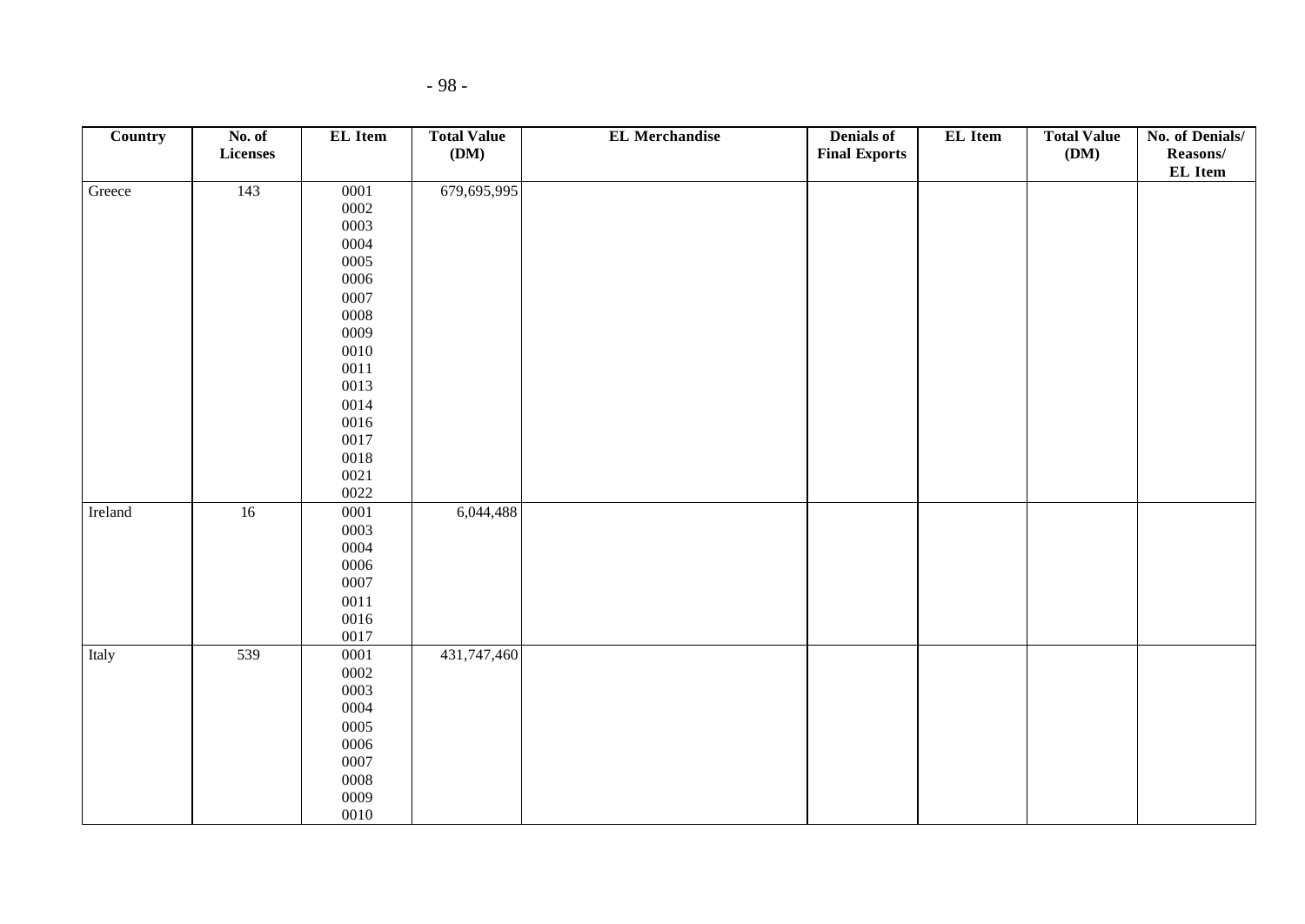| Country     | No. of   | <b>EL</b> Item | <b>Total Value</b> | <b>EL Merchandise</b> | <b>Denials of</b>    | EL Item | <b>Total Value</b> | No. of Denials/ |
|-------------|----------|----------------|--------------------|-----------------------|----------------------|---------|--------------------|-----------------|
|             | Licenses |                | (DM)               |                       | <b>Final Exports</b> |         | (DM)               | Reasons/        |
|             |          | 0011           |                    |                       |                      |         |                    | EL Item         |
|             |          | 0013           |                    |                       |                      |         |                    |                 |
|             |          | 0014           |                    |                       |                      |         |                    |                 |
|             |          | 0015           |                    |                       |                      |         |                    |                 |
|             |          | 0016           |                    |                       |                      |         |                    |                 |
|             |          | 0017           |                    |                       |                      |         |                    |                 |
|             |          | 0018           |                    |                       |                      |         |                    |                 |
|             |          | 0021           |                    |                       |                      |         |                    |                 |
|             |          | 0022           |                    |                       |                      |         |                    |                 |
| Luxembourg  | 75       | 0001           | 10,862,811         |                       |                      |         |                    |                 |
|             |          | 0002           |                    |                       |                      |         |                    |                 |
|             |          | 0003           |                    |                       |                      |         |                    |                 |
|             |          | 0004           |                    |                       |                      |         |                    |                 |
|             |          | 0005           |                    |                       |                      |         |                    |                 |
|             |          | 0006           |                    |                       |                      |         |                    |                 |
|             |          | 0007           |                    |                       |                      |         |                    |                 |
|             |          | 0013           |                    |                       |                      |         |                    |                 |
|             |          | 0015           |                    |                       |                      |         |                    |                 |
| Netherlands | 496      | 0018<br>0001   |                    |                       |                      |         |                    |                 |
|             |          | 0002           | 307,242,940        |                       |                      |         |                    |                 |
|             |          | 0003           |                    |                       |                      |         |                    |                 |
|             |          | $\,0004\,$     |                    |                       |                      |         |                    |                 |
|             |          | 0005           |                    |                       |                      |         |                    |                 |
|             |          | 0006           |                    |                       |                      |         |                    |                 |
|             |          | 0007           |                    |                       |                      |         |                    |                 |
|             |          | $0008\,$       |                    |                       |                      |         |                    |                 |
|             |          | 0009           |                    |                       |                      |         |                    |                 |
|             |          | 0010           |                    |                       |                      |         |                    |                 |
|             |          | $0011\,$       |                    |                       |                      |         |                    |                 |
|             |          | 0013           |                    |                       |                      |         |                    |                 |
|             |          | $0014\,$       |                    |                       |                      |         |                    |                 |
|             |          | 0015           |                    |                       |                      |         |                    |                 |
|             |          | 0016           |                    |                       |                      |         |                    |                 |
|             |          | 0017           |                    |                       |                      |         |                    |                 |
|             |          | $0018\,$       |                    |                       |                      |         |                    |                 |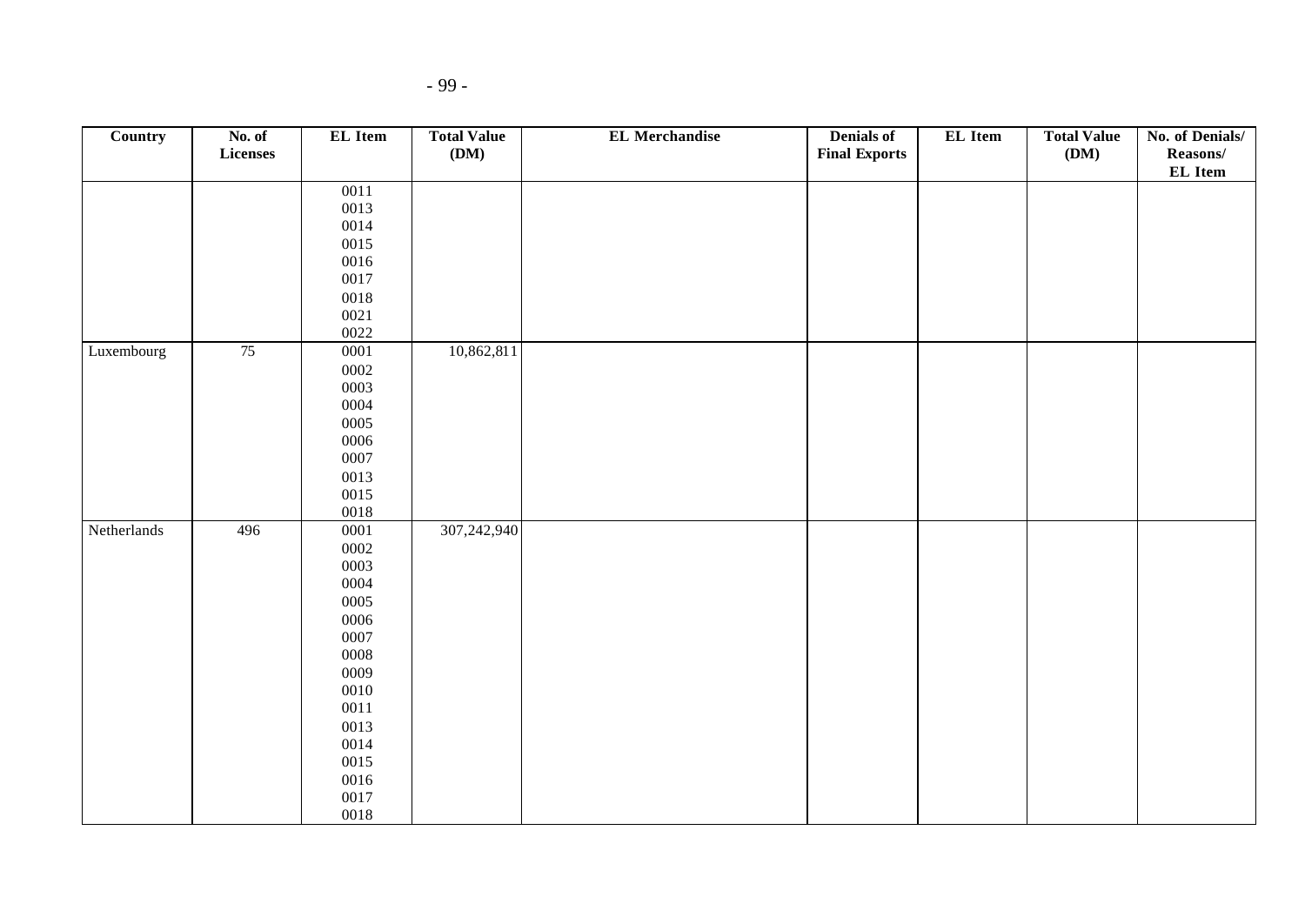| ×<br>×<br>٧<br>٧ |  |
|------------------|--|
|------------------|--|

| Country  | No. of<br><b>Licenses</b> | EL Item          | <b>Total Value</b><br>(DM) | <b>EL Merchandise</b> | <b>Denials of</b><br><b>Final Exports</b> | EL Item | <b>Total Value</b><br>(DM) | No. of Denials/<br>Reasons/<br>EL Item |
|----------|---------------------------|------------------|----------------------------|-----------------------|-------------------------------------------|---------|----------------------------|----------------------------------------|
|          |                           | 0022             |                            |                       |                                           |         |                            |                                        |
| Portugal | 51                        | 0001             | 73,804,685                 |                       |                                           |         |                            |                                        |
|          |                           | $\,0002\,$       |                            |                       |                                           |         |                            |                                        |
|          |                           | 0005             |                            |                       |                                           |         |                            |                                        |
|          |                           | 0006             |                            |                       |                                           |         |                            |                                        |
|          |                           | 0007             |                            |                       |                                           |         |                            |                                        |
|          |                           | $0008\,$         |                            |                       |                                           |         |                            |                                        |
|          |                           | 0009             |                            |                       |                                           |         |                            |                                        |
|          |                           | 0010             |                            |                       |                                           |         |                            |                                        |
|          |                           | $0011\,$         |                            |                       |                                           |         |                            |                                        |
|          |                           | 0013             |                            |                       |                                           |         |                            |                                        |
|          |                           | 0016             |                            |                       |                                           |         |                            |                                        |
|          |                           | $0017\,$         |                            |                       |                                           |         |                            |                                        |
|          |                           | $0018\,$         |                            |                       |                                           |         |                            |                                        |
|          |                           | $0021\,$         |                            |                       |                                           |         |                            |                                        |
|          |                           | 0022             |                            |                       |                                           |         |                            |                                        |
| Sweden   | 271                       | 0001             | 179,875,480                |                       |                                           |         |                            |                                        |
|          |                           | $0002\,$         |                            |                       |                                           |         |                            |                                        |
|          |                           | 0003             |                            |                       |                                           |         |                            |                                        |
|          |                           | 0004             |                            |                       |                                           |         |                            |                                        |
|          |                           | 0005             |                            |                       |                                           |         |                            |                                        |
|          |                           | 0006             |                            |                       |                                           |         |                            |                                        |
|          |                           | $0007\,$         |                            |                       |                                           |         |                            |                                        |
|          |                           | ${\bf 0008}$     |                            |                       |                                           |         |                            |                                        |
|          |                           | 0009             |                            |                       |                                           |         |                            |                                        |
|          |                           | 0010             |                            |                       |                                           |         |                            |                                        |
|          |                           | $0011\,$         |                            |                       |                                           |         |                            |                                        |
|          |                           | 0013             |                            |                       |                                           |         |                            |                                        |
|          |                           | 0014             |                            |                       |                                           |         |                            |                                        |
|          |                           | 0015             |                            |                       |                                           |         |                            |                                        |
|          |                           | 0016             |                            |                       |                                           |         |                            |                                        |
|          |                           | 0017             |                            |                       |                                           |         |                            |                                        |
|          |                           | 0018             |                            |                       |                                           |         |                            |                                        |
|          |                           | $0021\,$<br>0022 |                            |                       |                                           |         |                            |                                        |
| Spain    | 374                       | 0001             | 150,150,657                |                       |                                           |         |                            |                                        |
|          |                           |                  |                            |                       |                                           |         |                            |                                        |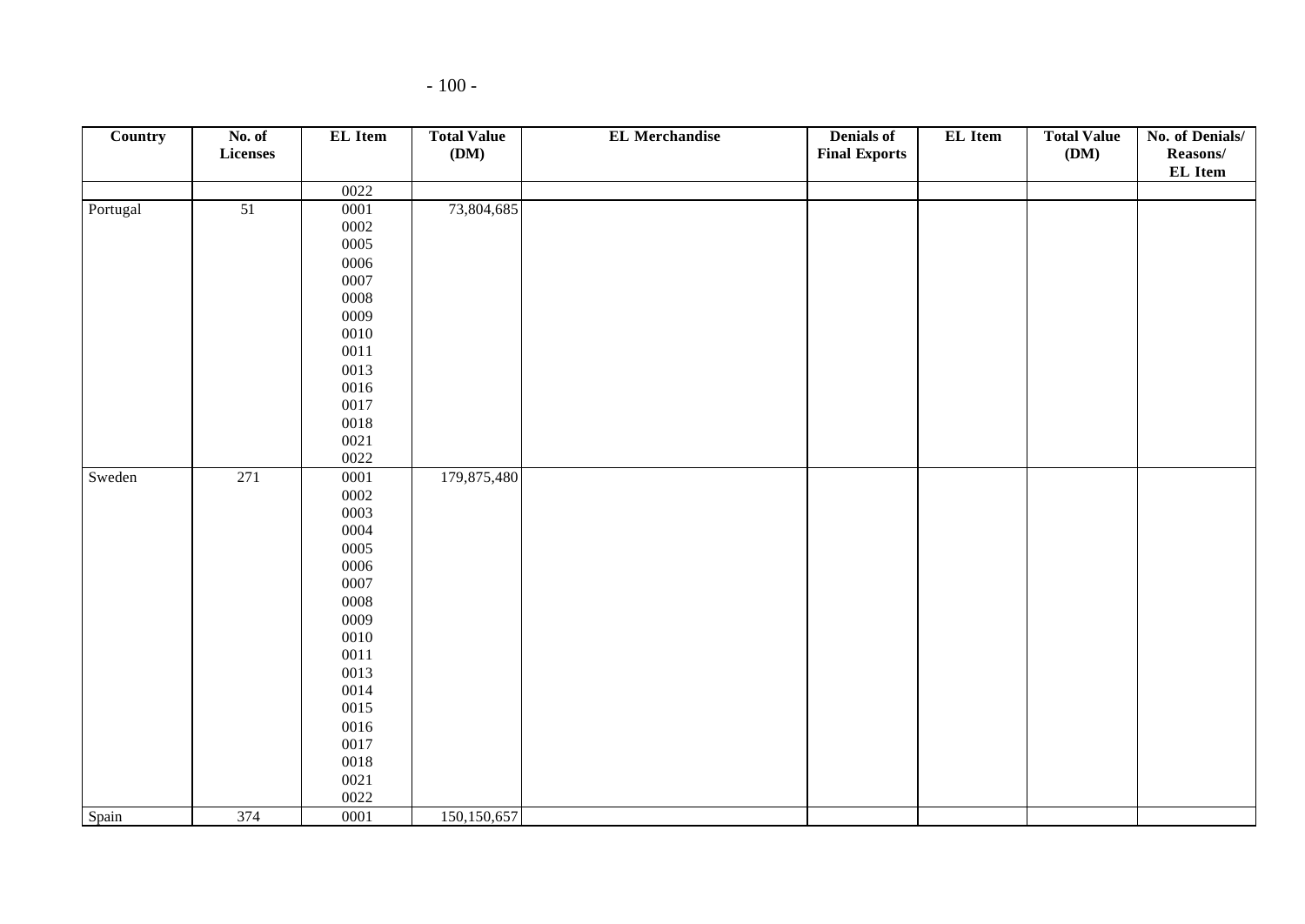| Country | No. of<br>Licenses | EL Item      | <b>Total Value</b><br>(DM) | <b>EL Merchandise</b> | <b>Denials of</b><br><b>Final Exports</b> | EL Item | <b>Total Value</b><br>(DM) | No. of Denials/<br>Reasons/ |
|---------|--------------------|--------------|----------------------------|-----------------------|-------------------------------------------|---------|----------------------------|-----------------------------|
|         |                    |              |                            |                       |                                           |         |                            | EL Item                     |
|         |                    | 0002         |                            |                       |                                           |         |                            |                             |
|         |                    | 0003         |                            |                       |                                           |         |                            |                             |
|         |                    | 0004         |                            |                       |                                           |         |                            |                             |
|         |                    | 0005         |                            |                       |                                           |         |                            |                             |
|         |                    | 0006         |                            |                       |                                           |         |                            |                             |
|         |                    | 0007         |                            |                       |                                           |         |                            |                             |
|         |                    | ${\bf 0008}$ |                            |                       |                                           |         |                            |                             |
|         |                    | 0009         |                            |                       |                                           |         |                            |                             |
|         |                    | 0010         |                            |                       |                                           |         |                            |                             |
|         |                    | 0011         |                            |                       |                                           |         |                            |                             |
|         |                    | 0013         |                            |                       |                                           |         |                            |                             |
|         |                    | 0014         |                            |                       |                                           |         |                            |                             |
|         |                    | 0015         |                            |                       |                                           |         |                            |                             |
|         |                    | 0016         |                            |                       |                                           |         |                            |                             |
|         |                    | 0017         |                            |                       |                                           |         |                            |                             |
|         |                    | 0018         |                            |                       |                                           |         |                            |                             |
|         |                    | $0021\,$     |                            |                       |                                           |         |                            |                             |
|         |                    | 0022         |                            |                       |                                           |         |                            |                             |
| United  | 620                | 0001         | 230,483,987                |                       |                                           |         |                            |                             |
| Kingdom |                    | 0002         |                            |                       |                                           |         |                            |                             |
|         |                    | 0003         |                            |                       |                                           |         |                            |                             |
|         |                    | 0004         |                            |                       |                                           |         |                            |                             |
|         |                    | 0005         |                            |                       |                                           |         |                            |                             |
|         |                    | 0006         |                            |                       |                                           |         |                            |                             |
|         |                    | 0007         |                            |                       |                                           |         |                            |                             |
|         |                    | ${\bf 0008}$ |                            |                       |                                           |         |                            |                             |
|         |                    | 0009         |                            |                       |                                           |         |                            |                             |
|         |                    | 0010         |                            |                       |                                           |         |                            |                             |
|         |                    | $0011\,$     |                            |                       |                                           |         |                            |                             |
|         |                    | 0013<br>0014 |                            |                       |                                           |         |                            |                             |
|         |                    | 0015         |                            |                       |                                           |         |                            |                             |
|         |                    | 0016         |                            |                       |                                           |         |                            |                             |
|         |                    | 0017         |                            |                       |                                           |         |                            |                             |
|         |                    | 0018         |                            |                       |                                           |         |                            |                             |
|         |                    |              |                            |                       |                                           |         |                            |                             |

- 101 -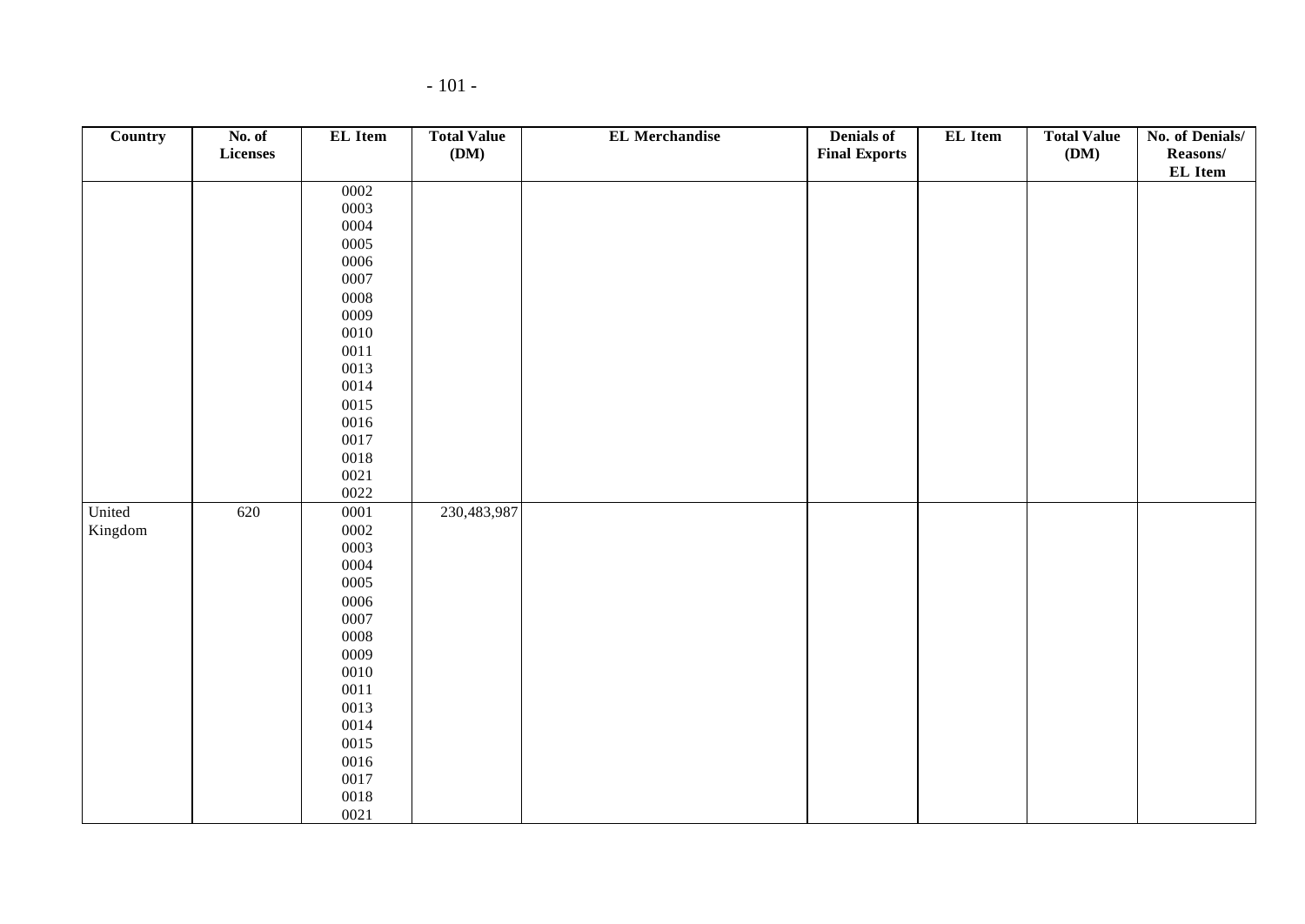|  | ×<br>۰. |  |
|--|---------|--|
|--|---------|--|

| Country | No. of<br><b>Licenses</b> | <b>EL</b> Item | <b>Total Value</b><br>(DM) | <b>EL Merchandise</b> | <b>Denials of</b><br><b>Final Exports</b> | <b>EL</b> Item | <b>Total Value</b><br>(DM) | No. of Denials/<br>Reasons/<br><b>EL</b> Item |
|---------|---------------------------|----------------|----------------------------|-----------------------|-------------------------------------------|----------------|----------------------------|-----------------------------------------------|
|         |                           | 0022           |                            |                       |                                           |                |                            |                                               |
|         |                           |                |                            |                       |                                           |                |                            |                                               |
| Total   | 3,882                     |                | 2,600,599,460              |                       |                                           |                |                            |                                               |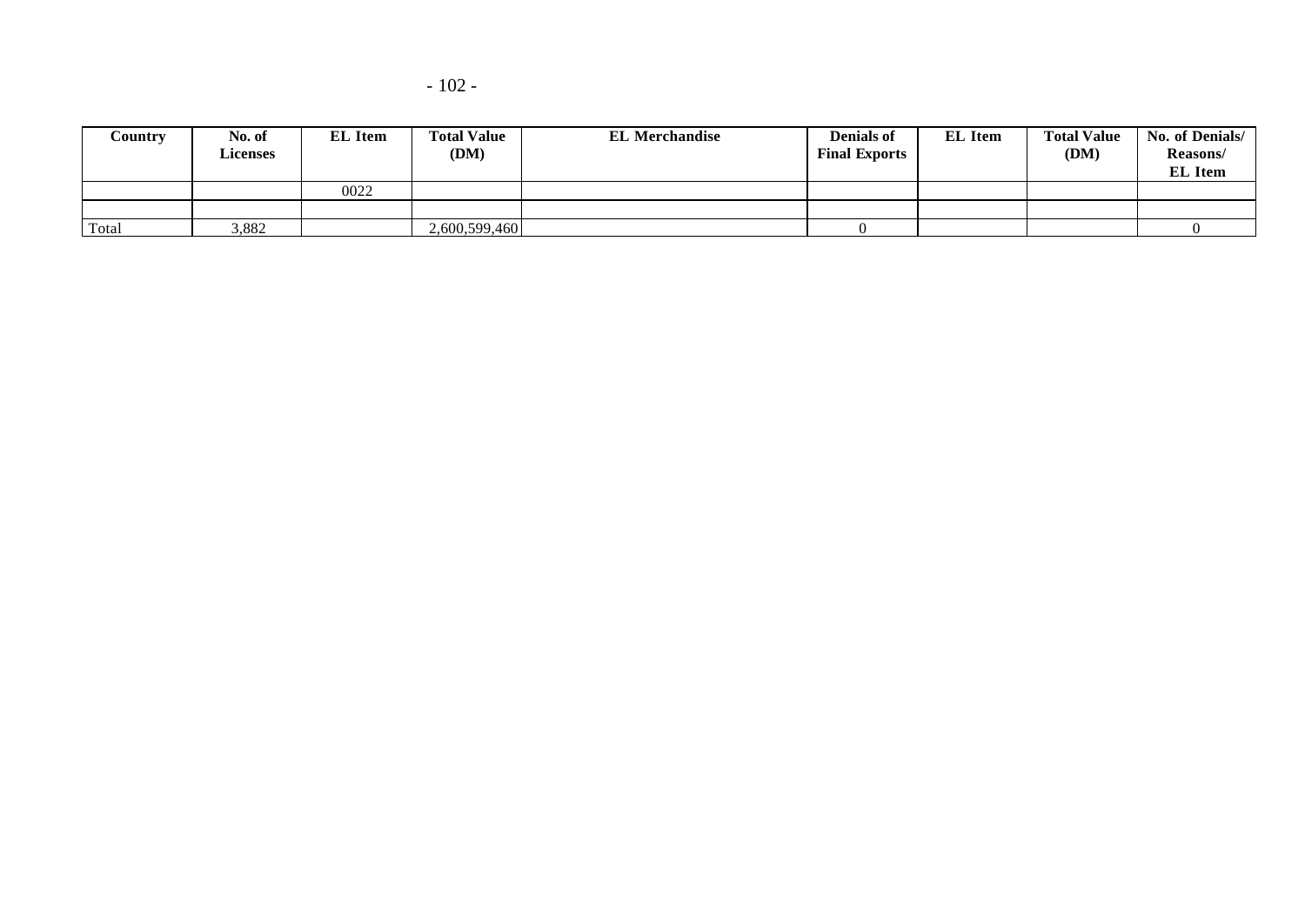| Country   | No. of<br>Licenses. | EL Item.         | <b>Total Value</b><br>(DM) | <b>EL Merchandise</b> | <b>Denials</b><br><b>Final Exports</b> | EL Item | <b>Total Value</b><br>(DM) | No. of Denials/<br>Reasons/ |
|-----------|---------------------|------------------|----------------------------|-----------------------|----------------------------------------|---------|----------------------------|-----------------------------|
|           |                     |                  |                            |                       |                                        |         |                            | EL Item                     |
| Australia | 212                 | 0001             | 106,943,868                |                       |                                        |         |                            |                             |
|           |                     | 0003             |                            |                       |                                        |         |                            |                             |
|           |                     | 0004             |                            |                       |                                        |         |                            |                             |
|           |                     | 0005             |                            |                       |                                        |         |                            |                             |
|           |                     | 0006             |                            |                       |                                        |         |                            |                             |
|           |                     | 0007             |                            |                       |                                        |         |                            |                             |
|           |                     | 0008             |                            |                       |                                        |         |                            |                             |
|           |                     | 0009             |                            |                       |                                        |         |                            |                             |
|           |                     | 0010<br>$0011\,$ |                            |                       |                                        |         |                            |                             |
|           |                     | 0013             |                            |                       |                                        |         |                            |                             |
|           |                     | 0016             |                            |                       |                                        |         |                            |                             |
|           |                     | 0017             |                            |                       |                                        |         |                            |                             |
|           |                     | 0018             |                            |                       |                                        |         |                            |                             |
|           |                     | $0021\,$         |                            |                       |                                        |         |                            |                             |
|           |                     | 0022             |                            |                       |                                        |         |                            |                             |
| Canada    | 254                 | 0001             | 86, 333, 251               |                       |                                        |         |                            |                             |
|           |                     | 0002             |                            |                       |                                        |         |                            |                             |
|           |                     | 0003             |                            |                       |                                        |         |                            |                             |
|           |                     | 0004             |                            |                       |                                        |         |                            |                             |
|           |                     | 0005             |                            |                       |                                        |         |                            |                             |
|           |                     | 0006             |                            |                       |                                        |         |                            |                             |
|           |                     | 0007             |                            |                       |                                        |         |                            |                             |
|           |                     | 0008             |                            |                       |                                        |         |                            |                             |
|           |                     | 0010             |                            |                       |                                        |         |                            |                             |
|           |                     | 0011             |                            |                       |                                        |         |                            |                             |
|           |                     | 0013             |                            |                       |                                        |         |                            |                             |
|           |                     | 0014<br>0015     |                            |                       |                                        |         |                            |                             |
|           |                     | 0016             |                            |                       |                                        |         |                            |                             |
|           |                     | $0017\,$         |                            |                       |                                        |         |                            |                             |
|           |                     | 0018             |                            |                       |                                        |         |                            |                             |

### **NATO and NATO – Equivalent Countries**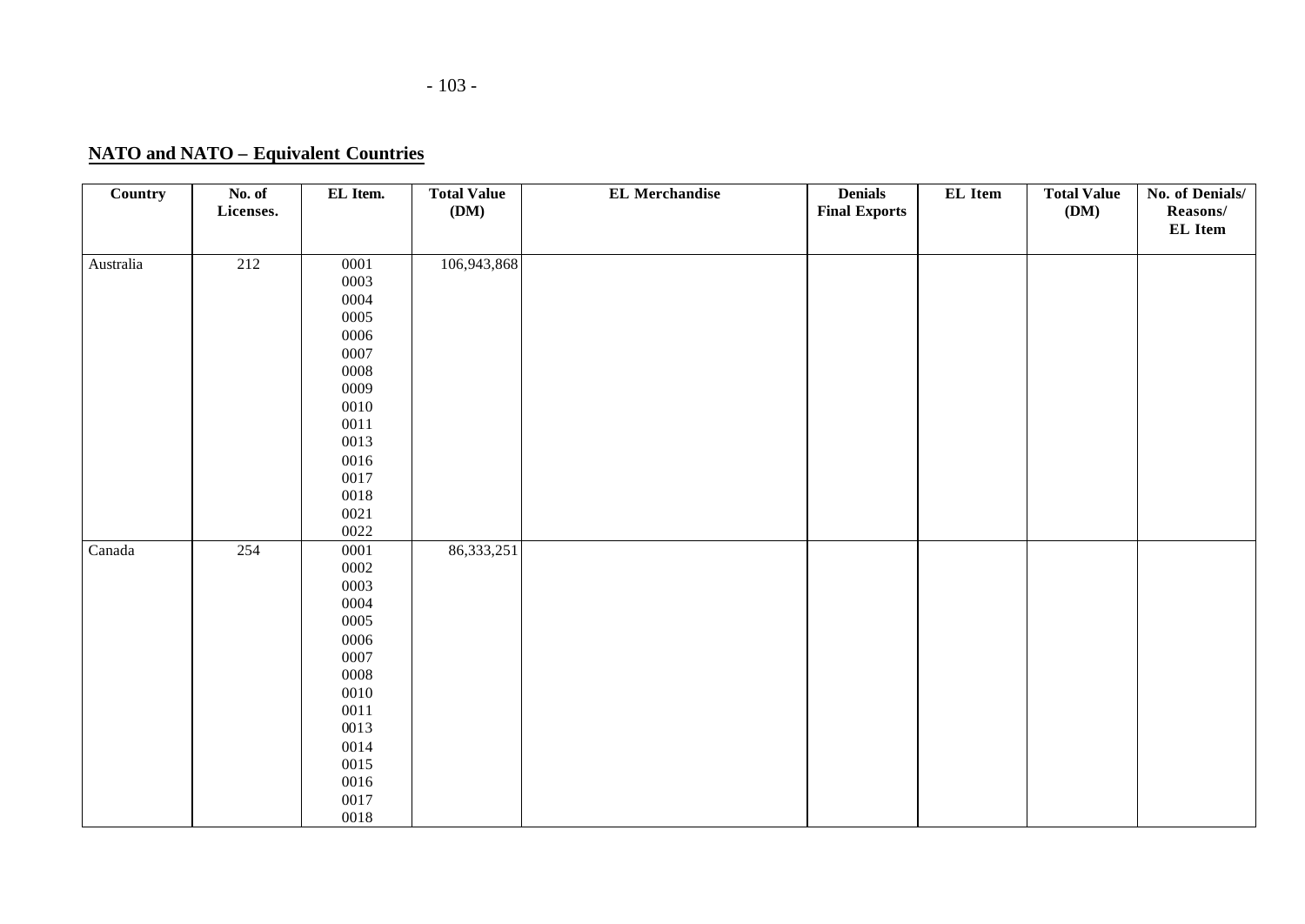| Country        | No. of<br>Licenses. | EL Item.     | <b>Total Value</b><br>(DM) | <b>EL Merchandise</b> | <b>Denials</b><br><b>Final Exports</b> | EL Item | <b>Total Value</b><br>(DM) | No. of Denials/<br>Reasons/ |
|----------------|---------------------|--------------|----------------------------|-----------------------|----------------------------------------|---------|----------------------------|-----------------------------|
|                |                     |              |                            |                       |                                        |         |                            | EL Item                     |
|                |                     | 0022         |                            |                       |                                        |         |                            |                             |
| Czech Republic | 311                 | 0001         | 9,909,804                  |                       |                                        |         |                            |                             |
|                |                     | 0003         |                            |                       |                                        |         |                            |                             |
|                |                     | 0005         |                            |                       |                                        |         |                            |                             |
|                |                     | 0006         |                            |                       |                                        |         |                            |                             |
|                |                     | 0007         |                            |                       |                                        |         |                            |                             |
|                |                     | ${\bf 0008}$ |                            |                       |                                        |         |                            |                             |
|                |                     | 0010         |                            |                       |                                        |         |                            |                             |
|                |                     | 0011         |                            |                       |                                        |         |                            |                             |
|                |                     | 0013         |                            |                       |                                        |         |                            |                             |
|                |                     | 0014         |                            |                       |                                        |         |                            |                             |
|                |                     | 0015         |                            |                       |                                        |         |                            |                             |
|                |                     | 0016         |                            |                       |                                        |         |                            |                             |
|                |                     | 0017         |                            |                       |                                        |         |                            |                             |
|                |                     | 0018         |                            |                       |                                        |         |                            |                             |
|                |                     | 0021         |                            |                       |                                        |         |                            |                             |
|                |                     | 0022         |                            |                       |                                        |         |                            |                             |
|                |                     | 0023         |                            |                       |                                        |         |                            |                             |
| Hungary        | 121                 | 0001         | 10,356,021                 |                       |                                        |         |                            |                             |
|                |                     | 0003         |                            |                       |                                        |         |                            |                             |
|                |                     | 0007         |                            |                       |                                        |         |                            |                             |
|                |                     | ${\bf 0008}$ |                            |                       |                                        |         |                            |                             |
|                |                     | 0013         |                            |                       |                                        |         |                            |                             |
|                |                     | 0015         |                            |                       |                                        |         |                            |                             |
|                |                     | 0016         |                            |                       |                                        |         |                            |                             |
|                |                     | 0018         |                            |                       |                                        |         |                            |                             |
|                |                     | 0022         |                            |                       |                                        |         |                            |                             |
|                |                     | 0023         |                            |                       |                                        |         |                            |                             |
| Iceland        | 23                  | 0001         | 110,570                    |                       |                                        |         |                            |                             |
|                |                     | 0003         |                            |                       |                                        |         |                            |                             |
|                |                     | 0004         |                            |                       |                                        |         |                            |                             |
|                |                     | 0006         |                            |                       |                                        |         |                            |                             |
| Japan          | 157                 | 0001         | 29,047,809                 |                       |                                        |         |                            |                             |
|                |                     | 0002         |                            |                       |                                        |         |                            |                             |
|                |                     | 0003         |                            |                       |                                        |         |                            |                             |

- 104 -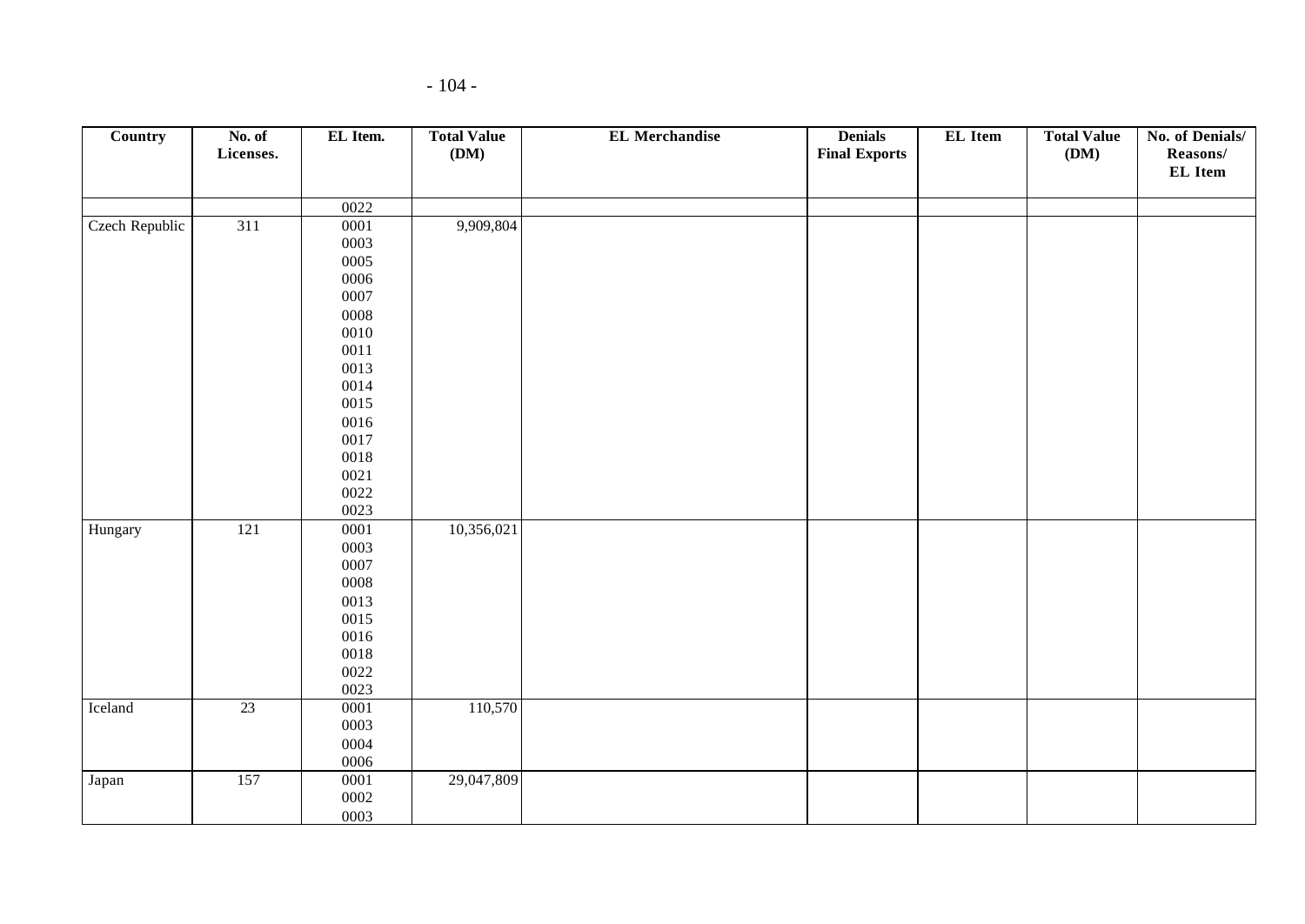- 105 -

| Country       | No. of<br>Licenses. | EL Item.     | <b>Total Value</b><br>(DM) | <b>EL Merchandise</b> | <b>Denials</b><br><b>Final Exports</b> | EL Item | <b>Total Value</b><br>(DM) | No. of Denials/<br>$\boldsymbol{\mathsf{Reasons}/}$ |
|---------------|---------------------|--------------|----------------------------|-----------------------|----------------------------------------|---------|----------------------------|-----------------------------------------------------|
|               |                     |              |                            |                       |                                        |         |                            | EL Item                                             |
|               |                     | 0004         |                            |                       |                                        |         |                            |                                                     |
|               |                     | 0007         |                            |                       |                                        |         |                            |                                                     |
|               |                     | ${\bf 0008}$ |                            |                       |                                        |         |                            |                                                     |
|               |                     | 0010         |                            |                       |                                        |         |                            |                                                     |
|               |                     | $0011\,$     |                            |                       |                                        |         |                            |                                                     |
|               |                     | 0013         |                            |                       |                                        |         |                            |                                                     |
|               |                     | 0014         |                            |                       |                                        |         |                            |                                                     |
|               |                     | 0016         |                            |                       |                                        |         |                            |                                                     |
|               |                     | $0017\,$     |                            |                       |                                        |         |                            |                                                     |
|               |                     | $0018\,$     |                            |                       |                                        |         |                            |                                                     |
|               |                     | 0022         |                            |                       |                                        |         |                            |                                                     |
|               |                     | 0023         |                            |                       |                                        |         |                            |                                                     |
| Liechtenstein | 38                  | 0001         | 4,036,301                  |                       |                                        |         |                            |                                                     |
|               |                     | $\,0003\,$   |                            |                       |                                        |         |                            |                                                     |
|               |                     | 0013         |                            |                       |                                        |         |                            |                                                     |
|               |                     | $0018\,$     |                            |                       |                                        |         |                            |                                                     |
| New Zealand   | 70                  | 0001         | 3,505,557                  |                       |                                        |         |                            |                                                     |
|               |                     | 0002         |                            |                       |                                        |         |                            |                                                     |
|               |                     | 0003         |                            |                       |                                        |         |                            |                                                     |
|               |                     | 0004         |                            |                       |                                        |         |                            |                                                     |
|               |                     | 0006         |                            |                       |                                        |         |                            |                                                     |
|               |                     | 0009         |                            |                       |                                        |         |                            |                                                     |
|               |                     | 0010         |                            |                       |                                        |         |                            |                                                     |
|               |                     | 0011         |                            |                       |                                        |         |                            |                                                     |
|               |                     | 0013         |                            |                       |                                        |         |                            |                                                     |
|               |                     | 0017         |                            |                       |                                        |         |                            |                                                     |
|               |                     | 0018         |                            |                       |                                        |         |                            |                                                     |
|               |                     | $0021\,$     |                            |                       |                                        |         |                            |                                                     |
|               |                     | 0023         |                            |                       |                                        |         |                            |                                                     |
| Norway        | 326                 | 0001         | 39,936,250                 |                       |                                        |         |                            |                                                     |
|               |                     | 0002         |                            |                       |                                        |         |                            |                                                     |
|               |                     | 0003         |                            |                       |                                        |         |                            |                                                     |
|               |                     | 0004         |                            |                       |                                        |         |                            |                                                     |
|               |                     | 0005         |                            |                       |                                        |         |                            |                                                     |
|               |                     | 0006         |                            |                       |                                        |         |                            |                                                     |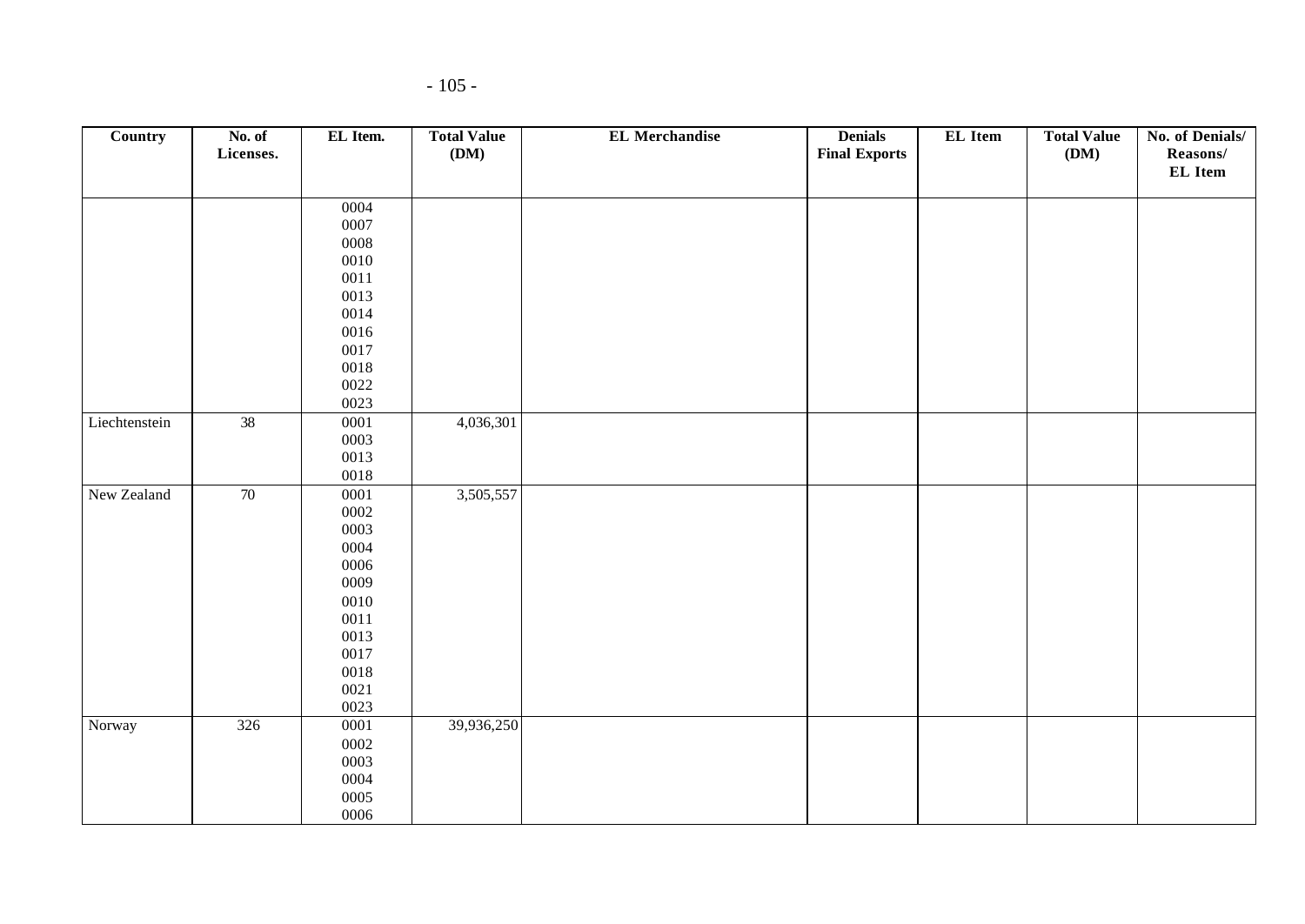- 106 -

| Country     | No. of<br>Licenses. | EL Item.     | <b>Total Value</b><br>(DM) | <b>EL Merchandise</b> | <b>Denials</b><br><b>Final Exports</b> | EL Item | <b>Total Value</b><br>(DM) | No. of Denials/<br>$\boldsymbol{\mathsf{Reasons}/}$ |
|-------------|---------------------|--------------|----------------------------|-----------------------|----------------------------------------|---------|----------------------------|-----------------------------------------------------|
|             |                     |              |                            |                       |                                        |         |                            | EL Item                                             |
|             |                     | 0007         |                            |                       |                                        |         |                            |                                                     |
|             |                     | $\,0008\,$   |                            |                       |                                        |         |                            |                                                     |
|             |                     | 0009         |                            |                       |                                        |         |                            |                                                     |
|             |                     | $0011\,$     |                            |                       |                                        |         |                            |                                                     |
|             |                     | 0013         |                            |                       |                                        |         |                            |                                                     |
|             |                     | 0014         |                            |                       |                                        |         |                            |                                                     |
|             |                     | 0015         |                            |                       |                                        |         |                            |                                                     |
|             |                     | 0016         |                            |                       |                                        |         |                            |                                                     |
|             |                     | $0017\,$     |                            |                       |                                        |         |                            |                                                     |
|             |                     | $0018\,$     |                            |                       |                                        |         |                            |                                                     |
|             |                     | $0021\,$     |                            |                       |                                        |         |                            |                                                     |
|             |                     | 0022         |                            |                       |                                        |         |                            |                                                     |
| Poland      | 208                 | 0001         | 14,745,552                 |                       |                                        |         |                            |                                                     |
|             |                     | $\,0003\,$   |                            |                       |                                        |         |                            |                                                     |
|             |                     | $\,0004\,$   |                            |                       |                                        |         |                            |                                                     |
|             |                     | 0005         |                            |                       |                                        |         |                            |                                                     |
|             |                     | 0006         |                            |                       |                                        |         |                            |                                                     |
|             |                     | 0007         |                            |                       |                                        |         |                            |                                                     |
|             |                     | $0008\,$     |                            |                       |                                        |         |                            |                                                     |
|             |                     | 0009         |                            |                       |                                        |         |                            |                                                     |
|             |                     | 0010         |                            |                       |                                        |         |                            |                                                     |
|             |                     | $0011\,$     |                            |                       |                                        |         |                            |                                                     |
|             |                     | 0013         |                            |                       |                                        |         |                            |                                                     |
|             |                     | 0015         |                            |                       |                                        |         |                            |                                                     |
|             |                     | 0016         |                            |                       |                                        |         |                            |                                                     |
|             |                     | $0017\,$     |                            |                       |                                        |         |                            |                                                     |
|             |                     | 0021         |                            |                       |                                        |         |                            |                                                     |
|             |                     | 0022<br>0023 |                            |                       |                                        |         |                            |                                                     |
| Switzerland |                     | 0001         | 234,129,607                |                       |                                        |         |                            |                                                     |
|             | 1,169               | $\,0002\,$   |                            |                       |                                        |         |                            |                                                     |
|             |                     | 0003         |                            |                       |                                        |         |                            |                                                     |
|             |                     | 0004         |                            |                       |                                        |         |                            |                                                     |
|             |                     | 0005         |                            |                       |                                        |         |                            |                                                     |
|             |                     | 0006         |                            |                       |                                        |         |                            |                                                     |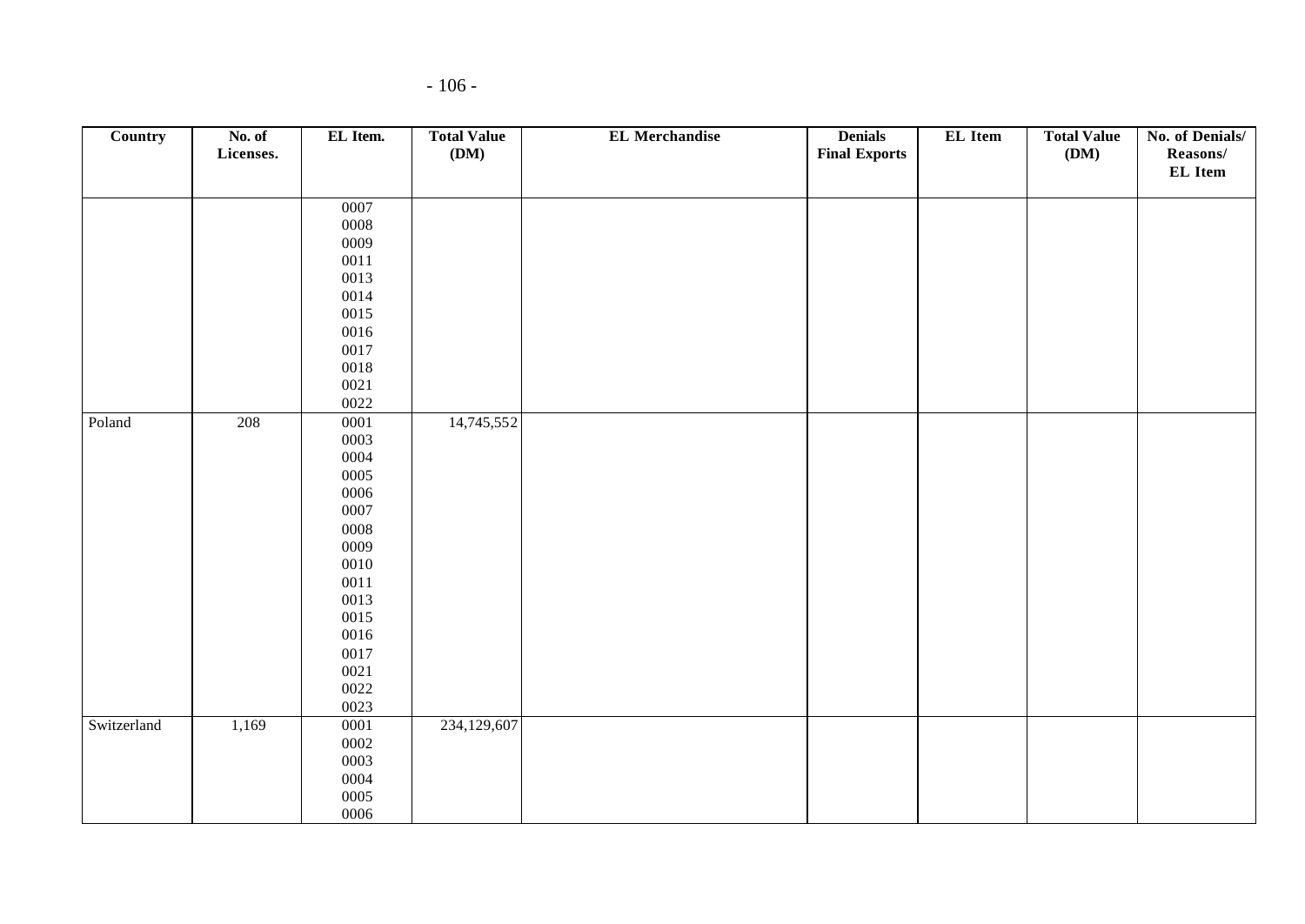- 107 -

| Country    | No. of<br>Licenses. | EL Item.   | <b>Total Value</b><br>(DM) | <b>EL Merchandise</b> | <b>Denials</b><br><b>Final Exports</b> | EL Item  | <b>Total Value</b><br>(DM) | No. of Denials/<br>$\boldsymbol{\mathsf{Reasons}/}$ |
|------------|---------------------|------------|----------------------------|-----------------------|----------------------------------------|----------|----------------------------|-----------------------------------------------------|
|            |                     |            |                            |                       |                                        |          |                            | EL Item                                             |
|            |                     | 0007       |                            |                       |                                        |          |                            |                                                     |
|            |                     | $\,0008\,$ |                            |                       |                                        |          |                            |                                                     |
|            |                     | 0010       |                            |                       |                                        |          |                            |                                                     |
|            |                     | $0011\,$   |                            |                       |                                        |          |                            |                                                     |
|            |                     | 0013       |                            |                       |                                        |          |                            |                                                     |
|            |                     | 0014       |                            |                       |                                        |          |                            |                                                     |
|            |                     | 0015       |                            |                       |                                        |          |                            |                                                     |
|            |                     | 0016       |                            |                       |                                        |          |                            |                                                     |
|            |                     | 0017       |                            |                       |                                        |          |                            |                                                     |
|            |                     | $0018\,$   |                            |                       |                                        |          |                            |                                                     |
|            |                     | $0021\,$   |                            |                       |                                        |          |                            |                                                     |
|            |                     | 0022       |                            |                       |                                        |          |                            |                                                     |
|            |                     | 0023       |                            |                       |                                        |          |                            |                                                     |
| Turkey     | 253                 | 0001       | 327,289,278                |                       | $\overline{5}$                         | 0006     | 278,236                    |                                                     |
|            |                     | $0002\,$   |                            |                       |                                        | $0011\,$ |                            |                                                     |
|            |                     | 0003       |                            |                       |                                        |          |                            |                                                     |
|            |                     | 0004       |                            |                       |                                        |          |                            |                                                     |
|            |                     | 0005       |                            |                       |                                        |          |                            |                                                     |
|            |                     | 0006       |                            |                       |                                        |          |                            |                                                     |
|            |                     | $0007\,$   |                            |                       |                                        |          |                            |                                                     |
|            |                     | $\,0008\,$ |                            |                       |                                        |          |                            |                                                     |
|            |                     | 0009       |                            |                       |                                        |          |                            |                                                     |
|            |                     | 0010       |                            |                       |                                        |          |                            |                                                     |
|            |                     | $0011\,$   |                            |                       |                                        |          |                            |                                                     |
|            |                     | 0013       |                            |                       |                                        |          |                            |                                                     |
|            |                     | 0016       |                            |                       |                                        |          |                            |                                                     |
|            |                     | 0017       |                            |                       |                                        |          |                            |                                                     |
|            |                     | 0018       |                            |                       |                                        |          |                            |                                                     |
|            |                     | 0022       |                            |                       |                                        |          |                            |                                                     |
| <b>USA</b> | 883                 | 0001       | 1,108,618,757              |                       |                                        |          |                            |                                                     |
|            |                     | $\,0002\,$ |                            |                       |                                        |          |                            |                                                     |
|            |                     | 0003       |                            |                       |                                        |          |                            |                                                     |
|            |                     | 0004       |                            |                       |                                        |          |                            |                                                     |
|            |                     | 0005       |                            |                       |                                        |          |                            |                                                     |
|            |                     | 0006       |                            |                       |                                        |          |                            |                                                     |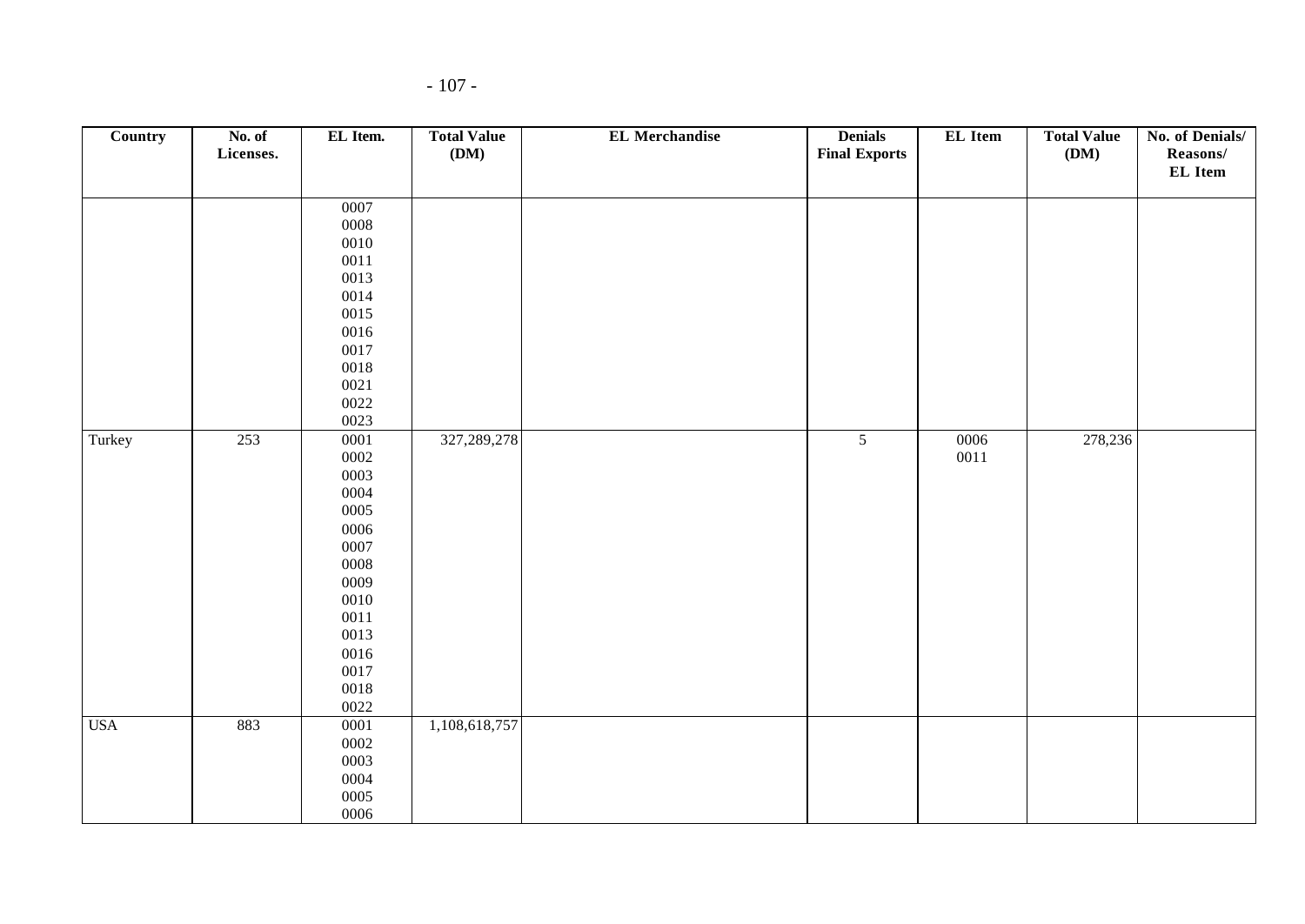|  | ۹<br>×<br>٧ |  |
|--|-------------|--|
|--|-------------|--|

| Country | No. of    | EL Item. | <b>Total Value</b> | <b>EL Merchandise</b> | <b>Denials</b>       | <b>EL</b> Item | <b>Total Value</b> | No. of Denials/ |
|---------|-----------|----------|--------------------|-----------------------|----------------------|----------------|--------------------|-----------------|
|         | Licenses. |          | <b>(DM)</b>        |                       | <b>Final Exports</b> |                | (DM)               | Reasons/        |
|         |           |          |                    |                       |                      |                |                    | EL Item         |
|         |           |          |                    |                       |                      |                |                    |                 |
|         |           | 0007     |                    |                       |                      |                |                    |                 |
|         |           | 0008     |                    |                       |                      |                |                    |                 |
|         |           | 0009     |                    |                       |                      |                |                    |                 |
|         |           | 0010     |                    |                       |                      |                |                    |                 |
|         |           | 0011     |                    |                       |                      |                |                    |                 |
|         |           | 0013     |                    |                       |                      |                |                    |                 |
|         |           | 0014     |                    |                       |                      |                |                    |                 |
|         |           | 0015     |                    |                       |                      |                |                    |                 |
|         |           | 0016     |                    |                       |                      |                |                    |                 |
|         |           | 0017     |                    |                       |                      |                |                    |                 |
|         |           | 0018     |                    |                       |                      |                |                    |                 |
|         |           | 0021     |                    |                       |                      |                |                    |                 |
|         |           | 0022     |                    |                       |                      |                |                    |                 |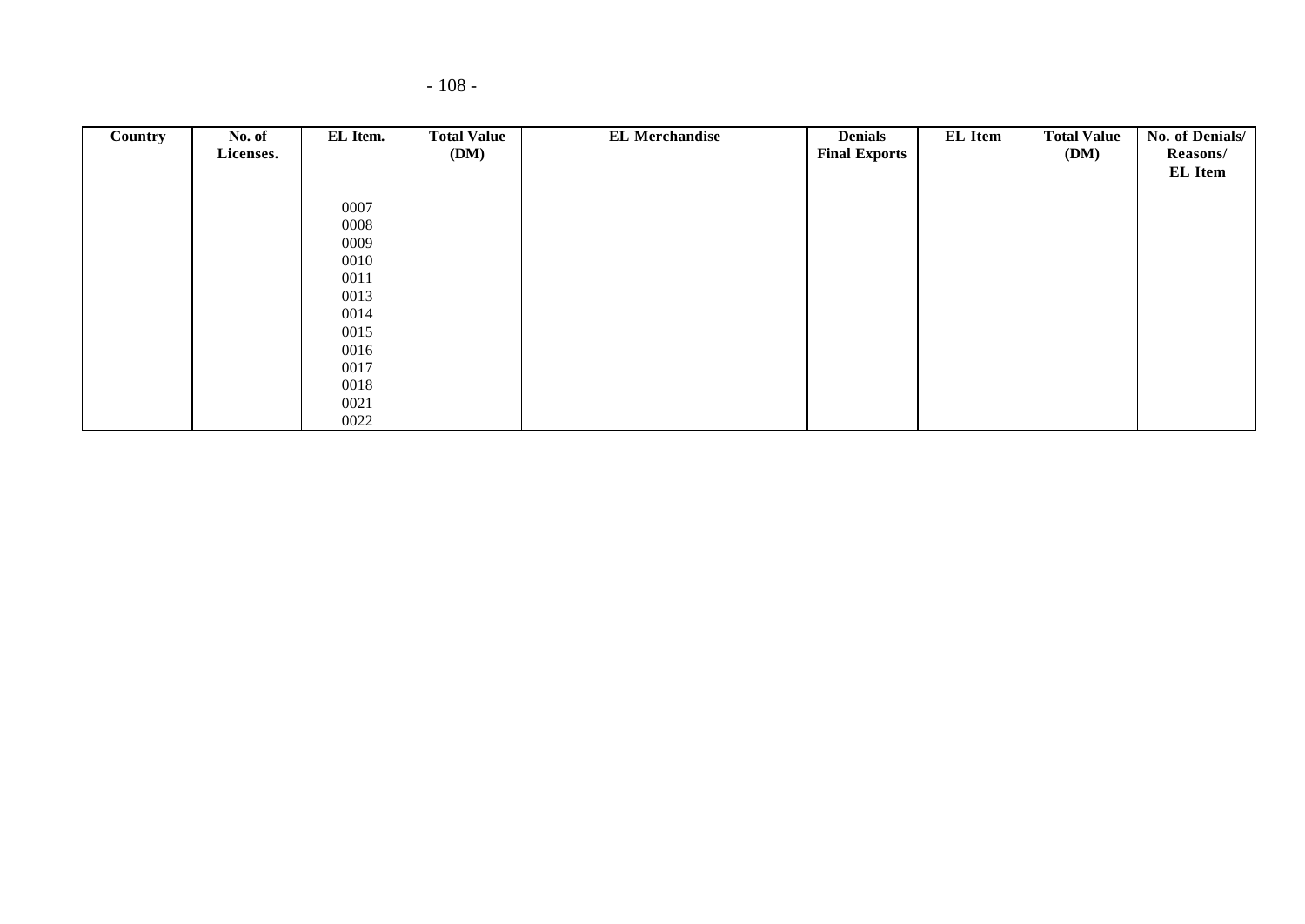| Country                                                                        | No. of<br>Licenses. | EL Item.                                                                                                     | <b>Total Value</b><br>(DM) | <b>EL Merchandise</b> | <b>Denials</b><br><b>Final Exports</b> | <b>EL</b> Item | <b>Total Value</b><br>(DM) | No. of Denials/<br>Reasons/<br>EL Item |
|--------------------------------------------------------------------------------|---------------------|--------------------------------------------------------------------------------------------------------------|----------------------------|-----------------------|----------------------------------------|----------------|----------------------------|----------------------------------------|
| Countries<br>according to<br>list: namely,<br>USA, Greece,<br>Spain            |                     | 0015                                                                                                         | 1,620,000                  |                       |                                        |                |                            |                                        |
| Collective<br>export licenses:<br>NATO and<br>NATO-<br>equivalent<br>countries | 145                 | 0002<br>0004<br>0005<br>0006<br>0009<br>0010<br>0011<br>0014<br>0015<br>0016<br>0017<br>0018<br>0021<br>0022 | 7,520,740,175              |                       |                                        |                |                            |                                        |
| Total                                                                          | 4,171               |                                                                                                              | 9,497,322,800              |                       | 5                                      |                | 278,236                    | $\overline{0}$                         |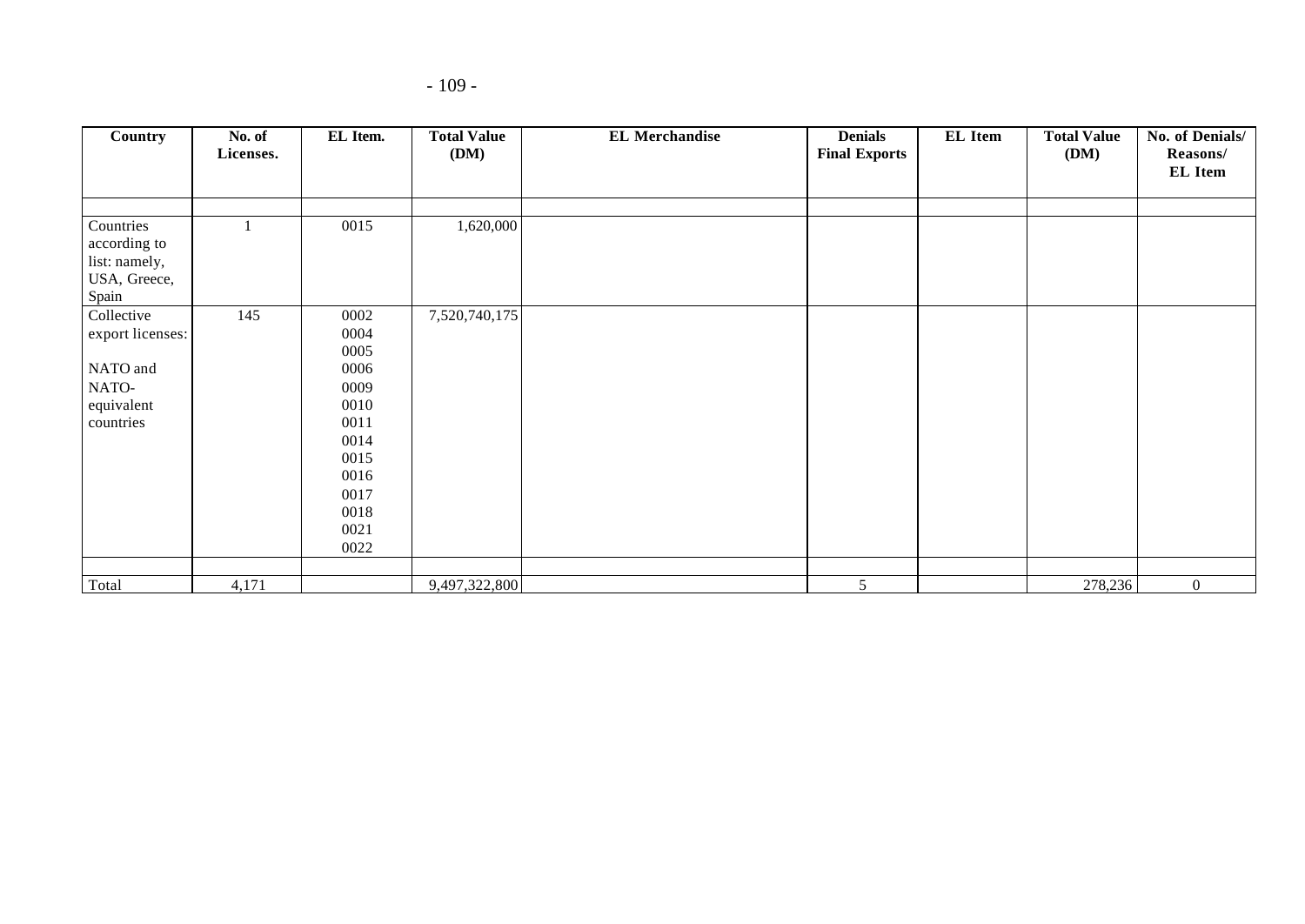## **Third countries**

| Country    | No. of<br>Licenses. | <b>EL</b> Item                                               | <b>Total Value</b><br>(DM) | <b>EL Merchandise</b>                                                                                                                                                                                                                                 | <b>Denials of</b><br><b>Final Exports</b> | <b>EL</b> Item | <b>Total Value</b><br>(DM) | No. of Denials/<br>Reasons/<br><b>EL</b> Item |
|------------|---------------------|--------------------------------------------------------------|----------------------------|-------------------------------------------------------------------------------------------------------------------------------------------------------------------------------------------------------------------------------------------------------|-------------------------------------------|----------------|----------------------------|-----------------------------------------------|
| Algeria    | $\overline{4}$      | 0006<br>0010<br>0017<br>0018                                 |                            | 1,451,883 Diving apparatus (0017/92.6%)                                                                                                                                                                                                               |                                           |                |                            |                                               |
| Andorra    | 29                  | 0001<br>0003<br>0018<br>0023                                 |                            | $422,621$ Rifles and carbines (not war weapons)<br>revolvers, pistols, hunting and sporting<br>rifles, including parts (0001/603%);<br>Ammunition for rifles, hunting and sporting<br>weapons, revolvers, pistols, including parts<br>$(0003/38.6\%)$ | 3                                         | 0001           | 4,801                      |                                               |
| Angola     |                     |                                                              |                            |                                                                                                                                                                                                                                                       | 2                                         | 0011           | 69,160                     |                                               |
| Argentina  | 29                  | 0001<br>0003<br>0006<br>0009<br>0011<br>0016<br>0017<br>0021 |                            | 4,472,083 HF Interferometer Direction finders, parts<br>for shipboard communication systems<br>$(0011/47.0\%),$<br>Diving apparatus and containers<br>$(0017/31.6\%);$<br>Parts for submarines, sonar systems, and<br>magnetic compasses (0009/8.9%)  |                                           |                |                            |                                               |
| Bahrain    | $\overline{4}$      | 0001<br>0005<br>0006                                         |                            | 1,348,299 Parts for armored vehicles (0006/62.8%);<br>Revolvers and pistols, incl. parts<br>(0001/31.4%                                                                                                                                               |                                           |                |                            |                                               |
| Bangladesh | 129                 | 0001<br>0003<br>0007<br>0011<br>0023                         |                            | 340,010 Revolvers, pistols, sport pistols and<br>revolvers, incl. parts $(0001/69.5\%)$<br>Ammunition for revolvers and pistols<br>(0003/17.6%)                                                                                                       |                                           |                |                            |                                               |
| Belarus    | 1                   | 0001                                                         |                            | 3,149 Sport and hunting rifles                                                                                                                                                                                                                        |                                           |                |                            | 1(05/01)<br>Criterion 7/<br>0006              |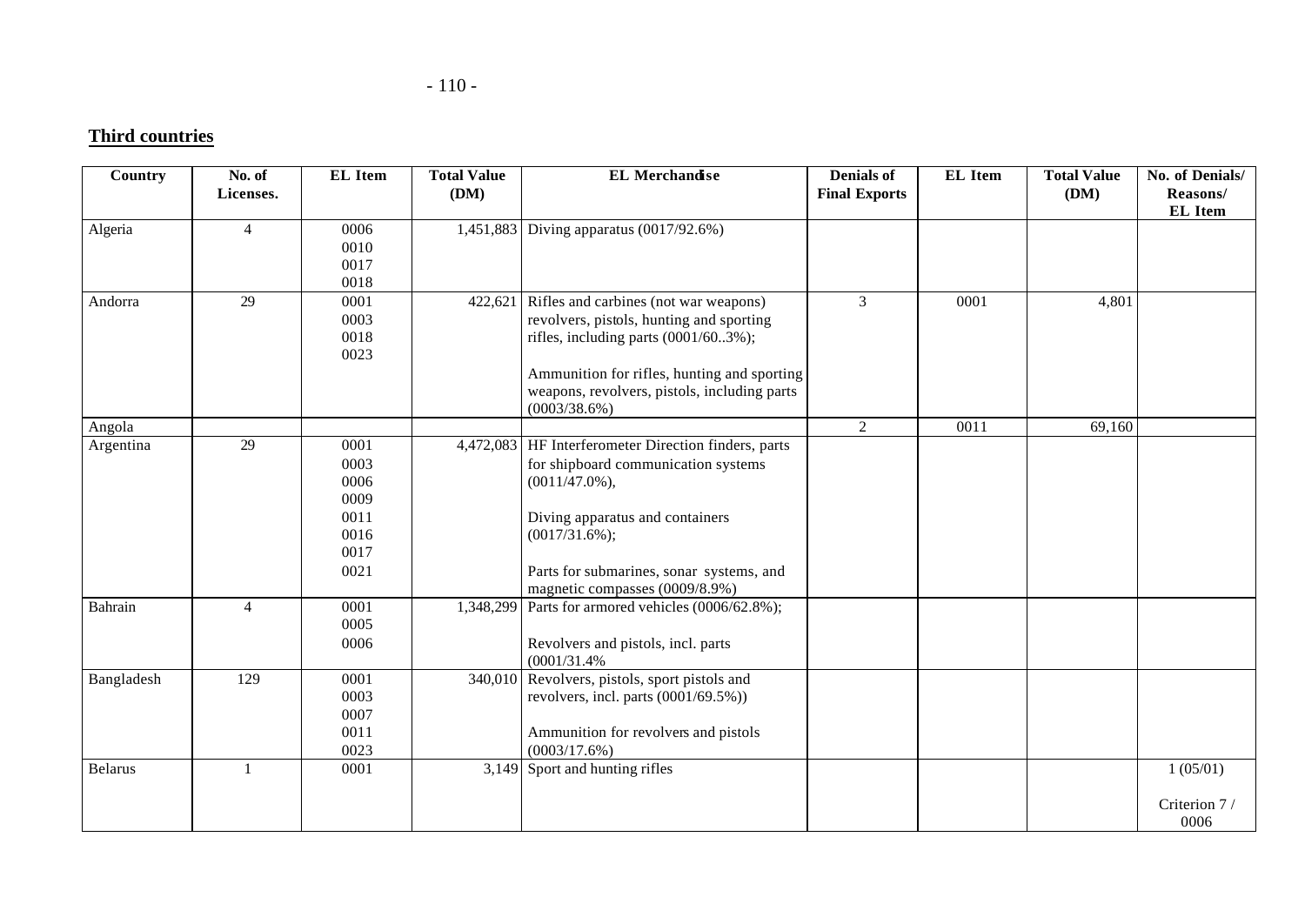| Country       | No. of<br>Licenses. | EL Item                                                                                                              | <b>Total Value</b><br>(DM) | <b>EL Merchandise</b>                                                                                                                                                                                                                                                                                                                                               | <b>Denials of</b><br><b>Final Exports</b> | EL Item | <b>Total Value</b><br>(DM) | No. of Denials/<br>Reasons/<br>EL Item |
|---------------|---------------------|----------------------------------------------------------------------------------------------------------------------|----------------------------|---------------------------------------------------------------------------------------------------------------------------------------------------------------------------------------------------------------------------------------------------------------------------------------------------------------------------------------------------------------------|-------------------------------------------|---------|----------------------------|----------------------------------------|
| Belize        |                     | 0001                                                                                                                 |                            | 4,636 Revolvers and pistols                                                                                                                                                                                                                                                                                                                                         |                                           |         |                            |                                        |
| Bhutan        |                     | 0001<br>0003                                                                                                         |                            | 1,674 Revolvers and pistols $(0.001/97.0\%)$                                                                                                                                                                                                                                                                                                                        |                                           |         |                            |                                        |
| Bolivia       |                     | 0001                                                                                                                 |                            | 2,455 Sport and hunting rifles                                                                                                                                                                                                                                                                                                                                      |                                           |         |                            |                                        |
| Botswana      | 9                   | 0001<br>0006<br>0008<br>0016                                                                                         |                            | 604,380 Round blanks for ammunition production<br>$(0016/35.7\%)$ ;<br>Revolvers, pistols, sport and hunting rifles,<br>incl. parts (0001/35.3%);                                                                                                                                                                                                                   |                                           |         |                            |                                        |
|               |                     |                                                                                                                      |                            | Parts for military vehicles (0006/28.9%)                                                                                                                                                                                                                                                                                                                            |                                           |         |                            |                                        |
| <b>Brazil</b> | 68                  | 0001<br>0002<br>0003<br>0004<br>0006<br>0007<br>0009<br>0010<br>0011<br>0013<br>0014<br>0016<br>0017<br>0021<br>0022 |                            | 19,418,153 Parts for submarines, mine warfare vessels,<br>patrol boats, and sonar units (0009/48.5%);<br>Armor plate, vehicular armor<br>$(0013/21.2\%)$ ;<br>Technology documents for gunlaying and<br>stabilization systems, technology<br>documents for submarine propulsion units,<br>and technical specifications for aircraft<br>landing gear $(0022/13.0\%)$ |                                           |         |                            |                                        |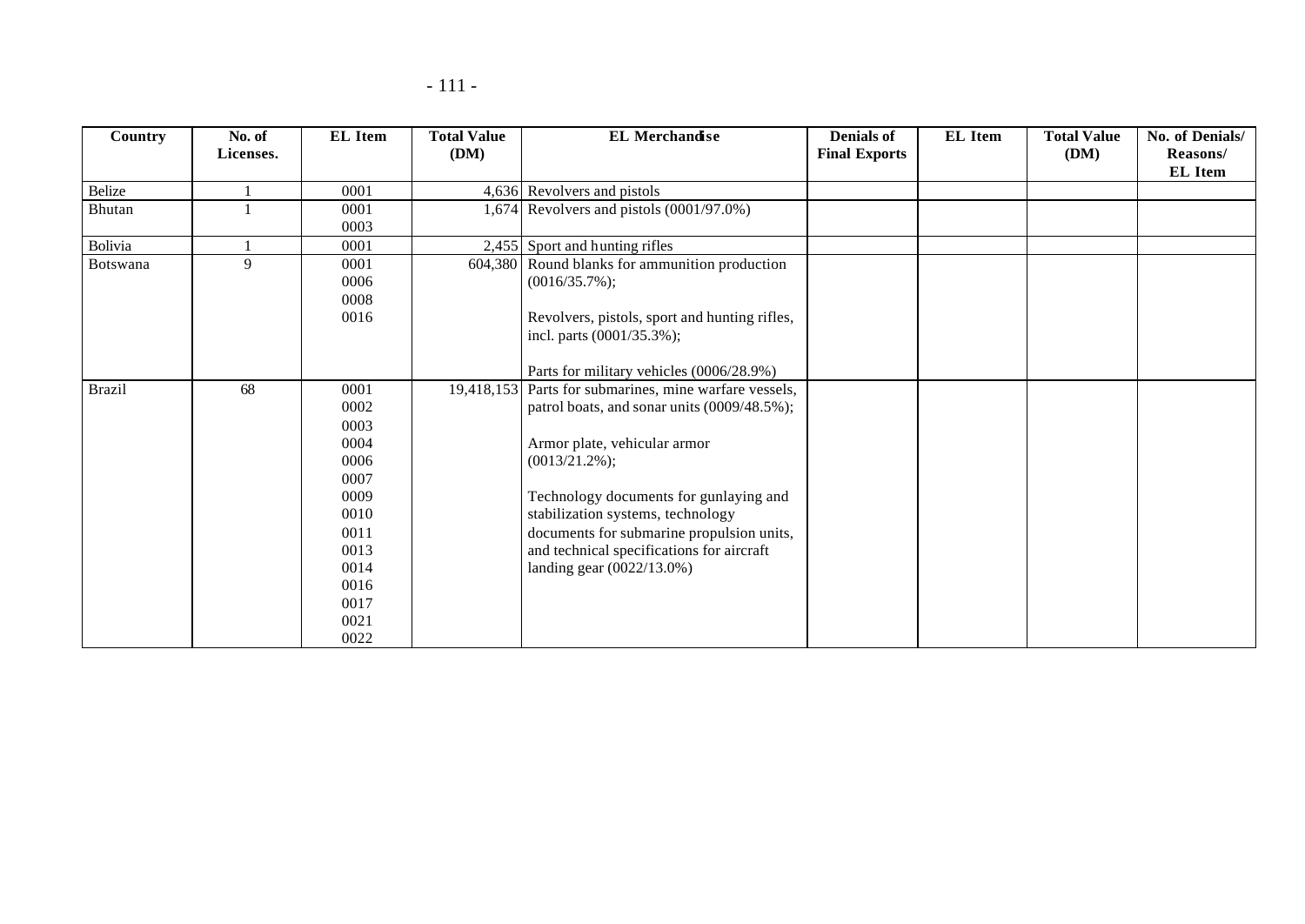| Country                          | No. of<br>Licenses. | <b>EL</b> Item                                                                               | <b>Total Value</b><br>(DM) | <b>EL Merchandise</b>                                                                                                                                                                                                                                                                                                    | <b>Denials</b> of<br><b>Final Exports</b> | <b>EL</b> Item       | <b>Total Value</b><br>(DM) | No. of Denials/<br>Reasons/<br><b>EL</b> Item |
|----------------------------------|---------------------|----------------------------------------------------------------------------------------------|----------------------------|--------------------------------------------------------------------------------------------------------------------------------------------------------------------------------------------------------------------------------------------------------------------------------------------------------------------------|-------------------------------------------|----------------------|----------------------------|-----------------------------------------------|
| Brunei                           | 9                   | 0001<br>0009<br>0011<br>0017<br>0018<br>0021                                                 |                            | 679,960 Parts for shipboard communication systems<br>$(0011/79.8\%);$<br>Revolvers and pistols, incl. parts<br>$(0001/12.0\%)$                                                                                                                                                                                           |                                           |                      |                            |                                               |
| Bulgaria                         | 61                  | 0001<br>0003<br>0007<br>0023                                                                 |                            | 2,483,121 Revolvers, pistols, sport and hunting rifles,<br>incl. parts, weapon sighting units<br>(0001/98.7%)<br>Night vision gear (0015/17.8%)                                                                                                                                                                          |                                           |                      |                            |                                               |
| Cameroon                         | $\mathfrak{Z}$      | 0001<br>0003                                                                                 |                            | 4,231 Revolvers and pistols $(0001/99.5\%)$                                                                                                                                                                                                                                                                              |                                           |                      |                            |                                               |
| Chile                            | 76                  | 0001<br>0003<br>0004<br>0005<br>0006<br>0009<br>0011<br>0013<br>0014<br>0017<br>0021<br>0022 |                            | 23,964,155 Fire control systems,<br>Parts for fire control systems and weapon<br>delivery systems for combat vessels<br>$(0005/69.4\%);$<br>Trucks,<br>Parts for tanks and armored vehicles<br>$(0006/10.0\%)$ ;<br>Gyrocompass units,<br>Parts for submarines, fast petrol boats,<br>and gyrocompass units, (0009/9.1%) |                                           |                      |                            |                                               |
| China                            | $\overline{7}$      | 0008<br>0011                                                                                 |                            | 188,564 Laboratory chemicals, fuel components<br>$(0008/57.5\%);$<br>CPU assemblies (0011/42.5%)                                                                                                                                                                                                                         | 2                                         | 0001<br>0011<br>0021 | 34,097                     | $\mathbf{1}$<br>Criterion 1/<br>0018          |
| Columbia                         | $\overline{3}$      | 0009<br>0017                                                                                 |                            | 17,476,073 Parts for submarines (0009/99.0%)                                                                                                                                                                                                                                                                             |                                           |                      | $\overline{4}$             | 1(08/01)<br>Criterion 2, 3/<br>0002, 0003     |
| Congo,<br>Democratic<br>Republic | $\mathfrak{Z}$      | 0006                                                                                         |                            | 13,900 Trucks                                                                                                                                                                                                                                                                                                            | $\overline{1}$                            | 0013                 | 4.597                      |                                               |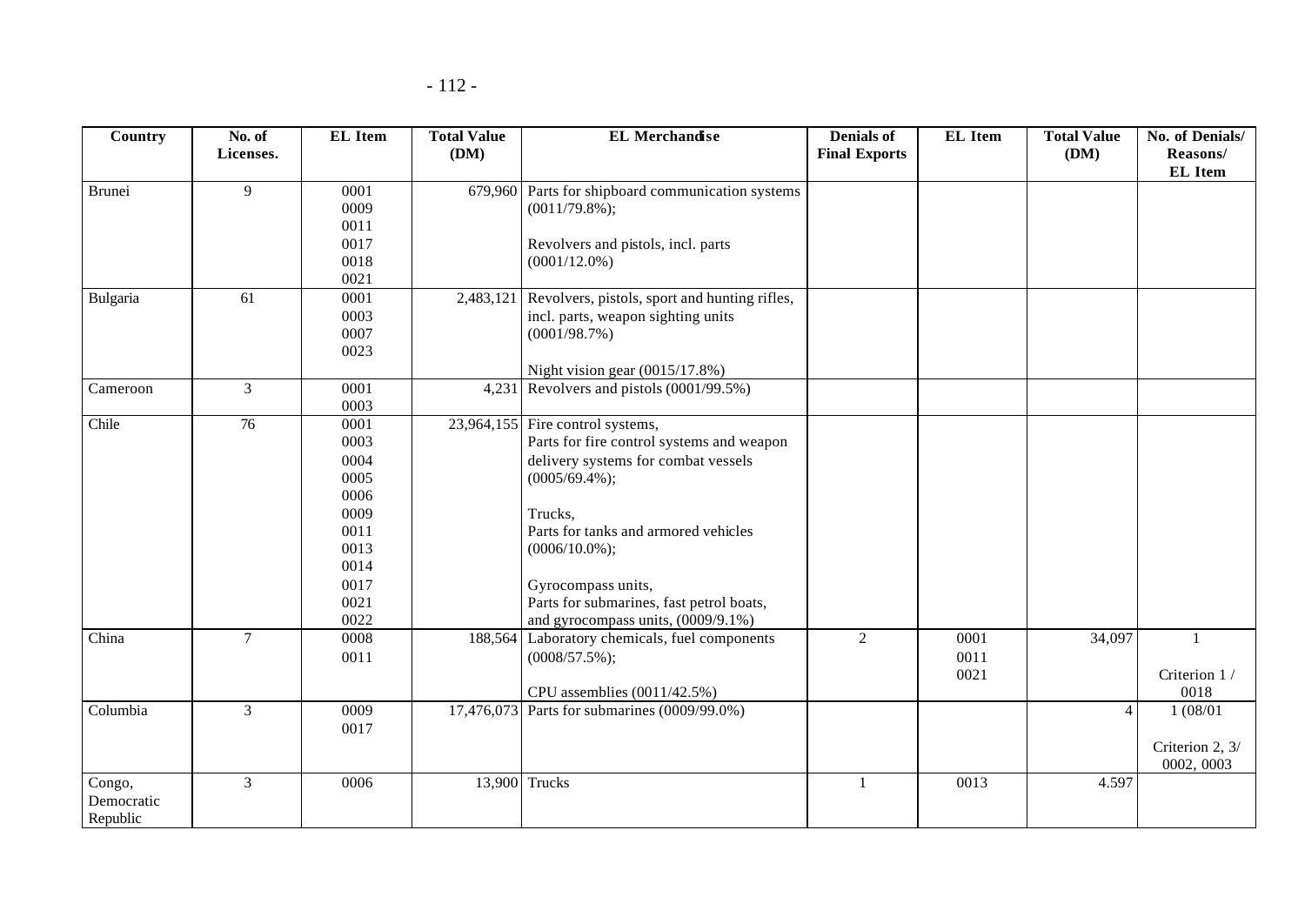| Country               | No. of<br>Licenses. | <b>EL</b> Item                                                                                       | <b>Total Value</b><br>(DM) | <b>EL Merchandise</b>                                                                                                                                                                                                      | <b>Denials of</b><br><b>Final Exports</b> | <b>EL</b> Item | <b>Total Value</b><br>(DM) | No. of Denials/<br>Reasons/<br><b>EL</b> Item |
|-----------------------|---------------------|------------------------------------------------------------------------------------------------------|----------------------------|----------------------------------------------------------------------------------------------------------------------------------------------------------------------------------------------------------------------------|-------------------------------------------|----------------|----------------------------|-----------------------------------------------|
| Costa Rica            | $\mathfrak{H}$      | 0001                                                                                                 |                            | 23,178 Revolvers, pistols, sport and hunting rifles,<br>incl. Parts                                                                                                                                                        | $\overline{4}$                            | 0001           | 32,886                     |                                               |
| Croatia               | $\overline{19}$     | 0001<br>0003<br>0006<br>0008<br>0015<br>0018<br>0021                                                 |                            | 511,703 Night vision binoculars (0015/60.3%);<br>Parts for mine clearance vehicles<br>$(0006/20.6\%)$                                                                                                                      |                                           |                |                            |                                               |
| <b>Cyprus North</b>   |                     | 0001                                                                                                 |                            | 1,579 Revolvers and pistols                                                                                                                                                                                                |                                           |                |                            |                                               |
| Cyprus South          | $\mathfrak{Z}$      | 0001<br>0005                                                                                         |                            | 666,631 Fire control systems, incl. parts<br>$(0005/89.5\%)$                                                                                                                                                               |                                           |                |                            |                                               |
| Dominica              | 3                   | 0001                                                                                                 |                            | 5,680 Revolvers and pistols, incl. parts                                                                                                                                                                                   |                                           |                |                            |                                               |
| Dominican<br>Republic | 6                   | 0001<br>0003                                                                                         |                            | 190,353 Revolvers and pistols, incl. parts<br>$(0001/99.9\%)$                                                                                                                                                              | 1                                         | 0001           | 156,315                    |                                               |
| East Timor            | -1                  | 0003                                                                                                 |                            | 192,000 Ammunition for sub-machine guns (for UN<br>mission)                                                                                                                                                                |                                           |                |                            |                                               |
| Ecuador               | 5                   | 0009<br>0010                                                                                         |                            | 1,921,656 Transport helicopters, transport aircraft<br>$(0010/63.6\%);$<br>Hydrophones,<br>Parts for sonar units and sonar sounding<br>sets (0009/36.4%)                                                                   |                                           |                |                            |                                               |
| Egypt                 | 123                 | 0001<br>0003<br>0006<br>0007<br>0008<br>0010<br>0011<br>0013<br>0014<br>0016<br>0017<br>0018<br>0021 | 30,487,329                 | Trucks,<br>Parts for tanks, armored vehicles and other<br>vehicles (0006/74.8%);<br>HF communication systems, VHF two-way<br>radio units, topographic sensor system,<br>parts for communication systems<br>$(0011/16.4\%)$ | 2                                         | 0015<br>0018   | 181,500                    |                                               |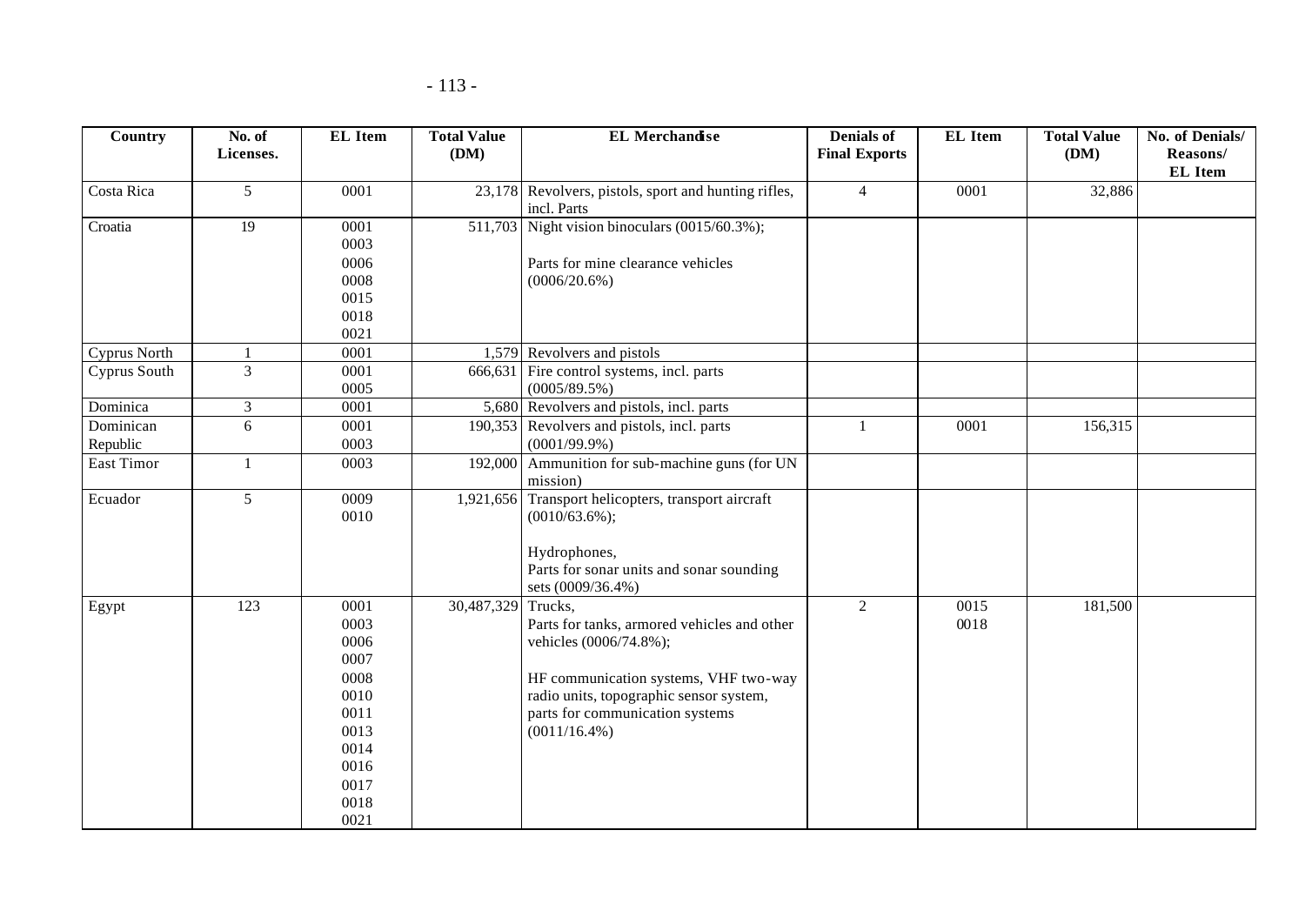| Country       | No. of<br>Licenses. | <b>EL</b> Item                               | <b>Total Value</b><br>(DM) | <b>EL Merchandise</b>                                                                                                                                                                                      | <b>Denials</b> of<br><b>Final Exports</b> | <b>EL</b> Item       | <b>Total Value</b><br>(DM) | No. of Denials/<br>Reasons/<br><b>EL</b> Item |
|---------------|---------------------|----------------------------------------------|----------------------------|------------------------------------------------------------------------------------------------------------------------------------------------------------------------------------------------------------|-------------------------------------------|----------------------|----------------------------|-----------------------------------------------|
| Estonia       | 26                  | 0001<br>0002<br>0003<br>0006<br>0011<br>0018 |                            | 54,918,898 Coastal surveillance radar systems<br>$(0011/98.4\%)$                                                                                                                                           |                                           |                      |                            |                                               |
| Ethiopia      | -1                  | 0001                                         |                            | 2,600 Revolvers and pistols                                                                                                                                                                                |                                           |                      |                            |                                               |
| Faeroe Island | $\overline{2}$      | 0001<br>0003                                 | 1,882                      | Ammunition for hunting and sporting<br>weapons (0003/64.1%);<br>Sporting and hunting rifles (0001/35.9%)                                                                                                   |                                           |                      |                            |                                               |
| Gabon         | $\overline{4}$      | 0001<br>0003<br>0006                         | 1,291,690                  | Trucks and parts (0006/99.8%)                                                                                                                                                                              |                                           |                      |                            |                                               |
| Georgia       | $\overline{3}$      | 0001<br>0006                                 | 1,644,087                  | Trucks (0006/96.4%)                                                                                                                                                                                        | 2                                         | 0001                 | 105,164                    |                                               |
| Gibraltar     |                     | 0001                                         |                            | 5,572 Parts for submachine guns                                                                                                                                                                            |                                           |                      |                            |                                               |
| Greenland     | 9                   | 0001<br>0003<br>0023                         | 43,993                     | Ammunition for sporting and hunting<br>weapons, revolvers, pistols (0003/52.3%);<br>Rifles and carbines (not war weapons),<br>revolvers, pistols, hunting and sporting<br>rifles, incl. Parts (0001/44.5%) |                                           |                      |                            |                                               |
| Guatemala     |                     |                                              |                            |                                                                                                                                                                                                            | $\overline{2}$                            | 0001                 | 121,856                    | 2(10, 11/01)<br>Criterion 2 /<br>0001         |
| Guyana        | $\mathbf{1}$        | 0001                                         |                            | 39,567 Revolvers and pistols                                                                                                                                                                               | $\mathbf{1}$                              | 0001                 | 38,700                     | 1/12/01<br>Criterion 3/<br>0001               |
| Honduras      |                     |                                              |                            |                                                                                                                                                                                                            | $\overline{\mathbf{1}}$                   | 0001                 | 20,081                     |                                               |
| India         | 72                  | 0001<br>0003<br>0004<br>0005                 |                            | 11,357,000 Parts for tanks (0006/29.7%);<br>Ship body conduits, underwater detection                                                                                                                       | $\overline{13}$                           | 0006<br>0011<br>0013 | 3,148,908                  | 2 (02, 06/01<br>Criterion 4 /                 |
|               |                     |                                              |                            | equipment,                                                                                                                                                                                                 |                                           | 0014                 |                            | 0005, 0006                                    |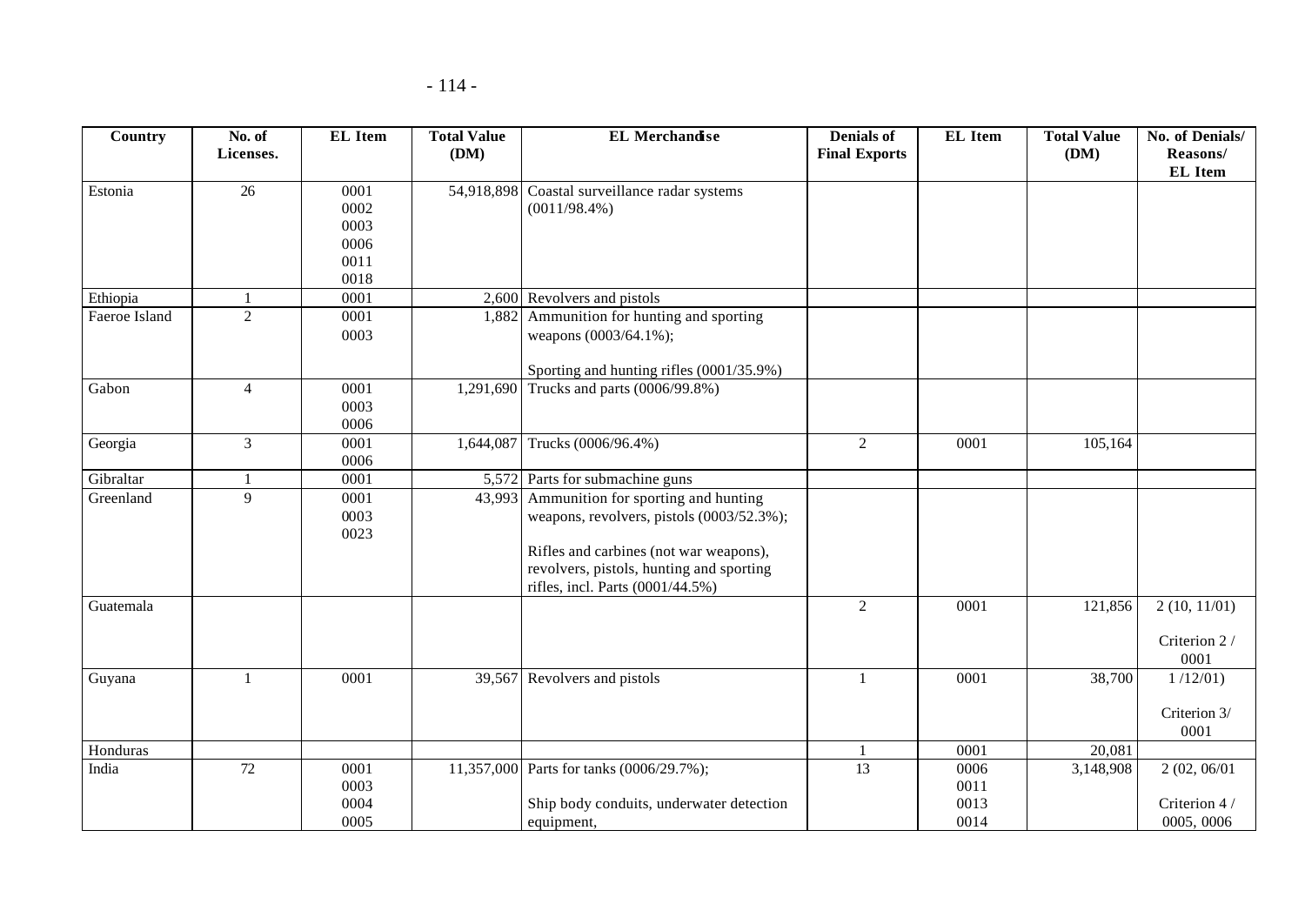| Country   | No. of<br>Licenses. | <b>EL</b> Item                                                                                                                       | <b>Total Value</b><br>(DM) | <b>EL Merchandise</b>                                                                                                                                                                                                                                                                                                                                                                                                                                                                                                                                                                                                                                                                    | <b>Denials of</b><br><b>Final Exports</b> | <b>EL</b> Item                    | <b>Total Value</b><br>(DM) | No. of Denials/<br>Reasons/<br><b>EL</b> Item |
|-----------|---------------------|--------------------------------------------------------------------------------------------------------------------------------------|----------------------------|------------------------------------------------------------------------------------------------------------------------------------------------------------------------------------------------------------------------------------------------------------------------------------------------------------------------------------------------------------------------------------------------------------------------------------------------------------------------------------------------------------------------------------------------------------------------------------------------------------------------------------------------------------------------------------------|-------------------------------------------|-----------------------------------|----------------------------|-----------------------------------------------|
|           |                     | 0006<br>0007<br>0008<br>0009<br>0010<br>0011<br>0012                                                                                 |                            | parts for submarines and underwater<br>detection equipment (0009/27.2%);<br>NBC protective clothing, design and<br>construction documents for NBC<br>overpressure system (0007/16.9%);<br>Gyroscope for sea gravimeter,<br>parts for radio equipment,<br>data recording equipment, and torpedo test<br>beds (0011/13.1%)                                                                                                                                                                                                                                                                                                                                                                 |                                           | $\overline{0}016$<br>0017<br>0018 |                            |                                               |
| Indonesia | $\overline{4}$      | 0001<br>0009<br>0011                                                                                                                 |                            | 2,028,837 Parts for submarines and sonar systems<br>$(0009/99.5\%)$                                                                                                                                                                                                                                                                                                                                                                                                                                                                                                                                                                                                                      |                                           |                                   |                            | 1(09/01)<br>Criterion 3/<br>0002              |
| Iran      | $\overline{1}$      | 0008                                                                                                                                 |                            | 51 Laboratory chemicals                                                                                                                                                                                                                                                                                                                                                                                                                                                                                                                                                                                                                                                                  |                                           |                                   |                            |                                               |
| Israel    | 146                 | 0001<br>0003<br>0004<br>0005<br>0006<br>0007<br>0008<br>0009<br>0010<br>0011<br>0013<br>0016<br>0017<br>0018<br>0021<br>0022<br>0023 |                            | 71,409,678 Parts for tanks and military vehicles<br>$(0006/37.2\%)$ ;<br>Technical documents for smoke projectiles,<br>final reduction gear units, transmission<br>components, monitors and circuit boards,<br>sectional drawing for smoke pots<br>$(0022/24.0\%);$<br>Sonar sounding sets, gyro compass units,<br>parts for submarines, sonar equipment,<br>sonar sounding sets, and gyro compass<br>units (0009/15.2%);<br>Test beds for tracked vehicle transmissions,<br>production equipment for parts of tanks,<br>armored vehicles, submarines, small<br>firearms, automatic transmissions,<br>surveillance and target acquisition systems,<br>quality control units (0018/10.0%) | $6\,$                                     | 0001<br>0003<br>0010<br>0018      | 383,593                    |                                               |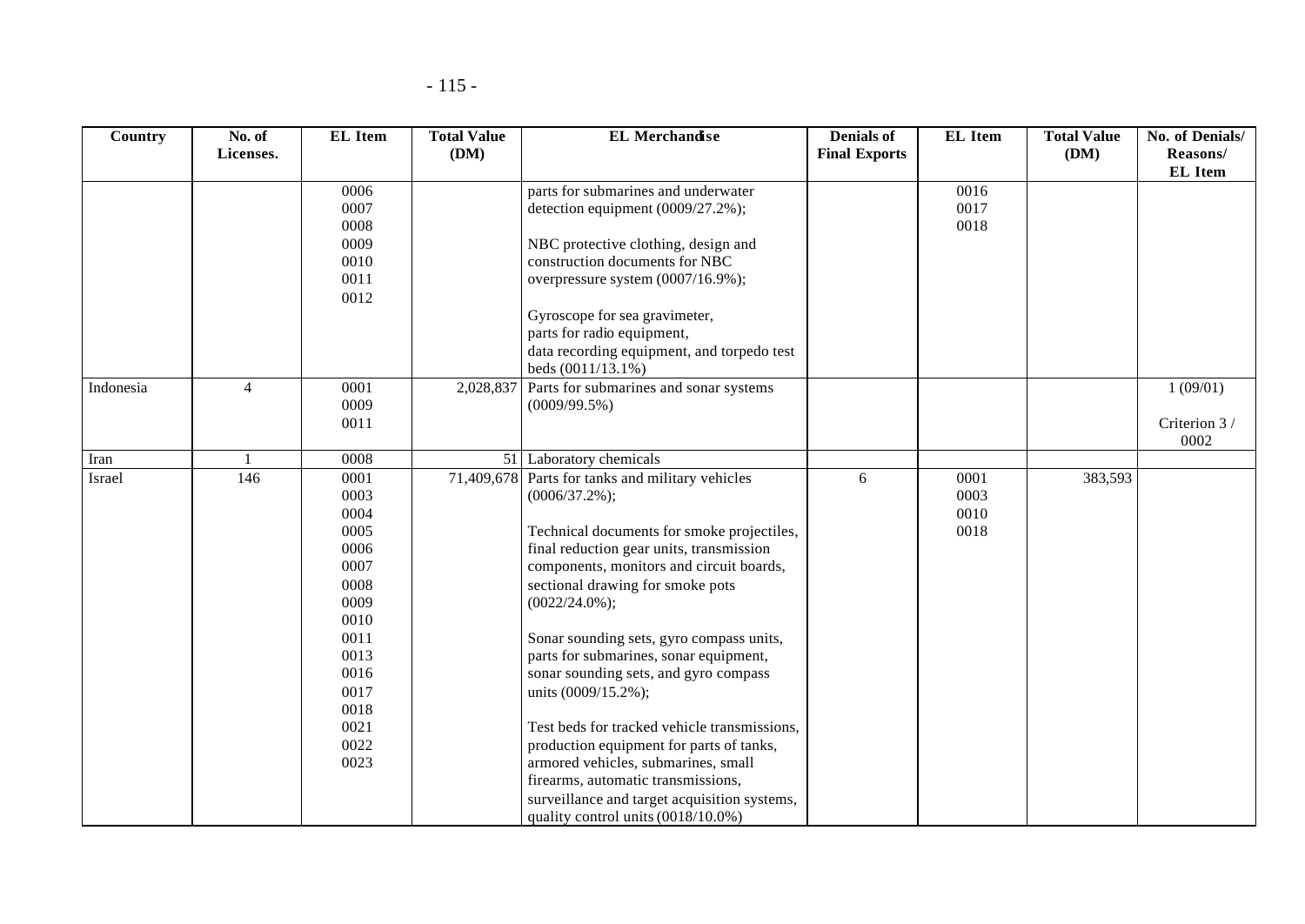| <b>Country</b> | No. of<br>Licenses. | <b>EL</b> Item | <b>Total Value</b><br>(DM) | <b>EL Merchandise</b>                               | <b>Denials of</b><br><b>Final Exports</b> | <b>EL</b> Item | <b>Total Value</b><br>(DM) | No. of Denials/<br>Reasons/ |
|----------------|---------------------|----------------|----------------------------|-----------------------------------------------------|-------------------------------------------|----------------|----------------------------|-----------------------------|
|                |                     |                |                            |                                                     |                                           |                |                            | EL Item                     |
| Jamaica        | $\sqrt{2}$          | 001            |                            | 23,806 Revolvers and pistols, incl. Parts           |                                           | 0001           | 48,948                     |                             |
| Jordan         | $\overline{3}$      | 0001           |                            | 55,587 Sub-machine guns, rifles, and carbines       | $\overline{2}$                            | 0001           | 75,559                     |                             |
|                |                     | 0006           |                            | (including war weapons)                             |                                           | 0015           |                            |                             |
|                |                     | 0010           |                            | $(0001/68.5\%);$                                    |                                           |                |                            |                             |
|                |                     |                |                            | Parts for engines (0010/16.2%)                      |                                           |                |                            |                             |
| Kazakhstan     | 29                  | 0001           |                            | 2,513,064 Neutralization vehicles incl. Splinter    |                                           |                |                            |                             |
|                |                     | 0003           |                            | protection suit $(0013/71.5\%)$ ;                   |                                           |                |                            |                             |
|                |                     | 0006           |                            |                                                     |                                           |                |                            |                             |
|                |                     | 0008           |                            | Revolvers, pistols, hunting and sporting            |                                           |                |                            |                             |
|                |                     | 0013           |                            | rifles, incl. parts (0001/13.0%)                    |                                           |                |                            |                             |
|                |                     | 0015           |                            |                                                     |                                           |                |                            |                             |
| Kenya          | 9                   | 0001           |                            | 215,162 Propellant charges for decoy rockets        |                                           |                |                            |                             |
|                |                     | 0003<br>0004   |                            | $(0004/71.6\%);$                                    |                                           |                |                            |                             |
|                |                     |                |                            | Revolvers, pistols, hunting and sporting            |                                           |                |                            |                             |
|                |                     |                |                            | rifles, incl. parts (0001/17.0%)                    |                                           |                |                            |                             |
| Korea,         | 197                 | 0001           |                            | 1,819,117,469 Submarines as material package, sonar |                                           |                |                            |                             |
| Republic       |                     | 0002           |                            | systems, parts for frigates, destroyers,            |                                           |                |                            |                             |
|                |                     | 0003           |                            | submarines, and anti-torpedo defense                |                                           |                |                            |                             |
|                |                     | 0004           |                            | systems, sonar sounding sets, gyro compass          |                                           |                |                            |                             |
|                |                     | 0005           |                            | systems (0009/86.7%)                                |                                           |                |                            |                             |
|                |                     | 0006           |                            |                                                     |                                           |                |                            |                             |
|                |                     | 0007           |                            |                                                     |                                           |                |                            |                             |
|                |                     | 0008           |                            |                                                     |                                           |                |                            |                             |
|                |                     | 0009           |                            |                                                     |                                           |                |                            |                             |
|                |                     | 0010           |                            |                                                     |                                           |                |                            |                             |
|                |                     | 0011<br>0013   |                            |                                                     |                                           |                |                            |                             |
|                |                     | 0015           |                            |                                                     |                                           |                |                            |                             |
|                |                     | 0016           |                            |                                                     |                                           |                |                            |                             |
|                |                     | 0017           |                            |                                                     |                                           |                |                            |                             |
|                |                     | 0018           |                            |                                                     |                                           |                |                            |                             |
|                |                     | 0021           |                            |                                                     |                                           |                |                            |                             |
|                |                     | 0022           |                            |                                                     |                                           |                |                            |                             |
|                |                     | 0023           |                            |                                                     |                                           |                |                            |                             |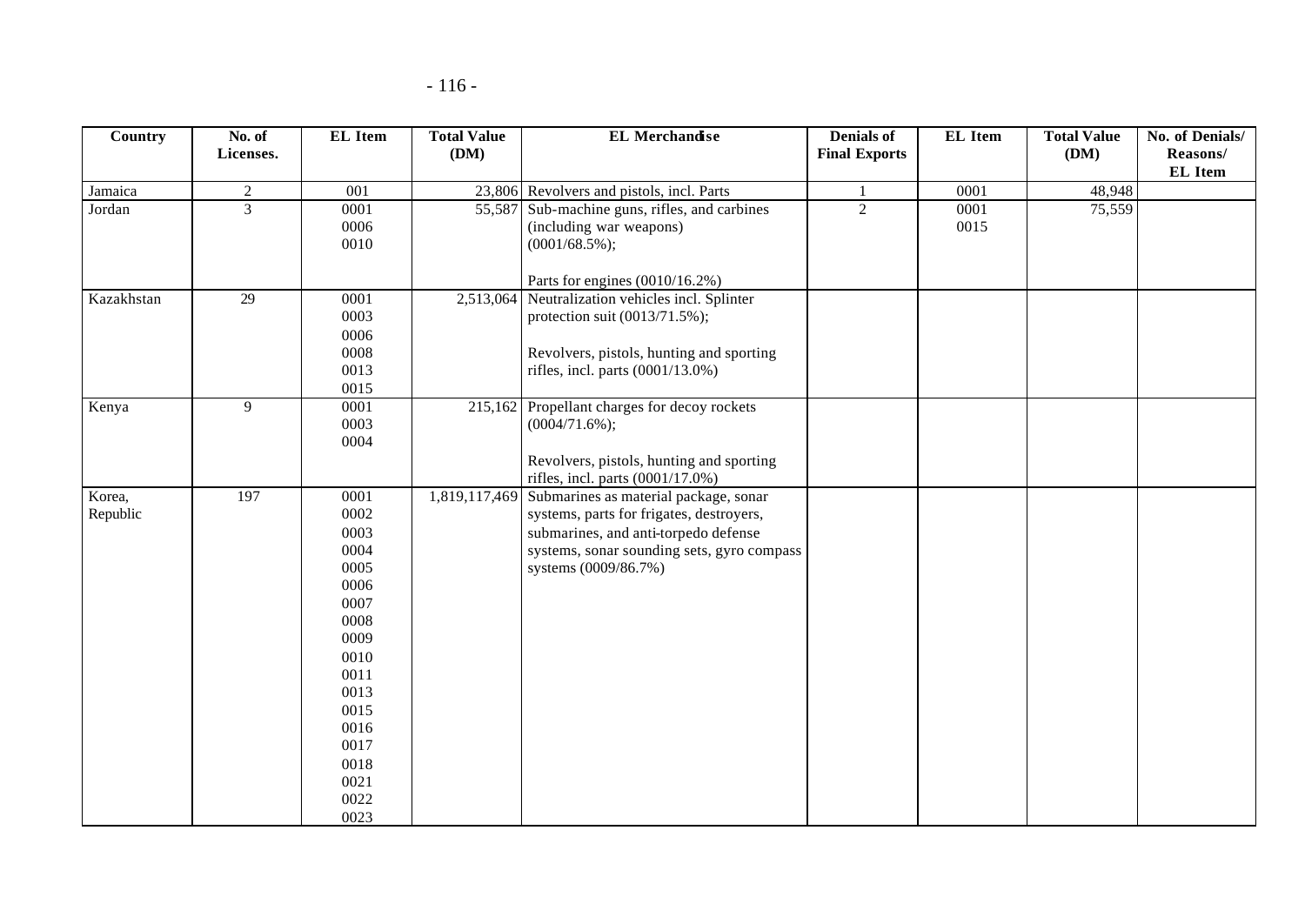|  | ┓ |
|--|---|
|--|---|

| Country   | No. of<br>Licenses. | <b>EL</b> Item                                                                       | <b>Total Value</b><br>(DM) | <b>EL Merchandise</b>                                                                                                                                                                                                                                                                                                                                                                                | <b>Denials</b> of<br><b>Final Exports</b> | <b>EL</b> Item | <b>Total Value</b><br>(DM) | No. of Denials/<br>Reasons/<br><b>EL</b> Item |
|-----------|---------------------|--------------------------------------------------------------------------------------|----------------------------|------------------------------------------------------------------------------------------------------------------------------------------------------------------------------------------------------------------------------------------------------------------------------------------------------------------------------------------------------------------------------------------------------|-------------------------------------------|----------------|----------------------------|-----------------------------------------------|
| Kuwait    | $\overline{26}$     | 0001<br>0003<br>0004<br>0005<br>0007<br>0009<br>0010<br>0011<br>0013<br>0014<br>0023 |                            | $\overline{4,185,305}$ Communications equipment and parts<br>$(0011/39.9\%);$<br>Parts for patrol boats (0009/25.4%);<br>Parts for training aircraft and helicopters<br>$(0010/22.2\%)$                                                                                                                                                                                                              |                                           |                |                            |                                               |
| Latvia    | 66                  | 0001<br>0003<br>0007<br>0013<br>0016<br>0018                                         | 1,294,494                  | Revolvers, pistols, sub-machine guns,<br>hunting and sporting rifles, sporting pistols<br>and revolvers, incl. parts $(0001/67.0\%)$ ;<br>Ammunition for rifles, hunting and sporting<br>weapons, revolvers, pistols, incl. Parts<br>(0003/31.5%)                                                                                                                                                    |                                           |                |                            |                                               |
| Lebanon   | $\mathbf{1}$        | 0003                                                                                 |                            | 1,042 Ammunition for revolvers, pistols, hunting<br>and sporting weapons                                                                                                                                                                                                                                                                                                                             |                                           |                |                            |                                               |
| Lithuania | 72                  | 0001<br>0002<br>0003<br>0004<br>0006<br>0007<br>0009<br>0013<br>0015<br>0018         |                            | $\overline{9,090,045}$ Rifles and carbines (not war weapons)<br>revolvers, pistols, hunting and sporting<br>rifles, incl. parts,<br>silencers, and weapon sighting units<br>$(0001/37.5\%);$<br>Surveillance systems with thermal imaging<br>units and laser range finders (0015/29.1%);<br>Ammunition for cannons, hunting and<br>sporting weapons, revolvers, pistols, incl.<br>parts (0003/13.9%) |                                           |                |                            |                                               |
| Macao     |                     |                                                                                      |                            |                                                                                                                                                                                                                                                                                                                                                                                                      | $\mathbf{1}$                              | 0001           | 47,250                     |                                               |
| Malawi    | -1                  | 0006                                                                                 |                            | 16,787 Steering systems for military vehicles                                                                                                                                                                                                                                                                                                                                                        |                                           |                |                            |                                               |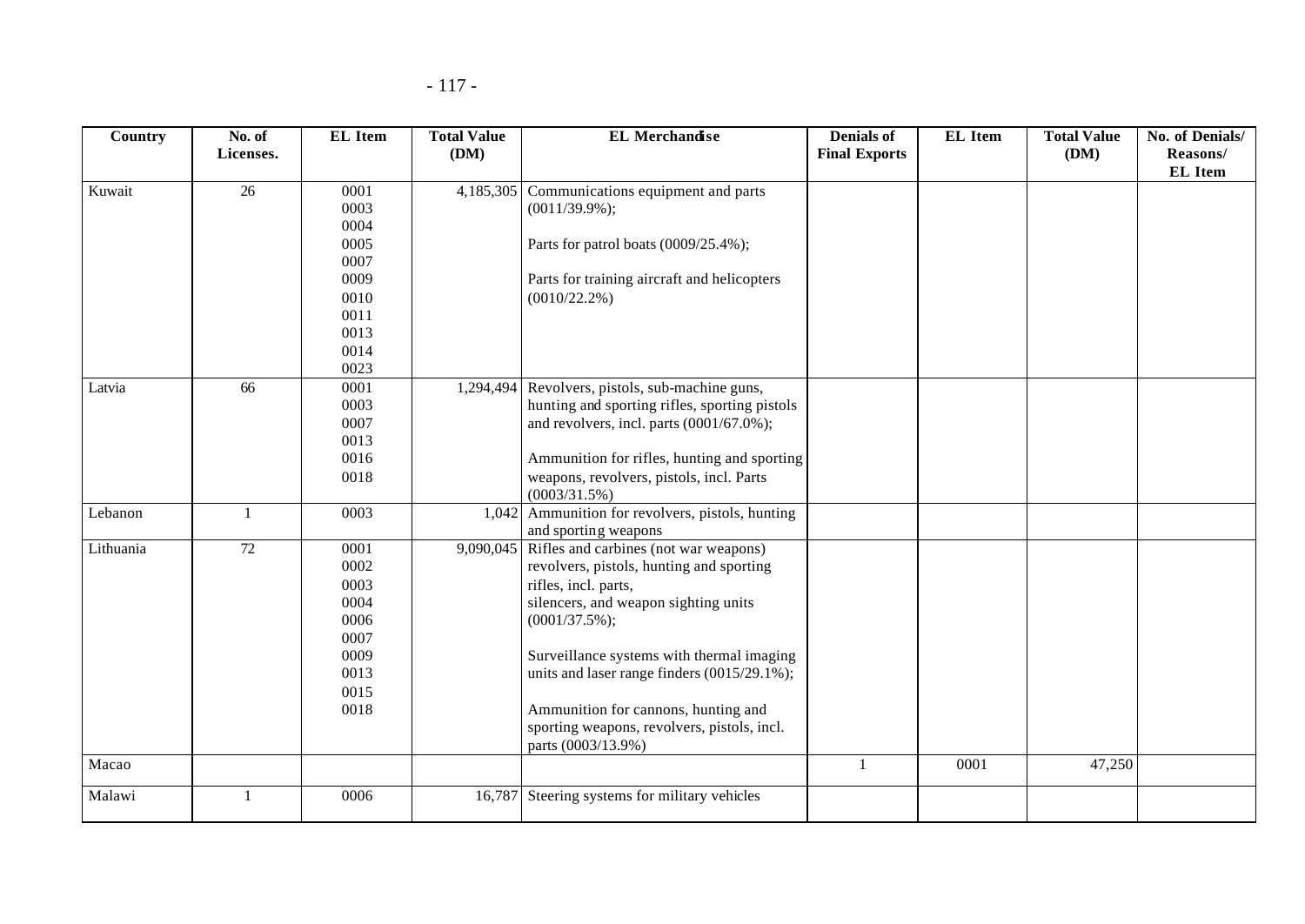| Country              | No. of<br>Licenses. | <b>EL</b> Item                                                                                       | <b>Total Value</b><br>(DM) | <b>EL Merchandise</b>                                                                                                                                                                  | <b>Denials of</b><br><b>Final Exports</b> | <b>EL</b> Item | <b>Total Value</b><br>(DM) | No. of Denials/<br>Reasons/<br><b>EL</b> Item |
|----------------------|---------------------|------------------------------------------------------------------------------------------------------|----------------------------|----------------------------------------------------------------------------------------------------------------------------------------------------------------------------------------|-------------------------------------------|----------------|----------------------------|-----------------------------------------------|
| Malaysia             | $\overline{69}$     | 0001<br>0002<br>0003<br>0004<br>0005<br>0007<br>0009<br>0010<br>0011<br>0014<br>0017<br>0018<br>0023 |                            | 43,419,985 Fire control systems and parts<br>$(0005/52.5\%);$<br>Ship bridge simulators $(0014/19.6\%)$ ;<br>Parts for armored vehicles and military<br>vehicles (0006/14.0%)          |                                           |                |                            |                                               |
| Malta                | 6                   | 0001<br>0003                                                                                         |                            | 188,289 Sub-machine guns, revolvers and pistols,<br>incl. parts, tube weapon mounts<br>$(0001/99.9\%)$                                                                                 |                                           |                |                            |                                               |
| Morocco              | 5                   | 0008<br>0010<br>0011                                                                                 |                            | 464,632 Parts for VHF transmitter/receiver units and<br>short-wave radio systems (0011/91.7%)                                                                                          |                                           |                |                            |                                               |
| Mauritius            | $\mathbf{1}$        | 0001                                                                                                 |                            | 4,000 hunting and sporting rifles                                                                                                                                                      |                                           | 0001           | 2,217                      |                                               |
| Macedonia            | 3                   | 0001                                                                                                 |                            | 2,501 Revolvers and pistols                                                                                                                                                            |                                           | 0006           | 282,000                    |                                               |
| Mexico               | $\overline{13}$     | 0001<br>0016<br>0018                                                                                 |                            | 2,494,264 Parts for rifles and carbines (including war<br>weapons), machine guns, and tube weapon<br>mounts (0001/67.9%);<br>Semi-finished parts for small firearms<br>$(0016/20.9\%)$ |                                           |                |                            |                                               |
| Moldavia,            | $\overline{3}$      | 0001                                                                                                 |                            | 1,943 Revolvers, pistols, rifles, and carbines (not                                                                                                                                    |                                           |                |                            |                                               |
| Republic<br>Mongolia | $\overline{3}$      | 0003<br>0001<br>0003                                                                                 |                            | war weapons) (0001/98.4%)<br>32,887 Hunting and sporting rifles, incl. Parts<br>$(0001/78.5\%);$<br>Ammunition for hunting and sporting                                                |                                           |                |                            |                                               |
| Namibia              | 35                  | 0001<br>0003                                                                                         |                            | weapons (0003/21.5%)<br>259,897 Revolvers, pistols, hunting and sporting<br>rifles, incl. parts (0001/92.4%)                                                                           | 5                                         | 0001<br>0003   | 93,122                     | 1(07/01)                                      |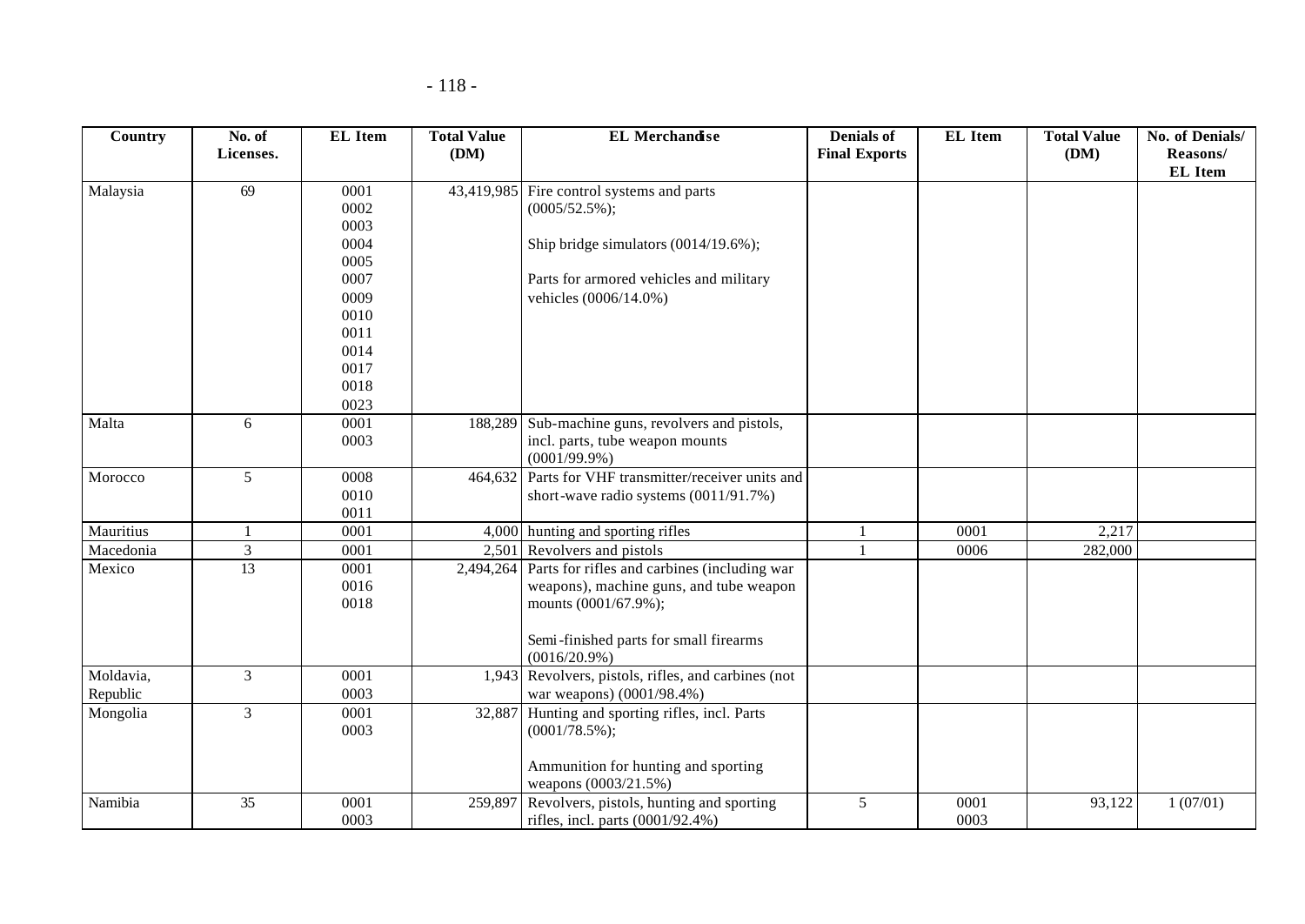| Country                 | No. of<br>Licenses. | <b>EL</b> Item                                                       | <b>Total Value</b><br>(DM) | <b>EL Merchandise</b>                                                                                                      | <b>Denials of</b><br><b>Final Exports</b> | <b>EL</b> Item | <b>Total Value</b><br>(DM) | No. of Denials/<br>Reasons/<br><b>EL</b> Item |
|-------------------------|---------------------|----------------------------------------------------------------------|----------------------------|----------------------------------------------------------------------------------------------------------------------------|-------------------------------------------|----------------|----------------------------|-----------------------------------------------|
|                         |                     | 0016<br>0018                                                         |                            |                                                                                                                            |                                           |                |                            | Criterion 4c, 7/<br>0003                      |
| Nepal                   | 9                   | 0001<br>0003<br>0018                                                 | 737,027                    | Maintenance equipment for small firearms<br>and manufacturing equipment for small<br>firearms – ammunition $(0018/99.5\%)$ |                                           |                |                            |                                               |
| Netherlands<br>Antilles | $\mathfrak{Z}$      | 0001                                                                 |                            | 4,356 Parts for sporting pistols and revolvers                                                                             |                                           |                |                            |                                               |
| New Caledonia           | 8                   | 0001                                                                 |                            | 28,851 Hunting and sporting rifles, incl. Parts,<br>weapon sighting units                                                  |                                           |                |                            |                                               |
| Oman                    | 220                 | 0001<br>0003<br>0004<br>0006<br>0007<br>0011<br>0013<br>0014<br>0021 | 30,146,436 Trucks,         | Parts for armored vehicles (0006/56.0%);<br>Command and control and information<br>systems (0021/30.2%)                    |                                           |                |                            |                                               |
| Pakistan                | $\overline{4}$      | 0001<br>0003                                                         |                            | 4,967 Ammunition for hunting and sporting<br>weapons, incl. Parts (0003/55.2%);                                            | 3                                         | 0003<br>0010   | 72,715                     | 1(01/01)<br>Criterion 4/<br>0011              |
| Papua-New<br>Guinea     | $\overline{2}$      | 0001                                                                 |                            | 1,137 Parts for revolvers, pistols, sporting pistols<br>and revolvers                                                      |                                           |                |                            |                                               |
| Paraguay                | $\mathbf{1}$        | 0001                                                                 |                            | 800 Revolvers, pistols, hunting and sporting<br>rifles                                                                     |                                           |                |                            |                                               |
| Peru                    | $\overline{2}$      | 0009<br>0011                                                         | 45,874                     | Transducers for underwater telephone<br>equipment (0011/64.9%);<br>Parts for sonar sounding sets (0009/35.1%)              |                                           |                |                            |                                               |
| Philippines             | $\mathbf{1}$        | 0001                                                                 |                            | 5,667 Sporting pistols and revolvers                                                                                       | 2                                         | 0001           | 67,377                     |                                               |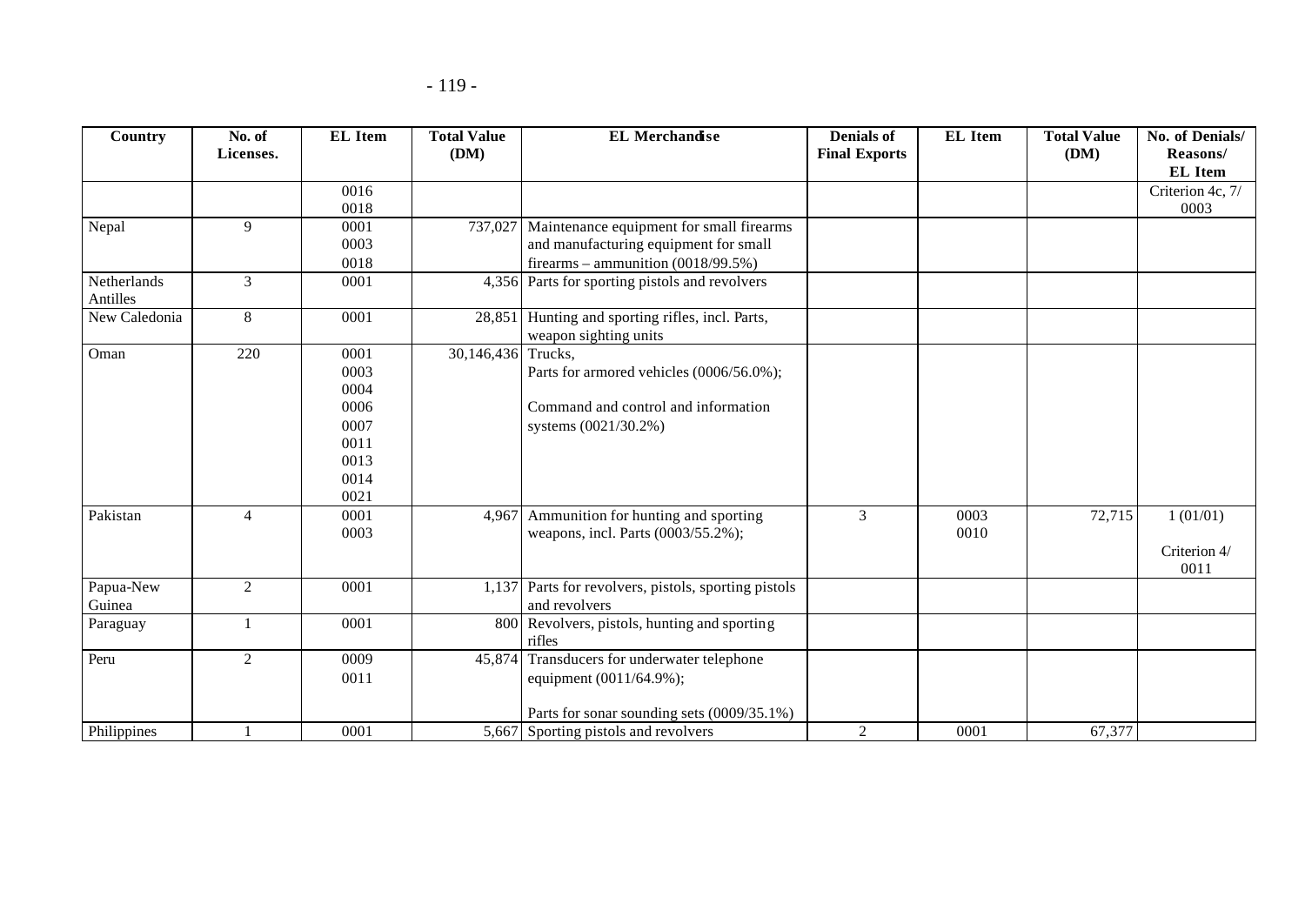| Country               | No. of<br>Licenses. | <b>EL</b> Item                                                       | <b>Total Value</b><br>(DM) | <b>EL Merchandise</b>                                                                                                                                                                                                                  | <b>Denials of</b><br><b>Final Exports</b> | <b>EL</b> Item       | <b>Total Value</b><br>(DM) | No. of Denials/<br>Reasons/<br><b>EL</b> Item |
|-----------------------|---------------------|----------------------------------------------------------------------|----------------------------|----------------------------------------------------------------------------------------------------------------------------------------------------------------------------------------------------------------------------------------|-------------------------------------------|----------------------|----------------------------|-----------------------------------------------|
| Qatar                 | $\overline{12}$     | 0001<br>0003<br>0007<br>0009<br>0023                                 |                            | 4,788,818 Gyro compass systems (0009/83.5%)                                                                                                                                                                                            |                                           |                      |                            |                                               |
| Romania               | 101                 | 0001<br>0003<br>0006<br>0011<br>0014<br>0015<br>0017<br>0022<br>0023 |                            | 23,608,390 Surveillance systems with thermal imaging<br>equipment and night-vision units<br>$(0015/98.4\%)$                                                                                                                            |                                           |                      |                            |                                               |
| Russian<br>Federation | 210                 | 0001<br>0003<br>0006<br>0007<br>0008<br>0011<br>0023                 |                            | 9,332,346 Hunting and sporting riffles, including parts<br>$(0001/60.9\%)$<br>Mine clearance vehicles (0006/21.4%)                                                                                                                     | $\overline{7}$                            | 0001<br>0006<br>0017 | 60,224,985                 |                                               |
| Rwanda                |                     | 0023                                                                 |                            | 800,000 Cross-country vehicles                                                                                                                                                                                                         |                                           |                      |                            |                                               |
| San Marino            | 19                  | 0001<br>0018                                                         |                            | 43,205 Rifles and carbines (not war weapons),<br>revolvers, pistols, sniper rifles, hunting and<br>sporting rifles,<br>Parts for rifles and carbines (incl. war<br>weapons), sub-machine guns, tube weapon<br>mounts (0001/84.4%)      |                                           |                      |                            |                                               |
| Saudi-Arabia          | 90                  | 0001<br>0002<br>0003<br>0004<br>0005<br>0006<br>0007<br>0009         |                            | 74,757,537 Firing-range facilities, firing simulators,<br>and sub-caliber training ammunition<br>$(0014/41.6\%);$<br>Roughcast parts and semis for small<br>firearms, trays and round blanks for<br>ammunition manufacture (0016/9.7%; | $\mathbf{1}$                              | 0001                 | 4,104                      |                                               |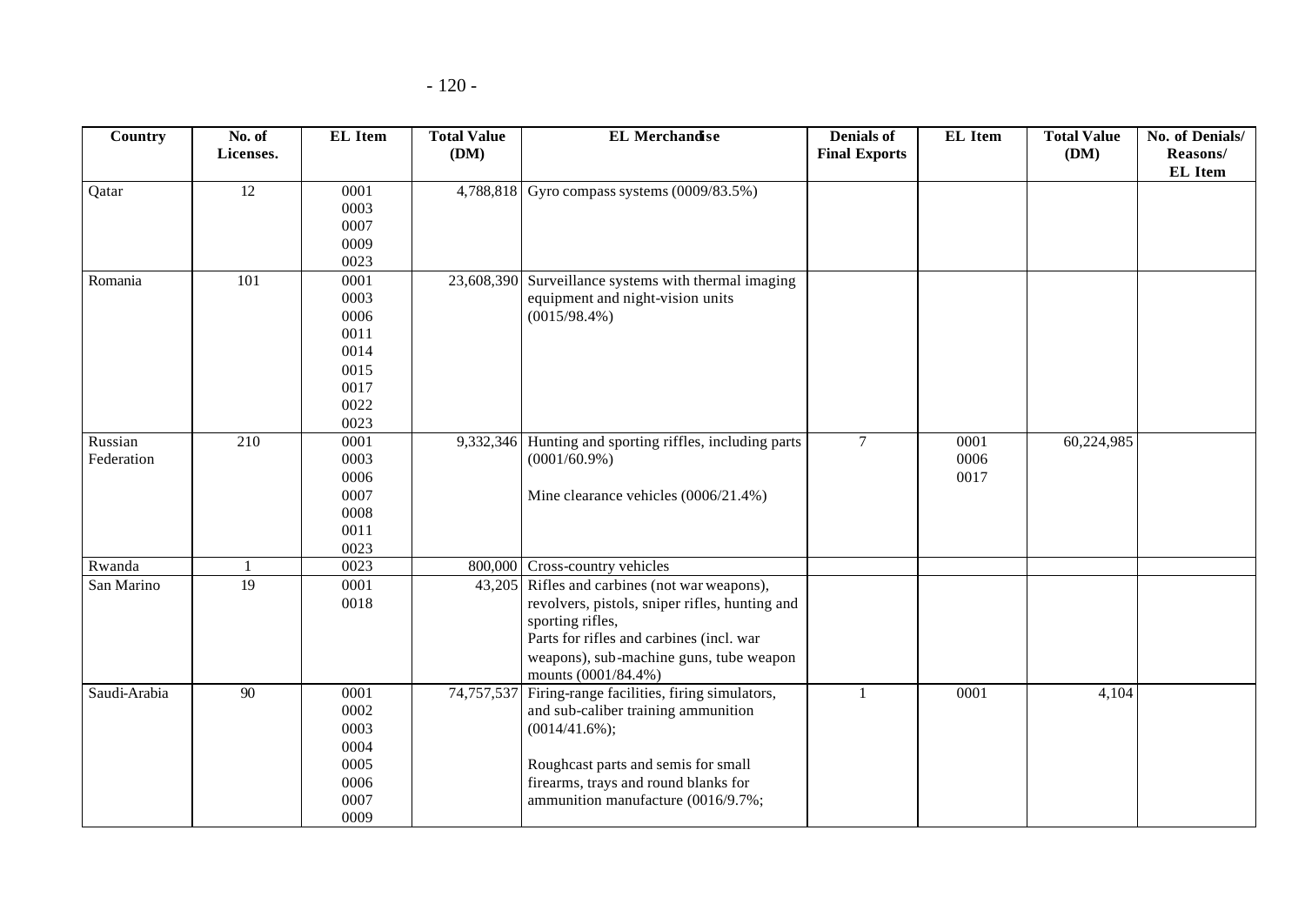|--|

| Country   | No. of<br>Licenses. | <b>EL</b> Item                                                                                                               | <b>Total Value</b><br>(DM) | <b>EL Merchandise</b>                                                                                                                                                                                                                                                                                                                                                                                      | Denials of<br><b>Final Exports</b> | <b>EL</b> Item | <b>Total Value</b><br>(DM) | No. of Denials/<br>Reasons/ |
|-----------|---------------------|------------------------------------------------------------------------------------------------------------------------------|----------------------------|------------------------------------------------------------------------------------------------------------------------------------------------------------------------------------------------------------------------------------------------------------------------------------------------------------------------------------------------------------------------------------------------------------|------------------------------------|----------------|----------------------------|-----------------------------|
|           |                     | 0010<br>0011<br>0014<br>0015<br>0016<br>0018<br>0022                                                                         |                            | Revolvers, pistols, sporting pistols and<br>revolvers,<br>Parts for rifles and carbines (incl. war<br>weapons), sub-machine guns and machine<br>guns (0001/9.5%);<br>Parts for patrol boats (0009/8.3%);<br>Manufacturing equipment for machine<br>cannons, small firearms and small firearm<br>ammunition, testing equipment for ECS<br>components (0018/8.0%);<br>Decontamination equipment and tactical |                                    |                |                            | <b>EL</b> Item              |
| Singapore | 150                 | 0001<br>0003<br>0004<br>0005<br>0006<br>0007<br>0008<br>0009<br>0011<br>0013<br>0014<br>0015<br>0017<br>0018<br>0021<br>0022 | 167,239,437 Trucks,        | gas bombs (0007/7.2%)<br>Parts for tanks, armored self-propelled<br>howitzers, armored vehicles, amphibious<br>bridges, amphibious crossing vehicles,<br>bridge layers, and other vehicles<br>$(0006/83.0\%)$                                                                                                                                                                                              |                                    |                |                            |                             |
| Slovakia  | 100                 | 0001<br>0003<br>0004<br>0005<br>0006                                                                                         |                            | 7,831,994 Parts for wheeled AFVs (0006/24.5%);<br>Tube-weapon sight units and target<br>locators, incl. parts (0005/22.0%);                                                                                                                                                                                                                                                                                | $\mathbf{1}$                       | 0006           | 693,899                    |                             |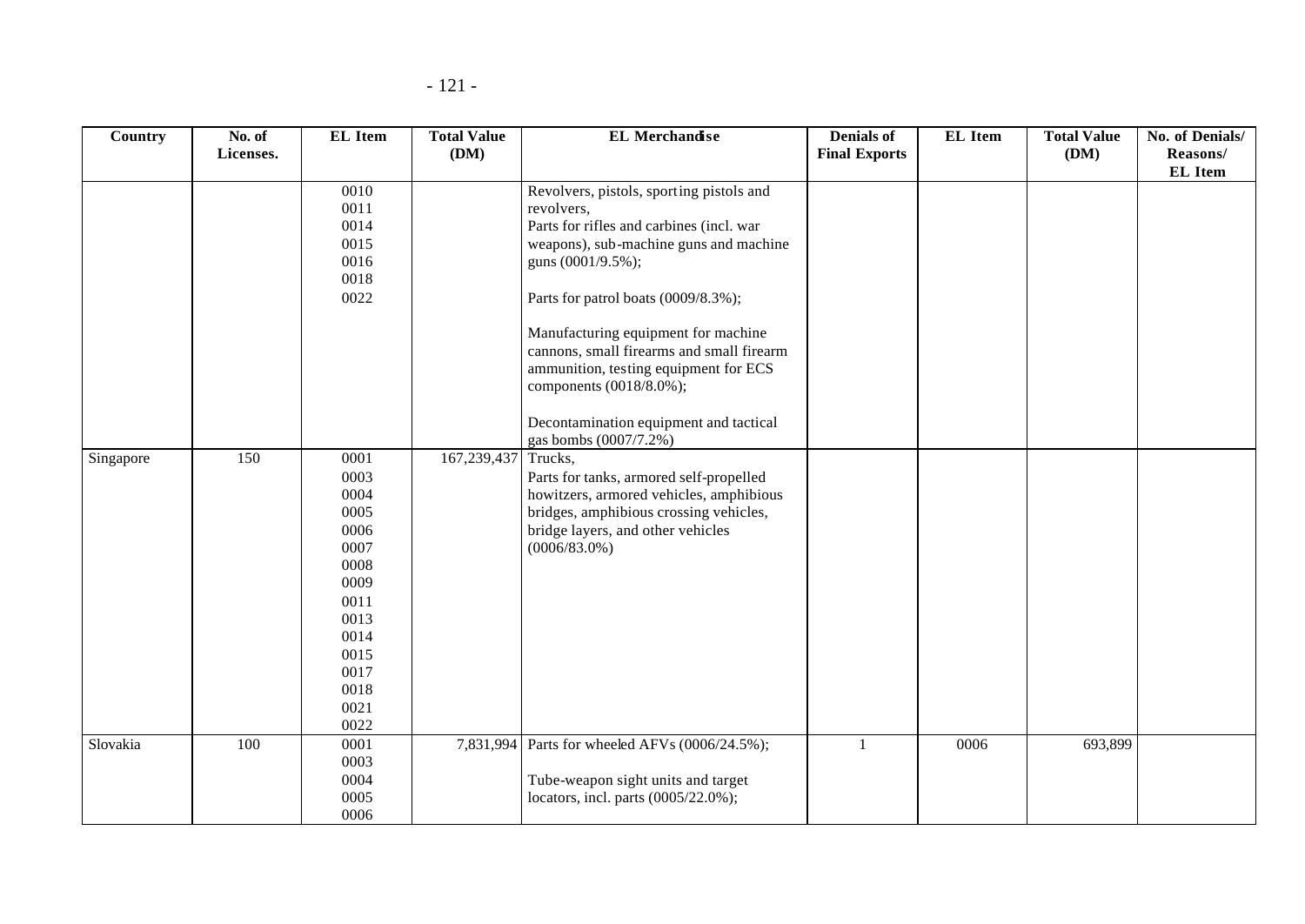| Country   | No. of<br>Licenses. | EL Item | <b>Total Value</b><br>(DM) | <b>EL Merchandise</b>                      | <b>Denials of</b><br><b>Final Exports</b> | <b>EL</b> Item | <b>Total Value</b><br>(DM) | No. of Denials/<br>Reasons/ |
|-----------|---------------------|---------|----------------------------|--------------------------------------------|-------------------------------------------|----------------|----------------------------|-----------------------------|
|           |                     |         |                            |                                            |                                           |                |                            | EL Item                     |
|           |                     | 0008    |                            | Thermal imaging units (0015/18.7%);        |                                           |                |                            |                             |
|           |                     | 0011    |                            |                                            |                                           |                |                            |                             |
|           |                     | 0013    |                            | Rifles and carbines (not war weapons),     |                                           |                |                            |                             |
|           |                     | 0015    |                            | revolvers, pistols, hunting and sporting   |                                           |                |                            |                             |
|           |                     | 0016    |                            | rifles, incl. parts, weapon sighting units |                                           |                |                            |                             |
|           |                     | 0017    |                            | $(0001/18.3\%)$                            |                                           |                |                            |                             |
|           |                     | 0018    |                            |                                            |                                           |                |                            |                             |
|           |                     | 0023    |                            |                                            |                                           |                |                            |                             |
| Slovenia  | 123                 | 0001    | 36,359,327                 | AAW systems, incl. guided missiles,        |                                           |                |                            |                             |
|           |                     | 0003    |                            | simulators (0004/92.6%)                    |                                           |                |                            |                             |
|           |                     | 0004    |                            |                                            |                                           |                |                            |                             |
|           |                     | 0006    |                            |                                            |                                           |                |                            |                             |
|           |                     | 0007    |                            |                                            |                                           |                |                            |                             |
|           |                     | 0008    |                            |                                            |                                           |                |                            |                             |
|           |                     | 0011    |                            |                                            |                                           |                |                            |                             |
|           |                     | 0013    |                            |                                            |                                           |                |                            |                             |
|           |                     | 0014    |                            |                                            |                                           |                |                            |                             |
|           |                     | 0015    |                            |                                            |                                           |                |                            |                             |
|           |                     | 0017    |                            |                                            |                                           |                |                            |                             |
|           |                     | 0018    |                            |                                            |                                           |                |                            |                             |
| Somalia   |                     | 0013    |                            | 23,000 Fragment-proof vest (for land-mine  |                                           |                |                            |                             |
|           |                     |         |                            | clearance in humanitarian missions)        |                                           |                |                            |                             |
| Sri Lanka |                     |         |                            |                                            | $\overline{c}$                            | 0023           | 2,300                      | 2(03, 04/01)                |
|           |                     |         |                            |                                            |                                           |                |                            | Criterion 3/                |
|           |                     |         |                            |                                            |                                           |                |                            | 0009, 0011                  |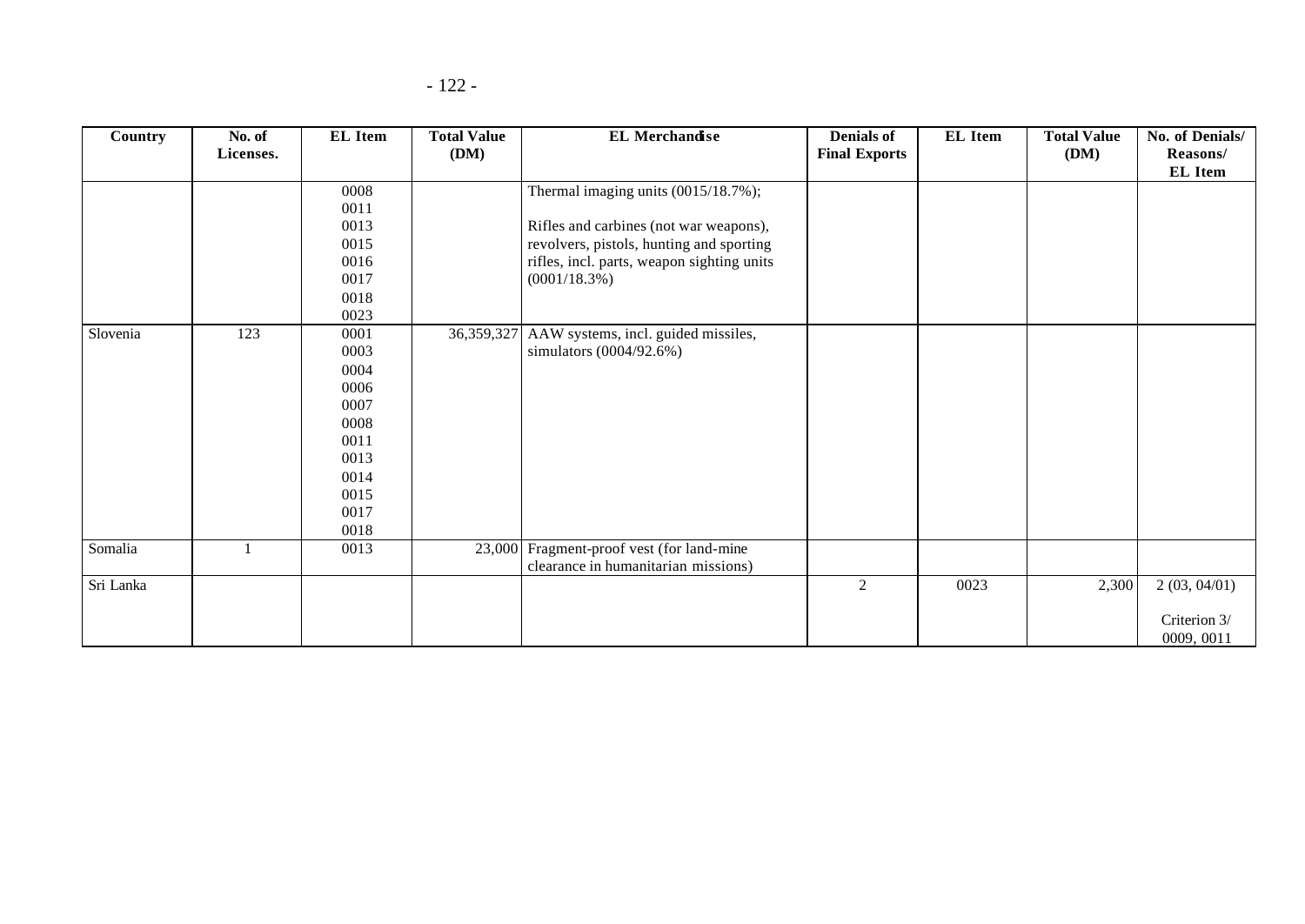| Country                         | No. of<br>Licenses. | <b>EL</b> Item                                                                                       | <b>Total Value</b><br>(DM) | <b>EL Merchandise</b>                                                                                                                                                                                                                                                                                                                                                                                                                                                                                                                                                                                                                                                          | <b>Denials of</b><br><b>Final Exports</b> | EL Item | <b>Total Value</b><br>(DM) | No. of Denials/<br>Reasons/<br><b>EL</b> Item |
|---------------------------------|---------------------|------------------------------------------------------------------------------------------------------|----------------------------|--------------------------------------------------------------------------------------------------------------------------------------------------------------------------------------------------------------------------------------------------------------------------------------------------------------------------------------------------------------------------------------------------------------------------------------------------------------------------------------------------------------------------------------------------------------------------------------------------------------------------------------------------------------------------------|-------------------------------------------|---------|----------------------------|-----------------------------------------------|
| South Africa                    | 91                  | 0001<br>0003<br>0004<br>0005<br>0006<br>0007<br>0009<br>0011<br>0016<br>0017<br>0018<br>0021<br>0022 |                            | 10,340,061 Parts for submarines (0009/29.3%);<br>Shipboard communications systems,<br>monitors, magnetic self-protection for<br>frigates,<br>Parts for data recording equipment, ship<br>control consoles (0011/21.6%);<br>Technical documents for projectile casing,<br>transmission components, parts for<br>command and weapon delivery systems,<br>and parts for submarines $(0022/15.1\%)$ ;<br>Fire control systems, boresight sets, incl.<br>parts,<br>Parts for periscope systems (0005/13.3%);<br>Rifles and carbines (not war weapons),<br>revolvers, pistols, hunting and sporting<br>weapons, sporting pistols and revolvers,<br>weapon sighting units (0001/6.3%) |                                           |         |                            |                                               |
| Tanzania,<br>United<br>Republic | 121                 | 0001<br>0003<br>0018<br>0023                                                                         | 125,155                    | Rifles and carbines (not war weapons),<br>revolvers, pistols, hunting and sporting<br>rifles, incl. parts (0001/94.5%)                                                                                                                                                                                                                                                                                                                                                                                                                                                                                                                                                         |                                           |         |                            | $\mathbf{1}$<br>Criterion 7/<br>0018          |
| Thailand                        | 164                 | 0001<br>0002<br>0003<br>0004<br>0005<br>0006<br>0007<br>0008<br>0009<br>0010<br>0011                 |                            | 12,244,505 Machine cannons and parts $(0.002/38.0\%)$ ;<br>Rifles and carbines (incl. war weapons),<br>revolvers, pistols, sniper rifles, sub-machine<br>guns, hunting and sporting rifles, incl. parts,<br>silencers, weapon sighting units<br>$(0001/28.9\%);$<br>Parts for underwater detection equipment,<br>gyrocompass systems and sonar systems<br>$(0009/7.5\%)$ ;                                                                                                                                                                                                                                                                                                     |                                           |         |                            |                                               |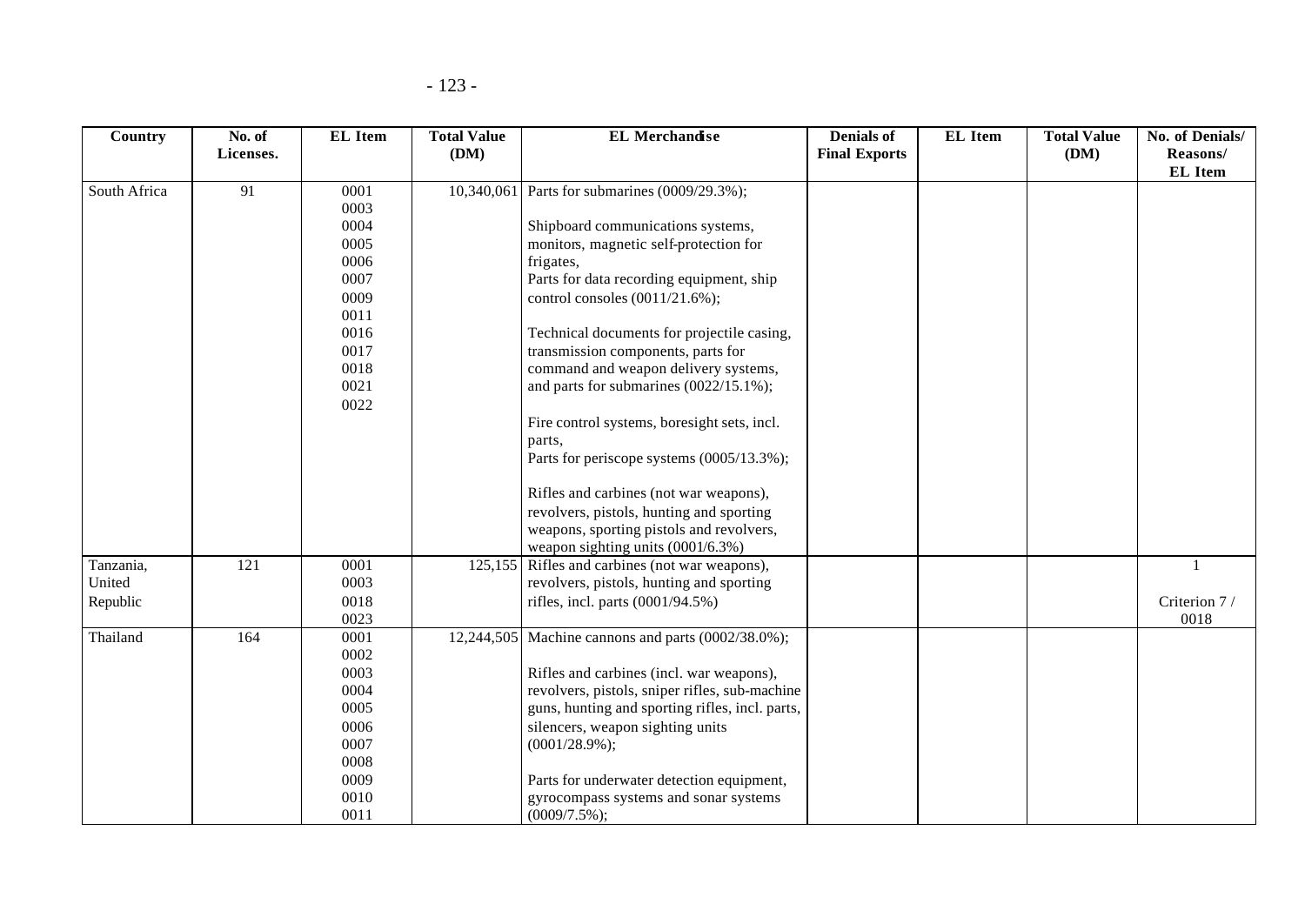| Country                        | No. of<br>Licenses. | <b>EL</b> Item                               | <b>Total Value</b><br>(DM) | <b>EL Merchandise</b>                                                                                                                                       | <b>Denials of</b><br><b>Final Exports</b> | <b>EL</b> Item       | <b>Total Value</b><br>(DM) | No. of Denials/<br>Reasons/<br><b>EL</b> Item |
|--------------------------------|---------------------|----------------------------------------------|----------------------------|-------------------------------------------------------------------------------------------------------------------------------------------------------------|-------------------------------------------|----------------------|----------------------------|-----------------------------------------------|
|                                |                     | 0014<br>0016<br>0018<br>0022<br>0023         |                            | Parts for tank firing training and tactical<br>combat simulation equipment (0014/7.1%)                                                                      |                                           |                      |                            |                                               |
| Togo                           |                     |                                              |                            |                                                                                                                                                             | $\mathbf{1}$                              | 0006                 | 1,482,600                  |                                               |
| Trinidad and<br>Tobago         | 9                   | 0001                                         |                            | 50,859 Revolvers and pistols, incl. parts                                                                                                                   |                                           |                      |                            |                                               |
| Tunisia                        | 5                   | 0001<br>0013<br>0018                         |                            | 58,285 Sporting pistols and revolvers, incl. parts<br>$(0001/55.5\%);$<br>Manufacturing equipment for small firearm<br>ammunition (0018/44.0%)              |                                           |                      |                            |                                               |
| Turkmenistan                   | 3                   | 0001<br>0003                                 |                            | 37,936 Hunting and sporting rifles, incl. parts<br>$(0001/98.3\%)$                                                                                          |                                           |                      |                            |                                               |
| Ukraine                        | 60                  | 0001<br>0003<br>0008                         |                            | 2,212,260 Hunting and sporting rifles, incl. parts<br>$(0001/87.1\%)$                                                                                       | $\overline{2}$                            | 0001<br>0003<br>0016 | 177,210                    |                                               |
| Uruguay                        | 6                   | 0001<br>0003                                 |                            | 35,533 Revolvers, pistols, sporting pistols, sporting<br>revolvers, hunting and sporting rifles, incl.<br>parts (0001/98.9%)                                |                                           |                      |                            |                                               |
| Uzbekistan                     | $\overline{4}$      | 0001<br>0003<br>0018                         | 224,235                    | Parts for manufacturing equipment for<br>small firearm ammunition (0018/67.0%);<br>Revolvers and pistols, incl. parts<br>(0001/24.3%)                       |                                           |                      |                            |                                               |
| Venezuela                      | 3                   | 0006<br>0011                                 |                            | 319,251 Parts for armored personnel carriers<br>$(0006/72.3\%);$<br>Parts for IFF radar systems (0011/27.7%)                                                | $\overline{2}$                            | 0001                 | 131,165                    | 2(13, 14/01)<br>Criterion 3, 7/<br>0001       |
| <b>United Arab</b><br>Emirates | 85                  | 0001<br>0002<br>0003<br>0005<br>0006<br>0007 | 84,286,267                 | Trucks, semi-trailer towing vehicles, semi-<br>trailers,<br>Parts for tanks, armored self-propelled<br>howitzers, and military vehicles<br>$(0006/50.4\%);$ |                                           |                      |                            |                                               |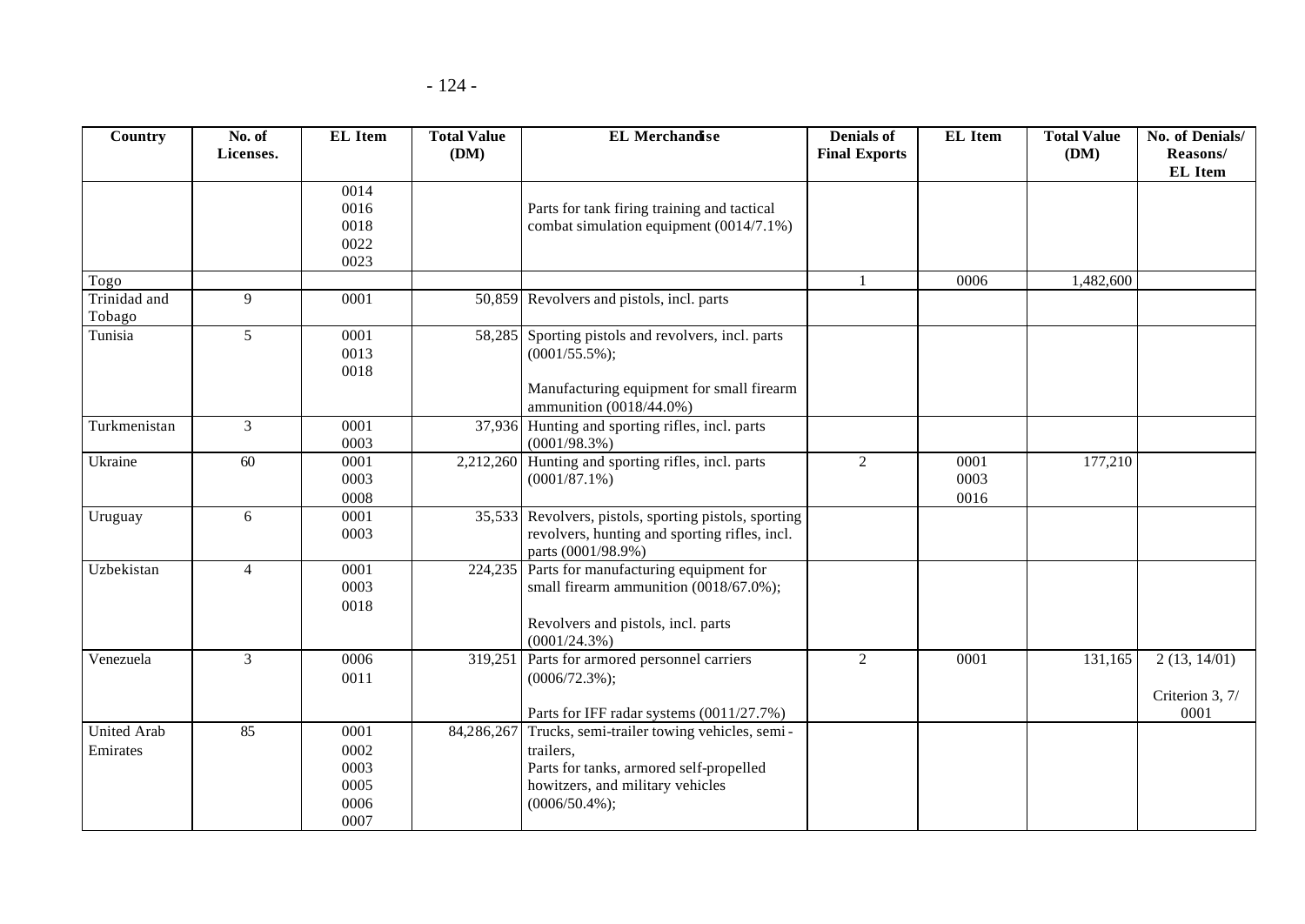| Country    | No. of<br>Licenses. | <b>EL</b> Item | <b>Total Value</b><br>(DM) | <b>EL Merchandise</b>                                                      | <b>Denials of</b><br><b>Final Exports</b> | <b>EL</b> Item | <b>Total Value</b><br>(DM) | No. of Denials/<br>Reasons/ |
|------------|---------------------|----------------|----------------------------|----------------------------------------------------------------------------|-------------------------------------------|----------------|----------------------------|-----------------------------|
|            |                     |                |                            |                                                                            |                                           |                |                            | <b>EL</b> Item              |
|            |                     | 0008           |                            | Communications systems, inertial                                           |                                           |                |                            |                             |
|            |                     | 0009           |                            | navigation systems, static frequency                                       |                                           |                |                            |                             |
|            |                     | 0010<br>0011   |                            | transducers,                                                               |                                           |                |                            |                             |
|            |                     | 0013           |                            | Parts for communications systems,<br>jamming transmitters, and radar units |                                           |                |                            |                             |
|            |                     | 0014           |                            | $(0011/21.8\%);$                                                           |                                           |                |                            |                             |
|            |                     | 0015           |                            |                                                                            |                                           |                |                            |                             |
|            |                     | 0016           |                            | Anti-G suits and parachutes (0010/9.7%)                                    |                                           |                |                            |                             |
|            |                     | 0021           |                            |                                                                            |                                           |                |                            |                             |
|            |                     | 0022           |                            |                                                                            |                                           |                |                            |                             |
|            |                     | 0023           |                            |                                                                            |                                           |                |                            |                             |
| Vietnam    | $\overline{c}$      | 0001           |                            | 11,295 Sporting pistols and revolvers                                      |                                           |                |                            |                             |
|            |                     | 0003           |                            | $(0001/73.4\%);$                                                           |                                           |                |                            |                             |
|            |                     |                |                            | Ammunition for hunting and sporting                                        |                                           |                |                            |                             |
|            |                     |                |                            | weapons (0003/26.6%)                                                       |                                           |                |                            |                             |
| Yemen      | $\overline{4}$      | 0001           |                            | 6,024,372 Ammunition for rifles $(0.003/53.6\%)$ ;                         |                                           |                |                            |                             |
|            |                     | 0003           |                            |                                                                            |                                           |                |                            |                             |
|            |                     | 0010           |                            | Parachutes (0010/46.2%)                                                    |                                           |                |                            |                             |
| Yugoslavia | $\sqrt{2}$          | 0001           |                            | 767,695 Sub-machine guns, rifles, and carbines                             |                                           |                |                            |                             |
|            |                     |                |                            | under the War Weapons Control Act, incl.                                   |                                           |                |                            |                             |
|            |                     |                |                            | parts (for UN troops).                                                     |                                           |                |                            |                             |
| Zambia     | $\overline{32}$     | 0001           |                            | 145,720 Revolvers, pistols, hunting and sporting                           |                                           |                |                            |                             |
|            |                     | 0003           |                            | rifles, incl. parts (0001/76.4%);                                          |                                           |                |                            |                             |
|            |                     | 0023           |                            |                                                                            |                                           |                |                            |                             |
|            |                     |                |                            | Ammunition for hunting and sporting                                        |                                           |                |                            |                             |
|            |                     |                |                            | weapons, revolvers, pistols (0003/19.2%)                                   |                                           |                |                            |                             |
| Zimbabwe   | 5                   | 0001           |                            | 20,928 Hunting and sporting weapons, incl. parts                           |                                           |                |                            |                             |
|            |                     | 0003           |                            | $(0001/74.0\%);$                                                           |                                           |                |                            |                             |
|            |                     |                |                            | Ammunition for hunting and sporting                                        |                                           |                |                            |                             |
|            |                     |                |                            | weapons (0003/26.0%)                                                       |                                           |                |                            |                             |
| $\equiv$   |                     |                |                            |                                                                            |                                           |                |                            |                             |
|            |                     |                |                            |                                                                            |                                           |                |                            |                             |
| Hongkong   | 8                   | 0001           | 17.179                     | Ammunition for revolvers, pistols, and                                     |                                           |                |                            |                             |
|            |                     | 0003           |                            | grenade launchers (0003/48.0%);                                            |                                           |                |                            |                             |